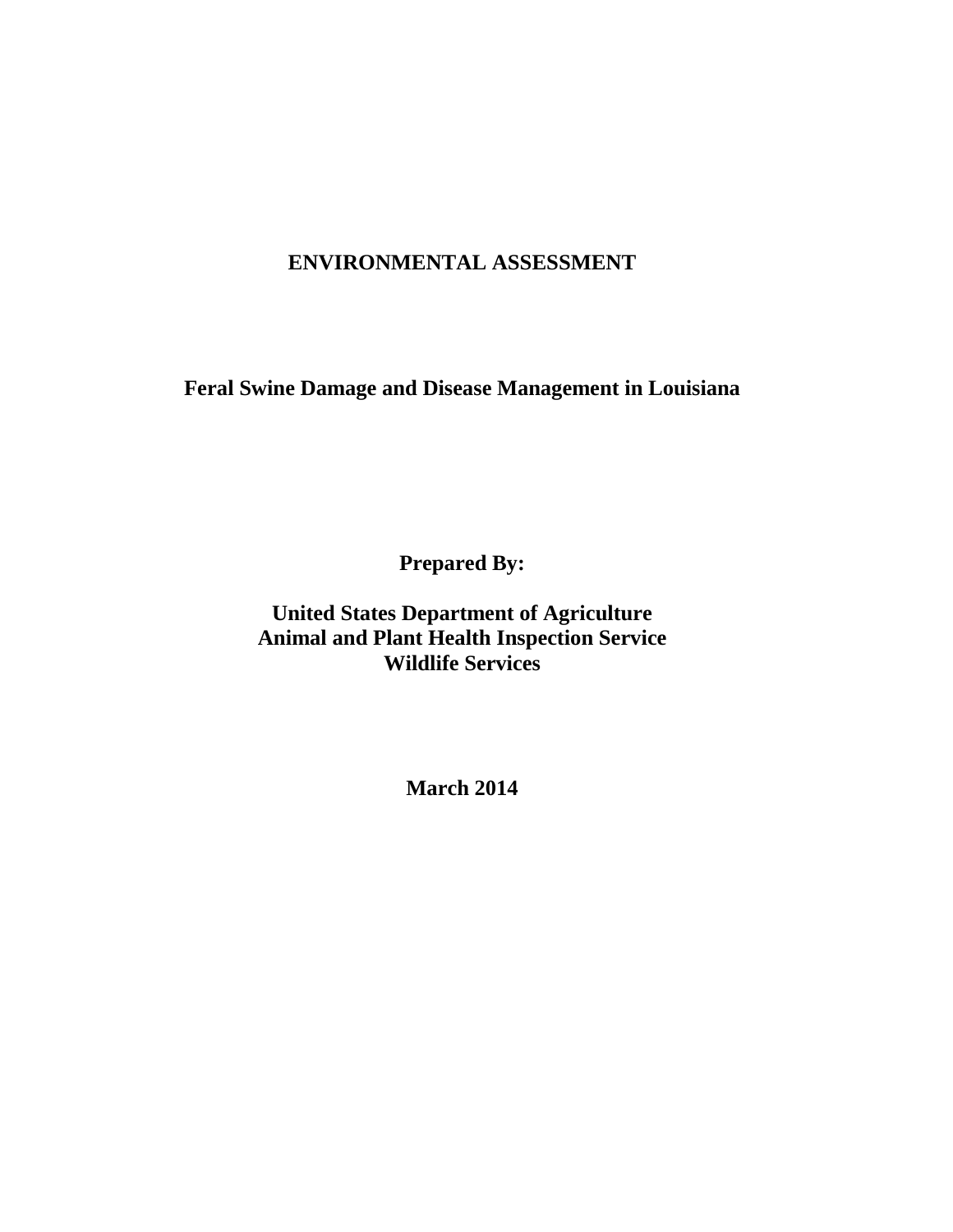|     | <b>CHAPTER 1: PURPOSE AND NEED FOR ACTION</b>                         |  |  |
|-----|-----------------------------------------------------------------------|--|--|
| 1.1 |                                                                       |  |  |
| 1.2 |                                                                       |  |  |
| 1.3 |                                                                       |  |  |
| 1.4 | RELATIONSHIP OF THIS EA TO OTHER ENVIRONMENTAL DOCUMENTS 12           |  |  |
| 1.5 |                                                                       |  |  |
| 1.6 |                                                                       |  |  |
| 1.7 |                                                                       |  |  |
|     |                                                                       |  |  |
|     | <b>CHAPTER 2: AFFECTED ENVIRONMENT AND ISSUES</b>                     |  |  |
| 2.1 |                                                                       |  |  |
| 2.2 | ISSUES ASSOCIATED WITH DAMAGE MANAGEMENT ACTIVITIES 19                |  |  |
| 2.3 |                                                                       |  |  |
|     | <b>CHAPTER 3: ALTERNATIVES</b>                                        |  |  |
| 3.1 |                                                                       |  |  |
| 3.2 |                                                                       |  |  |
| 3.3 |                                                                       |  |  |
| 3.4 |                                                                       |  |  |
| 3.5 | ADDITIONAL STANDARD OPERATING PROCEDURES SPECIFIC TO THE ISSUES  43   |  |  |
|     | <b>CHAPTER 4: ENVIRONMENTAL CONSEQUENCES</b>                          |  |  |
| 4.1 | ENVIRONMENTAL CONSEQUENCES FOR ISSUES ANALYZED IN DETAIL  47          |  |  |
| 4.2 |                                                                       |  |  |
|     | <b>CHAPTER 5: LIST OF PREPARERS, REVIEWERS, AND PERSONS CONSULTED</b> |  |  |
| 5.1 |                                                                       |  |  |
| 5.2 |                                                                       |  |  |
|     | <b>LIST OF APPENDICES:</b>                                            |  |  |
|     |                                                                       |  |  |
|     | APPENDIX B - FERAL SWINE DAMAGE MANAGEMENT METHODS AVAILABLE  B-1     |  |  |
|     |                                                                       |  |  |
|     |                                                                       |  |  |

## **TABLE OF CONTENTS**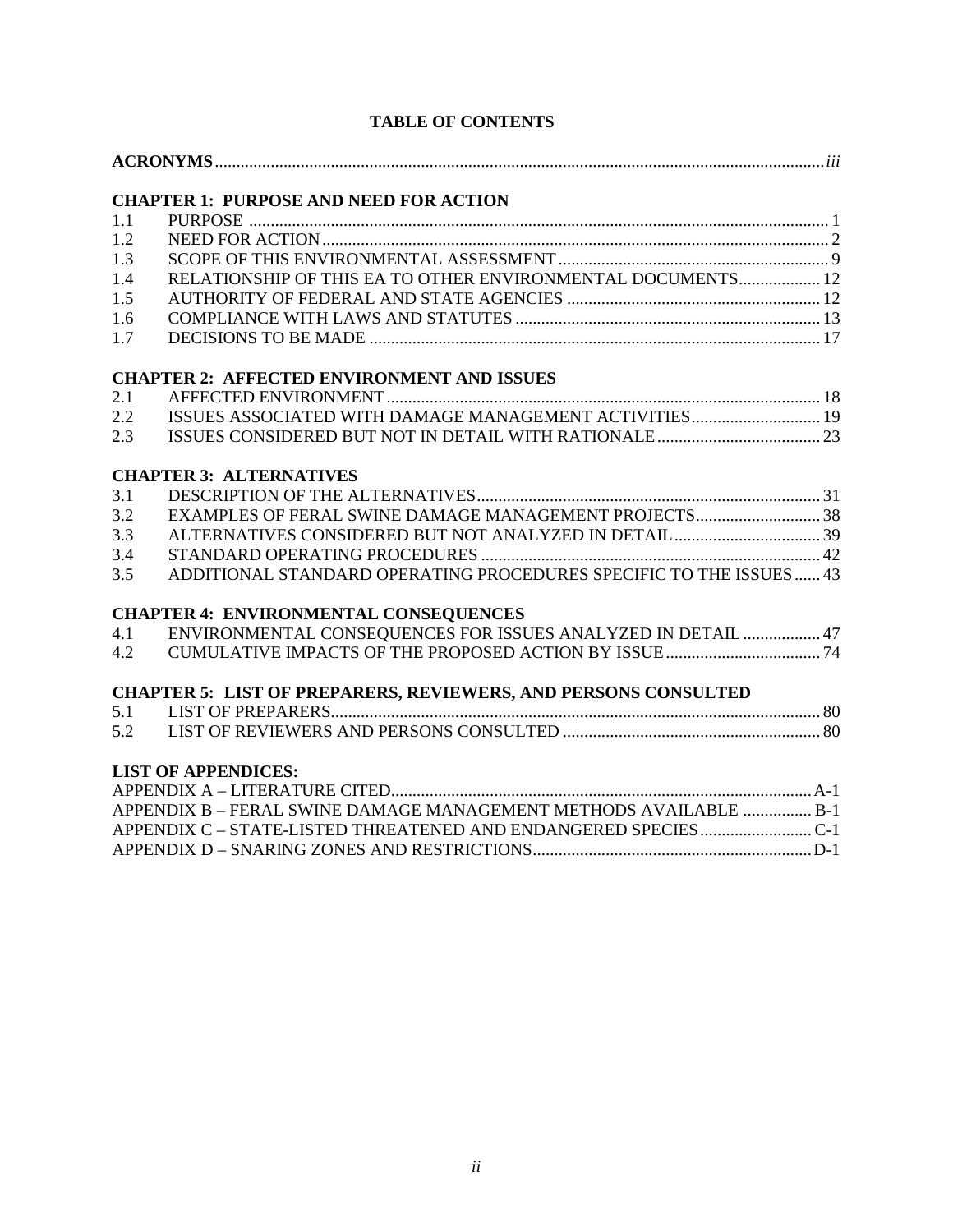## **ACRONYMS**

| AGL           | Above Ground Level                                  |
|---------------|-----------------------------------------------------|
| <b>AMDUCA</b> | Animal Medicinal Drug Use Clarification Act         |
| <b>APHIS</b>  | Animal and Plant Health Inspection Service          |
| <b>CEQ</b>    | Council on Environmental Quality                    |
| <b>CFR</b>    | Code of Federal Regulations                         |
| EA            | <b>Environmental Assessment</b>                     |
| <b>EIS</b>    | <b>Environmental Impact Statement</b>               |
| <b>EPA</b>    | <b>Environmental Protection Agency</b>              |
| <b>ESA</b>    | <b>Endangered Species Act</b>                       |
| <b>FIFRA</b>  | Federal Insecticide, Fungicide, and Rodenticide Act |
| <b>FLIR</b>   | Forward Looking Infrared                            |
| <b>FR</b>     | <b>Federal Register</b>                             |
| <b>FSIS</b>   | Food Safety and Inspection Services                 |
| <b>FY</b>     | <b>Fiscal Year</b>                                  |
| <b>HCR</b>    | <b>House Concurrence Resolution</b>                 |
| IV            | Intravenous                                         |
| IC            | Intracardiac                                        |
| <b>MOU</b>    | Memorandums of Understanding                        |
| <b>NEPA</b>   | National Environmental Policy Act                   |
| <b>NHPA</b>   | <b>National Historic Preservation Act</b>           |
| <b>NWRC</b>   | National Wildlife Research Center                   |
| <b>LDAF</b>   | Louisiana Department of Agriculture and Forestry    |
| <b>LDWF</b>   | Louisiana Department of Wildlife and Fisheries      |
| <b>LSUAC</b>  | Louisiana State University Agricultural Center      |
| <b>RS</b>     | <b>Revised Statute</b>                              |
| <b>SOP</b>    | <b>Standard Operating Procedures</b>                |
| T&E           | Threatened and Endangered                           |
| <b>USC</b>    | <b>United States Code</b>                           |
| <b>USDA</b>   | United States Department of Agriculture             |
| <b>USFWS</b>  | United States Fish and Wildlife Service             |
| WS            | <b>Wildlife Services</b>                            |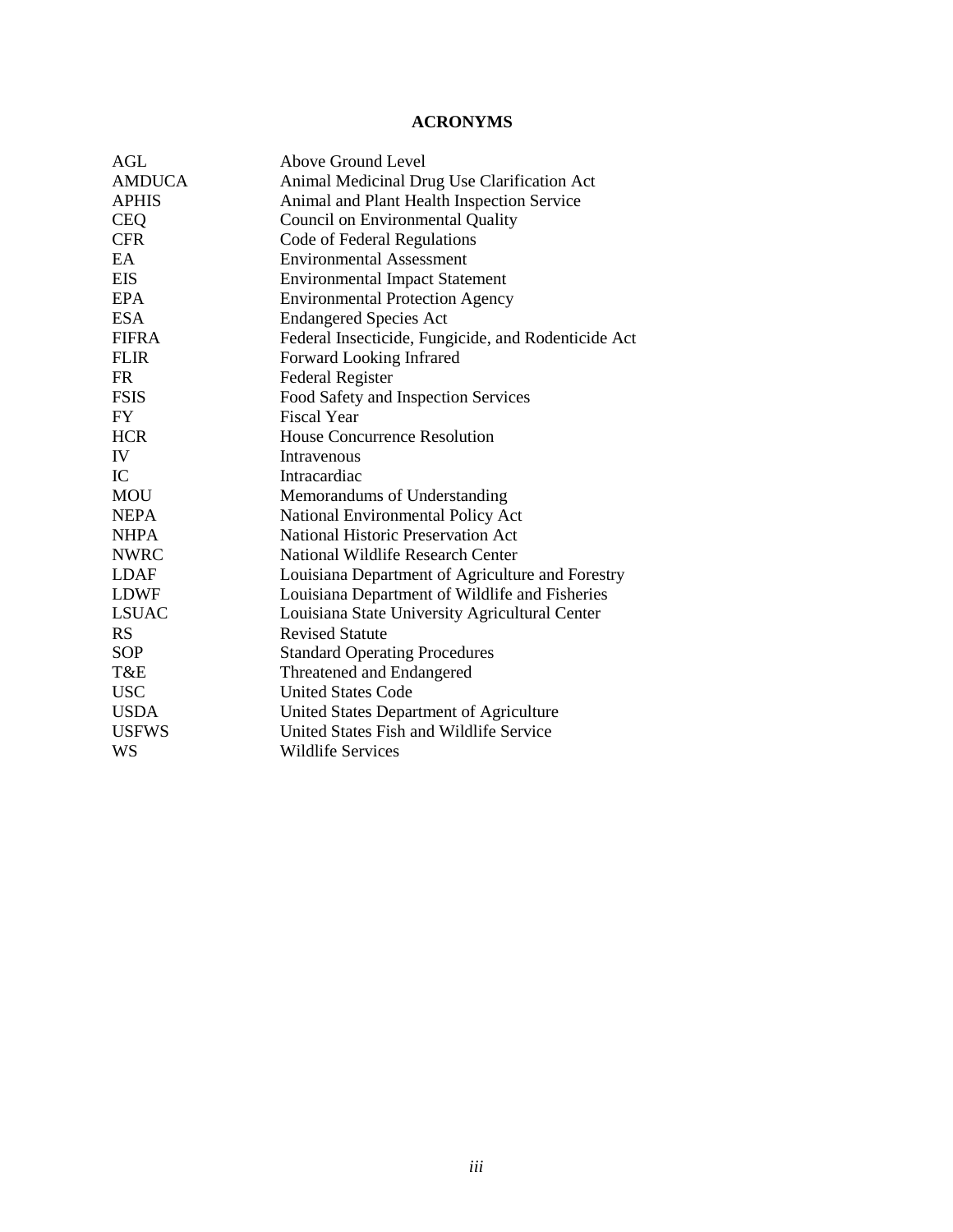## **CHAPTER 1: PURPOSE AND NEED FOR ACTION**

## **1.1 PURPOSE**

 $\overline{a}$ 

The United States Department of Agriculture (USDA), Animal and Plant Health Inspection Service (APHIS), Wildlife Services  $(WS)^1$  $(WS)^1$  program in Louisiana continues to receive requests for assistance to resolve or prevent damage occurring to agricultural resources, natural resources, and property, including threats to human safety, associated with feral swine (*Sus scrofa*). Individual wildlife damage management projects conducted by the WS program could be categorically excluded from further analysis under the National Environmental Policy Act (NEPA), in accordance with APHIS implementing regulations for the NEPA (7 CFR 372.5(c), 60 FR 6000-6003).

The purpose of this Environmental Assessment (EA) is to evaluate cumulatively the individual projects that could be conducted by WS to manage damage and threats of damage caused by feral swine. This EA will assist in determining if the proposed cumulative management of damage could have a significant impact on the human environment based on previous activities conducted by WS and based on the anticipation of conducting additional efforts to manage damage caused by feral swine. Because the goal of WS would be to conduct a coordinated program to alleviate damage in accordance with plans, goals, and objectives developed to reduce damage, and because the program's goals and directives would be to provide assistance when requested, within the constraints of available funding and workforce, it is conceivable that additional damage management efforts could occur. Thus, this EA anticipates those additional efforts and the analyses are intended to apply to actions that may occur in any locale and at any time within Louisiana as part of a coordinated program. This EA analyzes the potential effects of feral swine damage management when requested, as coordinated between WS, the United States Fish and Wildlife Service (USFWS), the Louisiana Department of Wildlife and Fisheries (LDWF), the Louisiana Department of Agriculture and Forestry (LDAF), and the Louisiana State University-Agriculture Center (LSUAC).

WS is preparing this EA to evaluate the need for managing damage caused by feral swine and to evaluate a range of alternatives to meet that need while addressing the issues associated with implementing the different approaches. This EA will assist in determining if implementation of the alternatives could potentially have significant or cumulative effects on the human environment. More specifically, WS will use this EA to: 1) facilitate planning, 2) promote interagency coordination, 3) streamline program management, 4) clearly communicate to the public the analysis of individual and cumulative impacts of proposed activities, 5) evaluate and determine if there would be any potentially significant or cumulative effects from the alternative approaches developed to meet the need for action, 6) inform the public, and 7) document the analyses of the environmental consequences of the alternatives to comply with the NEPA. The analyses contained in this EA are based on information derived from WS' Management Information System, published documents (see Appendix A), interagency consultations, and public involvement.

The EA evaluates the need for action to manage damage associated with feral swine in the State, the potential issues associated with managing damage caused by feral swine, and the environmental consequences of conducting different alternatives to meet the need for action while addressing the identified issues. WS initially developed the issues and alternatives associated with managing damage in consultation with the USFWS, the LDWF, the LDAF, and the LSUAC. To assist with identifying

<span id="page-3-0"></span><sup>&</sup>lt;sup>1</sup>The WS program is authorized to protect agriculture and other resources from damage caused by wildlife through the Act of March 2, 1931 (46 Stat. 1468; 7 USC 426-426b) as amended, and the Act of December 22, 1987 (101 Stat. 1329-331, 7 USC 426c).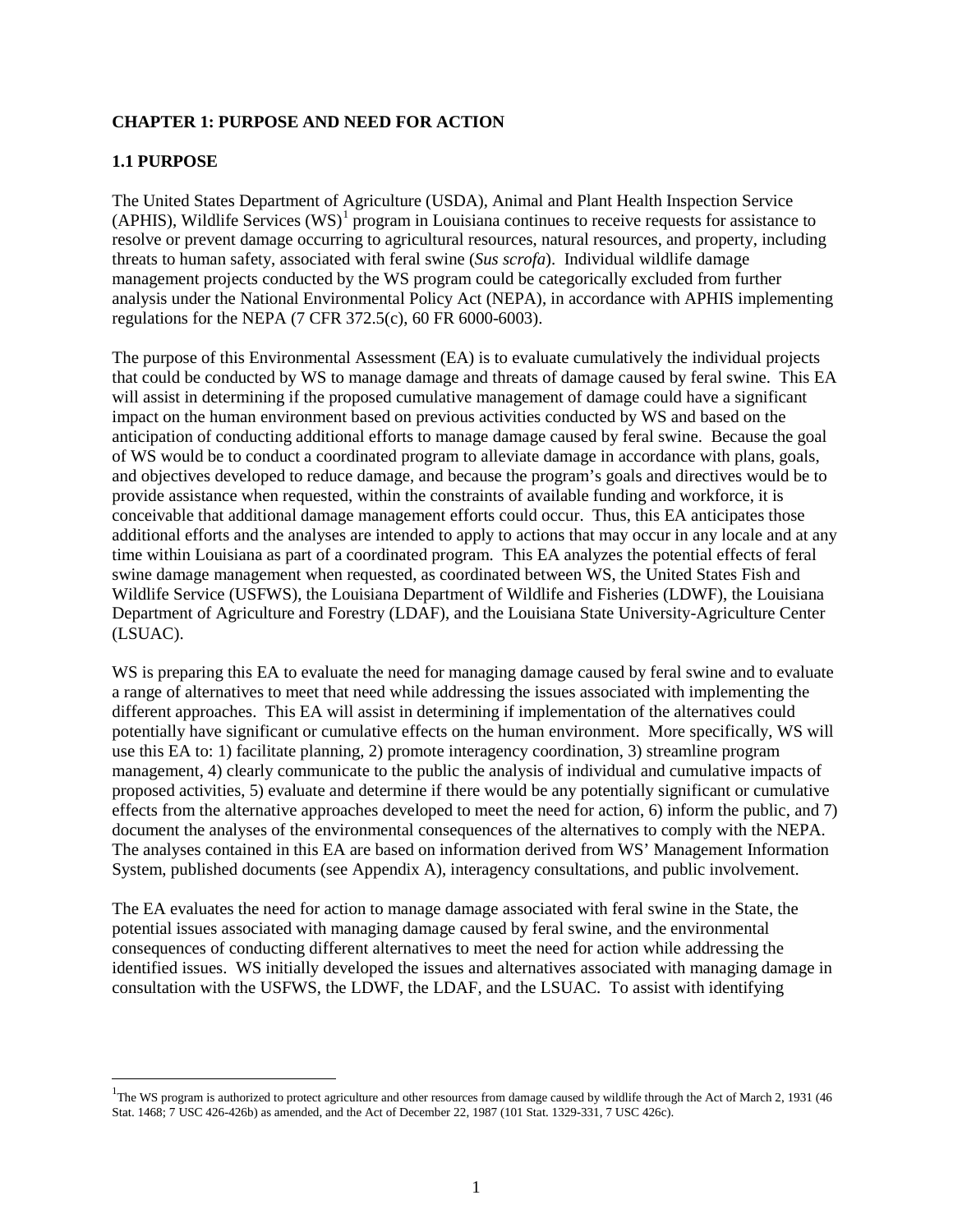additional issues and alternatives to managing damage associated with feral swine, this EA will be made available to the public for review and comment prior to the issuance of a Decision<sup>[2](#page-4-0)</sup>.

## **1.2 NEED FOR ACTION**

 $\overline{a}$ 

The need for action to manage damage associated with feral swine in Louisiana arises from requests for assistance<sup>[3](#page-4-1)</sup> received by WS to reduce and prevent damage associated with feral swine. Feral swine, also known as "*wild pigs*", "*wild boars*", and "*feral hogs*", are medium-size hoofed mammals, which look similar to domestic swine. They usually have coarser and denser coats than their domestic counterparts and exhibit modified canine teeth called "*tusks*", which are usually 7.5 to 12.5 cm (3 to 5 inches) long, but may up to 23 cm (9 inches) long. These tusks curl out and up along the sides of the mouth. Lower canines are also prominent but smaller. Young feral swine may have pale longitudinal stripes on the body until they are about six weeks of age. Adults of the species average 90 cm (3 feet) in height and 1.32 to 1.82 m (4.5 feet to 6 feet). Males may attain a weight of 75 kg to 200 kg (165 lbs to 440 lbs), while females may weigh 35 kg to 150 kg (77 lbs to 330 lbs).

Feral swine breed any time of year but peak breeding times usually occur in the fall. Litters sizes usually range from one to 12 piglets (Mayer and Brisbin 2009). Feral swine are the most prolific wild mammal in North America. Given adequate nutrition, a feral swine population can reportedly double in just four months (Barrett and Birmingham 1994). Feral swine may begin to breed as young as four months of age and sows can produce two litters per year (Mayer and Brisbin 2009). Feral swine are found in variable habitat in most of the United States, with the highest densities occurring in the southern United States. Populations are usually clustered around areas with ample food and water supplies. Evidence of the presence of feral swine may be rooted-up earth, tree rubs at ground level to 900 cm (36 inches) high, with clinging hair or mud, and muddy wallows.

Swine are not a native species in North America, including Louisiana (Mayer and Brisbin 1991). Domesticated swine were likely first introduced onto the North American continent by European explorers that used swine as a food source. Until the early 1900s, closed-range or fencing for livestock was not a common practice and allowing domesticated swine to range freely was common. As domestic swine were allowed to roam freely, many swine became feral. Until the 1930s, all feral swine originated from domesticated swine; however, starting in the 1930s, wild Russian wild boars, that are native to Europe and Asia, were imported into areas of the United States for sport hunting. As wild boars escaped or as boars were released to roam freely, crossbreeding occurred between feral swine and the Russian wild boar. Feral swine in Louisiana and across North America include feral domestic swine and the wild boar, which have been released or escaped. Although morphologically distinct, both the domestic swine and the Eurasian wild boar are recognized as *S. scrofa*. When free roaming in North America, domestic swine and the wild boar are included in the term "*feral swine*", as are hybrids of the two types.

The alleviation of damage or other problems caused by or related to the behavior of wildlife is termed wildlife damage management and is recognized as an integral component of wildlife management (The Wildlife Society 1990). The imminent threat of damage or loss of resources is often sufficient for individual actions to be initiated and the need for damage management is derived from the specific threats to resources. Feral swine have no intent to do harm. They utilize habitats (*e.g.*, reproduce, travel, forage)

<span id="page-4-0"></span> $^{2}$ After the development of the EA by WS and after public involvement in identifying new issues and alternatives, WS will issue a Decision. Based on the analyses in the EA after public involvement, WS will make a decision to publish a Notice of Intent to prepare an Environmental Impact Statement or WS will issue notice a Finding of No Significant Impact to the public in accordance to the NEPA and the Council of Environmental Quality regulations. 3

<span id="page-4-1"></span> $\frac{3}{x}$ WS would only conduct feral swine damage management after receiving a request for assistance. Before initiating feral swine damage activities, a Memorandum of Understanding, work initiation document, or other comparable document would be signed between WS and the cooperating entity, which would list all the methods the property owner or manager would allow to be used on property they own and/or manage.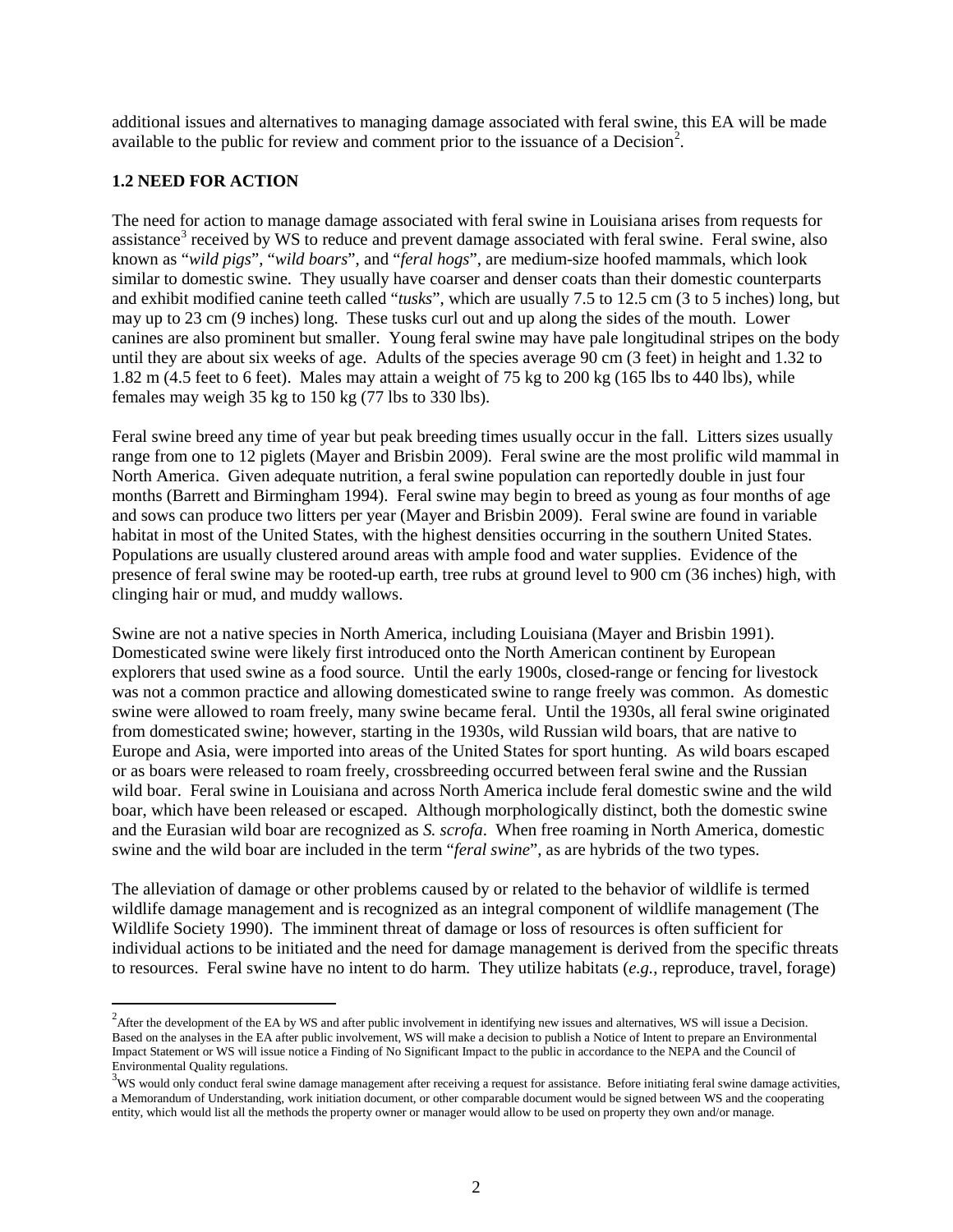where they can find a niche. If their activities result in lost economic value of resources or threaten human safety, people characterize this as damage. When damage exceeds or threatens to exceed an economic threshold and/or pose a threat to human safety, people seek assistance with resolving damage or reducing threats to human safety. The threshold triggering a request for assistance is often unique to the individual person requesting assistance and can be based on many factors (*e.g.*, economic, social, aesthetics). Therefore, how damage is defined is often unique to the individual person and damage occurring to one individual may not be considered damage by another individual. However, the use of the term "*damage*" is consistently used to describe situations where the individual person has determined the losses associated with wildlife is actual damage requiring assistance (*i*.*e*., has reached an individual threshold). The term "*damage*" is most often defined as economic losses to resources or threats to human safety; however, "*damage*" could also be defined as a loss in the aesthetic value of property and other situations where the behavior of wildlife is no longer tolerable to an individual person.

Damage caused by feral swine occurs primarily from the consumption of resources and the destruction of habitat from their rooting and wallowing behavior. Feral swine can also pose threats to human safety and property from being struck by airplanes and by vehicles. Estimates have placed the agricultural and environmental damage caused by feral swine from \$800 million per year (Pimentel et al. 2005) to \$1.5 billion per year (Pimentel 2007) in the United States. More specific information regarding feral swine damage to agricultural resources, natural resources, property, and threats to human safety are discussed in the following subsections of the EA:

## **Need to Manage Damage to Agricultural Resources Caused by Feral Swine**

Agricultural damage and threats caused by feral swine can occur to a variety of crops, livestock, and other agricultural resources (Beach 1993, Seward et al. 2004, West et al. 2009, Hamrick et al. 2011). Damage occurs from direct consumption of agricultural resources and from trampling, rooting, and/or wallowing that are common activities of feral swine. Rooting is a common activity of feral swine during their search for food where they overturn sod and soil in the search for food (West et al. 2009, Stevens 2010, Hamrick et al. 2011). Feral swine also wallow in water and mud to regulate body temperature and to ward off skin parasites.

Damage and threats to livestock associated with feral swine can occur from predation on livestock and the risks associated with disease transfer from feral swine to domestic livestock (West et al. 2009, Hamrick et al. 2011). Feral swine can also cause damage to other agricultural resources. For example, feral swine can cause damage to pastures and land used for hay by rooting and wallowing, can cause damage to ponds and water sources for livestock, and can cause damage from the consumption of livestock feed. Feral swine feeding activities in agricultural crops can also lead to increased erosion from the removal of vegetation that leaves the soil bare along with the overturning of soil caused by rooting.

Feral swine can cause damage to a variety of agricultural crops through direct consumption but also from trampling, rooting, and wallowing (Beach 1993, West et al. 2009, Stevens 2010, Hamrick et al. 2011). In Louisiana, numerous grain crops, forage crops, and vegetable crops are susceptible to feral swine damage, including rice, corn, soybeans, peanuts, sorghum, sugarcane, sweet potatoes, wheat, cantaloupe, cucumbers, squash, tomatoes, and watermelons. Of the grain crops grown in Louisiana during 2011, soybeans and corn ranked the highest in acres harvested. In 2011, there were over 1 million acres of soybeans planted in the State valued at nearly \$408 million while 580,000 acres of corn were planted valued at over \$469 million (USDA 2013). Stevens (2010) reported that one instance of feral swine damage in Oklahoma to peanut crops resulted in a monetary loss that exceeded \$40,000. In another example, Stevens (2010) reported feral swine rooting along recently planted rows of corn to consume the seed. A large percentage of the losses are in addition to the loss resulting from the resource being eaten (Beach 1993). Although crop damage is not well documented in Louisiana, the presence of feral swine in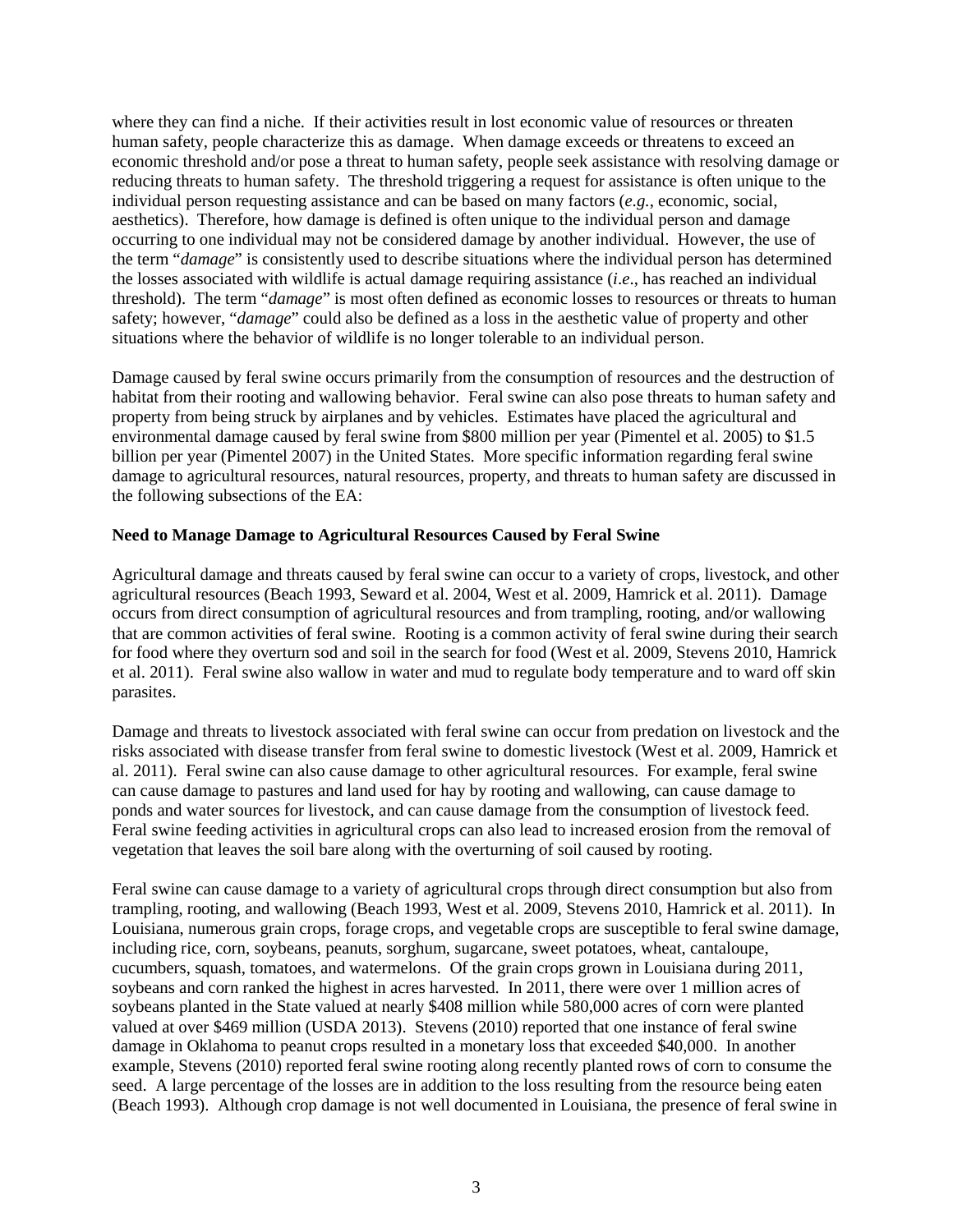agricultural areas of the State are likely to lead to requests for assistance to manage and prevent damage to agricultural crops.

In addition, feral swine also damage pastures, land used for hay, and sod farms through rooting and wallowing activities (Beach 1993, West et al. 2009, Stevens 2010, Hamrick et al. 2011). Rooting activities can also lead to increased erosion and soil loss. Wallowing and rooting activities in watering areas for livestock can result in degraded water quality by increasing turbidity, by causing algal blooms, by depleting dissolved oxygen, and increasing erosion (Beach 1993). Since feral swine often travel in family groups, damage from rooting and wallowing can be extensive often encompassing several acres.

Additional risks associated with feral swine are the potential for disease transmission from feral swine to domestic livestock, especially to domestic swine. Feral swine are potential reservoirs for several diseases that are known to be transmissible between feral swine and domestic livestock (Wood and Barrett 1979, Corn et al. 1986, Beach 1993). Corn et al. (1986) found feral swine tested in Texas were positive for pseudorabies, brucellosis, and leptospirosis. A study in Oklahoma found samples from feral swine tested positive for antibodies of porcine parvovirus, swine influenza, and porcine reproductive and respiratory syndrome virus (Saliki et al. 1998). Porcine reproductive and respiratory syndrome is a highly infectious virus that causes reproductive failure and respiratory disease in swine (USDA 2009). The total cost of productivity losses due to porcine reproductive and respiratory syndrome in the domestic swine herd in the United States was estimated at \$664 million annually during 2011 and represented an increase from the \$560 million annual cost estimated in 2005 (Holtkamp et al. 2013). Pseudorabies is a viral disease associated with an extremely contagious herpes virus that can have negative effects on reproduction in domestic swine. An economic analysis estimated that the annual cost of pseudorabies to pork producers in the United States at more than \$30 million annually in lost production as well as testing and vaccination costs (USDA 2008). Brucellosis is a bacterial disease that can also have negative impacts on reproduction of swine.

Cholera, trichinosis, and African swine fever are additional diseases that can be transmitted between livestock and feral swine. Disease transmission is likely to occur where domestic livestock and feral swine have a common interface, such as at water sources and livestock feeding areas. Although several diseases carried by swine are also transmissible to other livestock, the primary concern is the potential transmission of diseases from feral swine to domestic swine. Many of the diseases associated with feral swine also negatively affect the health and marketability of domestic swine that can lead to economic losses to the livestock producer. A disease outbreak not only has negative economic implications to the individual livestock producer but an outbreak also could cause economic losses that can negatively affect the statewide swine industry.

The United States is one of the world's largest producers of pork and is the second largest exporter of pork. Pork production in the United States accounts for about 10% of the total world supply. The retail value of pork sold to consumers exceeds \$30 billion annually. In addition, the pork industry supports more than 600,000 jobs (USDA 2008). In 2011, there were approximately 7,000 domestic swine in Louisiana (USDA 2013). Although the source of livestock disease outbreaks can be difficult to identify, a risk of transmission and the spreading of diseases to domestic swine and other livestock exists wherever feral swine and domestic livestock interact (Witmer et al. 2003). In addition to large-scale commercial operations, small-scale "*backyard*" swine operations where domestic swine could interact with feral swine are also at risk (Saliki et al. 1998). Therefore, the potential exists for severe economic losses to occur because of the transmission of infectious diseases between feral and domestic swine.

The WS program in Louisiana conducts disease surveillance as part of the National Wildlife Disease Surveillance Program. Since October 2007, 83 feral swine in Louisiana have tested positive for pseudorabies, 16 tested positive for swine brucellosis, 86 were positive for leptospirosis, eight were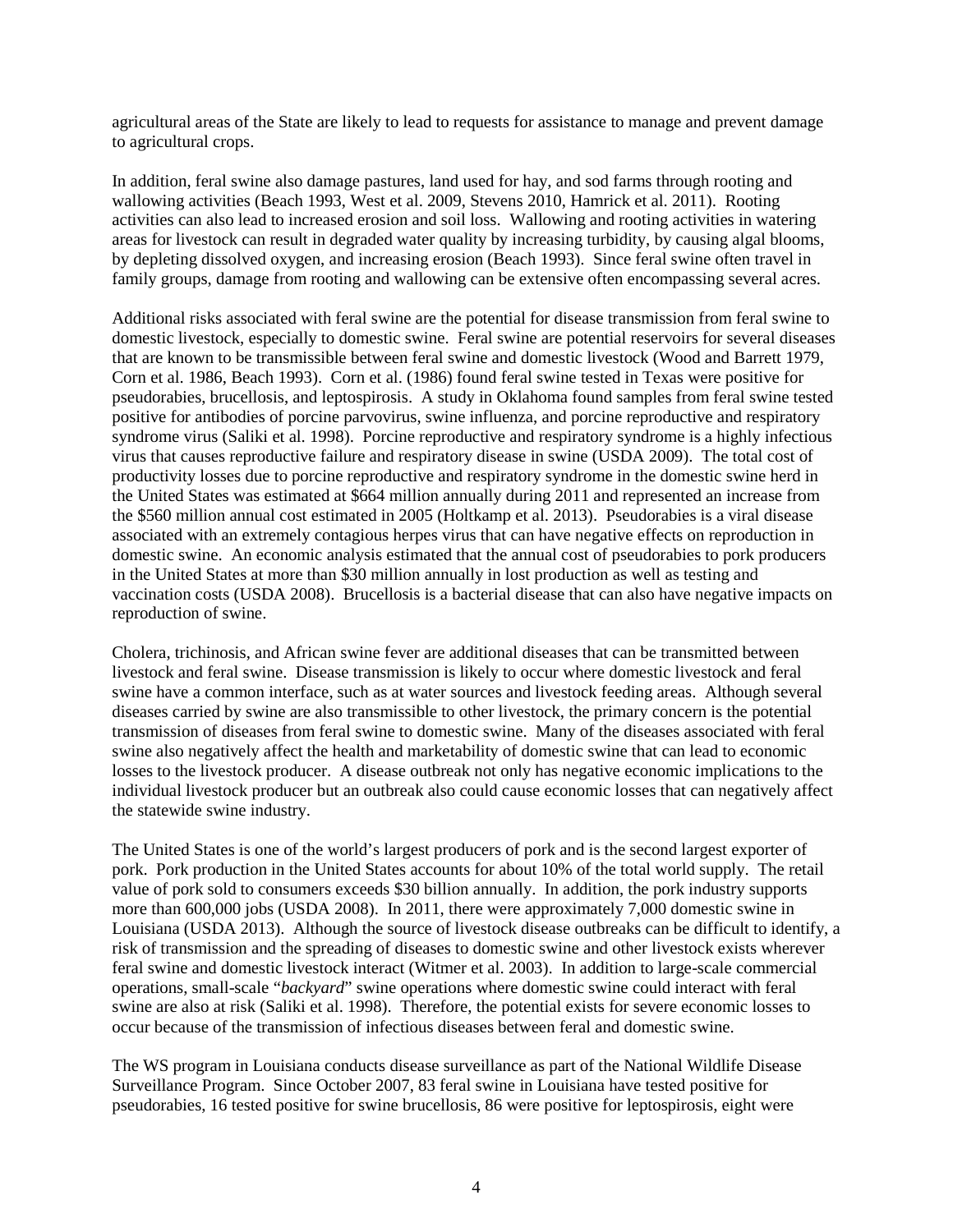positive for swine influenza virus, nine were positive for hepatitis E virus, and 75 were positive for toxoplasmosis.

In addition to the potential for disease transmission, feral swine also predate livestock. Feral swine can kill calves, kids (goats), lambs, and poultry (West et al. 2009, Stevens 2010). Predation occurs primarily on young livestock but feral swine can also kill weakened or injured livestock. Since feral swine so thoroughly consume young prey, there is often little evidence remaining to suggest that a birthing and subsequent predation occurred. If a landowner is not alert to the possibility of feral swine predation, it is easy to overlook this as a cause for low production. Frequently, even when predation is considered, feral swine often escape suspicion because people generally underestimate their capabilities as a predator (Beach 1993). Predation of livestock in Louisiana has currently been document on sheep and crayfish but likely does not occur with regular frequency. However, if feral swine populations continue to increase, WS could be requested to address localized predation associated with feral swine.

Overall, feral swine damages to agricultural resources in Louisiana are not well documented. Since feral swine can cause damage and pose threats to agricultural resources, an increase in the statewide population of feral swine could lead to an increase in the number of requests for assistance received by WS to manage damage and threats.

### **Need to Manage Damage and Threats to Natural Resources caused by Feral Swine**

Natural resources may be described as those assets belonging to the public and often managed and held in trust by government agencies for citizens. Such resources may be plants or animals, including threatened and endangered species, historic properties, or habitats in general. Examples of natural resources are historic structures and places; parks and recreation areas; natural areas, including unique habitats or topographic features; threatened and endangered plants or animals; and any plant or animal populations which have been identified by the public as a natural resource.

Damage in areas supporting feral swine populations can sometimes be a serious natural resource management concern for land managers. Substantial damage has occurred to natural resources, including destruction of fragile plant communities, killing, and destruction of tree seedlings, and erosion of soils (Barrett and Birmingham 1994, West et al. 2009, Hamrick et al. 2011). Food sources for feral swine includes acorns, hickory nuts, pecans, beech nuts, and a wide variety of vegetation including roots, tubers, grasses, fruit, and berries, but feral swine also eat crayfish, frogs, snakes, salamanders, mice, eggs and young of ground nesting birds, young rabbits, and any other easy prey or carrion encountered (Ditchkoff and Mayer 2009). Feral swine have been known to kill and eat white-tailed deer (*Odocoileus virginianus*) fawns (Hellgren 1993, Ditchkoff and Mayer 2009). Feral swine have been known to kill and eat fawns (National Audubon Society 2000). They have also been reported to kill considerable numbers of domestic livestock, especially young animals, in some areas (Barrett and Birmingham 1994).

Feral swine can cause damage to natural flora and fauna on private lands along with designated natural areas, such as parks and wildlife management areas in Louisiana. Those sites suffer erosion and local loss of critical ground plants and roots as well as destruction of seedlings because of their feeding and other activity (Barrett and Birmingham 1994). Many experts in the fields of botany and herpetology have observed notable declines in some rare species of plants, reptiles, amphibians, and soil invertebrates in areas inhabited by feral swine (Singer et al. 1982). Many state and federal natural resource managers are now in the process of controlling swine numbers because of their known impact to endangered plants and animals (Thompson 1977). Feral swine can disturb large areas of vegetation and soils through rooting, and feral swine inhabiting coastal, upland, and wetland ecosystems can uproot, damage, and feed on rare native species of plants and animals (Means 1999). Feral swine can disrupt natural vegetative communities, eliminate rare plants and animals, alter species composition within a forest including both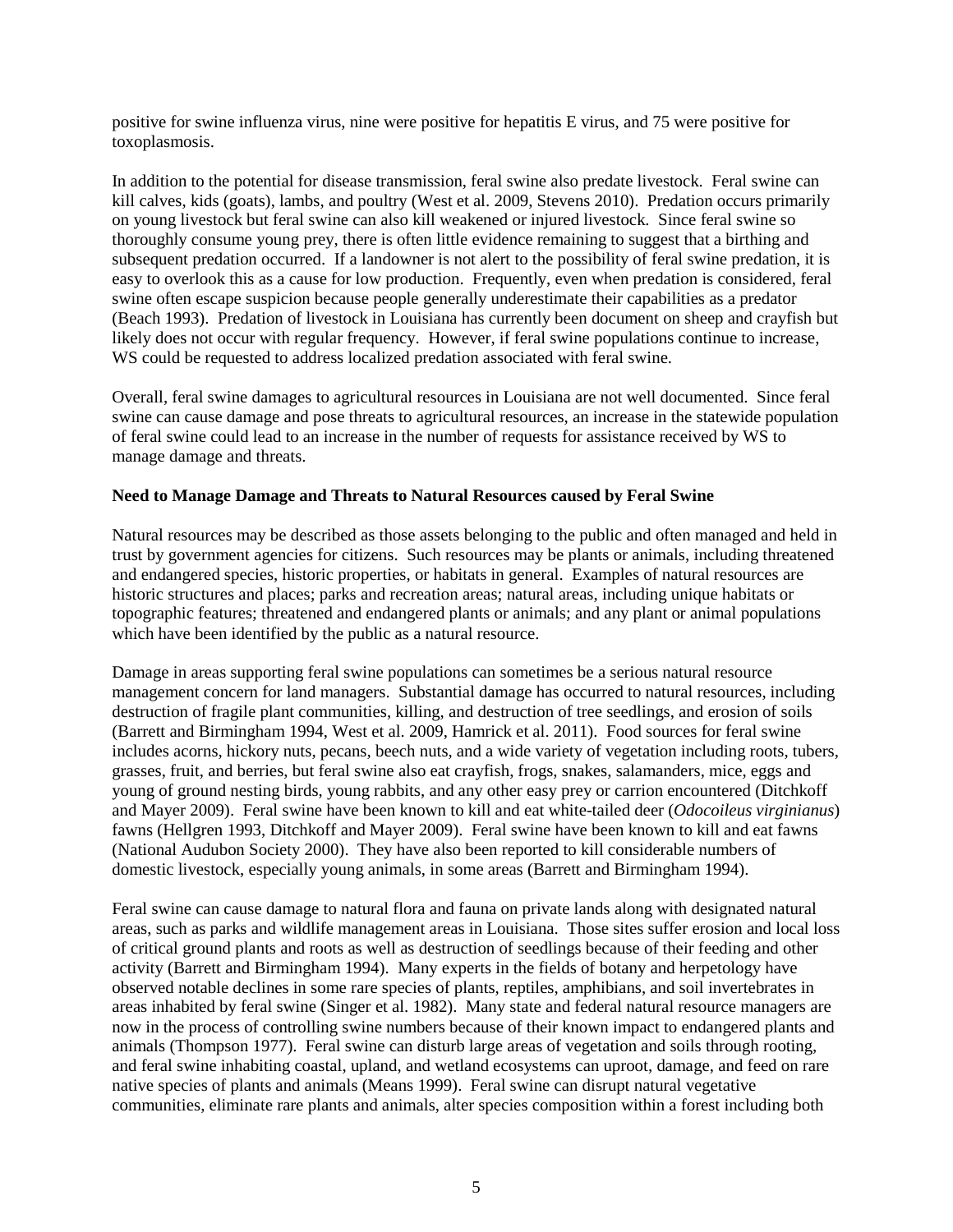canopy and low growing species (Lipscomb 1989, Frost 1993), increase water turbidity in streams and wetlands (reducing water quality and impacting native fishes), and increase soil erosion and alter nutrient cycling (Singer et al. 1982, DeBenedetti 1986).

One of the more important seasonal food resources used by feral swine is wild fruit and nut crops, especially oak mast (Wood and Roark 1980). Mast crops, such as beechnut (*Fagus* spp.), acorns, and hickory nuts, are an important food source for deer, turkey, black bear, and squirrels (Knee 2011). Oak mast is an important food source for white-tailed deer and wild turkey (*Meleagris gallopavo*). Each adult feral swine can consume up to 1,300 pounds of mast per year (Knee 2011). When feral swine actively compete for mast, resident deer and wild turkey may enter the winter with inadequate fat reserves, thus threatening the viability of these native wildlife species (Beach 1993). They can also compete for acorns (*Quercus* spp.) and hickory nuts (*Carya* spp.) with native wildlife during years of poor mast production (Campbell and Long 2009). In years of poor mast production, feral swine were found to have negative effects on white-tailed deer populations due to competition for acorns (Wood and Roark 1980). Due to their acute sense of smell, feral swine more rapidly and efficiently consume fallen mast crop (Beach 1993). Feral swine also have the ability to change to other food sources when acorns were depleted, which deer are often unable to do (Beach 1993). Consumption of hard mast by feral swine in forests also reduces the potential for forest regeneration, further affecting the food chain necessary to maintain species diversity and stable populations (Campbell and Long 2009).

Feral swine compete with over 100 species of native wildlife for important and limited natural food supplies, and will consume animal material year round, including earthworms, arachnids, crustaceans, insects, gastropods, fish, amphibians, reptiles, birds, and mammals (Mayer and Brisbin 2009). The rooting behavior of feral swine has been identified as the cause of the near extirpation of northern shorttailed shrews (*Blarina brevicuada*), and southern red-backed voles (*Clethrionomys gapperi*) in areas with intensive rooting due to the removal of leaf litter, which is crucial for the survival of the shrew and vole (Singer et al. 1984). Feral swine will often search out and excavate food caches used by small mammals, potentially affecting their ability to survive (Campbell and Long 2009).

Feral swine can cause direct mortality through predation on native wildlife species. Feral swine are known to feed on many smaller animals (some threatened or endangered), and will consume voles, shrews, turtles, amphibians, and shrub- or ground-nesting birds (Campbell and Long 2009). Many species including quail, turkey, endangered sea turtles, and shorebirds are at risk of predation by nest destruction and the consuming of eggs (Campbell and Long 2009), including the Louisiana black bear (*Ursus americanus luteolus*), which is considered a threatened species in the State.

A study conducted in northern Texas found that feral swine consumed 23.5% and 11.5 % of simulated Northern bobwhite (*Colinus virginianus*) nests in each of the study areas. Researchers concluded feral swine nest predation could be a contributing factor in Northern bobwhite population declines (Timmons et al. 2011).

Mayer and Brisbin (2009) found that of the 40 studies they reviewed, 86% listed vertebrates consumed by feral swine. In New Zealand, feral swine have been implicated in local extinctions of the endangered Hutton's Shearwater (*Puffinus huttoni*) (Campbell and Long 2009). Feral swine were found to be a common nest predator to re-introduced Eastern wild turkeys (*Meleagris gallopavo silvestris*) at a 10,782 acre Texas wildlife management area. In 1998, researchers removed 68 swine during the first year of a study and estimated the turkey nesting success rate was 0% in the study area (Timmons et al. 2011). The following year, researchers removed 313 feral swine from the study area and the nesting success rate for turkeys increased to 25%. Timmons et al. (2011) concluded that feral swine were a contributing factor to turkey nest depredation in the wildlife management area. Feral swine have also been documented preying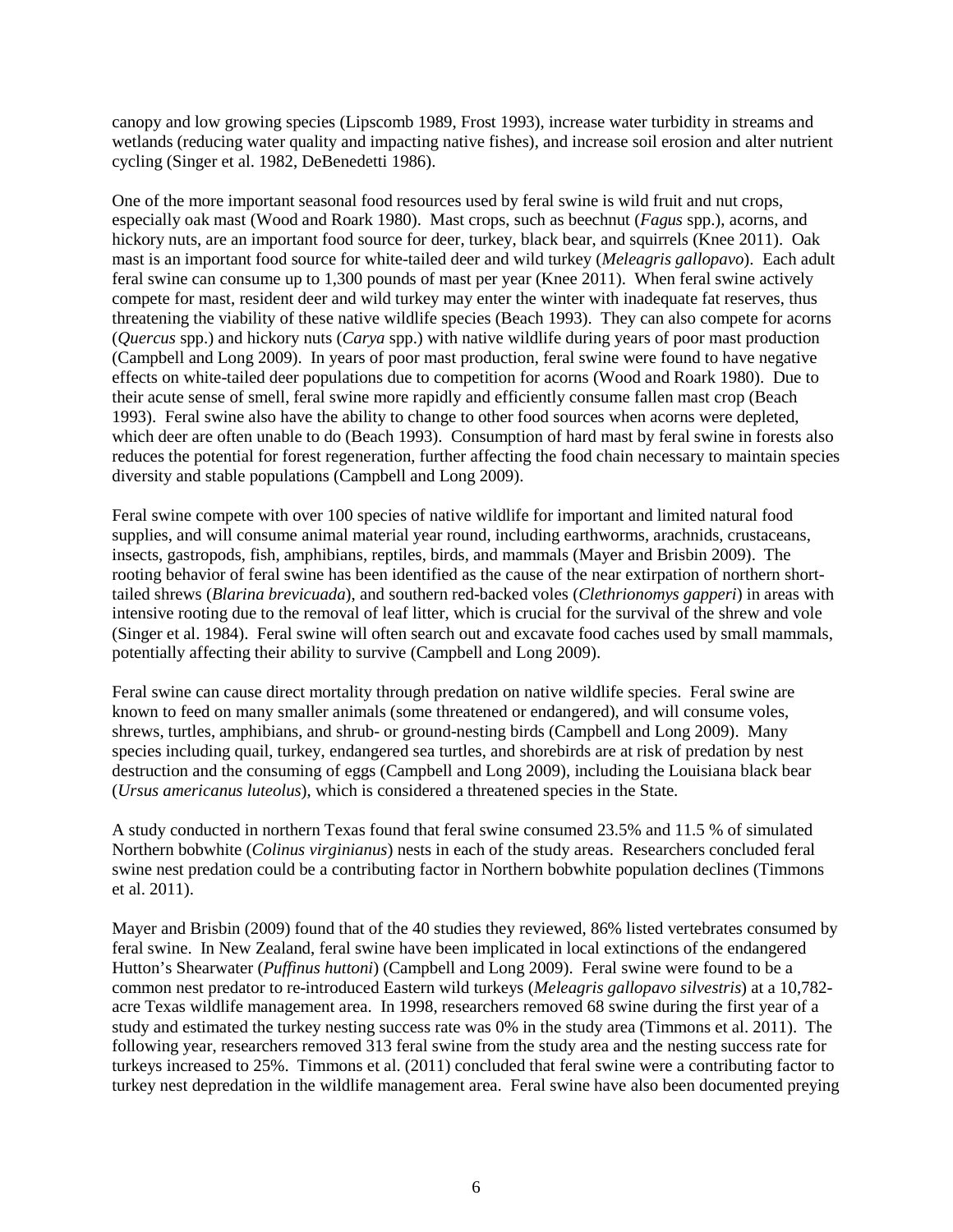on turkey poults (Wood and Lynn 1977). A 20-year study on woodcock found that feral swine were one of the main causes in the decline of this species in West Germany (Nyenhuis 1991).

Plant forage makes up approximately 88% of a feral swine's dietary composition and is consumed yearround (Mayer and Brisbin 2009). This high dependence on vegetation may be why feral swine can cause the greatest damage to environmentally sensitive areas (Campbell and Long 2009). Feral swine can reduce recruitment of saplings, increase the spread of invasive plants, prevent forest regeneration, reduce seedlings and seedling survival, and eliminate understory (Campbell and Long 2009). Rooting behavior by feral swine in beech forest understory was found to be so severe that recovery was unlikely to occur (Bratton 1975). Where feral swine reduced herbaceous and belowground vegetation, recovery time was expected to take more than three years (Howe et al. 1981). Feral swine reduce the amount of vegetative ground cover and leaf litter, reducing the critical microclimatic conditions necessary for seedling establishment and growth in forests (Chavarria et al. 2007).

In terrestrial plant communities, disturbance can threaten native communities by promoting the spread of invasive, exotic plant species (Tierney and Cushman 2006). Following disturbance through feeding activities by feral swine, percent cover of native perennial grasses recovered at a consistently slower rate than exotic grasses (Tierney and Cushman 2006). Tierney and Cushman (2006) also found that removing or reducing the size of feral swine populations is an effective technique for restoring native perennial grasses.

Habitat damage by feral swine is most pronounced in wet environments (Engeman et al. 2007). Wet soils may make it easier for feral swine to obtain the foods they favor, such as the roots, tubers, and bulbs that are characteristic of many wetland plants. Choquenot et al. (1996) found that there appeared to be a strong correlation between soil moisture and rooting damage. Aquatic macrophytes are a key component of habitat in wetlands, providing both an important food resource and structural complexity to the waterscape for associated biota (Thomaz et al. 2008). Macrophytes are an aquatic plant that grows in or near water and are emergent, submergent, or floating. The destruction of wetland vegetation by feral swine was also found to alter production and respiration regimes causing anoxic (depleted of dissolved oxygen) conditions (Doupe et al. 2010). Lower dissolved oxygen levels caused chronic sub-lethal effects for the associated biota.

Feral swine can affect lakes, ponds, streams, and wetlands, since their rooting and wallowing activities near water sources may increase water turbidity in streams and wetlands, and increase soil erosion and alter nutrient cycling (Singer et al. 1982, DeBenedetti 1986). Increases in water turbidity reduce water quality and can affect native fishes (DeBenedetti 1986). Doupe et al. (2010) found that feral swine foraging in wetland floodplains disrupted physical, chemical, and biological environments by increasing turbidity, destroying aquatic macrophytes, and by causing the proliferation of bare ground and open water.

Feral swine spend considerable time in aquatic habitat foraging or wallowing (Mersinger and Silvy 2007). They are known to forage both in and out of water to obtain wetland roots and bulbs (Doupe et al. 2010). Due to their foraging behavior, feral swine are more likely to disturb the wetland substrate and water body.

Kaller and Kelso (2003) found that feral and free-ranging swine were linked to increased levels of fecal coliform and other potentially pathogenic bacteria in a watershed. Kaller et al. (2007) used DNA fingerprinting to determine that feral swine contribute detectable *E*. *coli* into aquatic ecosystems. Additionally, some species of freshwater mussels and aquatic insects were negatively affected by feral swine fecal coliforms within the watershed (Kaller and Kelso 2006).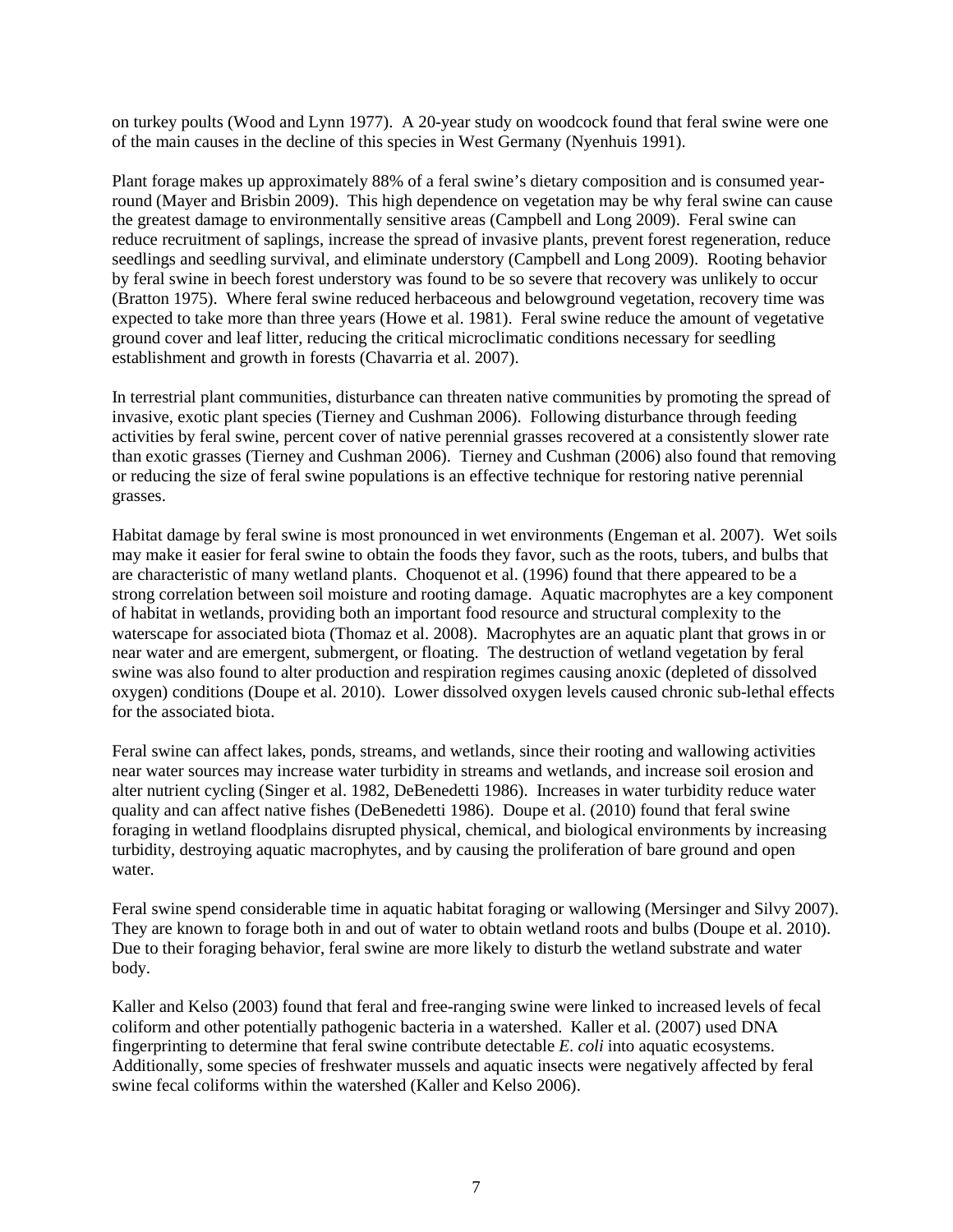After feral swine damage activities conducted at a wildlife refuge in Louisiana, least terns, black skimmers, and black-necked stilts were documented on historic nesting sites that were abandoned when feral swine arrived on the refuge (B. Leonard, USFWS pers. comm. 2009). Feral swine have recently damaged approximately 15% of a pitcher-plant bog complex on a national forest in Louisiana, which contains state-listed rare plants (S. Shively, United States Forest Service pers. comm. 2009). Feral swine have also been documented feeding on alligator eggs (Elsey et al. 2012). WS received a report from a corporate landowner that reported the loss of 80 alligator nests containing approximately 1,600 eggs that were valued at \$32,000 (N. Kinler, LDWF pers. comm. 2009). In a recent survey of licensed alligator farmers, 393 nests were lost to feral swine, with sixteen new properties not previously damaged by feral swine being affected (R. Elsey, LDWF pers. comm. 2014).

### **Need to Manage Damage to Property associated with Feral Swine**

Feral swine can damage landscaping, golf courses, roads, drainage ditches and cause erosion by feeding in these areas. Feral swine dig or root in the ground with their nose in search of desired roots, grubs, earthworms, and other food sources. This activity turns sod and grass over, which often leaves the area bare of vegetation and susceptible to erosion.

Feral swine also pose a threat to property from being struck by motor vehicles (Miller 1993, Mayer and Johns 2007) and aircraft. Mayer and Johns (2007) collected data on 179 feral swine-vehicle collisions involving 212 feral swine. Mayer and Johns (2007) suggested that vehicular accidents with feral swine are costly due to their mass; and that potentially, the total annual cost of feral swine-vehicle collisions in the United States can be as high as \$36 million, roughly \$1,173 per vehicle (Mayer and Johns 2007). Swine could also be struck by aircraft at air facilities in the State. WS has also documented damage to landscaping, levees, and drainage ditches caused by feral swine in urban areas in Louisiana.

### **Need to Reduce Threats to Human Safety associated with Feral Swine**

Feral swine can pose a threat to human safety from disease transmission, from aggressive behavior, and from being struck by vehicles and aircraft. Feral swine are potential reservoirs for approximately 30 viral and bacterial diseases (Davidson and Nettles 1997, Samuel et al. 2001, Williams and Barker 2001) and 37 parasites (Forrester 1991) that are transmissible to people. Brucellosis, salmonellosis, toxoplasmosis, trichinosis, tuberculosis, and tularemia are some of the zoonotic diseases (*i*.*e*., diseases that could be transmitted to people) that can be carried by feral swine (Hubalek et al. 2002, Seward et al. 2004, Stevens 2010); however, actual transmission of diseases to people is thought to be rare (Amass 1998).

Over 200 people in the United States became ill and three deaths were reported after people ate spinach leaves that were contaminated with *E*. *coli* that was identified as originating from feral swine feces deposited in California spinach fields (United States Food and Drug Administration 2007, Rouhe and Sytsma 2007). Vehicle collisions are also a human health and safety threat due to the potential for injury or death when striking feral swine, which can weigh up to 400 pounds or more (Mayer and Johns 2007).

Swine can serve as major reservoirs of H1N1 and H3N2 influenza viruses, which are endemic in swine populations worldwide and are responsible for one of the most prevalent respiratory diseases in swine (Brown 2004). The maintenance of these viruses in swine and the frequent exchange of viruses between swine and other species are facilitated directly by swine husbandry practices. Following interspecies transmission to swine, some influenza viruses may be extremely unstable genetically, giving rise to many virus variants (Brown 2004). It is a concern of public health officials that swine will be the organism in which a re-assortment of the H5N1 virus changes into one that is easily transmitted between people (Hutton et al. 2006).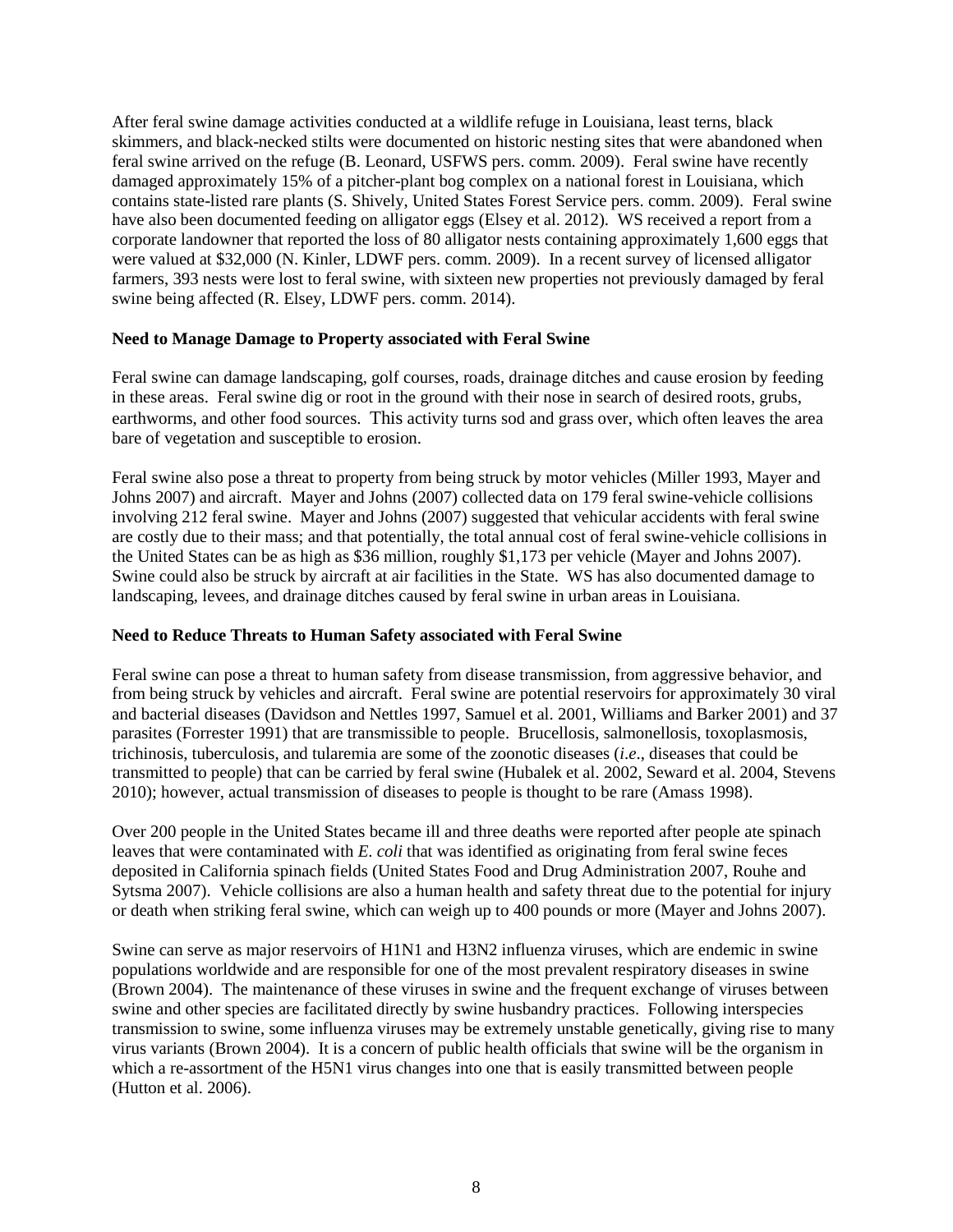In many circumstances, assistance with a wildlife conflict is requested because of a perceived risk to human health or safety associated with wild animals living near people or acting abnormally in humaninhabited areas. Under the proposed action, WS could assist in resolving those types of problems. In the majority of cases in which human health concerns were a major reason for requesting assistance with feral swine damage, there may have been no actual cases of transmission of disease to people to prompt the request. Thus, the potential for disease transmission would be the primary reason people request assistance from the WS program. Situations where the threat of disease associated with feral swine populations might occur include, but are not limited to:

- Exposure to the threat of leptospirosis, anthrax, dermatophilosis, rabies, or lyme disease due to high populations of feral swine in urban and suburban areas or from companion animals coming in contact with infected swine or other wild, feral, or domestic animals contracting the virus (*e.g.,* pets, farm animals, feral cats, skunks, fox)*.* Some diseases such as the West Nile virus may be transmitted by biting flies or mosquitoes and are typically more of a threat during the time of year that these insects are more prevalent. It should be noted that West Nile virus antibodies have been found in feral swine but it is not known if the virus can be transmitted from feral swine blood.
- Exposure to the bacterium, *Brucella suis*, which causes swine brucellosis. Swine are considered the natural host for *B. suis* and can be harbored without signs of illness. People may contract the disease by handling or eating undercooked meat. In Louisiana, there have been 23 reported cases of brucellosis in people since 1987. However, the cause of infection for twenty of those cases was classified as "*undetermined*" because a general diagnosis was made based on a serological diagnosis. The three remaining cases were confirmed human infections of *B. suis* occurring in Sabine, St. Landry, and Rapides Parishes in 2009 (T. Conger, USDA-Veterinary Services pers. comm. 2009).
- Exposure to the parasite *Trichenella spiralis*, which can cause trichinosis in humans. Due to the life cycle of this parasite, most carnivores or omnivores are potential hosts for *T. spiralis*. People generally contract the disease by eating meat that is not thoroughly cooked.

In addition to threats from disease transmission, is the threat that feral swine can pose from aggressive behavior and from being struck by motor vehicles and aircraft. Feral swine can be very aggressive toward people, especially when threatened. This was proven recently when a man in New Orleans was attacked by a feral swine while hunting. The feral swine gored the man, causing severe injuries to the legs of the hunter (The Times-Picayune 2014). Collisions with motor vehicles and aircraft can also threaten human safety if the operator loses control of either the vehicle or aircraft.

Feral swine commonly feed in roadside ditches and can cross streets and highways. With some animals weighing several hundred pounds, physical injuries to people can occur when vehicles collide with, or try to avoid hitting those animals. Feral swine may pose an aviation threat (to aircraft and human safety) when they occupy aircraft operating areas at airports. In Louisiana, at least four civilian and military airports have reported problems with free-ranging feral swine and have taken action to remove them.

## **1.3 SCOPE OF THIS ENVIRONMENTAL ASSESSMENT**

### **Actions Analyzed**

This EA documents the need to manage damage caused by feral swine, the issues associated with meeting that need, and alternative approaches to address those issues and to meet the need for action. The mission of WS would be to provide federal leadership with managing damage and threats of damage associated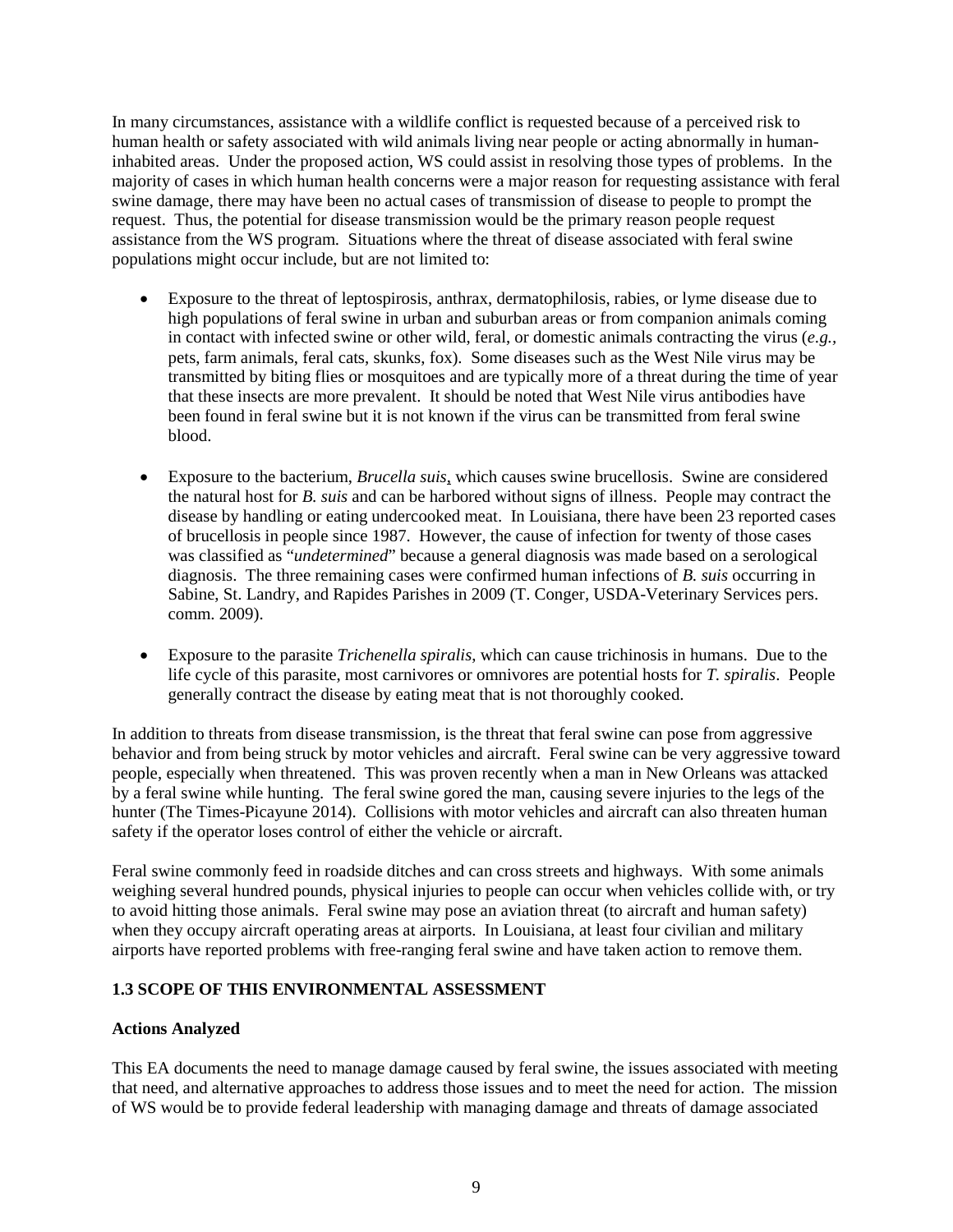with animals (see WS Directive 1.201). WS Directive 2.320 provides guidelines for WS' actions in the management of invasive species in fulfillment of Executive Order 13112. WS would only provide assistance when the appropriate property manager or property owner requested assistance. WS could receive a request for assistance from a property owner or manager to conduct activities on property they own or manage, which could include federal, state, tribal, municipal, and private land within the State of Louisiana.

Appendix B of this EA discusses the methods available for use or recommendation under each of the alternative approaches evaluated<sup>[4](#page-12-0)</sup>. The alternatives and Appendix B also discuss how WS and other entities could recommend or employ methods to manage damage and threats associated with feral swine in the State. Therefore, the actions evaluated in this EA are the use or recommendation of those methods available under the alternatives and the employment or recommendation of those methods by WS to manage or prevent damage and threats associated with feral swine from occurring when requested by the appropriate resource owner or manager. WS' activities that could involve the lethal removal of feral swine under the alternatives would only occur when agreed upon by the requester.

## **Native American Lands and Tribes**

The WS program in Louisiana would only conduct damage management activities on Native American lands when requested by a Native American Tribe. WS would only conduct activities after WS and the Tribe requesting assistance signed a Memorandum of Understanding (MOU), work initiation document, or a similar document. Therefore, the Tribe would determine what activities would be allowed and when WS' assistance was required. Because Tribal officials would be responsible for requesting assistance from WS and determining what methods would be available to alleviate damage, no conflict with traditional cultural properties or beliefs would likely occur. Those methods available to alleviate damage associated with feral swine on federal, state, county, municipal, and private properties under the alternatives analyzed in this EA would be available for use to alleviate damage on Tribal properties when the Tribe requesting assistance approved the use of those methods. Therefore, the activities and methods addressed under the alternatives would include those activities that WS could employ on Native American lands, when requested and when agreed upon by the Tribe and WS.

## **Federal, State, County, City, and Private Lands**

WS could continue to provide damage management activities on federal, state, county, municipal, and private land in Louisiana when WS receives a request for such services by the appropriate resource owner or manager. In those cases where a federal agency requests WS' assistance with managing damage caused by feral swine on property they own or manage, the requesting agency would be responsible for analyzing those activities in accordance with the NEPA. However, this EA could cover such actions if the requesting federal agency determined the analyses and scope of this EA were appropriate for those actions and the requesting federal agency adopted this EA through their own Decision based on the analyses in this EA. Therefore, the scope of this EA analyzes actions that could occur on federal, state, parish, municipal, and private lands, when requested.

### **Period for which this EA is Valid**

 $\overline{a}$ 

If the preparation of an Environmental Impact Statement (EIS) is not warranted based the analyses associated with this EA, WS would review activities conducted under the selected alternative to ensure

<span id="page-12-0"></span><sup>&</sup>lt;sup>4</sup> Appendix B contains a complete list of methods available for use under the identified alternatives. However, listing methods neither implies that all methods would be used by WS to resolve requests for assistance nor does the listing of methods imply that all methods would be used to resolve every request for assistance.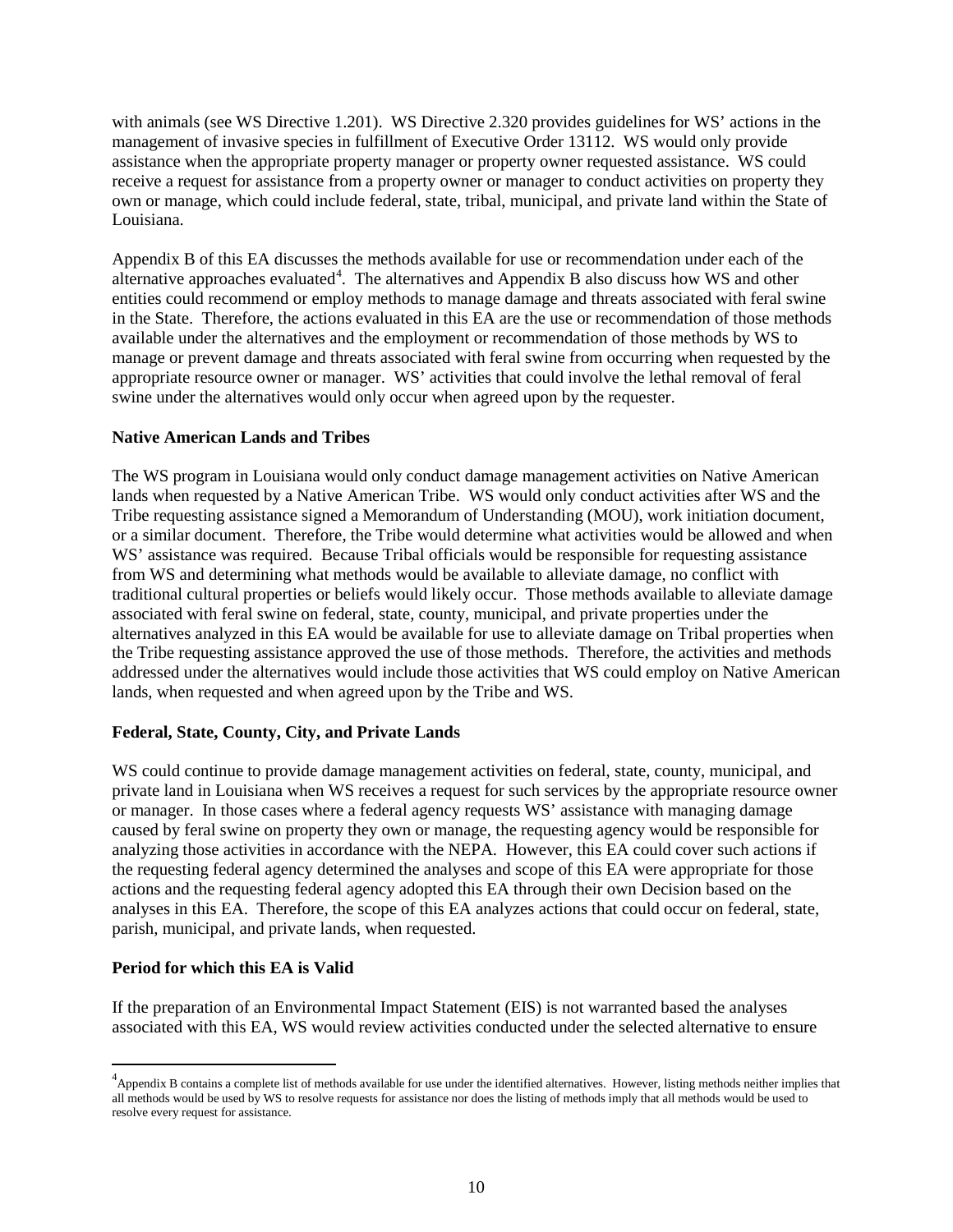those activities occurred within the parameters evaluated in the EA. This EA would remain valid until WS, in consultation with the USFWS, the LDWF, the LDAF, and the LSUAC, determined that new needs for action, changed conditions, new issues, or new alternatives having different environmental impacts must be analyzed. At that time, WS would supplement this analysis or conduct a separate evaluation pursuant to the NEPA. Under the alternative analyzing no involvement by WS, no review or additional analyses would occur based on the lack of involvement by WS. The monitoring of activities by WS would ensure the EA remained appropriate to the scope of damage management activities conducted by WS in Louisiana under the selected alternative, when requested.

## **Site Specificity**

As mentioned previously, WS would only conduct damage management activities when requested by the appropriate resource owner or manager. In addition, WS' activities that could involve the lethal removal of feral swine under the alternatives would only occur when authorized by the LDWF.

This EA analyzes the potential impacts of managing damage caused by feral swine based on previous activities conducted on private and public lands in Louisiana where WS and the appropriate entities entered into a MOU, work initiation document, or other comparable document. The EA also addresses the potential impacts of managing feral swine damage in areas where WS and a cooperating entity sign additional agreements in the future. Because the need for action would be to reduce damage and because the program's goals and directives would be to provide services when requested, within the constraints of available funding and workforce, it is conceivable that additional damage management efforts could occur. Thus, this EA anticipates those additional efforts and analyzes the impacts of those efforts as part of the alternatives.

Feral swine occur in a variety of habitats across all 64 parishes in Louisiana; therefore, damage or threats of damage could occur wherever feral swine occur. Planning for the management of feral swine damage must be viewed as being conceptually similar to the actions of other entities whose missions are to stop or prevent adverse consequences from anticipated future events for which the actual sites and locations where they would occur are unknown but could be anywhere in a defined geographic area. Examples of such agencies and programs include fire departments, police departments, emergency clean-up organizations, and insurance companies. Although WS could predict some locations where feral swine damage would occur, WS could not predict every specific location or the specific time where such damage would occur in any given year. In addition, the threshold triggering an entity to request assistance from WS to manage damage associated with feral swine is often unique to the individual; therefore, predicting where and when WS would receive such a request for assistance would be difficult. This EA emphasizes major issues as those issues relate to specific areas whenever possible; however, many issues apply wherever feral swine damage and the resulting management actions occurs and are treated as such.

Chapter 2 of this EA identifies and discusses issues relating to managing feral swine damage in Louisiana. The standard WS Decision Model (Slate et al. 1992; see WS Directive 2.201) would be the site-specific procedure for individual actions that WS could conduct in the State (see Chapter 3 for a description of the Decision Model and its application). Decisions made using the model would be in accordance with WS' directives and Standard Operating Procedures (SOPs) described in this EA, as well as relevant laws and regulations.

The analyses in this EA would apply to any action that may occur by WS in any locale and at any time within Louisiana. In this way, WS believes it meets the intent of the NEPA with regard to site-specific analysis and that this is the only practical way for WS to comply with the NEPA and still be able to accomplish its mission.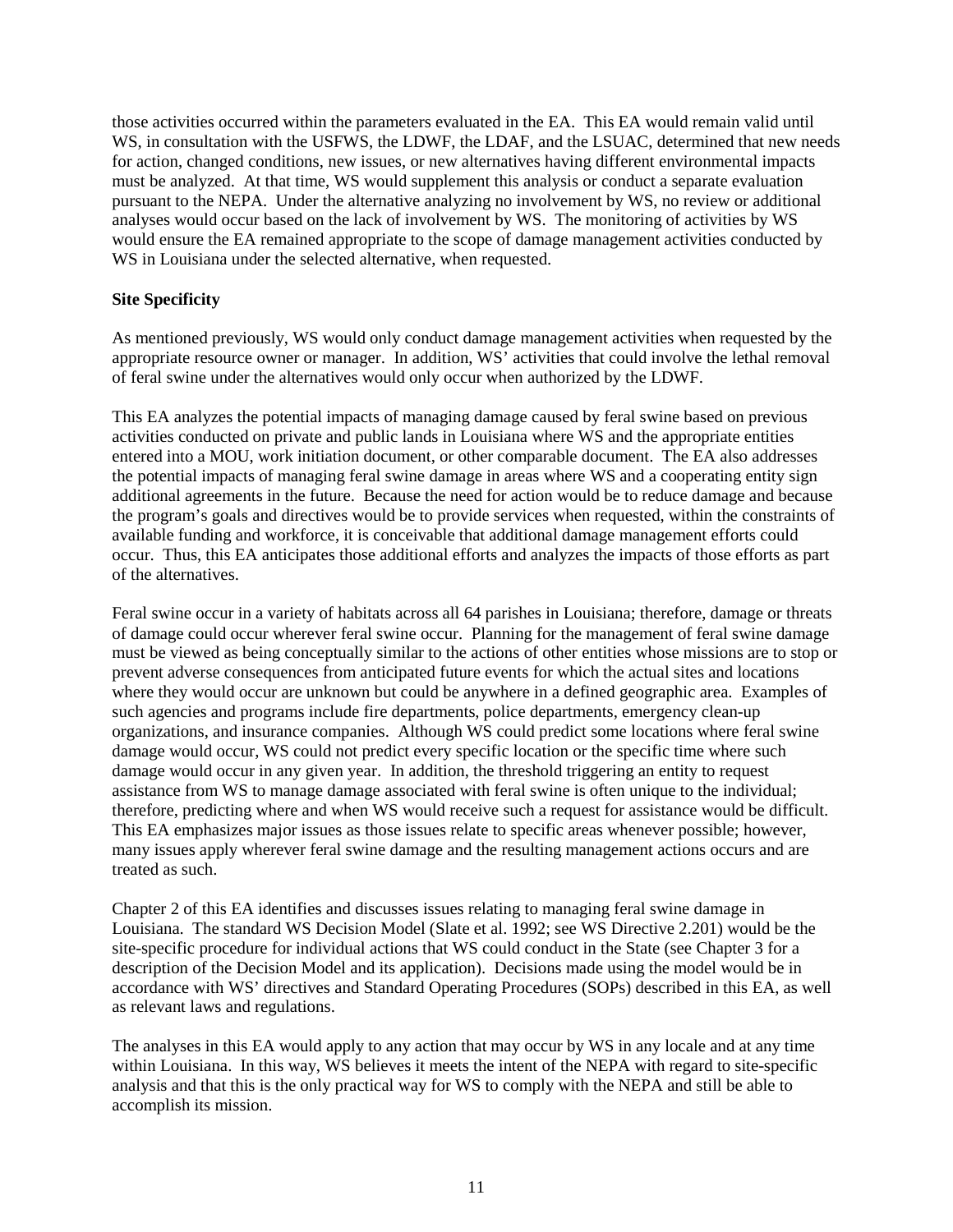### **Summary of Public Involvement**

WS initially developed the issues associated with conducting feral swine damage management in consultation with the USFWS, the LDWF, the LDAF, and the LSUAC. WS defined the issues and identified the preliminary alternatives through the scoping process. As part of this process, and as required by the Council on Environmental Quality (CEQ) and APHIS implementing regulations for the NEPA, WS will make this document available to the public for review and comment. WS will make the document available to the public through legal notices published in local print media, through direct notification of parties that have requested to be notified, or that WS has identified as having a potential interest in the reduction of threats and damage associated with feral swine in the State. In addition, WS will post this EA on the APHIS website at http://www.aphis.usda.gov/wildlife\_damage/nepa.shtml for review and comment.

WS will provide for a minimum of a 30-day comment period for the public and interested parties to provide new issues, concerns, and/or alternatives. Through the public involvement process, WS will clearly communicate to the public and interested parties the analyses of potential environmental impacts on the quality of the human environment. WS would fully consider new issues, concerns, or alternatives the public identifies during the public involvement period to determine whether WS should revisit the EA and, if appropriate, revise the EA prior to issuance of a Decision.

## **1.4 RELATIONSHIP OF THIS EA TO OTHER ENVIRONMENTAL DOCUMENTS**

The APHIS and cooperating agencies are in the process of preparing a programmatic EIS to address feral swine damage management in the United States, American Samoa, Mariana Islands, United States Virgin Islands, Guam, and Puerto Rico. When the EIS is completed, WS would review this EA for consistency with the material in the EIS and Record of Decision and supplement this EA, if needed, pursuant to the requirements of the NEPA, and the NEPA implementing regulations of the USDA and the APHIS.

## **1.5 AUTHORITY OF FEDERAL AND STATE AGENCIES**

Below are brief discussions of the authorities of WS and other agencies, as those authorities relate to conducting wildlife damage management.

## **WS' Legislative Authority**

The primary statutory authority for the WS program is the Act of March 2, 1931 (46 Stat. 1468; 7 USC 426-426b) as amended, and the Act of December 22, 1987 (101 Stat. 1329-331, 7 USC 426c). The WS program is the lead federal authority in managing damage to agricultural resources, natural resources, property, and threats to human safety associated with animals. WS' directives define program objectives and guide WS' activities when managing damage.

### **Authority of the United States Fish and Wildlife Service**

The USFWS is the primary federal agency responsible for conserving, protecting, and enhancing the nation's fish and wildlife resources and their habitats. The USFWS mission is to conserve, protect, and enhance fish and wildlife and their habitats for the continuing benefit of the American people. Responsibilities are shared with other federal, state, tribal, and local entities. However, the USFWS has specific responsibilities for the protection of threatened and endangered  $(T\&E)$  species under the Endangered Species Act (ESA), migratory birds, inter-jurisdictional fish, and certain marine mammals, as well as, for lands and waters that the USFWS administers for the management and protection of those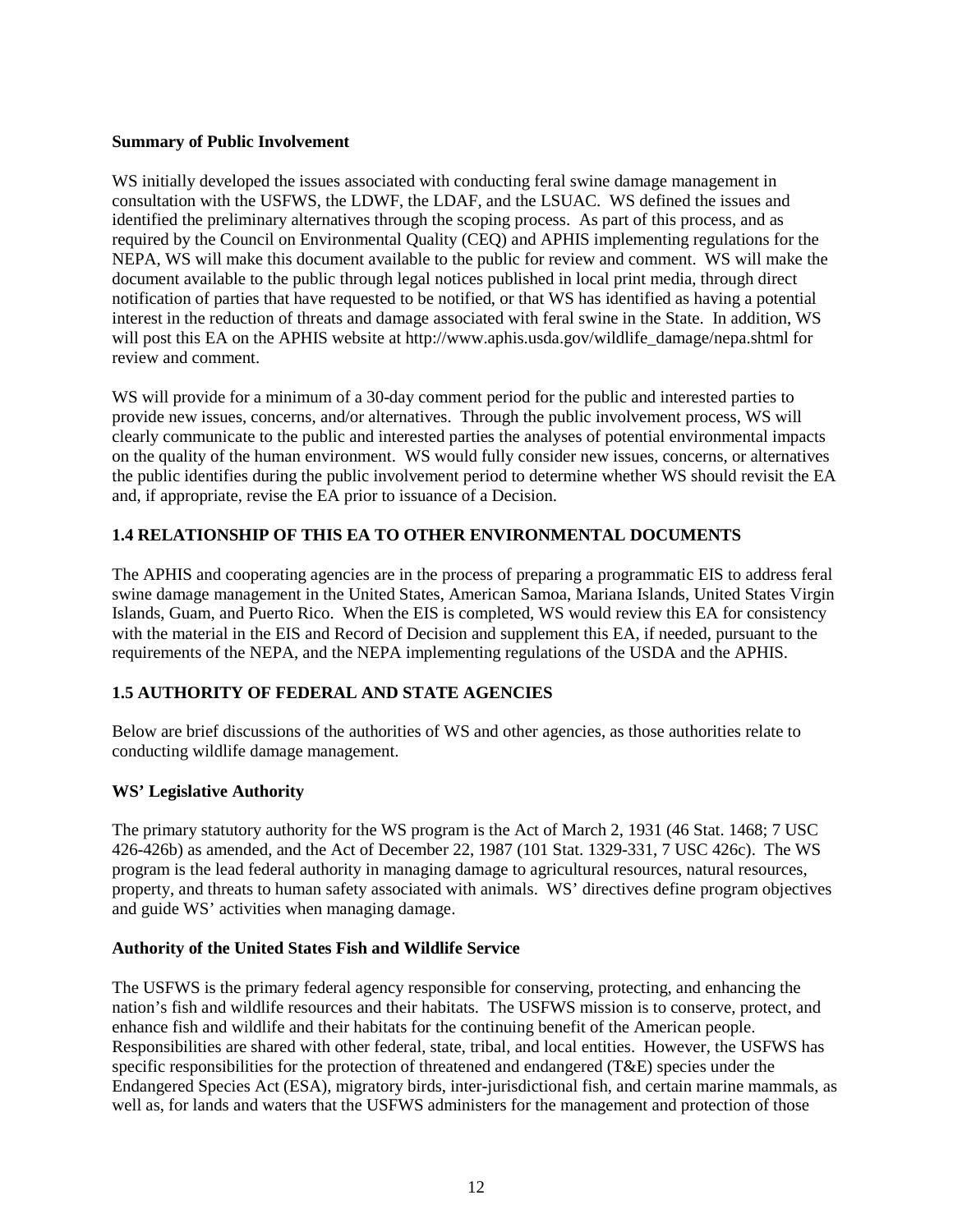resources, such as the National Wildlife Refuge System. Under 50 CFR 30.11, feral animals without ownership that have reverted to the wild from a domestic state may be taken by authorized federal or state personnel or by private persons operating under permit in accordance with applicable provisions of federal or state law or regulation on National Wildlife Refuges.

### **United States Environmental Protection Agency (EPA)**

The EPA is responsible for implementing and enforcing the Federal Insecticide, Fungicide, and Rodenticide Act (FIFRA), which regulates the registration and use of pesticides, including repellents.

### **Louisiana Department of Agriculture and Forestry**

The LDAF enforces state laws pertaining to the use and application of pesticides. Under the Louisiana Pesticide Law the LDAF monitors the use of pesticides in a variety of pest management situations. It also licenses private and commercial pesticide applicators, pesticide contractors, restricted use pesticide dealers and registers all pesticide for sale and distribution in the state of Louisiana.

#### **Louisiana Department of Wildlife and Fisheries**

The LDWF, under the direction of the Governor-appointed Louisiana Wildlife and Fisheries Commission, is specifically charged in Title 56 of the Louisiana Revised Statutes, Chapter 1, part 1, § 1A, to protect, conserve, and replenish the natural resources of the state and the wildlife of the state, including all aquatic life.

The mission of the LDWF is to "…*manage, conserve, and promote wise utilization of Louisiana's renewable fish and wildlife resources and their supporting habitats through replenishment, protection, enhancement, research, development, and education for the benefit of current and future generations; to provide opportunities for knowledge of and use and enjoyment of these resources; and to provide a safe environment for the users of these resources."*

LDWF currently has a MOU with WS. The MOU establishes a cooperative relationship among WS and LDWF. Responsibilities include planning, coordinating, and implementing policies to address wildlife damage management and facilitating exchange of information.

### **Louisiana State University Agricultural Center**

The LSU AgCenter includes the Louisiana Agricultural Experiment Station, which conducts agriculturalbased research, and the Louisiana Cooperative Extension Service, which extends the knowledge derived from research to the people of the State. The LSU AgCenter plays an integral role in supporting agricultural industries, enhancing the environment, and improving the quality of life through its 4-H youth, family and consumer sciences, and community development programs.

### **1.6 COMPLIANCE WITH LAWS AND STATUTES**

Several laws or statutes would authorize, regulate, or otherwise affect WS' activities under the alternatives. WS would comply with applicable federal, state, and local laws and regulations in accordance with WS Directive 2.210. Below are brief discussions of those laws and regulations that would relate to damage management activities that WS could conduct in the State.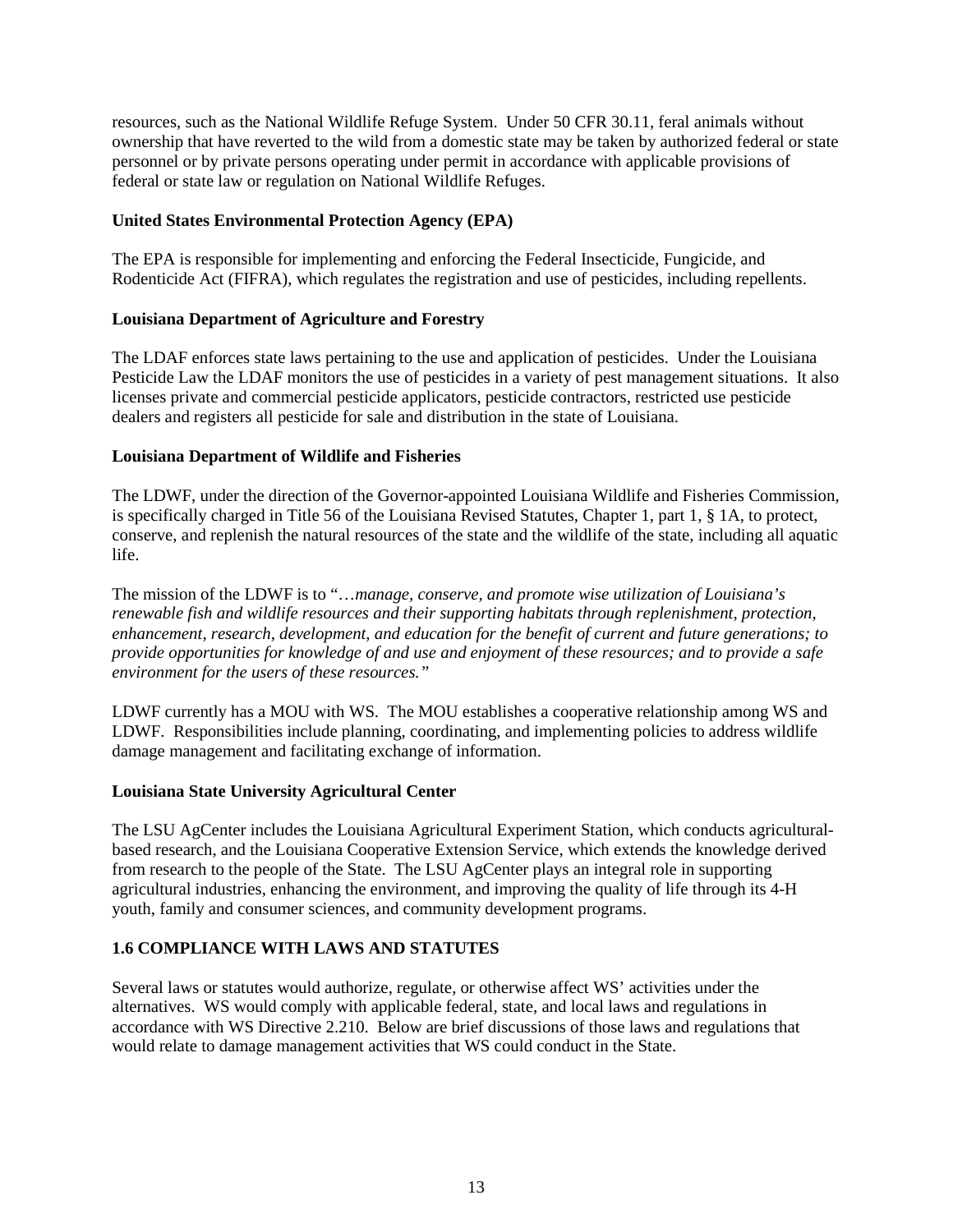#### **National Environmental Policy Act**

All federal actions are subject to the NEPA (Public Law 9-190, 42 USC 4321 et seq.). WS follows CEQ regulations implementing the NEPA (40 CFR 1500 et seq.) along with USDA (7 CFR 1b) and APHIS Implementing Guidelines (7 CFR 372) as part of the decision-making process. Those laws, regulations, and guidelines generally outline five broad types of activities that federal agencies must accomplish as part of any project: public involvement, analysis, documentation, implementation, and monitoring. The NEPA also sets forth the requirement that all major federal actions be evaluated in terms of their potential to significantly affect the quality of the human environment for the purpose of avoiding or, where possible, mitigating and minimizing adverse impacts. In part, the CEQ, through regulations in 40 CFR, Parts 1500-1508, regulate federal activities that could affect the physical and biological environment. In accordance with regulations of the CEQ and the USDA, the APHIS has published guidelines concerning the implementation of the NEPA (see 44 CFR 50381-50384).

Pursuant to the NEPA and the CEQ regulations, this EA documents the analyses resulting from proposed federal actions, informs decision-makers and the public of reasonable alternatives capable of avoiding or minimizing adverse impacts, and serves as a decision-aiding mechanism to ensure that WS infuses the policies and goals of the NEPA into agency actions. WS prepared this EA by integrating as many of the natural and social sciences as warranted, based on the potential effects of the alternatives, including the potential direct, indirect, and cumulative effects of the alternatives.

### **Endangered Species Act**

Under the ESA, all federal agencies will seek to conserve T&E species and will utilize their authorities in furtherance of the purposes of the Act (Sec.2(c)). WS conducts Section 7 consultations with the USFWS to use the expertise of the USFWS to ensure that "*any action authorized., funded or carried out by such an agency . . . is not likely to jeopardize the continued existence of any endangered or threatened species . . . Each agency will use the best scientific and commercial data available*" (Sec.7 (a) (2)). Evaluation of the alternatives in regards to the ESA will occur in Chapter 4 of this EA.

### **National Historic Preservation Act (NHPA) of 1966, as amended**

The NHPA and its implementing regulations (see 36 CFR 800) require federal agencies to initiate the Section 106 process if an agency determines that the agency's actions are undertakings as defined in Sec.  $800.16(y)$  and, if so, whether it is a type of activity that has the potential to cause effects on historic properties. If the undertaking is a type of activity that does not have the potential to cause effects on historic properties, assuming such historic properties were present, the agency official has no further obligations under Section 106. None of the methods described in this EA would cause major ground disturbance, any physical destruction or damage to property, any alterations of property, wildlife habitat, or landscapes, nor would involve the sale, lease, or transfer of ownership of any property. In general, such methods also do not have the potential to introduce visual, atmospheric, or audible elements to areas in which they are used that could result in effects on the character or use of historic properties. Therefore, the methods that would be available under the alternatives would not generally be the types of methods that would have the potential to affect historic properties. If WS planned an individual activity with the potential to affect historic resources under an alternative selected because of a decision on this EA, WS would conduct the site-specific consultation, as required by Section 106 of the NHPA, as necessary.

The use of noise-making methods, such as firearms, at or in close proximity to historic or cultural sites for the purposes of removing feral swine have the potential for audible effects on the use and enjoyment of historic property. However, WS would only use such methods at a historic site at the request of the owner or manager of the site to resolve a damage problem, which means such use, would be to the benefit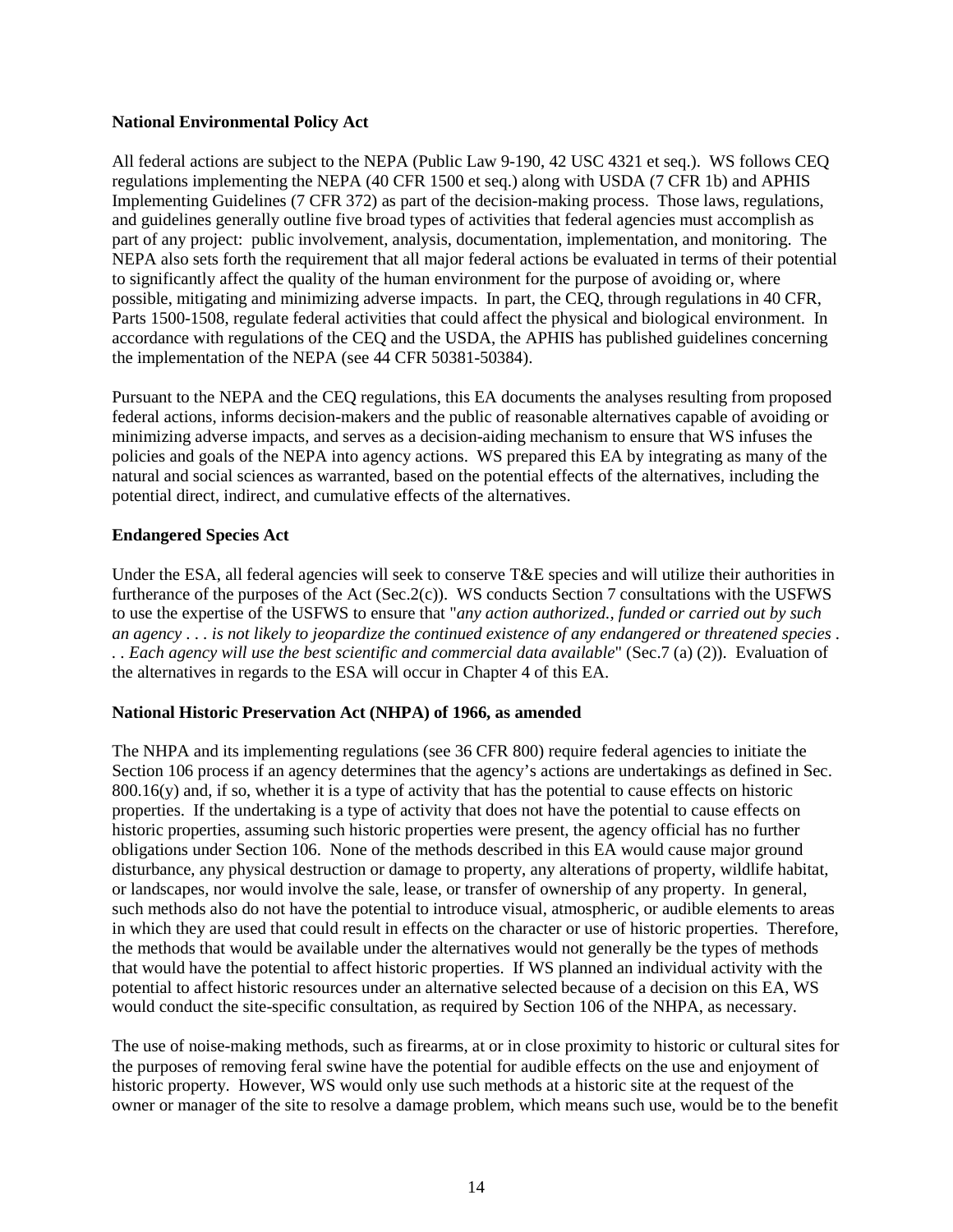of the historic property. A built-in minimization factor for this issue is that virtually all the methods involved would only have temporary effects on the audible nature of a site and could be ended at any time to restore the audible qualities of such sites to their original condition with no further adverse effects. WS would conduct site-specific consultation as required by the Section 106 of the NHPA as necessary in those types of situations.

## **Coastal Zone Management Act of 1972, as amended (16 USC 1451-1464, Chapter 33; PL 92-583, October 27, 1972; 86 Stat. 1280).**

This law established a voluntary national program within the Department of Commerce to encourage coastal states to develop and implement coastal zone management plans. Funds were authorized for costsharing grants to states to develop their programs. Subsequent to federal approval of their plans, grants would be awarded for implementation purposes. In order to be eligible for federal approval, each state's plan was required to define boundaries of the coastal zone, identify uses of the area to be regulated by the state, determine the mechanism (criteria, standards or regulations) for controlling such uses, and develop broad guidelines for priorities of uses within the coastal zone. In addition, this law established a system of criteria and standards for requiring that federal actions be conducted in a manner consistent with the federally approved plan. The standard for determining consistency varied depending on whether the federal action involved a permit, license, financial assistance, or a federally authorized activity. As appropriate, a consistency determination would be conducted by WS to assure management actions would be consistent with the State's Coastal Zone Management Program.

## **Environmental Justice in Minority and Low Income Populations - Executive Order 12898**

Executive Order 12898 promotes the fair treatment of people of all races, income levels, and cultures with respect to the development, implementation, and enforcement of environmental laws, regulations, and policies. Environmental justice is the pursuit of equal justice and protection under the law for all environmental statutes and regulations without discrimination based on race, ethnicity, or socioeconomic status. Executive Order 12898 requires federal agencies to make environmental justice part of their mission, and to identify and address disproportionately high and adverse human health and environmental effects of federal programs, policies, and activities on minority and low-income persons or populations. This EA will evaluate activities addressed in the alternatives for their potential impacts on the human environment and compliance with Executive Order 12898.

WS would use only legal, effective, and environmentally safe damage management methods, tools, and approaches. The EPA through the FIFRA, the LDAF, the United States Drug Enforcement Administration, MOUs with land managing agencies, and WS' Directives would regulate chemical methods that could be available for use by WS pursuant to the alternatives. WS would properly dispose of any excess solid or hazardous waste. WS does not anticipate the alternatives would result in any adverse or disproportionate environmental impacts to minority and low-income persons or populations. In contrast, the alternatives may benefit minority or low-income populations by reducing threats to public health and safety and property damage.

### **Protection of Children from Environmental Health and Safety Risks - Executive Order 13045**

Children may suffer disproportionately for many reasons from environmental health and safety risks, including the development of their physical and mental status. WS makes it a high priority to identify and assess environmental health and safety risks that may disproportionately affect children. WS has considered the impacts that this proposal might have on children. The proposed activities would occur by using only legally available and approved methods where it is highly unlikely that activities conducted pursuant to the alternative would adversely affect children. For these reasons, WS concludes that it would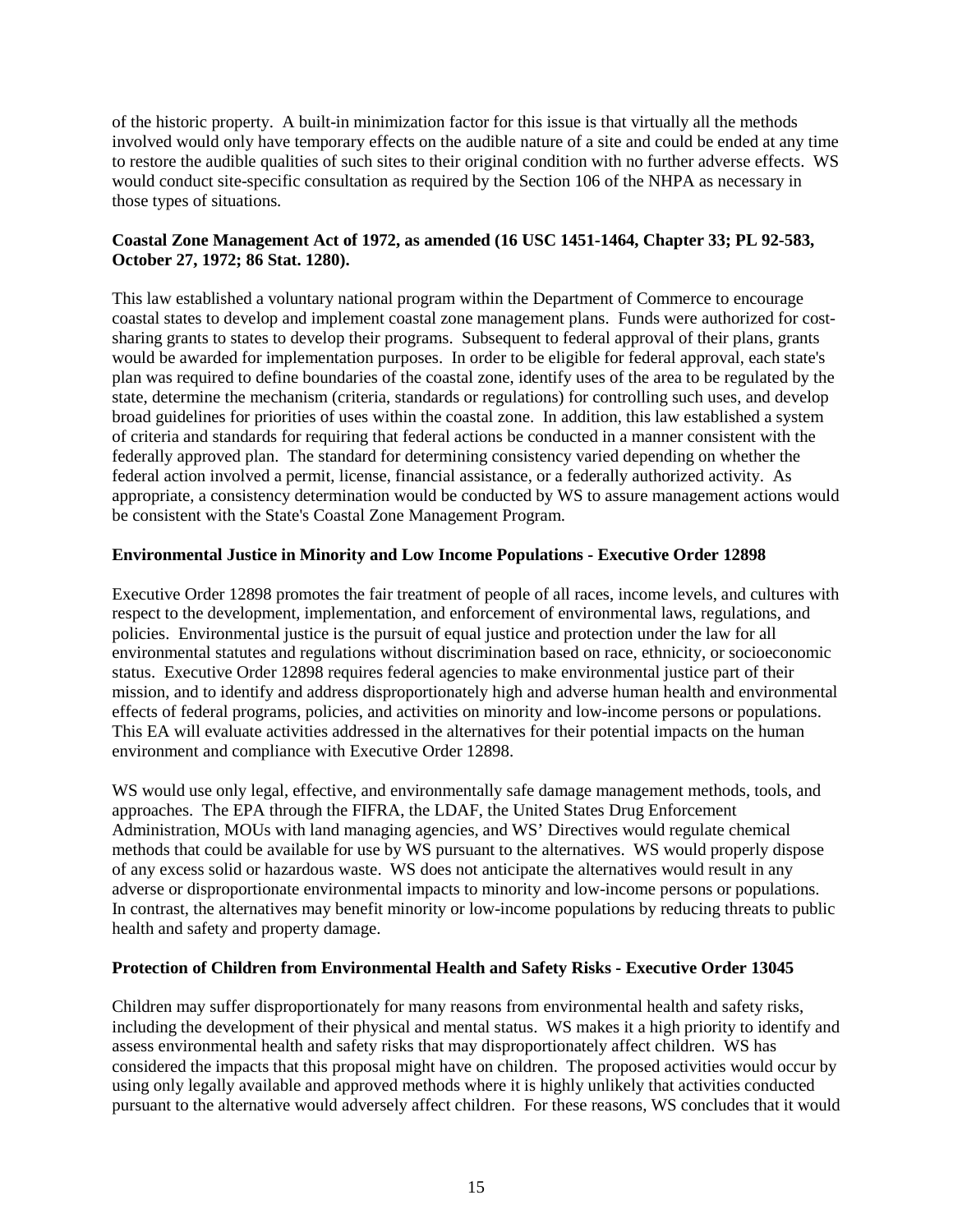not create an environmental health or safety risk to children from implementing the alternatives. Additionally, the need for action identified a need to reduce threats to human safety, including risks to children; therefore, cooperators could request WS' assistance with reducing threats to the health and safety of children posed by feral swine.

### **Invasive Species - Executive Order 13112**

Executive Order 13112 establishes guidance to federal agencies to prevent the introduction of invasive species, provide for the control of invasive species, and to minimize the economic, ecological, and human health impacts that invasive species cause. The Order states that each federal agency whose actions may affect the status of invasive species shall, to the extent practicable and permitted by law: 1) reduce invasion of exotic species and the associated damages, 2) monitor invasive species populations and provide for restoration of native species and habitats, 3) conduct research on invasive species and develop technologies to prevent introduction, and 4) provide for environmentally sound control and promote public education of invasive species. WS Directive 2.320 provides guidelines for WS' actions in the management of invasive species in fulfillment of Executive Order 13112.

## **The Native American Graves and Repatriation Act of 1990**

The Native American Graves Protection and Repatriation Act (Public Law 101-106, 25 USC 3001) requires federal agencies to notify the Secretary of the Department that manages the federal lands upon the discovery of Native American cultural items on federal or tribal lands. Federal agencies are to discontinue work until the agency has made a reasonable effort to protect the items and notify the proper authority.

### **Federal Insecticide, Fungicide, and Rodenticide Act**

The FIFRA and its implementing regulations (Public Law 110-426, 7 USC 136 et. seq.) require the registration, classification, and regulation of all pesticides used in the United States. The EPA is responsible for implementing and enforcing the FIFRA. The EPA and the LDAF regulate chemical methods that could be available to manage damage associated with feral swine in the State.

### **Federal Food, Drug, and Cosmetic Act (21 USC 360)**

This law places administration of pharmaceutical drugs, including those used in wildlife capture and handling, under the United States Food and Drug Administration.

## **Controlled Substances Act of 1970 (21 USC 821 et seq.)**

This law requires an individual or agency to have a special registration number from the United States Drug Enforcement Administration to possess controlled substances, including some chemical methods used for wildlife capture and handling.

### **Animal Medicinal Drug Use Clarification Act of 1994**

The Animal Medicinal Drug Use Clarification Act (AMDUCA) and its implementing regulations (21 CFR 530) establish several requirements for the use of animal drugs, including those animal drugs used to capture and handle wildlife in damage management programs. Those requirements are: (1) a valid "*veterinarian-client-patient*" relationship, (2) well defined record keeping, (3) a withdrawal period for animals that have been administered drugs, and (4) identification of animals. A veterinarian, either on staff or on an advisory basis, would be involved in the oversight of the use of animal capture and handling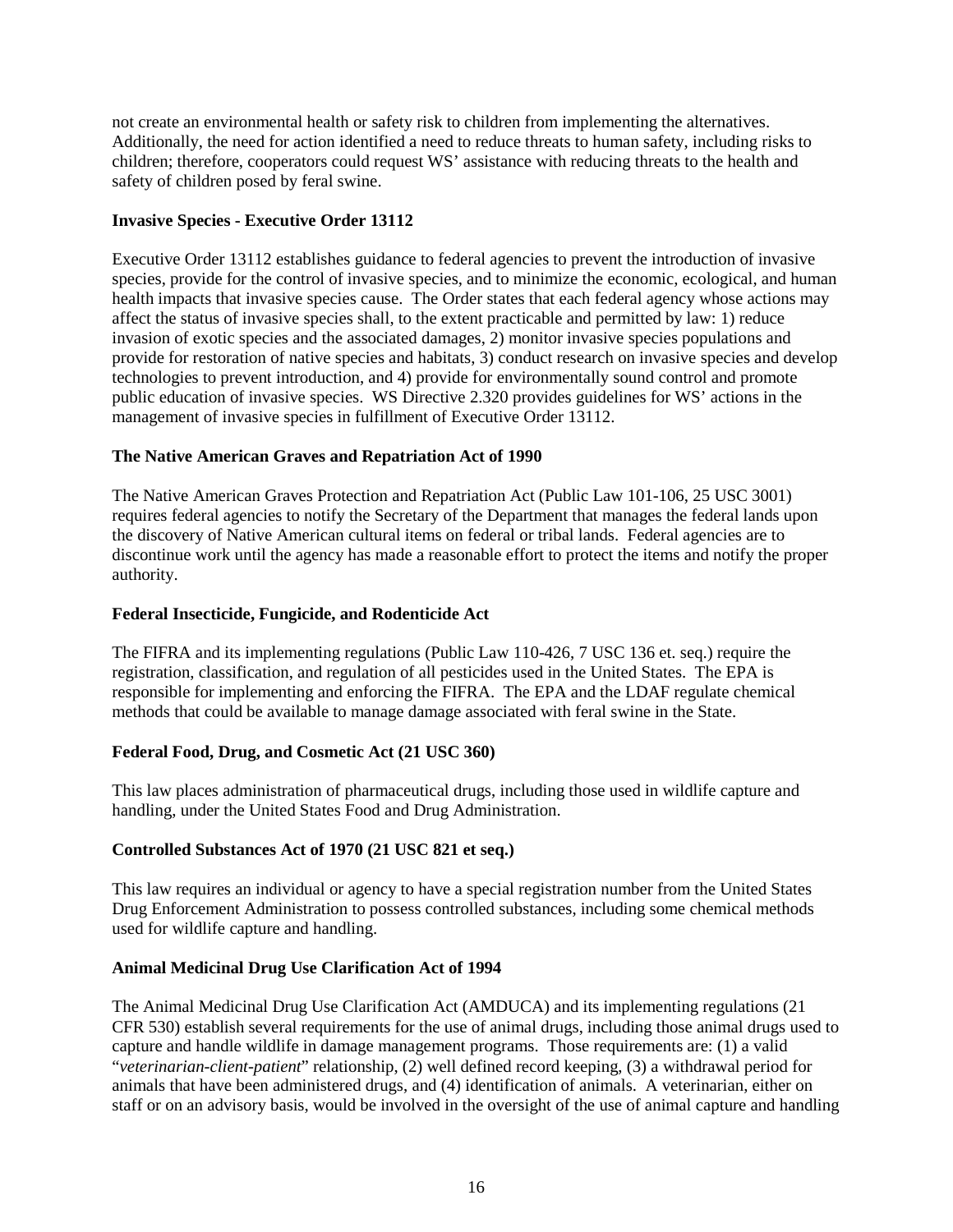drugs under any alternative where WS could use those immobilizing and euthanasia drugs. Veterinary authorities in each state have the discretion under this law to establish withdrawal times (*i*.*e*., a period after a drug is administered that must lapse before an animal may be used for food) for specific drugs. Animals that people might consume within the withdrawal period must be identifiable (*e*.*g*., use of ear tags) and labeled with appropriate warnings.

## **Airborne Hunting Act**

The Airborne Hunting Act, passed in 1971 (Public Law 92-159), and amended in 1972 (Public Law 92- 502) added to the Fish and Wildlife Act of 1956 as a new section (16 USC 742j-l) that prohibits shooting or attempting to shoot, harassing, capturing or killing any bird, fish, or other animal from aircraft except for certain specified reasons. Under exception [16 USC 742j-l, (b)(1)], state and federal agencies are allowed to protect or aid in the protection of land, water, wildlife, livestock, domesticated animals, human life, or crops using aircraft.

## **Outlaw Quadrupeds: Coyotes, Armadillos, and Feral Hogs (RS 56:8(144)(a)(ii))**

Louisiana Revised Statute 58:8(144)(a)(ii) classifies coyotes (*Canis latrans*), armadillos (*Dasypus novemcinctus*), and feral swine as outlaw quadrupeds. Under Revised Statute 56:116.1(D), "*Outlaw quadrupeds may be taken at any time of year from one-half hour before official sunrise to one-half hour after official sunset, without limit as to number, except by trapping during the closed season for nongame quadrupeds, except that trapping shall be used only under special permit issued by the department*."

## **Beaver, coyote, and Coydog Control Program (RS 3:371)**

Under Louisiana Revised Statute 3:371(A), a control program was enacted for beaver, nuisance feral swine, coyotes, and coydogs in the State that must be developed by the LDAF and administered by the Livestock Brand Commission. The program shall provide population control of beaver, nuisance feral swine, coyotes, and coydogs on private or public lands, excluding federally owned land.

### **Releasing Game, Fowl, or Fish (RS 56:20)**

Louisiana Revised Statue 56:20(A) states, "*No pen-raised or wild animal, fowl, or fish of any species from without the state shall be liberated within the state except upon written permission of the secretary*". Under 56:20(B), "*No wild animal or fowl of any species shall be transported for restocking purposes from a site within the state to any other site within the state except in accordance with rules and regulations adopted by the commission*".

### **Feral Hog Reduction (HCR No. 192 of 2007)**

Louisiana House Concurrence Resolution No. 192 of the 2007 Regular Session requested the LDWF to study all possible methods to reduce feral swine populations on private land adjacent to wildlife management areas in the State.

## **1.7 DECISIONS TO BE MADE**

Based on agency relationships, MOUs, and legislative authorities, WS is the lead agency for this EA, and therefore, responsible for the scope, content, and decisions made. The LDWF is responsible for managing wildlife in the State of Louisiana. The LDWF establishes and enforces regulated hunting seasons in the State, including the establishment of seasons that allow the harvest of feral swine. WS' activities to reduce and/or prevent feral swine damage in the State would be coordinated with the LDWF,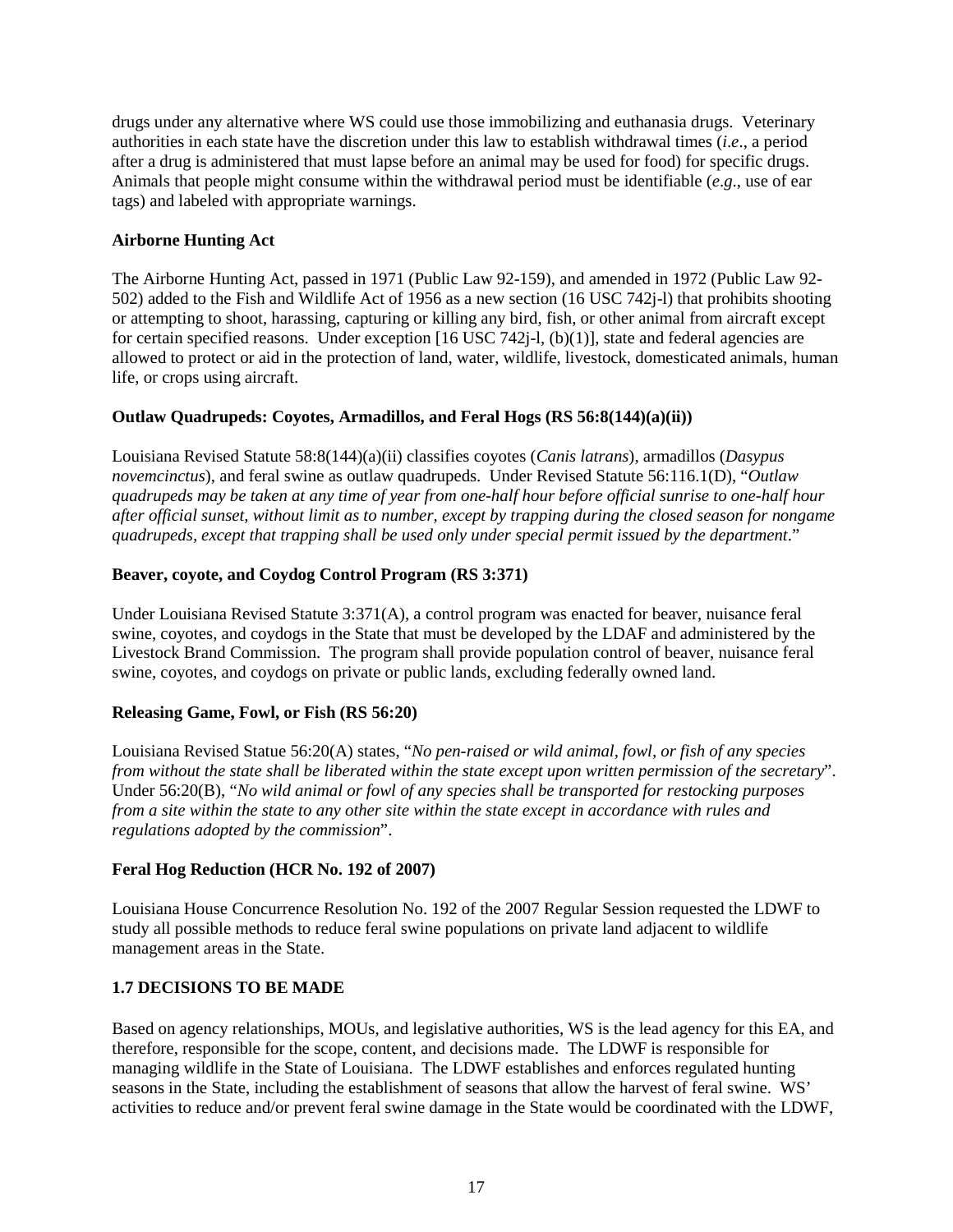which would ensure the LDWF has the opportunity to incorporate any activities WS' conducts into population objectives established for feral swine populations in the State.

Based on the scope of this EA, the decisions to be made are: 1) should WS conduct feral swine damage management when requested, 2) should WS conduct disease surveillance and monitoring in the feral swine population when requested, 3) should WS implement an integrated methods approach, including technical assistance and direct operational assistance, to meet the need for feral swine damage management in Louisiana, 4) if not, should WS attempt to implement one of the alternatives to an integrated methods strategy, and 5) would the proposed action or the other alternatives result in significant effects to the environment requiring the preparation of an EIS.

## **CHAPTER 2: AFFECTED ENVIRONMENT AND ISSUES**

Chapter 2 contains a discussion of the issues, including issues that will receive detailed environmental impact analysis in Chapter 4 (Environmental Consequences), issues that have driven the development of SOPs, and issues that WS did not consider in detail, with rationale. Pertinent portions of the affected environment will be included in this chapter in the discussion of issues. Additional descriptions of the affected environment occur during the discussion of the environmental effects in Chapter 4.

## **2.1 AFFECTED ENVIRONMENT**

Feral swine occur throughout the year in all 64 parishes of the State where suitable habitat exists for foraging and shelter. Although there is no official estimate of the total statewide population, by using hunter harvest data, a minimum population of 400,000 feral swine exists in the State (J. LaCour, LDWF per. comm. 2013). In general, feral swine prefer moist bottomlands or riparian areas along streams and rivers, along with other areas associated with aquatic habitats (West et al. 2009, Stevens 2010, Hamrick et al. 2011). However, feral swine are capable of utilizing a variety of habitats in the State. Therefore, damage or threats of damage caused by feral swine could occur statewide in Louisiana wherever feral swine occur. Damage management activities would only be conducted by WS when requested by a landowner or manager and only on properties where a MOU, work initiation document, or other comparable document were signed between WS and the cooperating entity.

Upon receiving a request for assistance, WS could conduct activities to reduce feral swine damage or threats on federal, state, tribal, municipal, and private properties in Louisiana. Areas where damage or threats of damage could occur include, but would not be limited to agricultural fields, orchards, farmyards, ranches, livestock operations, aquaculture facilities, industrial sites, natural areas, government properties and facilities, private properties, corporate properties, schools, parks, woodlots, recreation areas, communally-owned homeowner/property owner association properties, wildlife refuges, levees, dikes, and wildlife management areas. The area would also include airports and military airbases where feral swine were a threat to human safety and to property; areas where feral swine were negatively affecting wildlife, including T&E species; and public property where feral swine were negatively affecting historic structures, cultural landscapes, and natural resources.

## **Environmental Status Quo**

As defined by the NEPA implementing regulations, the "*human environment shall be interpreted comprehensively to include the natural and physical environment and the relationship of people with that environment*" (40 CFR 1508.14). Therefore, when a federal action agency analyzes their potential impacts on the "*human environment*", it is reasonable for that agency to compare not only the effects of the proposed federal action, but also the potential impacts that would occur or could occur in the absence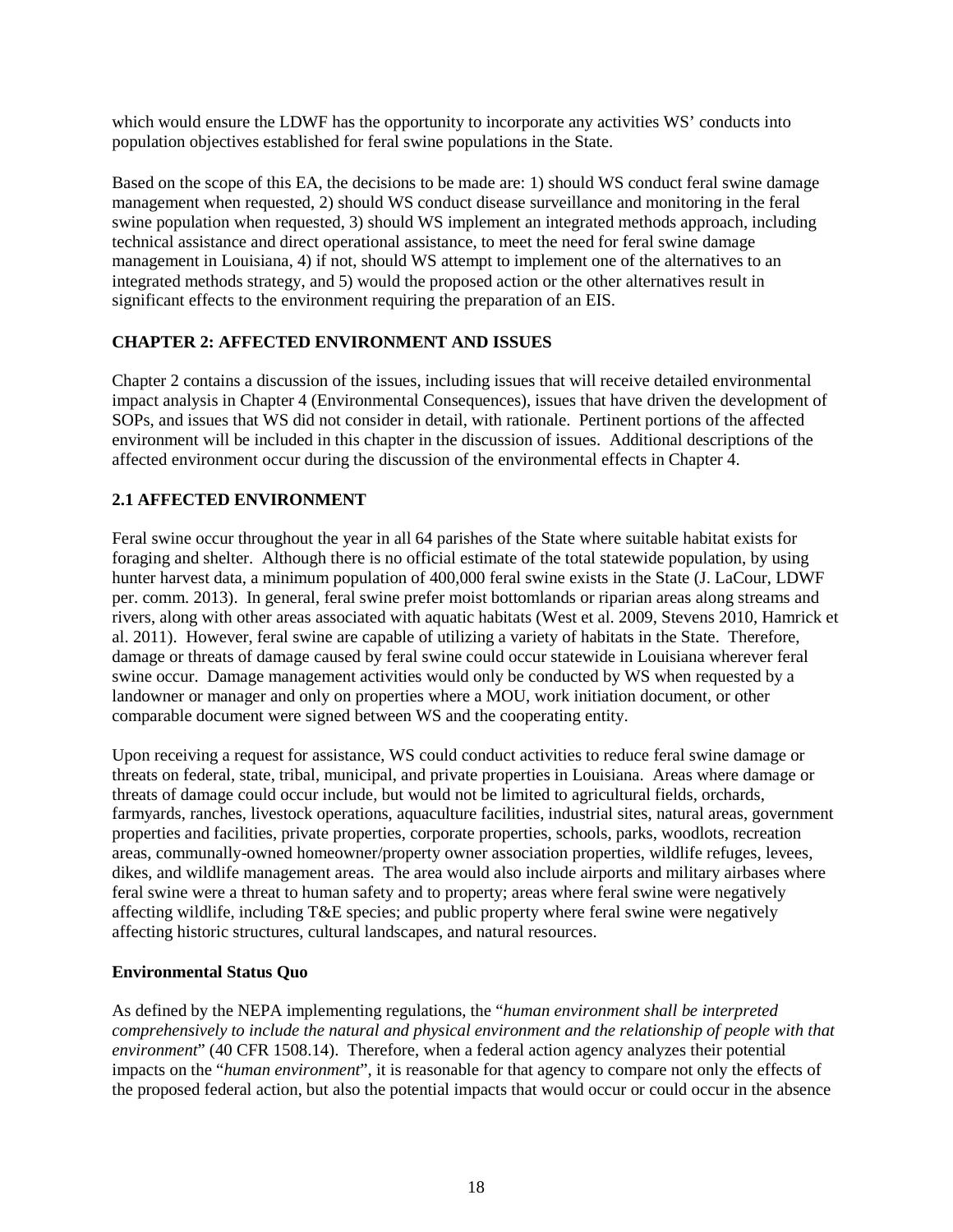of the federal action by a non-federal entity. This concept is applicable to situations involving federal assistance to reduce damage associated with wildlife species.

Unprotected wildlife species, such as most non-native invasive species, are not protected under state or federal law. Most state managed wildlife species are managed under state authority or law without any federal oversight or protection. In some situations, with the possible exception of restrictions on methods (*e.g.*, firearms restrictions, pesticide regulations), unprotected wildlife species, and certain resident wildlife species are managed with little or no restrictions allowing them to be killed or taken by anyone at any time when they are committing damage. Feral swine in Louisiana are considered an "*outlaw quadruped*" (see R.S. 56:8(144)(a)(ii)) and can be lethally removed throughout the year where legal during daylight shooting hours by those persons holding a hunting license.

When a non-federal entity (*e.g.*, agricultural producers, counties, private companies, individuals, or any other non-federal entity) takes an action to alleviate feral swine damage or threat, the action is not subject to compliance with the NEPA due to the lack of federal involvement in the action. In addition, methods available for resolving damage associated with feral swine would also be available for use by other entities. Under such circumstances, the environmental baseline or status quo must be viewed as an environment that includes those resources as they are managed or impacted by non-federal entities in the absence of the federal action being proposed. Therefore, in those situations in which a non-federal entity has decided that a management action directed towards feral swine will occur and even the particular methods that will be used, WS' involvement in the action would not affect the environmental status quo since the entity could take the action in the absence of WS' involvement. WS' involvement would not change the environmental status quo if the requestor had conducted the action in the absence of WS' involvement.

A non-federal entity could lethally removal feral swine on private property to alleviate damage at any time with few exceptions. In addition, most methods available for resolving damage associated with feral swine would be available for public use. Therefore, WS' decision-making ability would be restricted to one of three alternatives. WS could take the action using the specific methods as decided upon by the non-federal entity, provide technical assistance only, or take no action. If no action were taken by WS, the non-federal entity could take the action anyway using the same methods. Under those circumstances, WS would have virtually no ability to affect the environmental status quo since the action would likely occur in the absence of WS' direct involvement.

Therefore, based on the discussion above, in those situations where a non-federal entity conducts activities to alleviate damage caused by feral swine and has already made the decision to remove or otherwise manage feral swine to stop damage with or without WS' assistance, WS' participation in carrying out the action would not affect the environmental status quo.

## **2.2 ISSUES ASSOCIATED WITH FERAL SWINE DAMAGE MANAGEMENT ACTIVITIES**

Issues are concerns raised regarding potential adverse effects that might occur from a proposed action. Agencies must consider such issues during the NEPA decision-making process. Initially, WS developed the issues related to managing damage associated with feral swine in consultation with the USFWS, the LDWF, the LDAF, and the LSUAC. In addition, WS will invite the public to review and comment on the EA to identify additional issues.

Chapter 4 discusses the issues, as those issues relate to the possible implementation of the alternatives, including the proposed action. WS evaluated, in detail, the following issues: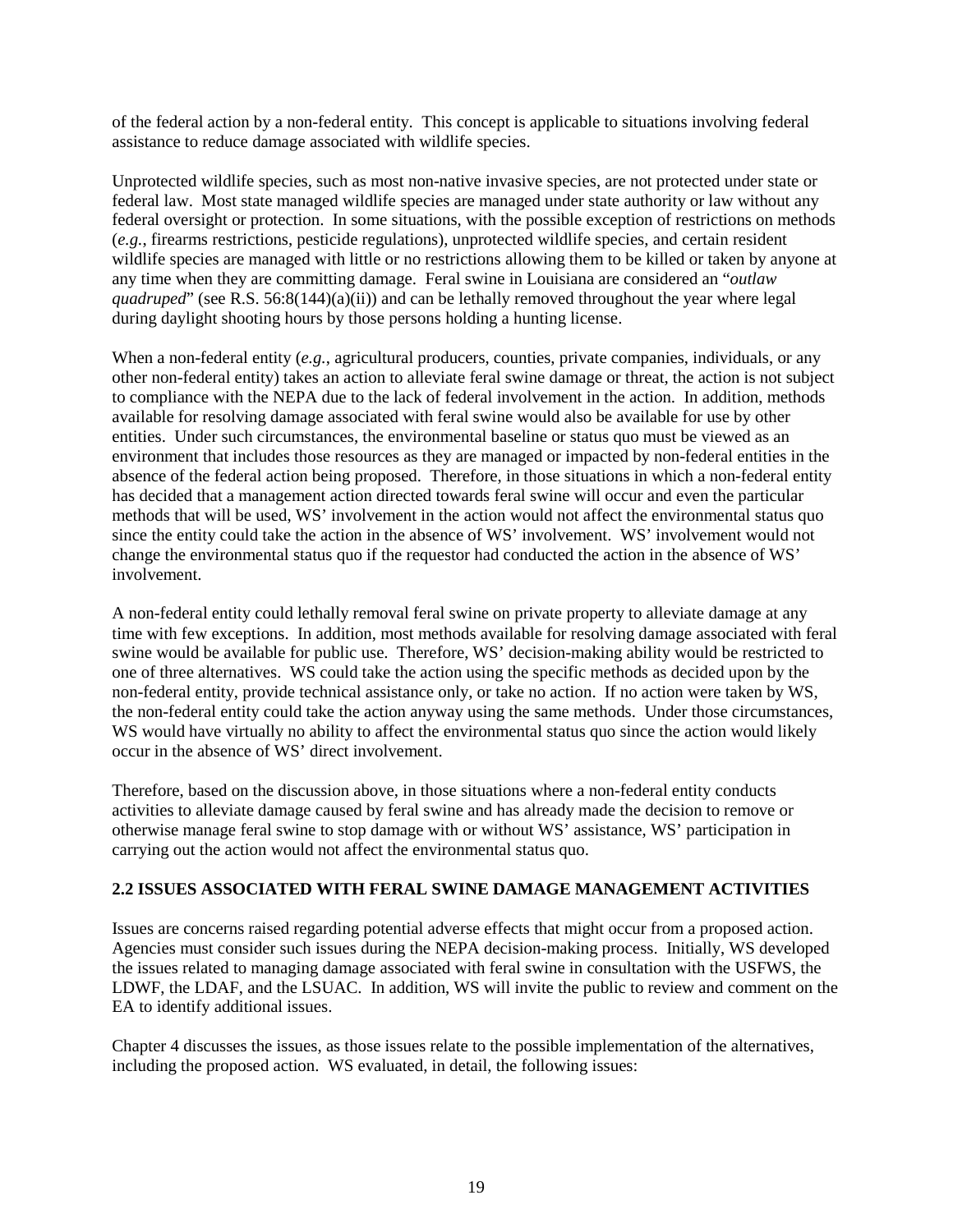#### **Issue 1 - Effects of Damage Management Activities on Feral Swine Populations**

A common issue when addressing damage caused by wildlife are the potential impacts of management actions on the populations of target species. Lethal and non-lethal methods are available to resolve wildlife damage or threats to human safety. Non-lethal methods could disperse or otherwise make an area unattractive to feral swine, which would reduce their presence at the site and potentially the immediate area around the site where an entity employed those methods. Employing lethal methods could remove a single feral swine or those feral swine responsible for causing damage or posing threats to human safety. Therefore, the use of lethal methods could result in local population reductions in the area where damage or threats were occurring. The number of feral swine removed from the population using lethal methods would be dependent on the number of requests for assistance received, the number of individual feral swine involved with the associated damage or threat, and the efficacy of methods employed.

The analysis will measure the number of individuals lethally removed in relation to the abundance of feral swine to determine the magnitude of impact to the feral swine population from the use of lethal methods. Magnitude may be determined either quantitatively or qualitatively. Determinations based on population estimates, allowable harvest levels, and actual harvest data are quantitative. Determinations based on population trends and harvest trend data, when available, are qualitative.

In addition, other entities can harvest feral swine in the State during hunting seasons and other entities could lethally remove feral swine using available methods when those swine cause damage or pose threats of damage. Therefore, any damage management activities conducted by WS under the alternatives addressed would be occurring along with other natural process and human-induced events such as natural mortality, human-induced mortality from private damage management activities, mortality from harvest during hunting seasons, and human-induced alterations of wildlife habitat. Feral swine are considered a non-native species in Louisiana; therefore, maintaining a local and/or statewide population at the lowest level, including extirpation, could be the goal of the LDWF.

Under certain alternatives, WS could employ methods available to resolve damage and reduce threats to human safety that target an individual feral swine or a group of individuals after applying the WS' Decision Model (Slate et al. 1992) to identify possible techniques. Chapter 4 analyzes the possible effects on the feral swine population in the State from implementation of the alternatives addressed in detail, including the proposed action.

### **Issue 2 - Effects on Non-target Wildlife Species Populations, Including T&E Species**

The issue of non-target species effects, including effects on T&E species, arises from the use of non-lethal and lethal methods identified in the alternatives. The use of non-lethal and lethal methods has the potential to inadvertently disperse, capture, or kill non-target wildlife. Appendix B describes the methods available for use under the alternatives.

There are also concerns about the potential for adverse effects to occur to non-target wildlife from the use of chemical methods. Chemical methods that would be available for use to manage damage or threats associated with feral swine include immobilizing drugs and euthanasia chemicals. Chapter 4 and Appendix B further discuss those methods.

The ESA states that all federal agencies *"...shall seek to conserve endangered and threatened species and shall utilize their authorities in furtherance of the purposes of the Act"* [Sec. 7(a)(1)]. The ESA requires that federal agencies consult with the appropriate implementing agency prior to undertaking any action that may take listed endangered or threatened species.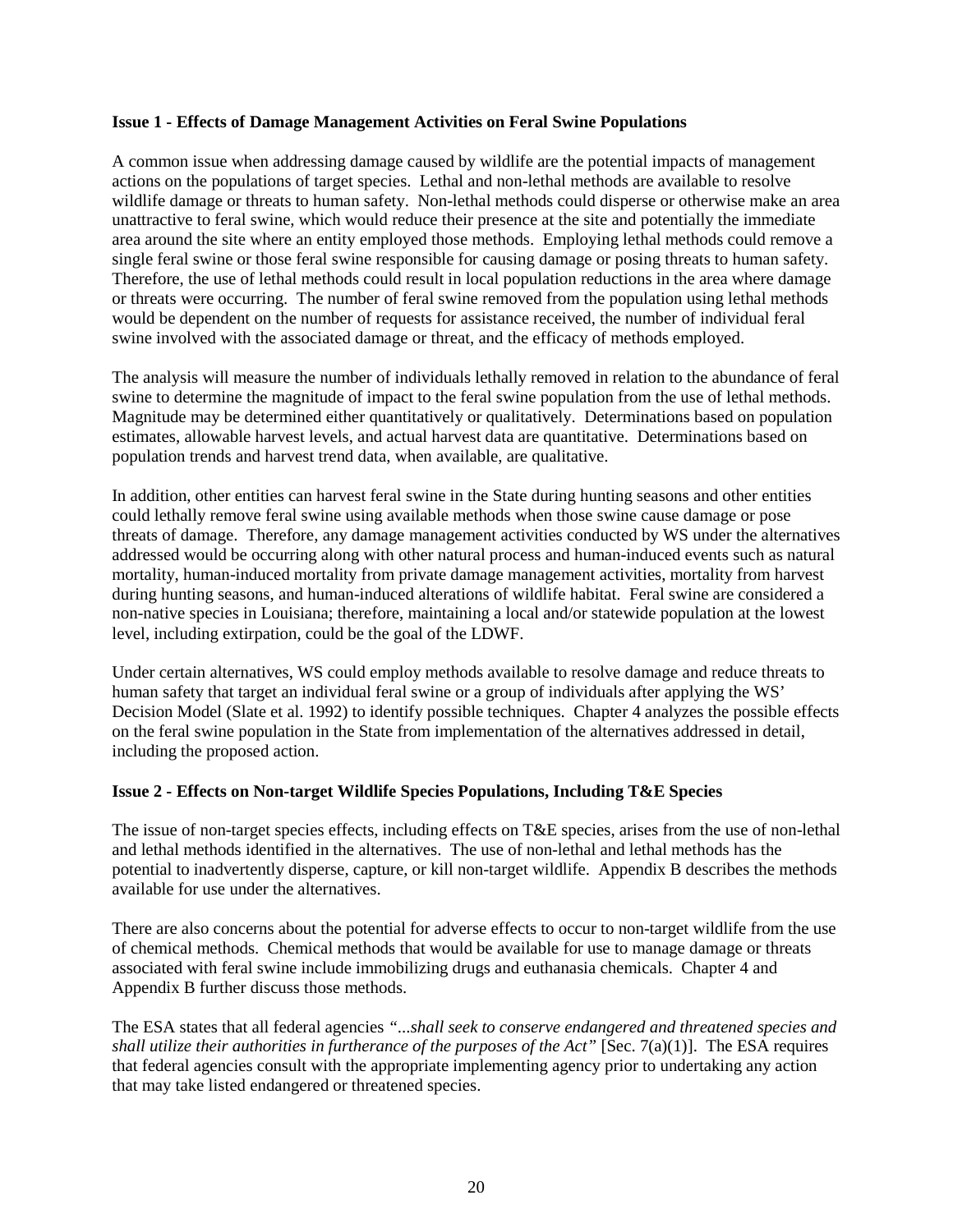As part of the scoping process for this EA, WS consulted with the USFWS pursuant to Section 7 of the ESA to facilitate interagency cooperation between WS and the USFWS. Chapter 4 discusses the potential effects of the alternatives on this issue.

### **Issue 3 - Effects of Damage Management Methods on Human Health and Safety**

An additional issue often raised is the potential risks to human safety associated with employing methods to manage damage caused by target species. Both chemical and non-chemical methods have the potential to have adverse effects on human safety. WS' employees would use and recommend only those methods that were legally available under each of the alternatives. Still, some concerns exist regarding the safety of methods available despite their legality and selectivity. As a result, this EA will analyze the potential for proposed methods to pose a risk to members of the public. In addition to the potential risks to the public associated with the methods available under each of the alternatives, risks to WS' employees would also be an issue. Selection of methods, under the alternatives, would include consideration for public and employee safety.

The issue of using chemical methods as part of managing damage associated with wildlife relates to the potential for human exposure to the chemical from direct contact. Another concern would be the potential for immobilizing drugs used in animal capture and handling to cause adverse health effects in people that hunt and consume the species involved. Under the alternatives identified, the use or recommendation of chemical methods would include immobilizing drugs and euthanasia chemicals. The United States Drug Enforcement Administration and the United States Food and Drug Administration regulate immobilizing drugs and euthanasia chemicals. In addition, the use of all chemical methods by WS would be subject to Louisiana laws and WS' Directives.

Immobilizing drugs that could be available include ketamine and telazol, which are anesthetics (*i*.*e*., general loss of pain and sensation) used during the capture of wildlife to eliminate pain, calm fear, and reduce anxiety in wildlife when handling and transporting wildlife. Xylazine is a sedative that wildlife professionals often use in combination with ketamine to calm nervousness, irritability, and excitement in wildlife during the handling and transporting of wildlife. Euthanasia chemicals could include sodium pentobarbital and potassium chloride, all of which WS would administer after anesthetizing an animal.

Most methods available to alleviate damage and threats associated with feral swine are non-chemical methods. Non-chemical methods may include cultural methods, limited habitat modification, animal behavior modification, and other mechanical methods. Changes in cultural methods could include improved animal husbandry practices, altering feeding schedules, changes in crop rotations, or conducting structural repairs. Limited habitat modification would be practices that alter specific characteristics of a very localized area, such as removing bushes to eliminate shelter locations or planting vegetation that are less palatable to feral swine. Animal behavior modification methods would include those methods designed to disperse feral swine from an area through harassment or exclusion. Behavior modification methods could include pyrotechnics, propane cannons, barriers, electronic distress calls, effigies, and Mylar tape. Other mechanical methods could include cage traps, cable restraints, cannon nets, shooting, or the recommendation that a local population of feral swine be reduced using hunting.

The primary safety risk of most non-chemical methods occurs directly to the applicator or those persons assisting the applicator. However, risks to others do exist when employing non-chemical methods, such as when using firearms, cannon nets, or pyrotechnics. Most of the non-chemical methods available to address feral swine damage in Louisiana would be available for use under any of the alternatives and by any entity, when permitted. Chapter 4 further discusses the risks to human safety from the use of nonchemical methods as this issue relates to the alternatives. Appendix B provides a complete list of nonchemical methods available to alleviate damage associated with feral swine.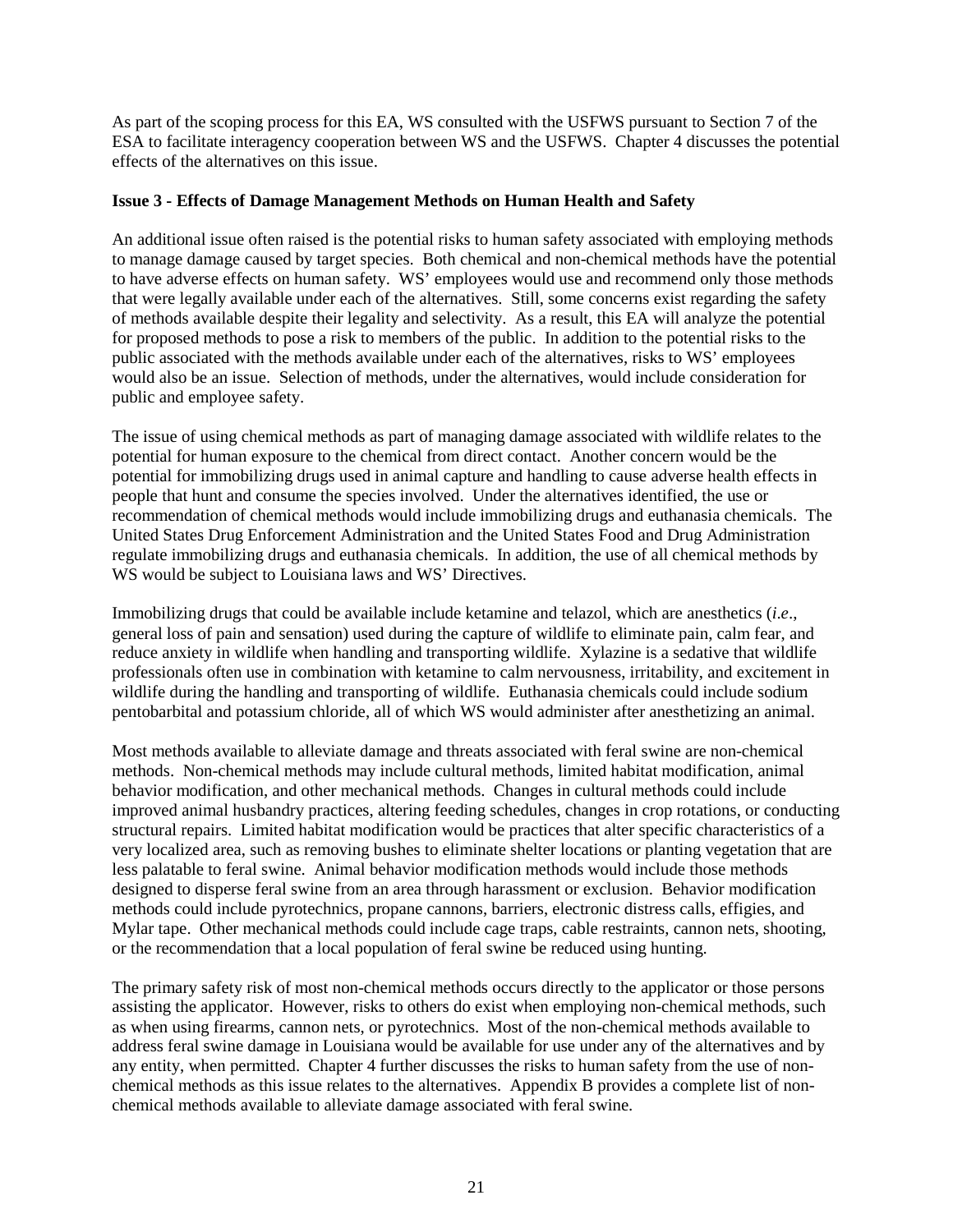Another concern is the threat to human safety from not employing methods or not employing the most effective methods to reduce the threats that feral swine can pose. The need for action in Chapter 1 addresses the risks to human safety from diseases associated with feral swine. The low risk of disease transmission from feral swine does not lessen the concerns of cooperators requesting assistance to reduce threats from zoonotic diseases. Increased public awareness of zoonotic events has only heightened the concern of direct or indirect exposure to zoonoses. Not adequately addressing the threats associated with potential zoonoses could lead to an increase in incidences of injury, illness, or loss of human life.

Additional concerns occur when inadequately addressing threats to human safety associated with aircraft striking feral swine at airports in the State. Feral swine have the potential to cause severe damage to aircraft, which can threaten the safety of passengers. Limiting or preventing the use of certain methods to address the potential for aircraft striking feral swine could lead to higher risks to passenger safety. Chapter 4 further evaluates those concerns in relationship to the alternatives.

#### **Issue 4 - Humaneness and Animal Welfare Concerns of Methods**

The issue of humaneness and animal welfare, as it relates to the killing or capturing of wildlife is an important but very complex concept that people can interpret in a variety of ways. Schmidt (1989) indicated that vertebrate damage management for societal benefits could be compatible with animal welfare concerns, if "*…the reduction of pain, suffering, and unnecessary death is incorporated in the decision making process.*"

The American Veterinary Medical Association (1987) has previously described suffering as a "*…highly unpleasant emotional response usually associated with pain and distress*." However, suffering "*…can occur without pain…*" and "*…pain can occur without suffering…*". Because suffering carries with it the implication of a time frame, a case could be made for "*…little or no suffering where death comes immediately...*" (California Department of Fish and Game 1991). Pain and physical restraint can cause stress in animals and the inability of animals to effectively deal with those stressors can lead to distress. Suffering occurs when a person does not take action to alleviate conditions that cause pain or distress in animals.

Defining pain as a component in humaneness appears to be a greater challenge than that of suffering. Pain can obviously occur in animals. Altered physiology and behavior can be indicators of pain. However, pain experienced by individual animals probably ranges from little or no pain to considerable pain (California Department of Fish and Game 1991).

The American Veterinary Medical Association has previously stated "*...euthanasia is the act of inducing humane death in an animal*" and "*... the technique should minimize any stress and anxiety experienced by the animal prior to unconsciousness*" (Beaver et al. 2001). Some people would prefer using American Veterinary Medical Association accepted methods of euthanasia when killing all animals, including wild and invasive animals. The American Veterinary Medical Association has stated, "[f]*or wild and feral animals, many of the recommended means of euthanasia for captive animals are not feasible. In field circumstances, wildlife biologists generally do not use the term euthanasia, but terms such as killing, collecting, or harvesting, recognizing that a distress- free death may not be possible*" (Beaver et al. 2001).

Pain and suffering, as it relates to methods available for use to manage feral swine has both a professional and lay point of arbitration. Wildlife managers and the public must recognize the complexity of defining suffering, since *"…neither medical nor veterinary curricula explicitly address suffering or its relief"* (California Department of Fish and Game 1991). Research suggests that some methods, such as restraint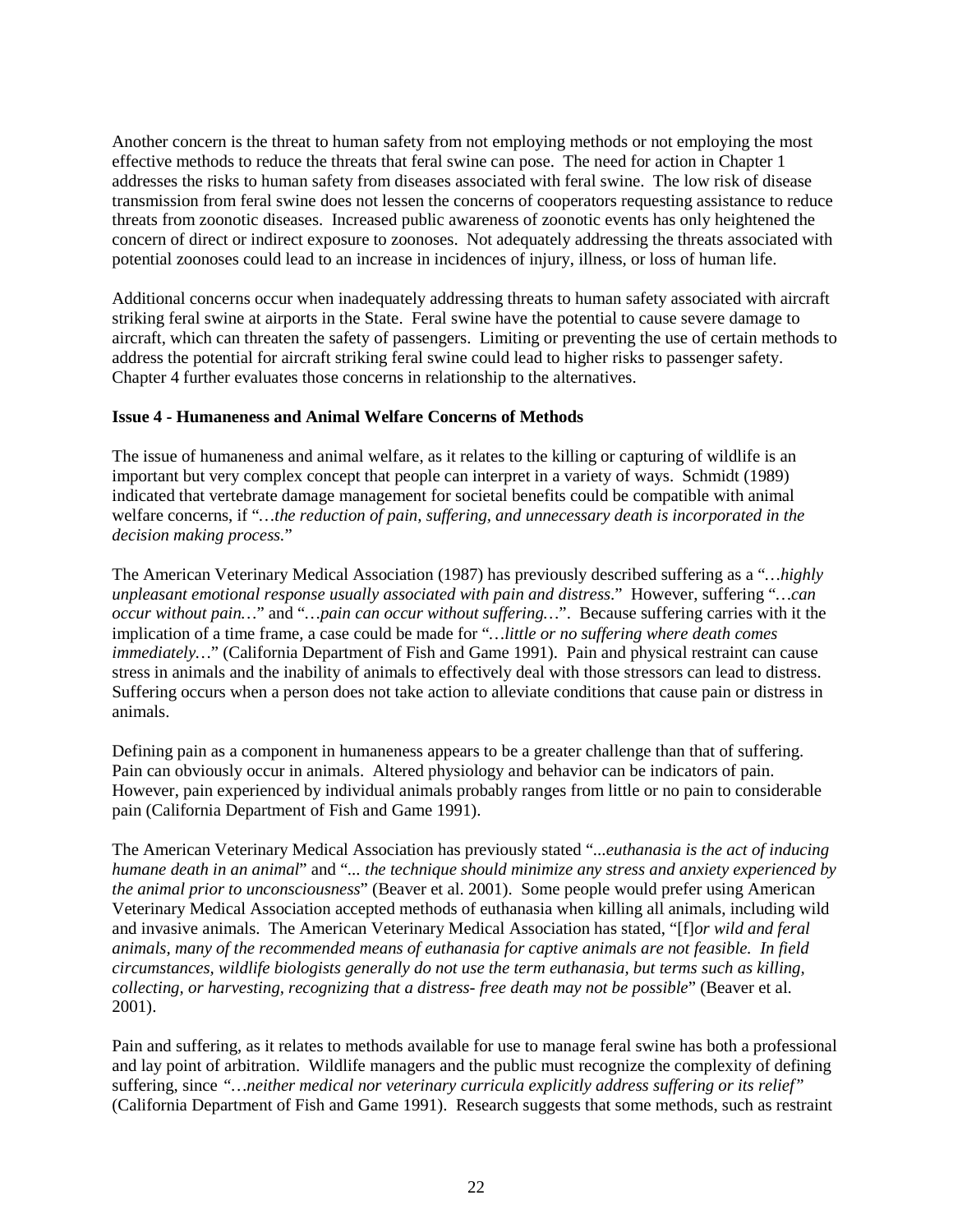in foothold traps or changes in the blood chemistry of trapped animals, indicate "*stress*" (Kreeger et al. 1988). However, such research has not yet progressed to the development of objective, quantitative measurements of pain or stress for use in evaluating humaneness (Bateson 1991, Sharp and Saunders 2008, Sharp and Saunders 2011).

The decision-making process can involve tradeoffs between the above aspects of pain and humaneness. Therefore, humaneness, in part, appears to be a person's perception of harm or pain inflicted on an animal, and people may perceive the humaneness of an action differently. The challenge in coping with this issue is how to achieve the least amount of animal suffering. Chapter 4 further discusses the issue of humaneness and animal welfare. Chapter 3 discusses SOPs intended to alleviate pain and suffering.

## **Issue 5 - Effectiveness of Feral Swine Damage Management Methods**

Defining the effectiveness of any damage management activities often occurs in terms of losses or risks potentially reduced or prevented. Effectiveness can also be dependent upon how accurately practitioners diagnose the problem, the species responsible for the damage, and how people implement actions to correct or mitigate risks or damages. To determine that effectiveness, WS must be able to complete management actions expeditiously to minimize harm to non-target animals and the environment, while at the same time, using methods as humanely as possible. The most effective approach to resolving any wildlife damage problem would be to use an adaptive integrated approach, which may call for the use of several management methods simultaneously or sequentially (Courchamp et al. 2003).

The purpose behind integrated management is to implement methods in the most effective manner while minimizing the potentially harmful effects on people, target and non-target species, and the environment<sup>[5](#page-25-0)</sup>. Efficacy is based on the types of methods employed, the application of the method, restrictions on the use of the method(s), the skill of the personnel using the method and, for WS' personnel, the guidance provided by WS' directives and policies.

The goal would be to reduce damage, risks, and conflicts with feral swine as requested and not to reduce/eliminate populations. Localized population reduction could be short-term with new individuals immigrating into the area or born to animals remaining at the site (Courchamp et al. 2003). The ability of an animal population to sustain a certain level of removal and to return to pre-management levels eventually does not mean individual management actions were unsuccessful, but that periodic management may be necessary. The return of wildlife to pre-management levels also demonstrates that limited, localized damage management methods have minimal impacts on species' populations.

## **2.3 ISSUES CONSIDERED BUT NOT IN DETAIL WITH RATIONALE**

WS, in consultation with the USFWS, the LDWF, the LDAF, and the LSUAC, identified additional issues during the scoping process of this EA. WS considered those additional issues but a detailed analysis did not occur for the reasons provided. Discussion of those additional issues and the reasons for not analyzing those issues in detail occur below.

## **Appropriateness of Preparing an EA (Instead of an EIS) For Such a Large Area**

 $\overline{a}$ 

The appropriateness of preparing an EA instead of an EIS was a concern WS identified during the scoping process. Wildlife damage management falls within the category of actions in which the exact timing or location of individual activities can be difficult to predict well enough ahead of time to describe

<span id="page-25-0"></span><sup>&</sup>lt;sup>5</sup>The cost of management may sometimes be secondary because of overriding environmental, legal, human health and safety, animal welfare, or other concerns.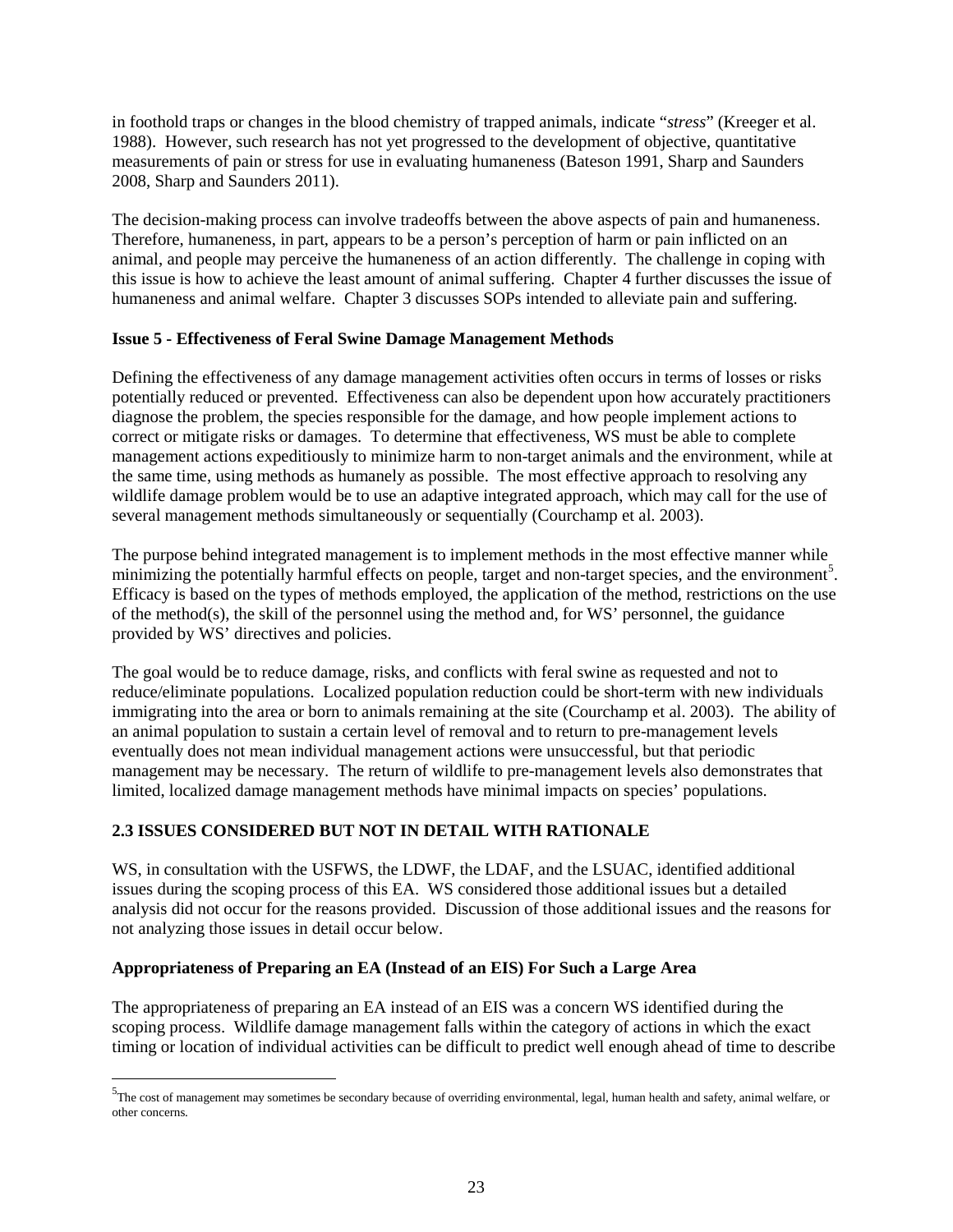accurately such locations or times in an EA or even an EIS. Although WS could predict some of the possible locations or types of situations and sites where some kinds of wildlife damage would occur, the program cannot predict the specific locations or times at which affected resource owners would determine a damage problem had become intolerable to the point that they request assistance from WS. In addition, the WS program would not be able to prevent such damage in all areas where it might occur without resorting to destruction of wild animal populations over broad areas at a much more intensive level than would be desired by most people, including WS and other agencies. Such broad scale population management would also be impractical or impossible to achieve within WS' policies and professional philosophies.

Lead agencies have the discretion to determine the geographic scope of their analyses under the NEPA (Kleppe v Sierra Club, 427 U.S. 390, 414 (1976), CEQ 1508.25). Ordinarily, according to APHIS procedures implementing the NEPA, WS' individual wildlife damage management actions could be categorically excluded (7 CFR 372.5(c)). WS' intent in developing this EA has been to determine if the proposed action or the other alternatives could potentially have significant individual and/or cumulative impacts on the quality of the human environment that would warrant the preparation of an EIS. This EA addresses impacts for managing damage and threats to human safety associated with feral swine in the State to analyze individual and cumulative impacts and to provide a thorough analysis.

In terms of considering cumulative effects, one EA analyzing impacts for the entire State would provide a more comprehensive and less redundant analysis than multiple EAs covering smaller areas. If WS made a determination through this EA that the proposed action or the other alternatives could have a significant impact on the quality of the human environment, then WS would publish a notice of intent to prepare an EIS and this EA would be the foundation for developing the EIS. Based on previous requests for assistance, the WS program in Louisiana would continue to conduct feral swine damage management in a very small area of the State where damage was occurring or likely to occur.

### **The Impact on Biodiversity from Damage Management Activities**

Feral swine in Louisiana are a non-native species that can cause damage to a variety of resources, including causing damage to native ecosystems. The need for action in Chapter 1 of this EA describes the potential adverse effects that feral swine could have on natural resources within the State. Any reduction in feral swine populations in Louisiana could provide some benefits to native animals and native plants. Executive Order 13112 directs federal agencies whose actions may affect the status of invasive species to reduce invasion of those species and the associated damages to the extent practicable and permitted by law. In addition, Louisiana Revised Statute 3:371(A) enacted a control program for feral swine in the State that provides population control of feral swine on private or public lands. The Louisiana House Concurrence Resolution No. 192 of the 2007 Regular Session requested the LDWF to study all possible methods to reduce feral swine populations on private land adjacent to wildlife management areas in the State.

The WS program does not attempt to eradicate any species of native wildlife in the State. WS operates in accordance with federal and state laws and regulations enacted to ensure the viability of native species. WS would use available methods to target individual feral swine or groups of feral swine identified as causing damage or posing a threat of damage. Any reduction of a local population or group is frequently temporary because immigration from adjacent areas or reproduction replaces the animals removed. As stated previously, WS would only provide assistance under the appropriate alternatives after receiving a request to manage damage or threats. Therefore, if WS provided direct operational assistance under the alternatives, WS would provide assistance on a small percentage of the land area of Louisiana. In addition, WS would only target those feral swine identified as causing damage or posing a threat. The goal of WS would not be to manage feral swine populations but to manage damage caused by feral swine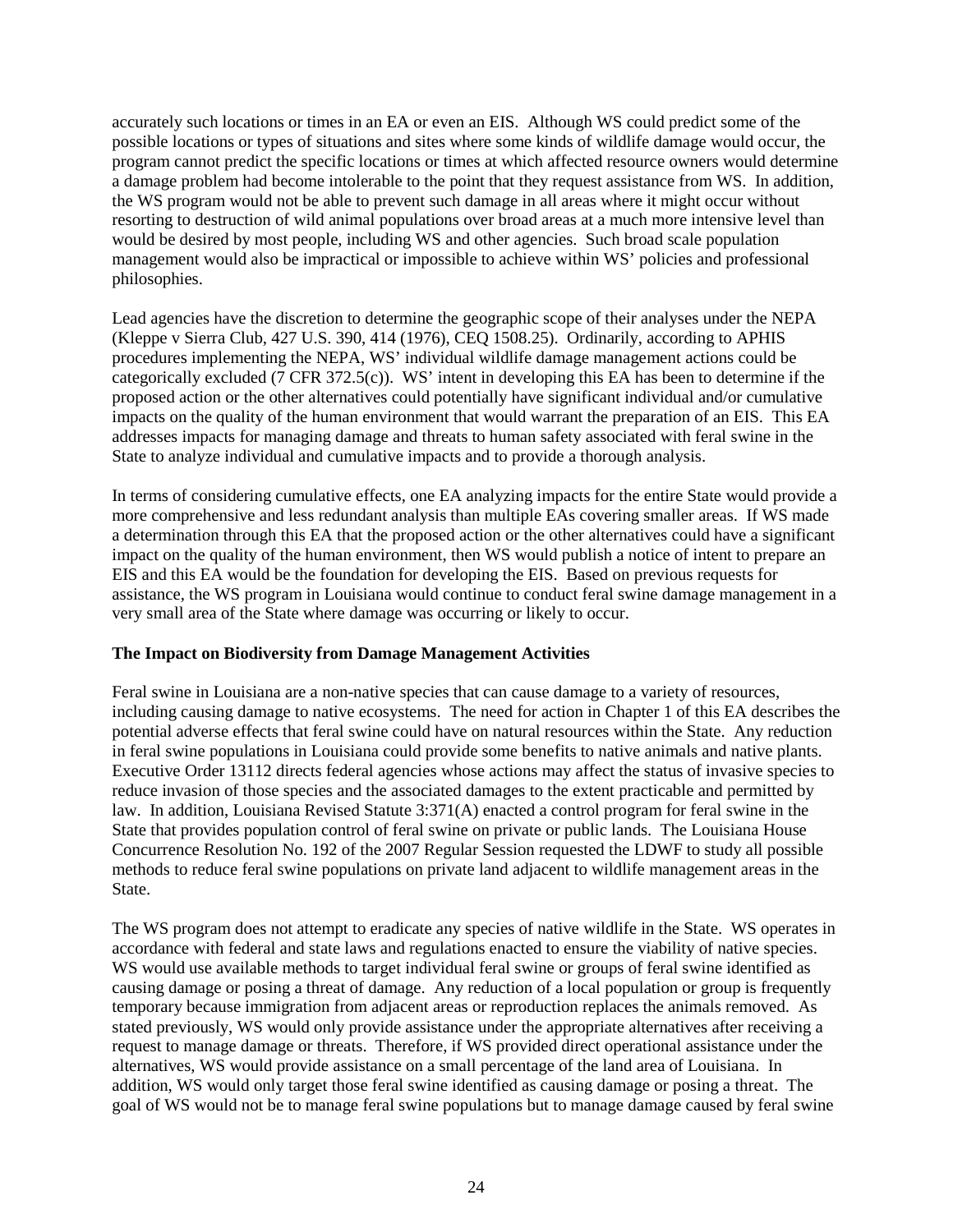based on requests received for assistance. The management of wildlife populations in the State is the responsibility of the LDWF. Therefore, those factors would constrain the scope, duration, and intensity of WS' actions under the alternatives. Given the non-native status of feral swine in Louisiana and the associated damage that feral swine can cause to natural resources, any activities that reduce the density of feral swine in specific areas would likely provide some benefits to the biodiversity in the area by reducing habitat destruction, competition, and predation.

## **A Loss Threshold Should Be Established Before Allowing Lethal Methods**

One issue identified through WS' implementation of the NEPA processes is a concern that WS or other entities should establish a threshold of loss before employing lethal methods to resolve damage and that wildlife damage should be a cost of doing business. In some cases, cooperators likely tolerate some damage and economic loss until the damage reaches a threshold where the damage becomes an economic burden. The appropriate level of allowed tolerance or threshold before employing lethal methods would differ among cooperators and damage situations. In addition, establishing a threshold would be difficult or inappropriate to apply to human health and safety situations. For example, aircraft striking feral swine can lead to property damage and can threaten passenger safety if a catastrophic failure of the aircraft occurs because of the strike. Therefore, addressing the threats of feral swine strikes prior to an actual strike occurring would be appropriate.

In a ruling for Southern Utah Wilderness Alliance, et al. vs. Hugh Thompson, Forest Supervisor for the Dixie National Forest, et al., the United States District Court of Utah denied the plaintiffs' motion for a preliminary injunction. In part, the court determined that a forest supervisor could establish a need for wildlife damage management if the supervisor could show that damage from wildlife was threatened (Civil No. 92-C-0052A January 20, 1993). Thus, there is judicial precedence indicating that it is not necessary to establish a criterion such as a percentage of loss of a particular resource to justify the need for damage management actions.

### **American Indian and Cultural Resource Concerns**

The NHPA of 1966, and its implementing regulations (36 CFR 800), requires federal agencies to: 1) determine whether activities they propose constitute "*undertakings"* that could result in changes in the character or use of historic properties and, 2) if so, to evaluate the effects of such undertakings on such historic resources and consult with the State Historic Preservation Office regarding the value and management of specific cultural, archaeological and historic resources, and 3) consult with appropriate American Indian Tribes to determine whether they have concerns for traditional cultural properties in areas of these federal undertakings. Activities conducted by WS on Tribal lands would only be conducted at the Tribe's request and under a signed agreement; thus, the Tribes would have control over any potential conflict with cultural resources on Tribal properties.

### **Feral Swine Damage Management Should Not Occur at Taxpayer Expense**

An issue identified is the concern that WS should not provide assistance at the expense of the taxpayer or that activities should be fee-based. Funding for WS' activities could occur from federal appropriations and through cooperative funding. Funding for WS' activities would occur through cooperative service agreements with individual property owners or managers. WS receives a minimal federal appropriation for the maintenance of a WS program in Louisiana. The remainder of the WS program would mostly be fee-based. WS would provide technical assistance to requesters as part of the federally funded activities; however, the majority of funding to conduct direct operational assistance in which WS' employees perform damage management activities would occur through cooperative service agreements between the requester and WS. Additionally, damage management activities are an appropriate sphere of activity for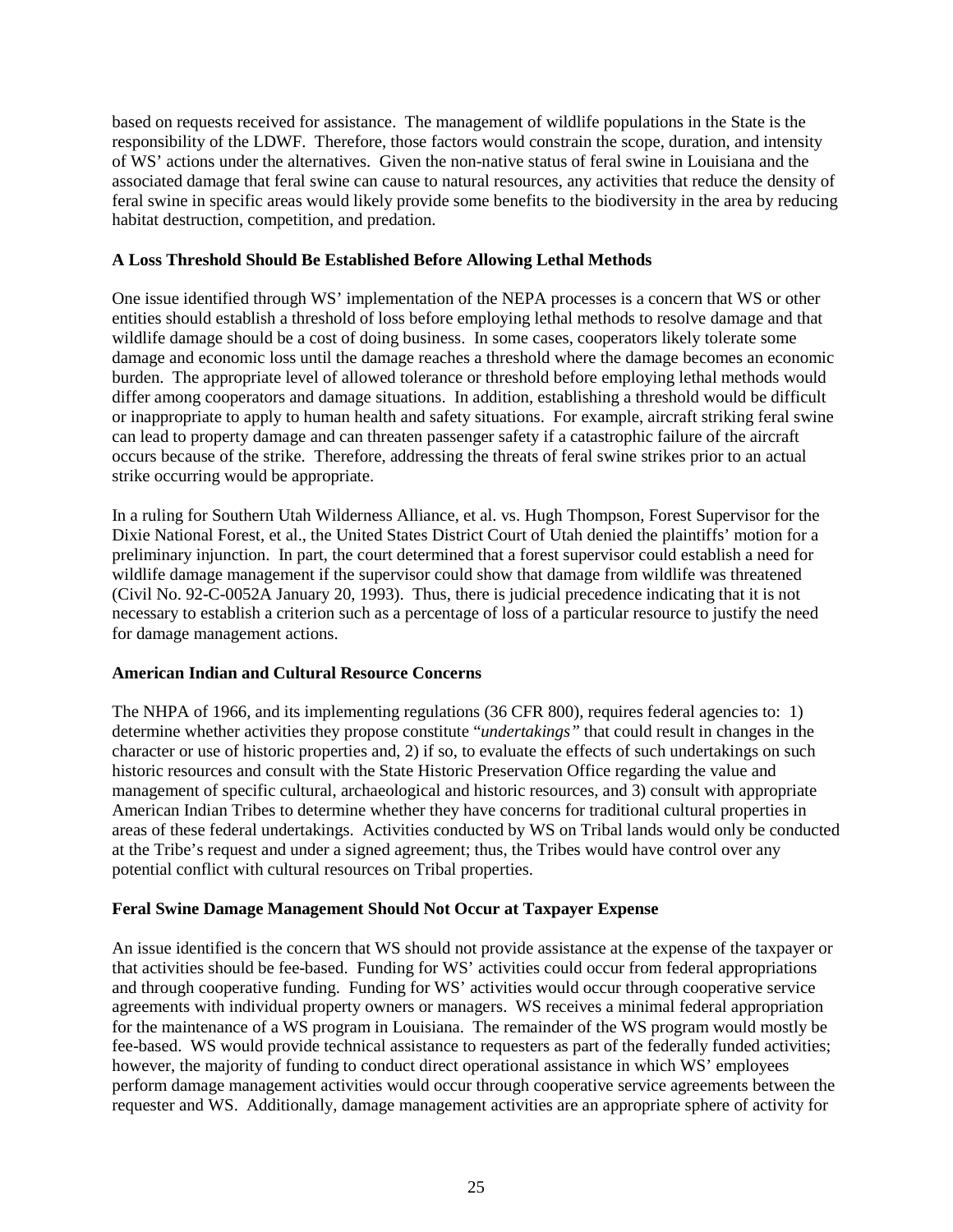government programs, since managing wildlife is a government responsibility. Treves and Naughton-Treves (2005) and the International Association of Fish and Wildlife Agencies (2004) discuss the need for wildlife damage management and that an accountable government agency is best suited to take the lead in such activities because it increases the tolerance for wildlife by those being impacted by their damage and has the least impacts on wildlife overall.

## **Cost Effectiveness of Management Methods**

The CEQ does not require a formal, monetized cost benefit analysis to comply with the NEPA. Consideration of this issue is not essential to making a reasoned choice among the alternatives WS is considering. However, the methods determined to be most effective to reduce damage and threats to human safety caused by feral swine and that prove to be the most cost effective would likely receive the greatest application. As part of an integrated approach and as part of the WS Decision Model, evaluation of methods would continually occur to allow for those methods that were most effective at resolving damage or threats to be employed under similar circumstance where feral swine were causing damage or posing a threat. Additionally, management operations may be constrained by cooperator funding and/or objectives and needs.

## **Feral Swine Damage Should Be Managed By Private Companies or Local Entities**

Wildlife control agents and private entities could be contacted to reduce feral swine damage when deemed appropriate by the resource owner. In addition, WS could refer persons requesting assistance to agents and/or private individuals under all of the alternatives fully evaluated in the EA.

WS Directive 3.101 provides guidance on establishing cooperative projects and interfacing with private businesses. WS would only respond to requests for assistance received. When responding to requests for assistance, WS would inform requesters that other service providers, including private entities, might be available to provide assistance.

## **Effects from the Use of Lead Ammunition in Firearms**

Questions have arisen about the deposition of lead into the environment from ammunition used in firearms to remove feral swine. As described in Appendix B, the lethal removal of feral swine with firearms by WS to alleviate damage or threats could occur using a handgun, rifle, or shotgun. In an ecological risk assessment of lead shot exposure in non-waterfowl birds, ingestion of lead shot was identified as the concern rather than just contact with lead shot or lead leaching from shot in the environment (Kendall et al. 1996).

The removal of feral swine by WS using firearms in the State would occur primarily from the use of shotguns. However, the use of rifles or handguns could be employed. To reduce risks to human safety and property damage from bullets passing through feral swine, the use of firearms would be applied in such a way (*e.g*., caliber, bullet weight, distance) to ensure the bullet does not pass through feral swine. However, deposition of lead into soil could occur if, during the use of a firearm, the projectile passes through feral swine, if misses occur, or if the carcass was not retrieved. Laidlaw et al. (2005) reported that, because of the low mobility of lead in soil, all of the lead that accumulates on the surface layer of the soil is generally retained within the top 20 cm (about 8 inches).

In addition, concerns occur that lead from bullets deposited in soil from shooting activities could contaminate ground water or surface water from runoff. Stansley et al. (1992) studied lead levels in water that was subjected directly to high concentrations of lead shot accumulation because of intensive target shooting at several shooting ranges. Lead did not appear to "*transport*" readily in surface water when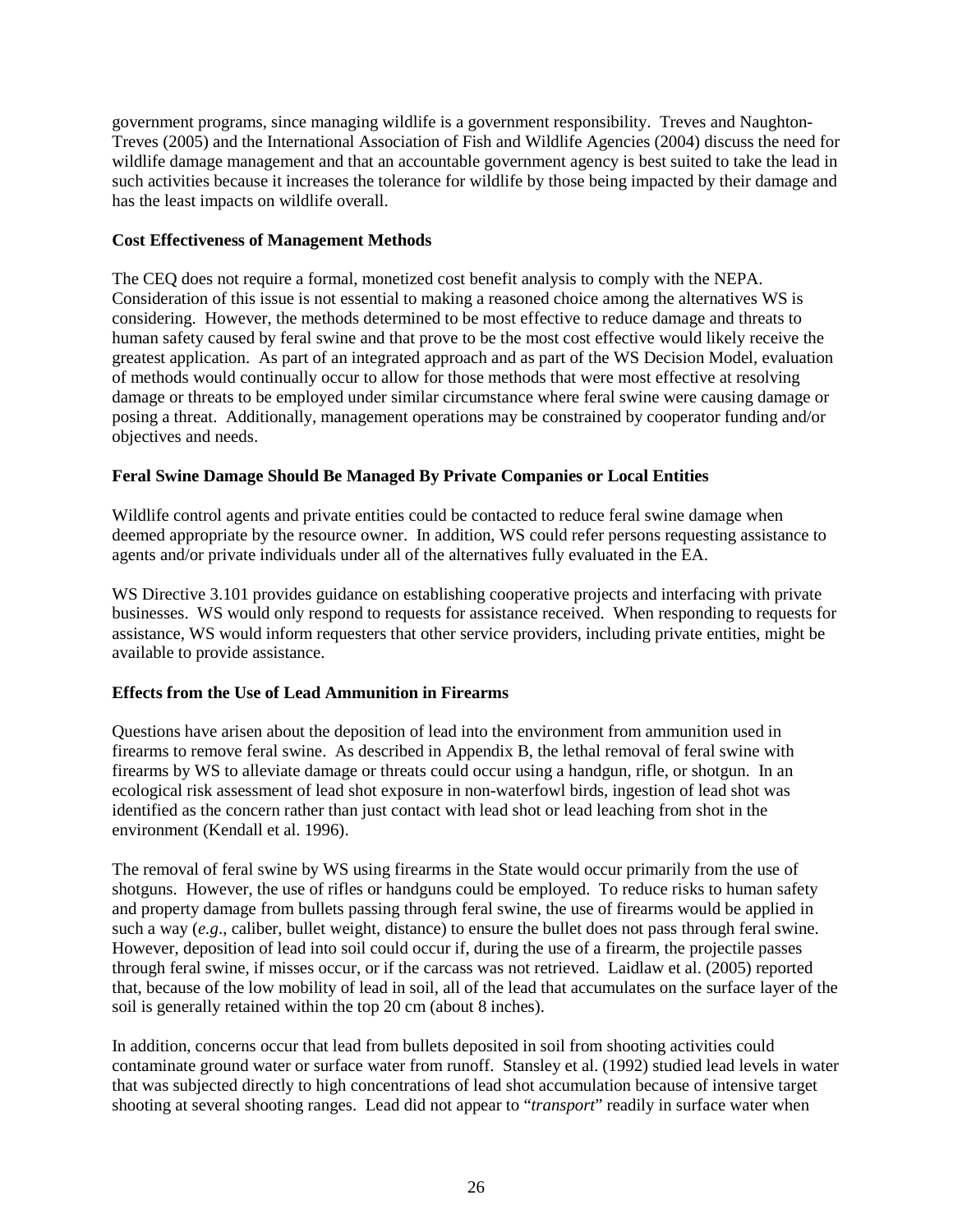soils were neutral or slightly alkaline in pH (*i.e*., not acidic), but lead did transport more readily under slightly acidic conditions. Although Stansley et al. (1992) detected elevated lead levels in water in a stream and a marsh that were in the shot "*fall zones*" at a shooting range, the study did not find higher lead levels in a lake into which the stream drained, except for one sample collected near a parking lot. Stansley et al. (1992) believed the lead contamination near the parking lot was due to runoff from the lot, and not from the shooting range areas. The study also indicated that even when lead shot was highly accumulated in areas with permanent water bodies present, the lead did not necessarily cause elevated lead levels in water further downstream. Muscle samples from two species of fish collected in water bodies with high lead shot accumulations had lead levels that were well below the accepted threshold standard of safety for human consumption (Stansley et al. 1992).

Craig et al. (1999) reported that lead levels in water draining away from a shooting range with high accumulations of lead bullets in the soil around the impact areas were far below the "*action level*" of 15 parts per billion as defined by the EPA (*i.e.*, requiring action to treat the water to remove lead). The study found that the dissolution (*i.e*., capability of dissolving in water) of lead declines when lead oxides form on the surface areas of the spent bullets and fragments (Craig et al. 1999). Therefore, the transport of lead from bullets or shot distributed across the landscape was reduced once the bullets and shot formed crusty lead oxide deposits on their surfaces, which served to reduce naturally the potential for ground or surface water contamination (Craig et al. 1999). Those studies suggest that, given the very low amount of lead being deposited and the concentrations that would occur from WS' activities to reduce feral swine damage using firearms, as well as most other forms of dry land small game hunting in general, lead contamination of water from such sources would be minimal to nonexistent.

Since those feral swine removed by WS using firearms could be lethally removed by the entities experiencing damage using the same method in the absence of WS' involvement, WS' assistance with removing those animals would not be additive to the environmental status quo. The amount of lead deposited into the environment could be lowered by WS' involvement in damage management activities due to the proficiency training received by WS' employees in firearm use and accuracy. The training of WS' employees in proficient firearms use would increase the likelihood that feral swine were lethally removed humanely in situations that ensure accuracy and that misses occur infrequently, which further reduces the potential for lead to be deposited in the soil from misses and the need for multiple shots. Based on current information, the risks associated with lead projectiles that could be deposited into the environment from WS' activities would be below any level that would pose any risk from exposure or significant contamination of water.

### **Donation of Feral Swine Taken Through Management Activities for Human Consumption**

Under the Federal Meat Inspection Act, all swine must be inspected prior to entering into any establishment in which they are to be slaughtered. Inspections are carried out under the Food Safety and Inspection Services (FSIS) under the USDA. The FSIS has ruled that all swine are amenable to the Federal Meat Inspection Act and even if donated, are considered to be in commerce; therefore, all animals must be processed under inspection at an official establishment. This would entail examining the animal alive, at rest and in motion from both sides before passing the animal for slaughter.

In most instances, it would be difficult to trace the origins of feral swine or determine fitness for human consumption due to the potential for feral swine to carry disease (Wyckoff et al. 2009). Transporting live feral swine to slaughter facilities also increases the potential for spreading disease to domestic swine at facilities were swine are being held prior to slaughter. Therefore, feral swine would not be donated to food banks.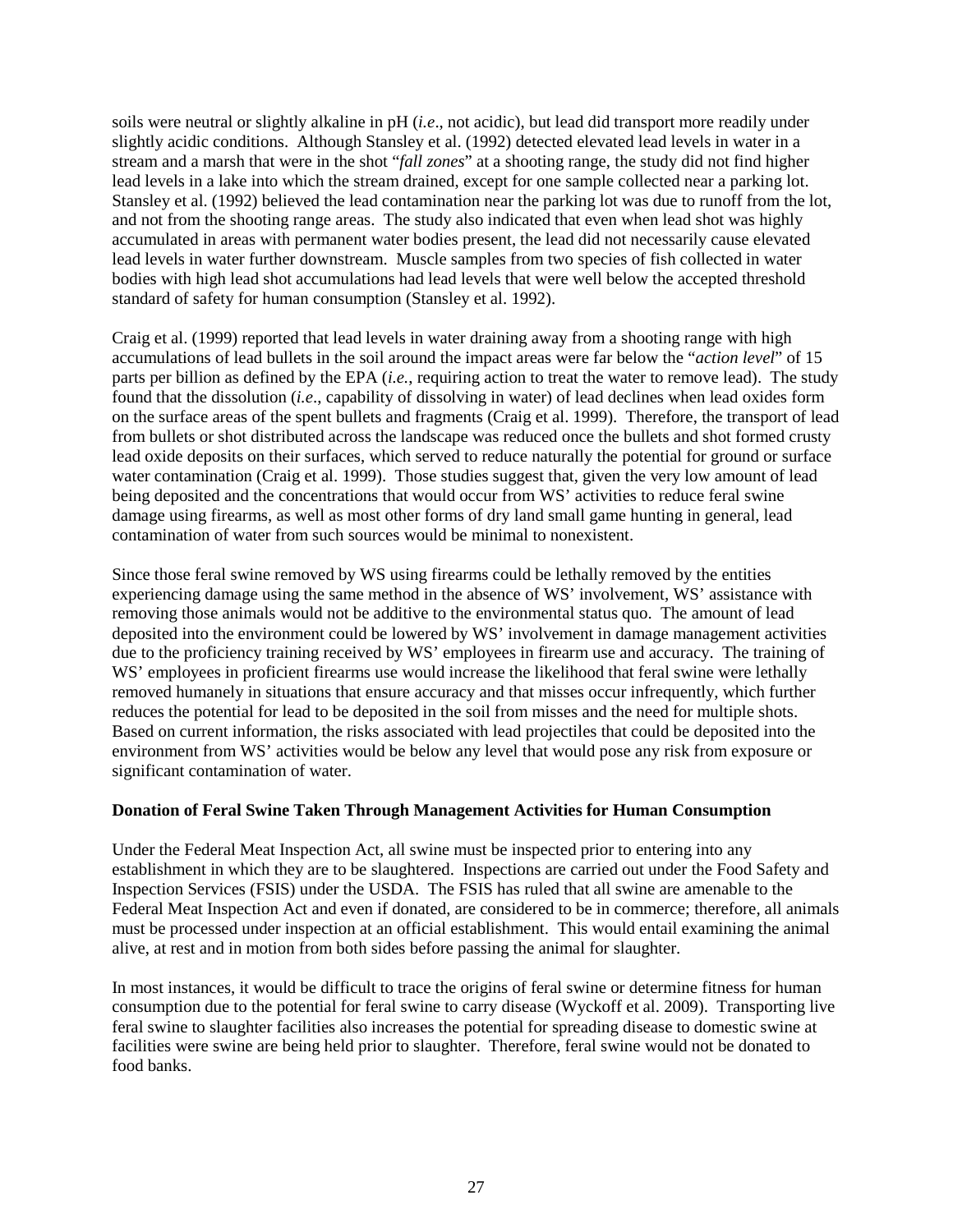#### **Potential for Feral Swine to Disperse to Other Areas Due to Management Activities**

Feral swine occur statewide in all 64 parishes of Louisiana. Methods involving the exclusion, pursuit, shooting, and/or harassment of feral swine could lead to the abandonment of localized areas traditionally used by swine. If feral swine were dispersed by WS under the alternatives, damages and threats could arise in other areas.

Under the alternatives where WS would be involved with managing damage, WS would evaluate the damage or threat situation to determine the appropriate methods. Activities conducted under the alternatives would be coordinated between WS, the LDWF, and local entities to monitor feral swine populations in areas where dispersal may occur. The potential for methods to disperse feral swine would be considered as part of the evaluation of the damage situation and would be incorporated into the decision-making process associated with the alternatives to determine the methods to employ and/or recommend. The use of methods that would likely result in the exclusion, harassment, or dispersal of feral swine (*e*.*g*., shooting, propane cannons, pyrotechnics) could be used in those situations where damage, threats of damage, and/or threats to human safety would require immediate resolution.

WS is considering the use of aircraft to aid in alleviating or preventing feral swine damage. Under the proposed action alternative, aerial operations could include the use of aircraft for surveillance and monitoring, as well as, WS' employees shooting feral swine from aircraft. Surveillance and monitoring activities could use aircraft to locate feral swine, to determine the size of a local population, and when using radio telemetry, to locate radio collared swine.

The use of aircraft could rapidly reduce feral swine densities in an area (Saunders 1993, Choquenot et al. 1999, Campbell et al. 2010). Studies conducted in Australia found that shooting feral swine from an aircraft reduced local populations of swine by 65 to 80% and surviving feral swine could continue to cause damage and pose disease risks (Hone 1990, Saunders 1993, Saunders and Bryant 1988). Choquenot et al. (1999) found the efficiency of aerial gunning was influenced by feral swine density in the area. Saunders and Bryant (1988) found feral swine "...*became attuned to the significance of a hovering helicopter and* [feral swine] *modified their behaviour* [sic] *to avoid detection*." Dexter (1996) concluded that harassment caused by the use of aircraft in New South Wales, Australia had little effect on the movements of surviving swine since no statistically significant differences were observed in the hourly distanced moved by surviving feral swine, the home ranges of surviving feral swine, and their positions within their home ranges. Campbell et al. (2010) stated the use of aircraft to shoot feral swine "...*had only minor effects on the behavior of surviving swine*..." and the use of aircraft to remove feral swine "...*should be considered a viable tool*..." when managing disease outbreaks. Based on available information, feral swine are not likely to disperse long-distances due to damage management activities. In addition, feral swine occur in all 64 parishes of Louisiana; therefore, if dispersal occurred from WS' activities, the likelihood of feral swine inhabiting naïve locations would be limited.

Individual feral swine may also be radio collared to locate and monitor movements of feral swine by WS, by the LDWF, or another entity. Radio collaring would allow WS and other entities to track movements and locations of feral swine. The tracking of feral swine in relationship to damage management activities would also provide the ability to monitor movements and potential dispersal to other areas. Feral swine often form large groups that allow one individual of the group to be captured, collared, released, and allowed to return to the group. By collaring one individual, the movement and location of an entire group can be monitored. Radio telemetry would allow WS and other entities to monitor movements of feral swine and to respond to swine potentially dispersing to other areas, as necessary.

Coordination between agencies and local entities would ensure any dispersing feral swine were identified and addressed when they cause damage or threaten human safety. The limited use of methods that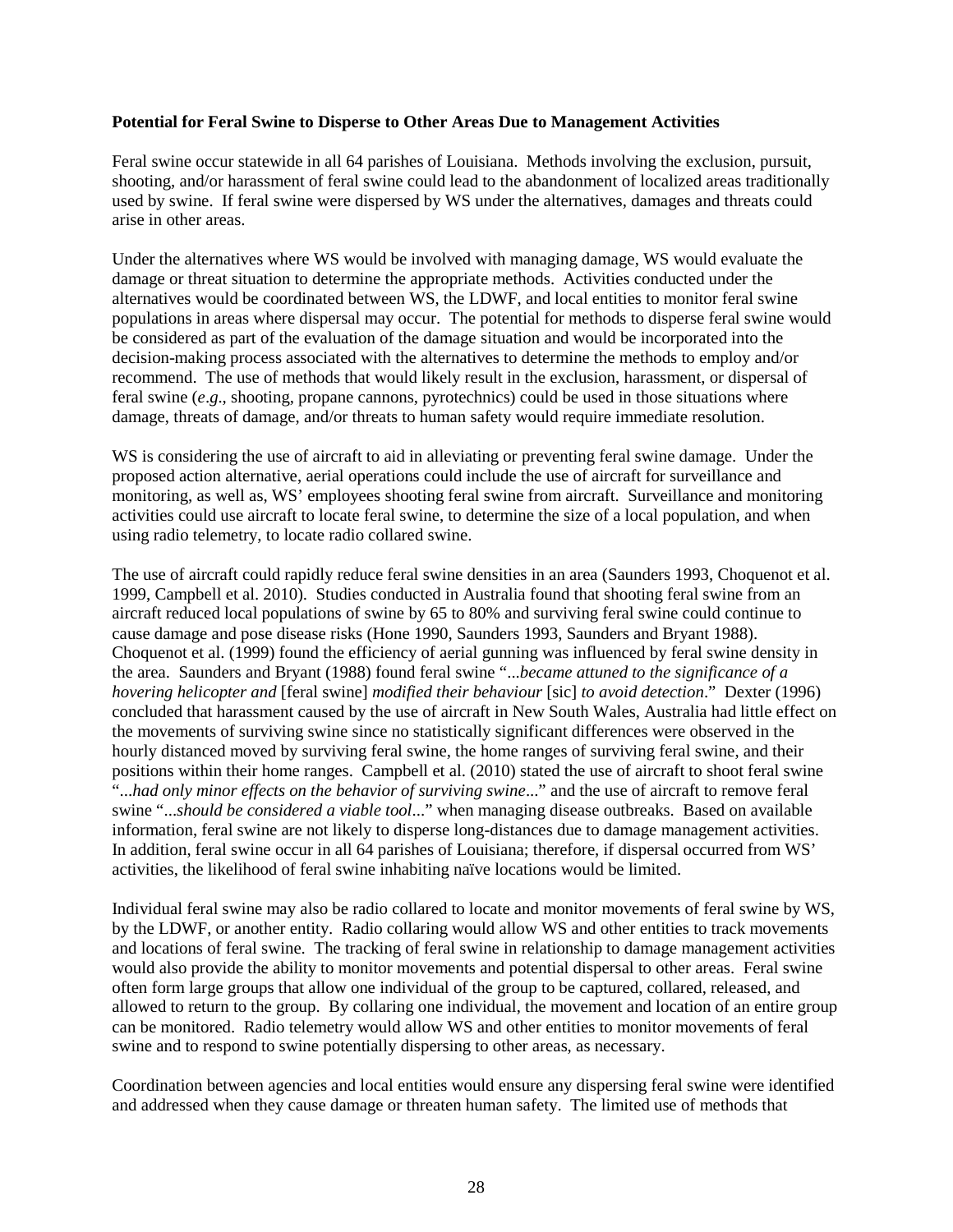disperse feral swine should further ensure they would not disperse to other areas within Louisiana. The passiveness of the primary methods proposed for use (*e*.*g*., cage traps) should limit dispersal of feral swine.

### **Effects of Damage Management Activities on the Harvest of Feral Swine by Hunters**

Another issue identified is a concern that damage management activities conducted by WS would affect the ability of persons to harvest feral swine during the hunting seasons either by reducing local populations through the lethal removal of target animals or by reducing the number of animals present in an area through dispersal techniques. Excluding, dispersing, or lethally removing feral swine from areas where damage was occurring or could occur may limit the ability of those interested to harvest feral swine.

Many people in the State enjoy harvesting feral swine. During the 2013 hunting season, the LDWF (2013) estimated that hunters harvested 161,600 feral swine in the State. People possessing a valid Louisiana hunting license can lethally remove feral swine on private property in the State at any time during daylight hours (LDWF 2013). Feral swine can also be lethally removed on private property at night in the State from the end of February through the end of August with some restrictions (LDWF 2013).

Potential impacts could arise from the WS' use of non-lethal or lethal damage management methods. Non-lethal methods used to alleviate damage caused by feral swine could reduce swine densities through dispersal in areas where damage or the threat of damage was occurring. Similarly, lethal methods used to reduce damage associated with feral swine could lower densities in areas where damage was occurring, which could result in a reduction of the number of feral swine present in an area.

As stated previously, WS would only conduct activities or make recommendations when requested by the appropriate property owner or manager. When receiving a request for assistance, preference would be given to the use and recommendation of non-lethal methods, when those methods were determined to be practical and effective using the WS Decision Model. In addition, if direct operational assistance was requested under the proposed action alternative and lethal methods were requested by the appropriate property owner or manager, WS would only target those feral swine responsible for cause damage. WS could also recommend to property owners that feral swine be harvested during hunting seasons for other wildlife as part of managing damage caused by feral swine.

Based on available information and evaluation of activities that could occur pursuant to the alternatives, the removal of feral swine by WS would not affect the overall statewide population of feral swine because of the high reproductive rates feral swine exhibit (Barrett and Birmingham 1994). Feral swine are the most prolific wild mammal in North America. Given adequate nutrition, a feral swine population can reportedly double in just four months (Barrett and Birmingham 1994). Feral swine may begin to breed as young as four months of age and sows can produce two litters per year (Mayer and Brisbin 2009). Litters sizes usually range from one to 12 piglets (Mayer and Brisbin 2009).

For example, Timmons et al. (2012) was able to model population growth rates for the feral swine population in Texas using demographic parameters gathered from feral swine in the southeastern United States. Using those demographic parameters, Timmons et al. (2012) estimated that an annual harvest of 66% of the feral swine population was needed to hold the population stable in Texas (Timmons et al. 2012). In another example, the South Carolina Wild Hog Task Force (2012) estimated that 50 to 75% of the statewide feral swine population in South Carolina would have to be removed annually to stabilize or reduce the population.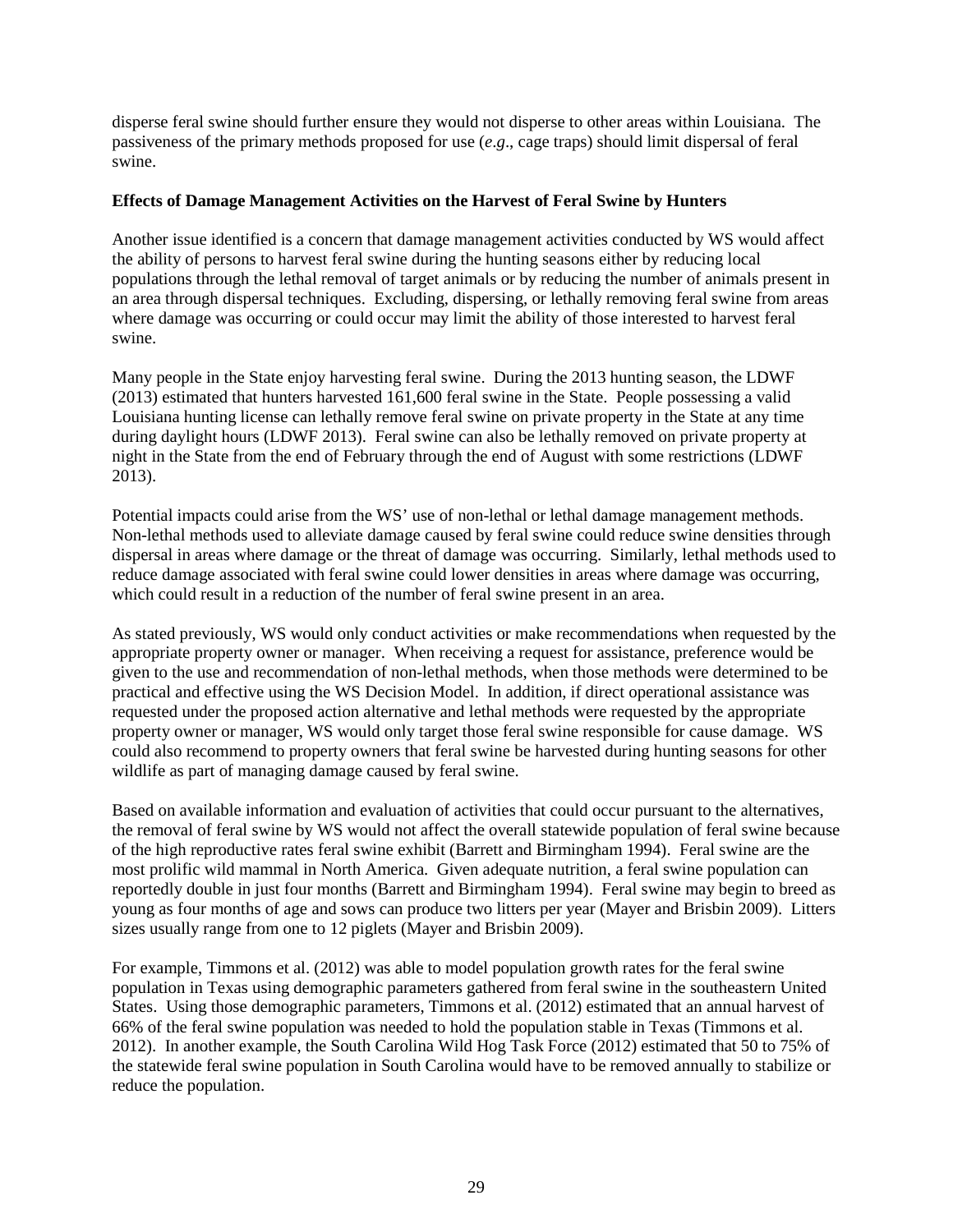Activities that could be conducted by WS under the alternatives would occur within the goals and strategies outlined for the statewide feral swine population by the LDWF. Therefore, activities that could be conducted by WS under the alternatives would not adversely affect the ability to harvest feral swine in the State.

#### **Effects on the Economic and Aesthetic Values of Feral Swine**

One issue is the concern that the proposed action or the other alternatives would result in the loss of economic and aesthetic benefits of feral swine to the public, resource owners, or neighboring residents. People generally regard wildlife as providing economic, recreational, and aesthetic benefits (Decker and Goff 1987), and the mere knowledge that wildlife exists is a positive benefit to many people. Aesthetics is the philosophy dealing with the nature of beauty, or the appreciation of beauty. Therefore, aesthetics is truly subjective in nature, dependent on what an observer regards as beautiful.

The human attraction to animals likely started when people began domesticating animals. The public today share a similar bond with animals and/or wildlife in general and in modern societies, a large percentage of households have indoor or outdoor pets or raise domesticated swine. However, some people may consider individual feral swine as "*pets*" or exhibit affection toward those animals, especially people who enjoy viewing wildlife. Therefore, the public reaction can be variable and mixed to wildlife damage management because there are numerous philosophical, aesthetic, and personal attitudes, values, and opinions about the best ways to manage conflicts/problems between humans and wildlife.

Wildlife populations provide a wide range of social and economic benefits (Decker and Goff 1987). Those include direct benefits related to consumptive and non-consumptive uses, indirect benefits derived from vicarious wildlife related experiences, and the personal enjoyment of knowing wildlife exists and contributes to the stability of natural ecosystems (Bishop 1987). Direct benefits are derived from a personal relationship with animals and may take the form of direct consumptive use (*i*.*e*., using parts of or the entire animal) or non-consumptive use (*e.g.*, viewing the animal in nature or in a zoo, photographing) (Decker and Goff 1987).

Indirect benefits or indirect exercised values arise without the user being in direct contact with the animal and originate from experiences, such as looking at photographs and films of wildlife, reading about wildlife, or benefiting from activities or contributions of animals (*e*.*g*., their use in research) (Decker and Goff 1987). Indirect benefits come in two forms: bequest and pure existence (Decker and Goff 1987). Bequest is providing for future generations and pure existence is merely knowledge that the animals exist (Decker and Goff 1987).

Public attitudes toward wildlife vary considerably. Some people believe that WS should capture and translocate all animals to another area to alleviate damage or threats those animal pose. In some cases, people directly affected by the problems that wildlife could cause strongly support lethal removal. Individuals not directly affected by the harm or damage may be supportive, neutral, or totally opposed to any removal of wildlife from specific locations or sites. Some people totally opposed to wildlife damage management want WS to teach tolerance for damage and threats caused by wildlife, and that people should never kill wildlife. Some of the people who oppose removal of wildlife do so because of humanaffectionate bonds with individual wildlife. Those human-affectionate bonds are similar to attitudes of a pet owner and result in aesthetic enjoyment.

In some cases, the presence of overabundant species or non-native species offends people, such as feral swine. To such people, those species represent pests that are nuisances, which upset the natural order in ecosystems, and are carriers of diseases transmissible to people or other wildlife, which can diminish their overall enjoyment of other animals by what they view as a destructive presence of such species. They are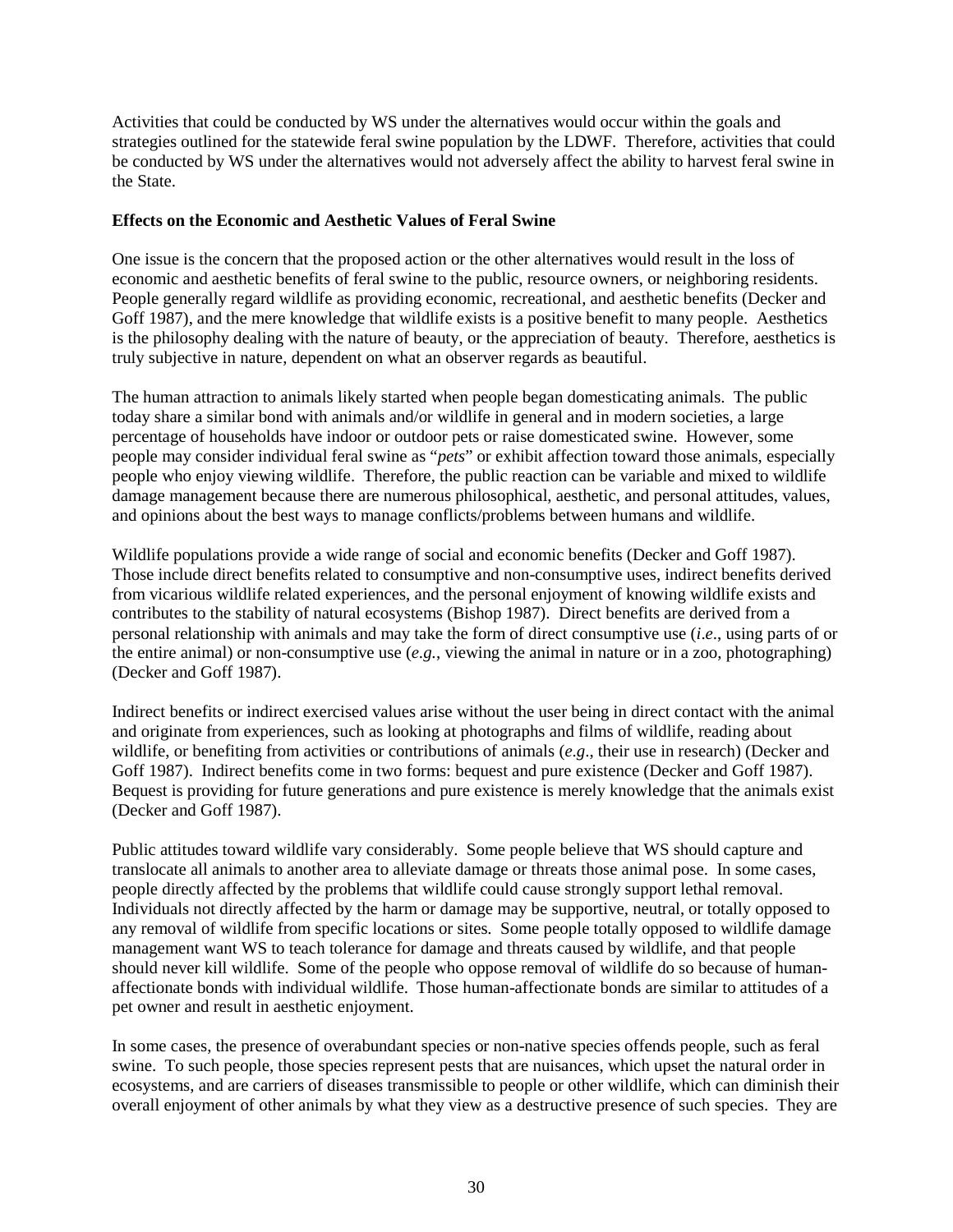offended because they feel that those species proliferate in such numbers and appear to remain unbalanced.

However, Executive Order 13112 directs federal agencies whose actions may affect the status of invasive species to reduce invasion of those species and the associated damages to the extent practicable and permitted by law. Some loss of aesthetic value would be gained by the removal of an invasive species and the return of a more natural environment, including the return of native wildlife and plant species that may be suppressed or displaced by the presence of feral swine.

## **A Site Specific Analysis Should be Made for Every Location Where Feral Swine Damage Management Could Occur**

The underlying intent for preparing an EA is to determine if a proposed action might have a significant impact on the human environment. WS' EA development process is issue driven, meaning issues that were raised during the interdisciplinary process and through public involvement that were substantive, would be used to drive the analysis and determine the significance of the environmental impacts of the proposed action and the alternatives. Therefore, the level of site specificity must be appropriate to the issues listed.

The analysis in this EA was driven by the issues raised during the scoping process during the development of the EA. In addition to the analysis contained in this EA, WS' personnel use the WS Decision Model (Slate et al. 1992) described in Chapter 3 as a site-specific tool to develop the most appropriate strategy at each location. The WS Decision Model is an analytical thought process used by WS' personnel for evaluating and responding to requests for assistance.

As discussed previously, one EA analyzing impacts for the entire State would provide a more comprehensive and less redundant analysis that allows for a better cumulative impact analysis. If a determination were made through this EA that the alternatives developed to meet the need for action could result in a significant impact on the quality of the human environment, then an EIS would be prepared.

## **CHAPTER 3: ALTERNATIVES**

Chapter 3 contains a discussion of the alternatives that were developed to meet the need for action discussed in Chapter 1 and to address the identified issues discussed in Chapter 2. Alternatives were developed for consideration based on the need for action and issues using the WS Decision model (Slate et al. 1992). The alternatives will receive detailed environmental impacts analysis in Chapter 4 (Environmental Consequences). Chapter 3 also discusses alternatives considered but not analyzed in detail, with rationale. SOPs for feral swine damage management in Louisiana are also discussed in Chapter 3.

## **3.1 DESCRIPTION OF THE ALTERNATIVES**

The following alternatives were developed to meet the need for action and address the identified issues associated with managing damage caused by feral swine in the State:

### **Alternative 1 – No Feral Swine Damage Management Conducted by WS**

This alternative would preclude all activities by WS to alleviate damage in the State associated with feral swine. WS would not be involved with any aspect of feral swine damage management in the State. WS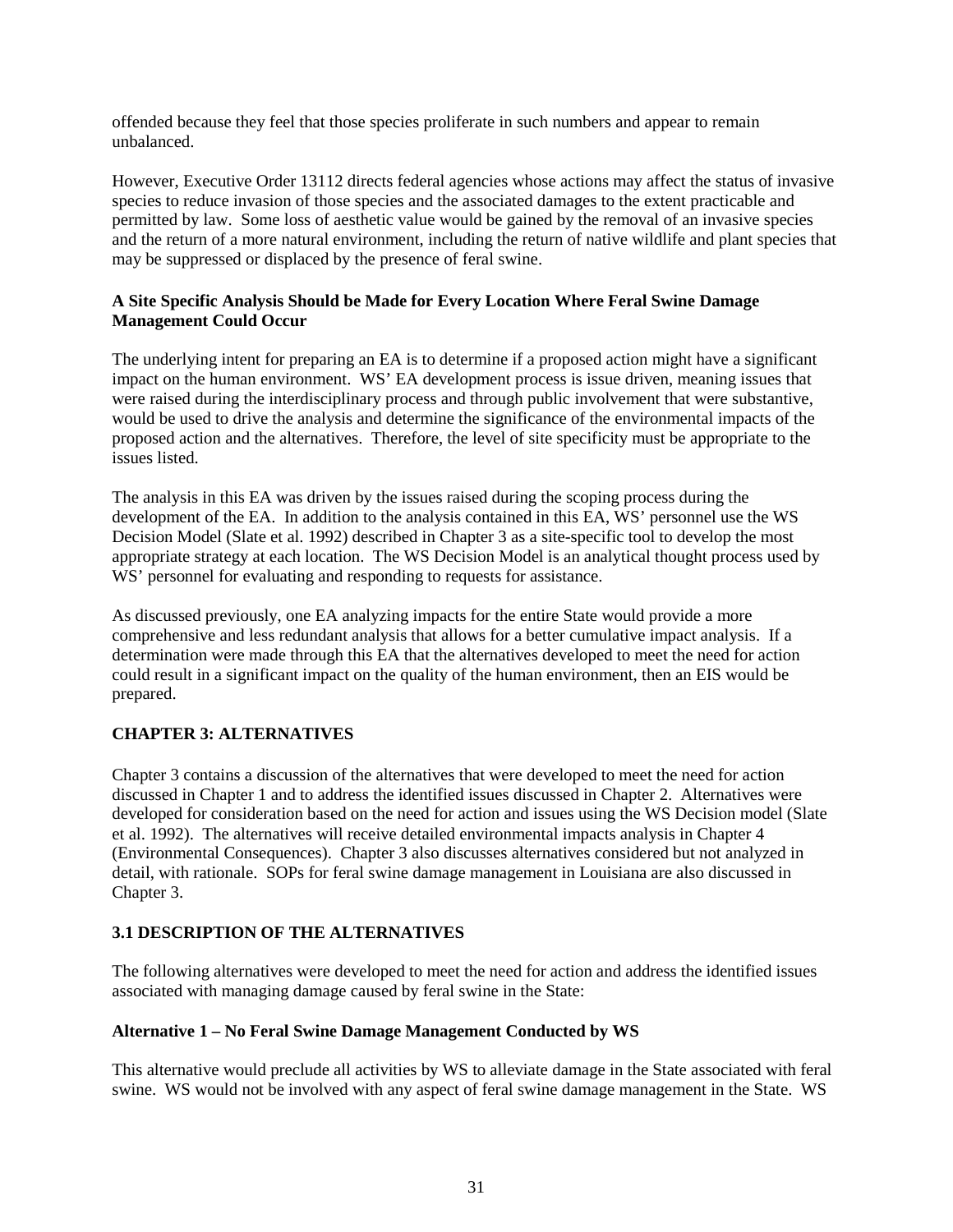would refer all requests for assistance with managing feral swine damage to the LDWF, the LDAF, the LSUAC, other governmental agencies, and/or private entities.

Despite no involvement by WS in resolving damage and threats associated with feral swine, those people experiencing damage caused by feral swine or other entities could continue to resolve damage by employing those methods legally available. Methods described in Appendix B could be available for use by those people experiencing damage or threats under this alternative; however, immobilizing drugs, euthanasia chemicals, and the use of aircraft would have limited availability to the public and other entities under this alternative and Alternative 2. Immobilizing drugs and euthanasia chemicals could only be used by appropriately licensed veterinarians or people under their supervision. The availability of aircraft would also be limited under this alternative and Alternative 2, especially shooting from an aircraft. Shooting from an aircraft by entities other than WS to remove feral swine would require a permit from the LDWF.

Under this alternative, those people experiencing damage or threats of damage could contact WS; however, WS would immediately refer the requester to the LDWF, the LDAF, the LSUAC, and/or to other entities. The requester could contact other entities for information and assistance with managing damage, could take actions to alleviate damage without contacting any entity, or could take no further action.

### **Alternative 2 – Feral Swine Damage Management by WS through Technical Assistance Only**

Under this alternative, WS would provide those cooperators requesting assistance with technical assistance only. Similar to Alternative 1, WS could receive requests for assistance from community representatives, private individuals/businesses, or from public entities. Technical assistance would provide those people experiencing damage or threats caused by feral swine with information, demonstrations, and recommendations on available and appropriate methods. The implementation of methods and techniques to resolve or prevent damage would be the responsibility of the requester with no direct involvement by WS. In some cases, WS may provide supplies or materials that were of limited availability for use by private entities (*e*.*g*., loaning of propane cannons). Technical assistance could be provided through a personal or telephone consultation, or during an on-site visit with the requester. Generally, several management strategies would be described by WS to the requester for short and longterm solutions to managing damage. Those strategies would be based on the level of risk, need, and the practicality of their application. WS would use the Decision Model to recommend those methods and techniques available to the requester to manage damage and threats of damage. Those people receiving technical assistance from WS could implement those methods recommended by WS, could employ other methods not recommended by WS, could seek assistance from other entities, or take no further action.

Under a technical assistance only alternative, WS would recommend an integrated approach similar to the proposed action alternative (Alternative 3) when receiving a request for assistance; however, WS would not provide direct operational assistance under this alternative. Preference would be given to non-lethal methods when practical and effective under this alternative (see WS Directive 2.101). Recommendation of methods and techniques by WS to resolve damage would be based on information provided by the individual seeking assistance using the WS Decision Model. In some instances, wildlife-related information provided to the requestor by WS would result in tolerance/acceptance of the situation. In other instances, damage management options would be discussed and recommended. Only those methods legally available for use by the appropriate individual would be recommended or loaned by the WS program. Similar to the other alternatives, those methods described in Appendix B would be available to those people experiencing damage or threats, except the availability of immobilizing drugs, euthanasia chemicals, and the use of aircraft to the public and other entities would be limited under this alternative. Immobilizing drugs and euthanasia chemicals would only be available to employees of the WS program,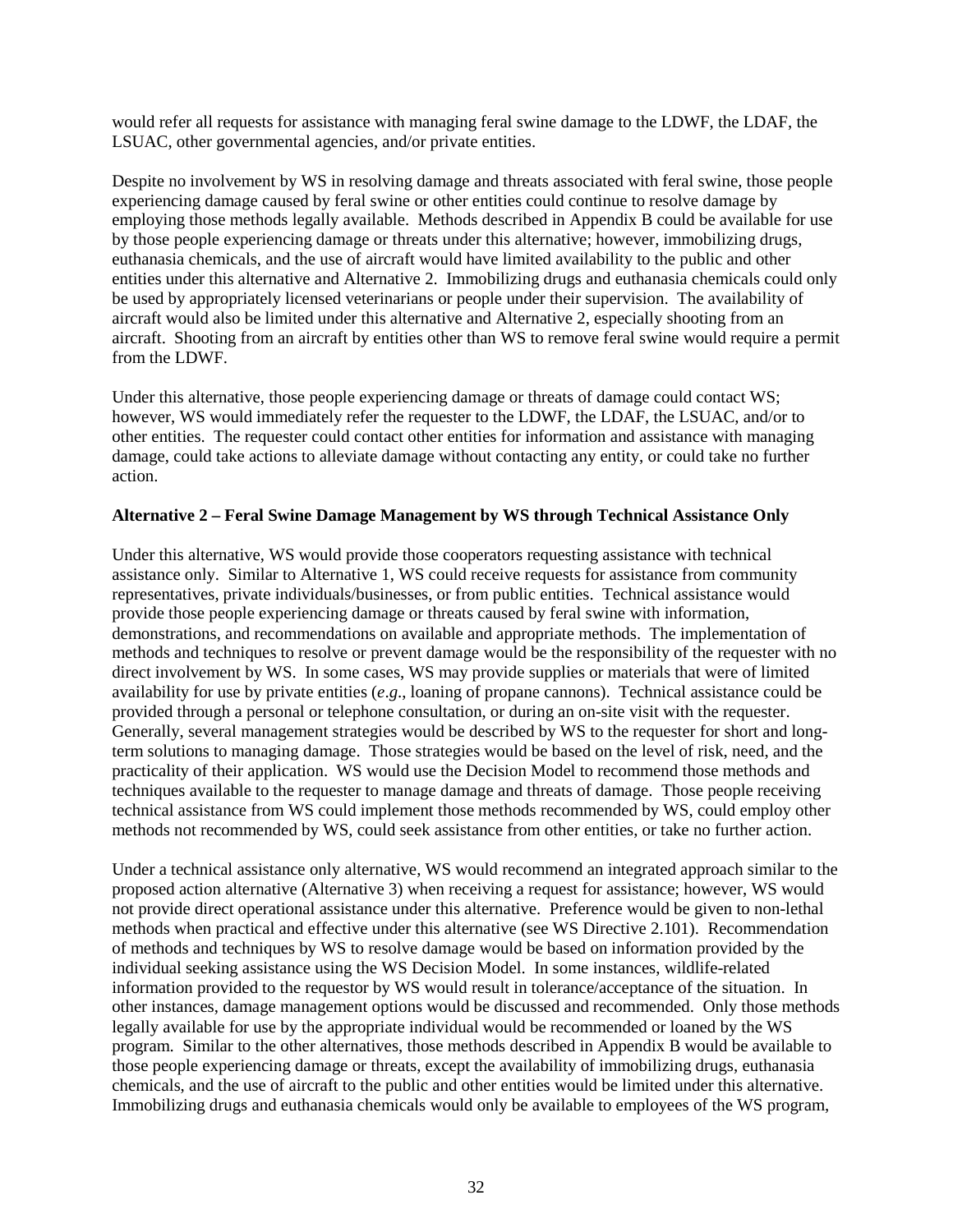appropriately licensed veterinarians, or people under the supervision of a veterinarian. The availability of aircraft would also be limited under this alternative, especially shooting from an aircraft. Shooting from an aircraft by entities other than WS to remove feral swine would require a permit from the LDWF.

The WS program in the State regularly provides technical assistance to individuals, organizations, and other federal, state, and local government agencies for managing feral swine damage. Technical assistance would include collecting information about the species involved, the extent of the damage, and previous methods that the cooperator had attempted to resolve the problem. WS would then provide information on appropriate methods that the cooperator could consider to resolve the damage themselves. Types of technical assistance projects may include a visit to the affected property, written communication, telephone conversations, or presentations to groups such as homeowner associations or civic leagues.

This alternative would place the immediate burden of operational damage management work on the resource owner, other governmental agencies, and/or private businesses. Those persons experiencing damage or were concerned with threats posed by feral swine could seek assistance from other governmental agencies, private entities, or conduct damage management on their own. Those people experiencing damage or threats could take action using those methods legally available to resolve or prevent feral swine damage as permitted by federal, state, and local laws and regulations or those persons could take no action.

## **Alternative 3 - Continuing the Current Integrated Approach to Managing Feral Swine Damage (Proposed Action/No Action)**

The proposed action/no action alternative would continue the current implementation of an adaptive integrated approach utilizing non-lethal and lethal techniques, when requested, as deemed appropriate using the WS Decision Model, to reduce damage and threats caused by feral swine in Louisiana. A major goal of the program would be to resolve and prevent damage caused by feral swine and to reduce threats to human safety. To meet this goal, WS would continue to respond to requests for assistance with, at a minimum, technical assistance, or when funding was available, operational damage management. Funding could occur through federal appropriations or from cooperative funding. The adaptive approach to managing damage associated with feral swine would integrate the use of the most practical and effective methods to resolve a request for damage management as determined by a site-specific evaluation to reduce damage or threats to human safety for each request. WS would provide city/town managers, agricultural producers, property owners, and others requesting assistance with information regarding the use of appropriate non-lethal and lethal techniques.

Under this alternative, WS could respond to requests for assistance by: 1) taking no action, if warranted, 2) providing only technical assistance to property owners or managers on actions they could take to reduce damages caused by feral swine, or 3) providing technical assistance and direct operational assistance to a property owner or manager experiencing damage.

When WS provides property owners or managers information regarding the use of effective and practical methods, preference would be given to non-lethal methods when practical and effective under this alternative (see WS Directive 2.101). Property owners or managers may choose to implement WS' recommendations on their own (*i*.*e*., technical assistance), use contractual services of private businesses, use volunteer services of private organizations, use the services of WS (*i*.*e*., direct operational assistance), take the management action themselves, or take no further action.

WS would work with those persons experiencing damage to address those feral swine responsible for causing damage as expeditiously as possible. To be most effective, damage management activities should occur as soon as feral swine begin to cause damage. Damage that has been ongoing can be difficult to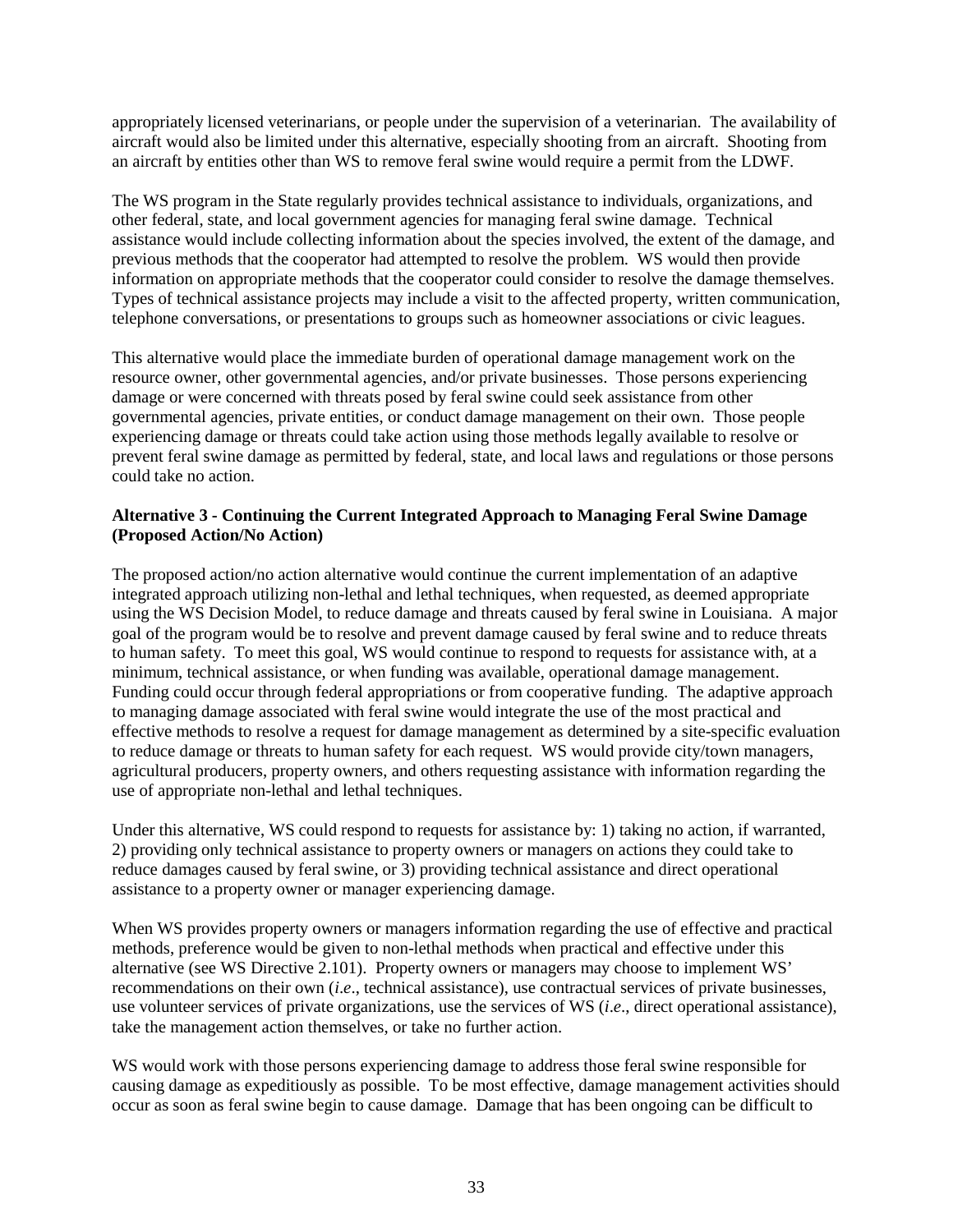resolve using available methods since feral swine would be conditioned to an area and would be familiar with a particular location. Subsequently, making that area unattractive using available methods could be difficult to achieve once damage was ongoing. WS would work closely with those entities requesting assistance to identify situations where damage could occur and begin to implement damage management activities under this alternative as early as possible to increase the likelihood of those methods achieving the level of damage reduction requested by the cooperating entity.

WS' Decision Model would be the implementing mechanism for a damage management program under the proposed action alternative that could be adapted to an individual damage situation that allows for the broadest range of methods for WS to use and/or to recommend. Using the Decision Model, WS' employees would address damage or the threat of damage in the most effective, most efficient, and most environmentally conscious way available. When WS received a request for direct operational assistance, WS would conduct site visits to assess the damage or threats, would identify the cause of the damage, and would apply the Decision Model described by Slate et al. (1992) and WS Directive 2.201 to determine the appropriate methods to resolve or prevent damage. The use of the Decision model by WS' employees under the proposed action is further discussed below. In addition, preference would be given to nonlethal methods when practical and effective (see WS Directive 2.101).

Non-lethal methods that would be available for use by WS under this alternative include, but are not limited to minor habitat modification, behavior modification, lure crops, visual deterrents, live traps, exclusionary devices, frightening devices, dogs, foot snares, and immobilizing drugs (see Appendix B for a complete list and description of potential methods). Lethal methods that would be available to WS under this alternative include neck snares, the recommendation of harvest during hunting seasons, euthanasia chemicals, and shooting, including the use of firearms from aircraft. WS could euthanize feral swine live-captured using non-lethal methods (*e*.*g*., live-traps) using euthanasia chemicals or by shooting. The lethal control of feral swine would comply with WS Directive 2.505.

Discussing methods does not imply that all methods would be used or recommended by WS to resolve requests for assistance and does not imply that all methods would be used to resolve every request for assistance. The most appropriate response would often be a combination of non-lethal and lethal methods, or there could be instances where application of lethal methods alone would be the most appropriate strategy. For example, if an entity requesting assistance had already attempted to alleviate damage using non-lethal methods, WS would not necessarily employ those same non-lethal methods, since those methods were proven ineffective at reducing damage or threats to an acceptable level to the requester.

Many lethal and non-lethal methods are intended to be short-term attempts at reducing damage occurring at the time those methods were employed. Long-term solutions to managing feral swine damage would include limited habitat manipulations, barriers, and changes in cultural practices, which are addressed further below and in Appendix B.

Non-lethal methods can disperse or otherwise make an area unattractive to feral swine causing damage; thereby, reducing the presence of those animals at the site and potentially the immediate area around the site where non-lethal methods were employed. Non-lethal methods would be given priority when addressing requests for assistance (see WS Directive 2.101). However, non-lethal methods would not necessarily be employed to resolve every request for assistance if deemed inappropriate by WS' personnel using the WS Decision Model, especially when the requesting entity had used non-lethal methods previously and found those methods to be inadequate to resolving the damage or threats of damage. Nonlethal methods would be used to exclude, harass, and disperse feral swine from areas where damage or threats were occurring. When effective, non-lethal methods would disperse feral swine from an area resulting in a reduction in the presence of those animals at the site where those methods were employed.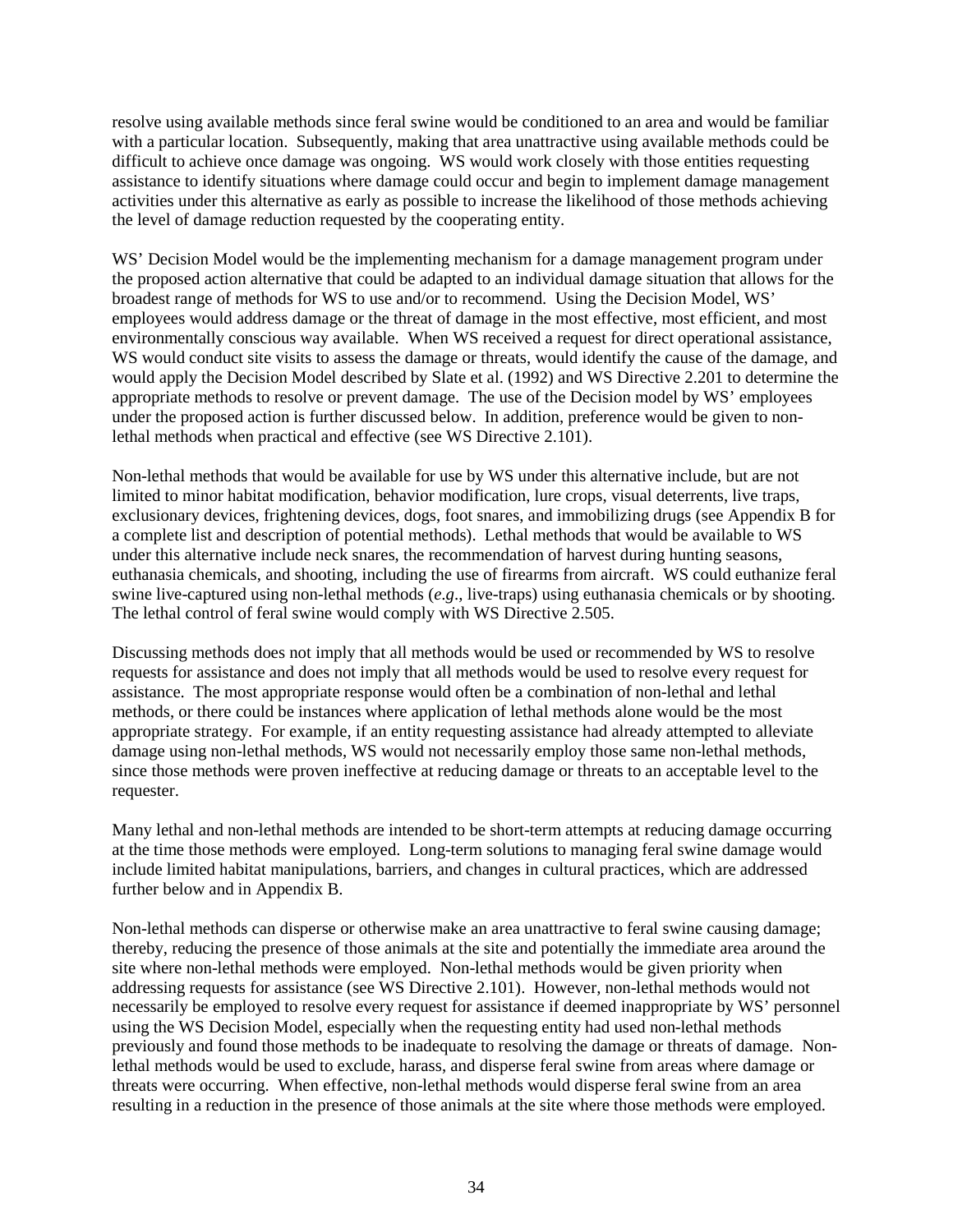For any management methods employed, the proper timing would be essential in effectively dispersing those feral swine causing damage. Employing methods soon after damage begins or soon after threats were identified, increases the likelihood that those damage management activities would achieve success in addressing damage. Therefore, coordination and timing of methods would be necessary to be effective in achieving expedient resolution of damage.

Under the proposed action alternative, WS could employ only non-lethal methods when determined to be appropriate for each request for assistance to alleviate damage or reduce threats of damage using the WS Decision Model. In some situations, a cooperating entity has tried to employ non-lethal methods to resolve damage prior to contacting WS for assistance. In those cases, the methods employed by the requester were either unsuccessful or the reduction in damage or threats had not reached a level that was tolerable by the requesting entity. In those situations, WS could employ other non-lethal methods, attempt to apply the same non-lethal methods, or employ lethal methods. In many situations, the implementation of non-lethal methods, such as exclusion-type barriers, would be the responsibility of the requestor, which means that, in those situations, the only function of WS would be to implement lethal methods, if determined to be appropriate using the WS Decision Model.

Lethal methods could be employed to resolve damage associated with those feral swine identified by WS as responsible for causing damage or threats to human safety under this alternative; however, WS would only employ lethal methods after receiving a request for the use of those methods. The use of lethal methods could result in local population reductions in the area where damage or threats were occurring since feral swine would be removed from the population. Lethal methods would often be employed to reinforce non-lethal methods and to remove feral swine that were identified as causing damage or posing a threat to human safety. The use of lethal methods could result in local reductions of feral swine in the area where damage or threats were occurring. The number of feral swine removed from the population using lethal methods under the proposed action would be dependent on the number of requests for assistance received, the number of feral swine involved with the associated damage or threat, and the efficacy of methods employed.

Often of concern with the use of lethal methods is that feral swine that were lethally removed would only be replaced by other swine either after the application of those methods (*e*.*g*., feral swine that relocate into the area) or by feral swine the following year (*e*.*g*., increase in reproduction and survivability that could result from less competition). As stated previously, the use of lethal methods would not be used as population management tools over broad areas. The use of lethal methods would be intended to reduce the number of feral swine present at a specific location where damage was occurring by targeting those animals causing damage or posing threats. The intent of lethal methods would be to manage only those individuals causing damage and not to manage entire feral swine populations.

Most lethal and non-lethal methods currently available provide only short-term benefits when addressing damage. The use of those methods would be intended to reduce damage occurring at the time those methods were employed but do not necessarily ensure feral swine would not return once those methods were discontinued. Long-term solutions to resolving damage would often be difficult to implement and can be costly. In some cases, long-term solutions involve exclusionary devices, such as fencing, or other practices that would not be costly or difficult to implement, such as removing spill grain. When addressing feral swine damage, long-term solutions generally involve modifying existing habitat or making conditions to be less attractive to feral swine. To ensure complete success, alternative sites in areas where damage was not likely to occur would often be required to achieve complete success in reducing damage and to avoid moving the problem from one area to another. Modifying a site to be less attractive to feral swine would likely result in the dispersal of those animals to other areas where damage could occur or could result in multiple occurrences of damage situations.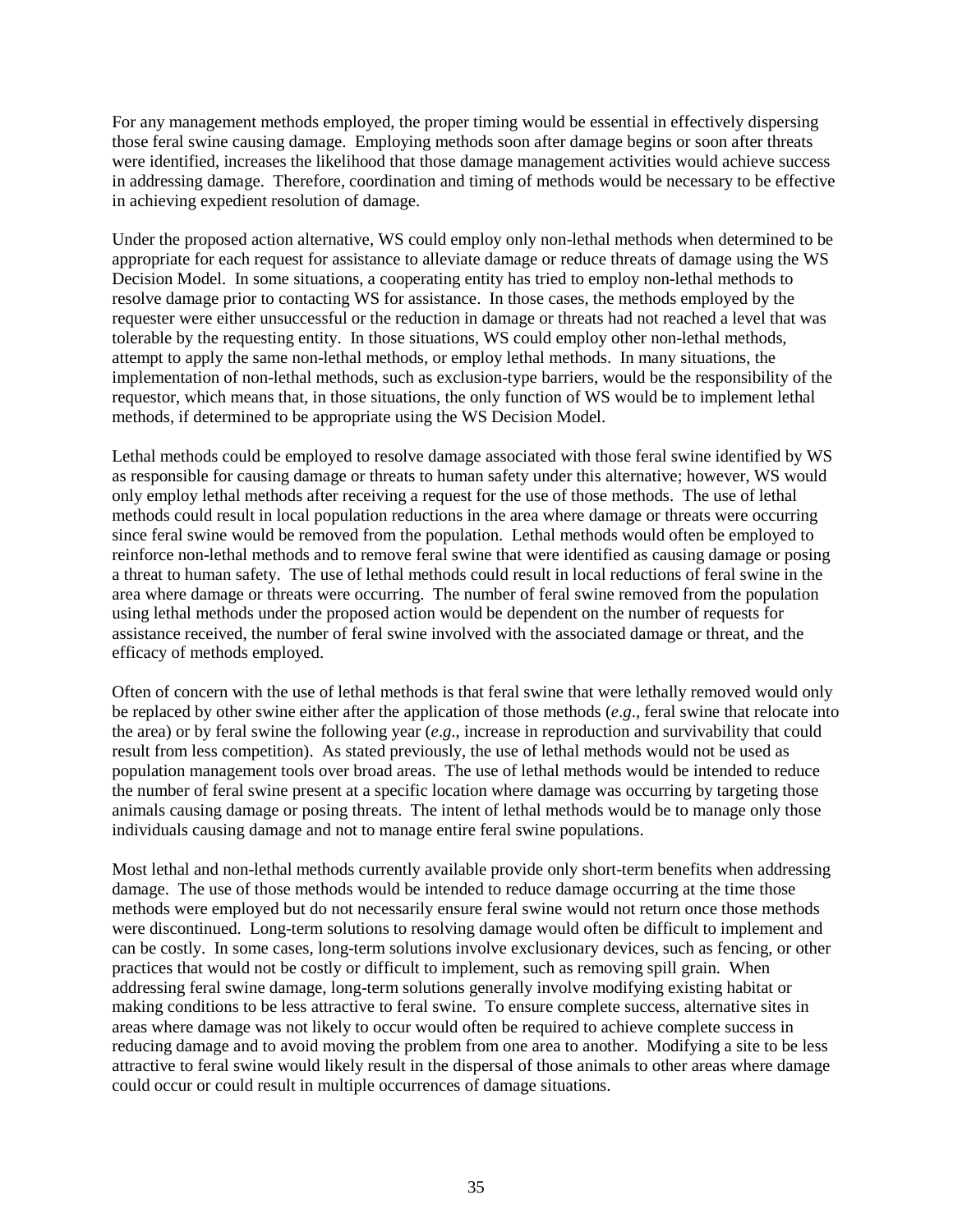As part of an integrated approach, WS may provide technical assistance and direct operational assistance to those people experiencing damage associated with feral swine.

### *Technical Assistance Recommendations*

Under the proposed action, WS would provide technical assistance to those persons requesting assistance with managing damage as part of an integrated approach. Technical assistance would occur as described in Alternative 2 of this EA.

# *Direct Operational Assistance*

Operational damage management assistance would include damage management activities that were directly conducted by or supervised by personnel of WS. Operational damage management assistance could be initiated when the problem could not be effectively resolved through technical assistance alone and there was a written MOU, work initiation document, or other comparable document signed between WS and the entity requesting assistance. The initial investigation by WS' personnel would define the nature, history, and extent of the problem, species responsible for the damage, and methods available to resolve the problem. The professional skills of WS' personnel could be required to resolve problems, especially if chemical methods were necessary or if the problems were complex.

### *Educational Efforts*

Education is an important element of activities because wildlife damage management is about finding balance and coexistence between the needs of people and needs of wildlife. This is extremely challenging as nature has no balance, but rather is in continual flux. In addition to the routine dissemination of recommendations and information to individuals or organizations, WS provides lectures, courses, and demonstrations to producers, homeowners, state and county agents, colleges and universities, and other interested groups. WS frequently cooperates with other entities in education and public information efforts. Additionally, technical papers have been and would continue to be presented at professional meetings and conferences so that other wildlife professionals and the public were periodically updated on recent developments in damage management technology, programs, laws and regulations, and agency policies.

### *Research and Development*

The National Wildlife Research Center (NWRC) functions as the research unit of WS by providing scientific information and the development of methods for wildlife damage management, which are effective and environmentally responsible. Research biologists with the NWRC work closely with wildlife managers, researchers, and others to develop and evaluate methods and techniques for managing wildlife damage. Research biologists with the NWRC have authored hundreds of scientific publications and reports based on research conducted involving wildlife and methods.

### *WS' Decision Making Procedures*

WS' personnel would use a thought process for evaluating and responding to damage complaints that is depicted by the WS Decision Model (see WS Directive 2.201) and described by Slate et al. (1992). WS' personnel would assess the problem and then evaluate the appropriateness and availability (legal and administrative) of strategies and methods based on biological, economic, and social considerations. Following this evaluation, methods deemed practical for the situation would be incorporated into a damage management strategy. After this strategy was implemented, monitoring would be conducted and evaluation would continue to assess the effectiveness of the strategy. If the strategy were effective, the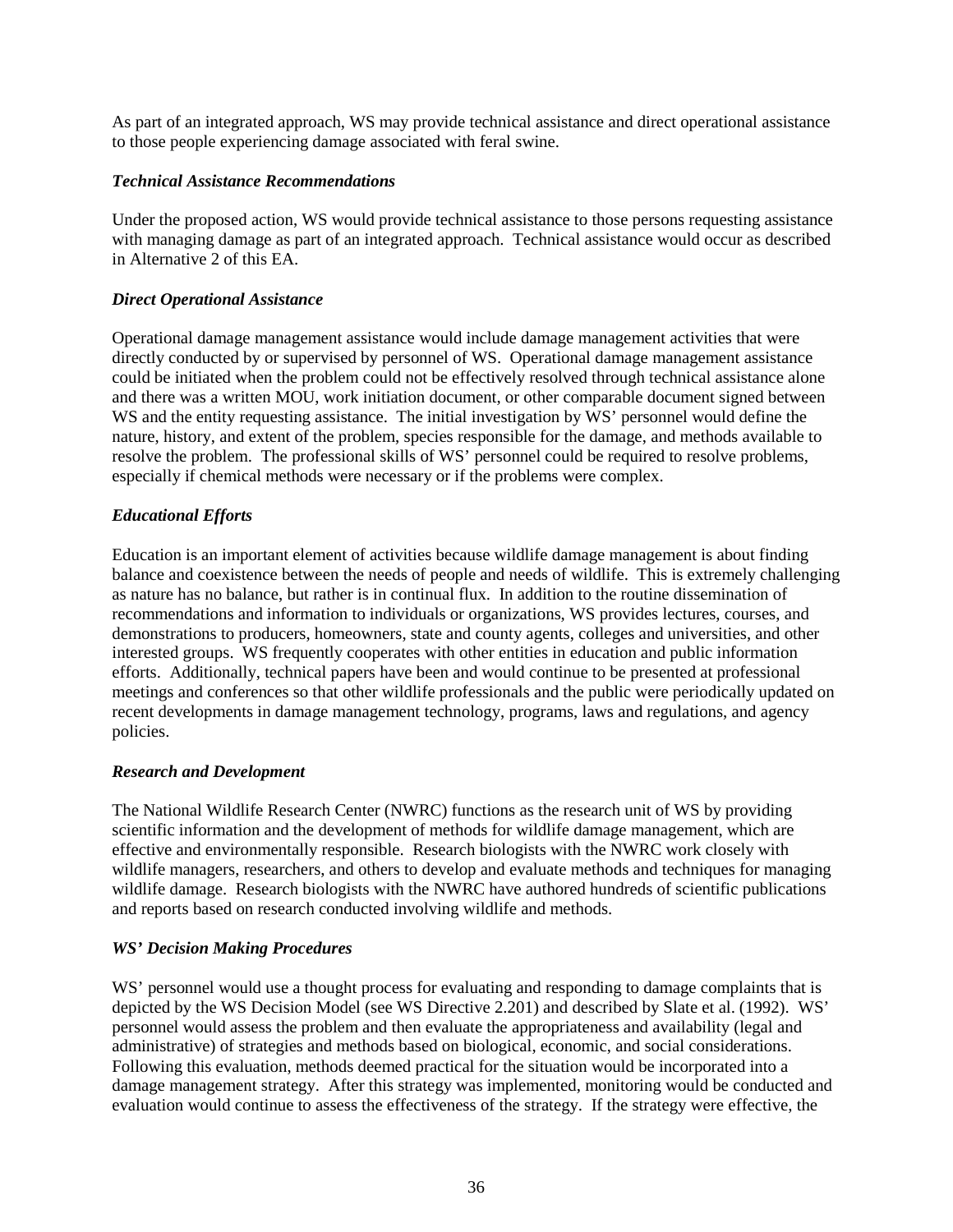need for further management would be ended. In terms of the WS Decision Model, most efforts to resolve wildlife damage consist of continuous feedback between receiving the request and monitoring the results of the damage management strategy. The Decision Model is not a written documented process, but a mental problem-solving process common to most, if not all, professions, including WS.

#### *Community-based Decision Making*

WS could receive requests for assistance from community leaders and/or representatives. In those situations, the WS program in Louisiana under this alternative would follow the "*co-managerial approach*" to solve wildlife damage or conflicts as described by Decker and Chase (1997). Within this management model, WS could provide technical assistance regarding the biology and ecology of feral swine and effective, practical, and reasonable methods available to the local decision-maker(s) to reduce damage or threats. This could include non-lethal and lethal methods. WS and other state and federal wildlife management agencies may facilitate discussions at local community meetings when resources were available. Under this approach, resource owners and others directly affected by feral swine damage or conflicts would have direct input into the resolution of such problems. They may implement management recommendations provided by WS or others, or may request direct operational assistance from WS, other wildlife management agencies, local animal control agencies, or private businesses or organizations.

Under a community based decision-making process, WS would provide information, demonstration, and discussion on available methods to the appropriate representatives of the community for which services were requested to ensure a community-based decision was made. By involving decision-makers in the process, damage management actions could be presented to allow decisions on damage management to involve those individuals that the decision-maker(s) represents. As addressed in this EA, WS would provide technical assistance to the appropriate decision-maker(s) to allow for information on damage management activities to be presented to those persons represented by the decision-maker(s), including demonstrations and presentation by WS at public meetings to allow for involvement of the community. Requests for assistance to manage damage caused by feral swine often originate from the decisionmaker(s) based on community feedback or from concerns about damage or threats to human safety. As representatives of the community, the decision-maker(s) would be able to provide the information to local interests either through technical assistance provided by WS or through demonstrations and presentation by WS on damage management activities. This process would allow decisions on damage management activities to be made based on local input. The community leaders could implement management recommendations provided by WS or others, or may request management assistance from WS, other wildlife management agencies, local animal control agencies, or private businesses or organizations.

### *Community Decision-Makers*

The decision-maker for the local community would be elected officials or representatives of the communities. The elected officials or representatives would be popularly elected residents of the local community or appointees who oversee the interests and business of the local community. This person or persons would represent the local community's interest and make decisions for the local community or bring information back to a higher authority or the community for discussion and decision-making. Identifying the decision-maker for local business communities can be more complex because building owners may not indicate whether the business must manage wildlife damage themselves, or seek approval to manage wildlife from the property owner or manager, or from a governing Board. WS could provide technical assistance and make recommendations for damage reduction to the local community or local business community decision-maker(s). Direct assistance could be provided by WS only if requested by the local community decision-maker, funding was provided, and if the requested direct control was compatible with WS' recommendations.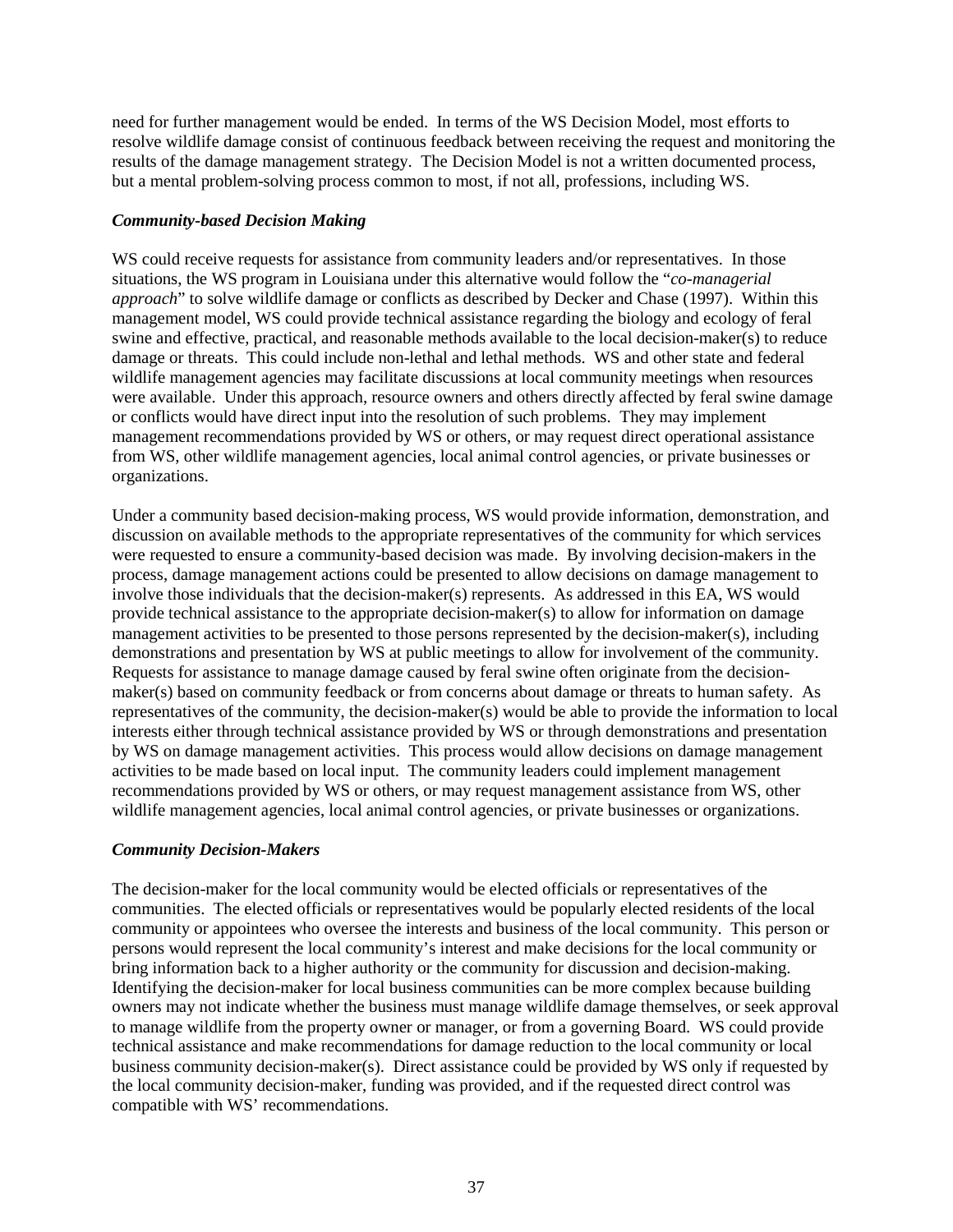## *Private Property Decision-Makers*

In the case of private property owners, the decision-maker is the individual that owns or manages the affected property. The decision-maker has the discretion to involve others as to what occurs or does not occur on property they own or manage. Due to privacy concerns, WS cannot disclose cooperator information to others. Therefore, in the case of an individual property owner or manager, the involvement of others and to what degree others were involved in the decision-making process would be a decision made by that individual. Direct operational assistance could be provided by WS if requested, funding was provided, and the requested management was in accordance with WS' recommendations.

### *Public Property Decision-Makers*

The decision-maker for local, state, or federal property would be the official responsible for or authorized to manage the public land to meet interests, goals, and legal mandates for the property. WS could provide technical assistance to this person and recommendations to reduce damage. Direct control could be provided by WS if requested, funding was provided, and the requested actions were within the recommendations made by WS.

# **3.2 EXAMPLES OF FERAL SWINE DAMAGE MANAGEMENT PROJECTS**

In 2007, WS was requested to assist with reducing feral swine damage at a National Wildlife Refuge in Louisiana. Feral swine were causing damage to levees, roads, and the marsh ecosystem on the Refuge. WS employed corral traps, restraining cables, night shooting, ground shooting, and shooting from a helicopter to reduce the density of feral swine on the Refuge. Because of this effort, least terns, black skimmers, and black-necked stilts returned to historic nesting sites that were abandoned on the Refuge (B. Leonard, USFWS pers. comm. 2009). WS also collected blood serum from the feral swine lethally removed in support of a national disease surveillance program. In total, 24 of the feral swine sampled were positive for pseudorabies. Later, WS was again requested by three National Wildlife Refuges in Louisiana to reduce the densities of feral swine to reduce the competition for food and habitat between feral swine and native wildlife species, including the Louisiana black bear. Two feral swine removed from those Refuges tested positive for pseudorabies.

WS was requested to assist with reducing damage to natural resources and reducing threats to human safety a State Park and Arboretum in the State. WS employed cage traps and conducted night shooting activities at the Park to reduce the number of feral swine. Of those swine removed, five tested positive for swine brucellosis.

In 2009, WS was contacted by a city official in Louisiana about possible feral swine sightings inside the city limits. Upon investigation by WS, WS confirmed feral swine near one of the busiest intersection in the city. At the requests of the city, WS employed cage traps and cable restraints to remove those feral swine posing threats to property and human safety.

As part of educational efforts in 2009, the WS program in Louisiana conducted an information presentation that provided information on feral swine biology, disease risks, and damage management techniques to several groups, including the ArkLaMiss Wildlife Group Hog Symposium. The presentation provided attendees with information on feral swine damage management on small acreage properties. The presentation discussed trap design, trigger configurations, bait options, legal shooting options, use of dogs, and trail camera use, which are the main tools and techniques available to individual property owners.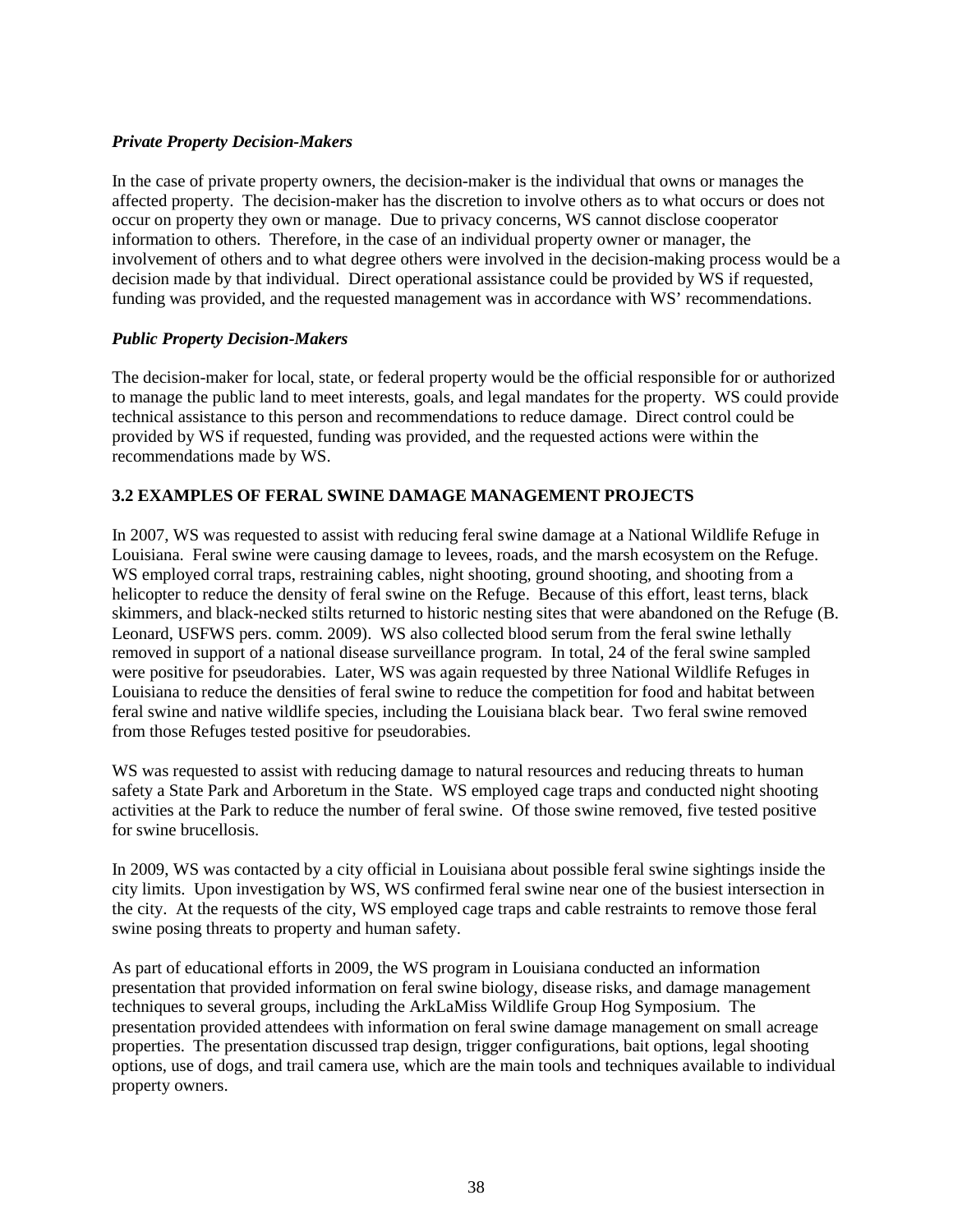Also in 2009, WS provided a one-day training course to personnel from Louisiana State Parks on reducing damage associated with feral swine and available methods. Attendees were provided information on the biology of feral swine, how to find sign left by feral swine, and the types of damage that they cause (including rooting, wallowing, water quality, competition with other wildlife). Wildlife diseases were discussed including those zoonotic diseases that are transmittable by feral swine. WS also demonstrated feral swine damage management techniques including trap design, bait options, shooting options, and the disposal of carcasses. Several types of traps were on display and the group took part in erecting a circular cage trap for capturing feral swine.

In 2011, a State Park requested WS to assist in reducing feral swine numbers in the park. Feral swine were damaging roadsides, hiking trails, and threatening human safety. WS employed corral traps and firearms to remove 91 feral swine. Disease samples were collected from 34 of the removed feral swine. The park was particularly concerned with feral swine that were defecating and urinating on the splash pad of a swimming area where children play. Seven leptospirosis samples were collected from feral swine, with five samples returned as positive.

In 2012, WS was again requested by three National Wildlife Refuges in Louisiana to remove feral swine to reduce the competition for food and habitat between feral swine and native wildlife species, including the Louisiana black bear. During those projects, 488 feral swine were removed. In total, eight feral swine were positive for pseudorabies and two were positive for swine brucellosis from those areas.

In 2009, WS was contacted by city official in Louisiana that had concerns about possible feral swine sightings inside the city limits. Upon investigation by WS, WS confirmed feral swine near one of the busiest intersection in the city. At the requests of the city, WS employed cage traps and cable restraints to remove those feral swine posing threats to property and human safety.

Educating the public is an important part of feral swine damage management. WS in Louisiana provides information on feral swine biology, damage, and management to cooperators, stakeholders, and students via presentations and field days. Since 2009, WS has performed 29 external outreach projects.

As part of educational efforts in 2009, the WS program in Louisiana made presentations that provided information on feral swine biology, disease risks, and damage management techniques to several groups, including the ArkLaMiss Wildlife Group Hog Symposium. The presentations provided attendees with information on feral swine damage management on small acreage properties and population control on a large-scale, possibly statewide level. The presentations discussed trap design, trigger configurations, bait options, legal shooting options, use of dogs, and trail camera use, which are the main tools and techniques available to individual property owners.

Also in 2009, WS provided a one-day training course to personnel from Louisiana State Parks on managing feral swine damage. Attendees were provided information on the biology of feral swine, identification of their sign, and the types of damage that they cause (including rooting, wallowing, water quality, and competition with other wildlife). Wildlife diseases were discussed, including those zoonotic diseases that are transmittable by feral swine. WS also demonstrated damage management techniques, including trap design, bait options, shooting options, and the disposal of carcasses. Several types of traps were on display and the group took part in erecting a circular cage trap for capturing feral swine.

# **3.3 ALTERNATIVES CONSIDERED BUT NOT ANALYZED IN DETAIL**

In addition to those alternatives analyzed in detail, WS, the USFWS, the LDWF, the LDAF, and the LSUAC identified several additional alternatives. However, those alternatives will not receive detailed analyses for the reasons provided. Those alternatives considered but not analyzed in detail include: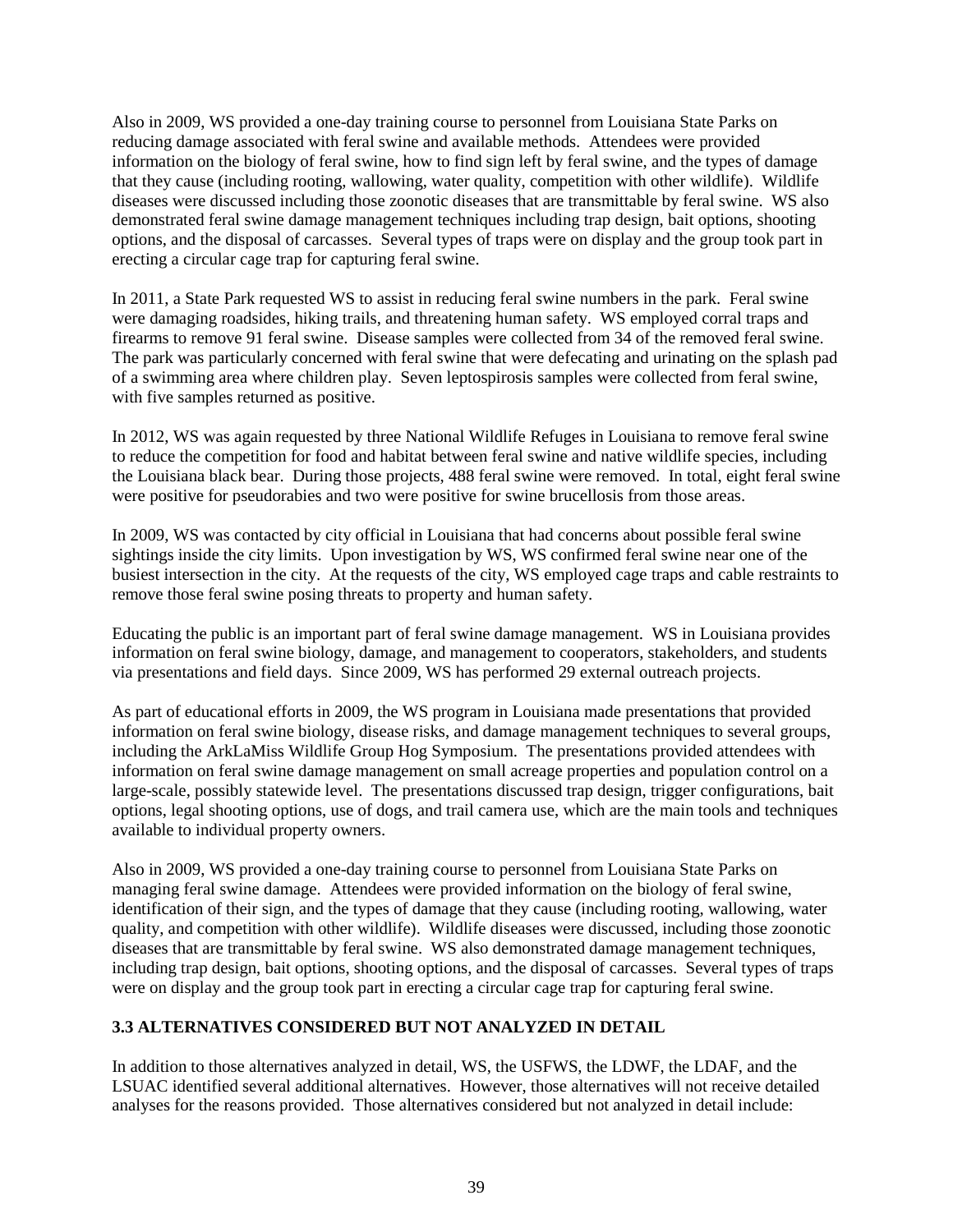### **Non-lethal Methods Implemented Before Lethal Methods**

This alternative would require that non-lethal methods or techniques described in Appendix B be applied to all requests for assistance to reduce damage and threats to safety from feral swine in the State. If the use of non-lethal methods fails to resolve the damage situation or reduce threats to human safety at each damage situation, lethal methods would be employed to resolve the request. Non-lethal methods would be applied to every request for assistance regardless of severity or intensity of the damage or threat until deemed inadequate to resolve the request. This alternative would not prevent the use of lethal methods by other entities or by those persons experiencing feral swine damage but would only prevent the use of those methods by WS until non-lethal methods had been employed.

Those persons experiencing damage often employ non-lethal methods to reduce damage or threats prior to contacting WS for assistance. Verification of the methods used would be the responsibility of WS. No standard exists to determine requester diligence in applying those methods, nor are there any standards to determine how many non-lethal applications are necessary before the initiation of lethal methods. Thus, only the presence or absence of non-lethal methods could be evaluated. The proposed action (Alternative 3) and the technical assistance only alternative (Alternative 2) would be similar to a non-lethal before lethal alternative because WS would use or recommend non-lethal methods before lethal methods (see WS Directive 2.101). Adding a non-lethal before lethal alternative and the associated analysis would not contribute additional information to the analyses in the EA.

### **Use of Lethal Methods Only**

This alternative would require the use of lethal methods only to reduce threats and damage associated with feral swine. Under WS Directive 2.101, WS must consider the use of non-lethal methods before lethal methods. Non-lethal methods could be effective in alleviating feral swine damage. For example, the use of a properly built fence could effectively prevent feral swine from accessing a resource. In those situations where damage could be alleviated using non-lethal methods deemed effective, those methods would be employed or recommended as determined by the WS Decision Model. Therefore, this alternative was not considered in detail.

### **Live Trapping and Translocation Only**

Under this alternative, all requests for assistance received by WS would be addressed using live-capture methods or the recommendation of live-capture methods. Feral swine would be live-captured using immobilizing drugs, live-traps, restraining cables, cannon nets, or rocket nets. All feral swine livecaptured through direct operational assistance by WS would be translocated. Translocation sites would be identified and have to be approved by the LDWF and/or the property owner where the translocated feral swine would be placed prior to live-capture and translocation. However, it is unlawful to release or transport for the purpose of restocking, wild animals (including feral swine) in an attempt to establish or supplement a free roaming population (see Louisiana RS 56:20). Consequently, WS would not translocate any feral swine captured during direct operational assistance.

Translocation of wildlife is also discouraged by WS policy (see WS Directive 2.501) because of the stress to the translocated animal, poor survival rates, threat of spreading diseases, and the difficulties that translocated wildlife have with adapting to new locations or habitats (Nielsen 1988). Since WS does not have the authority to translocate feral swine in the State, this alternative was not considered in detail.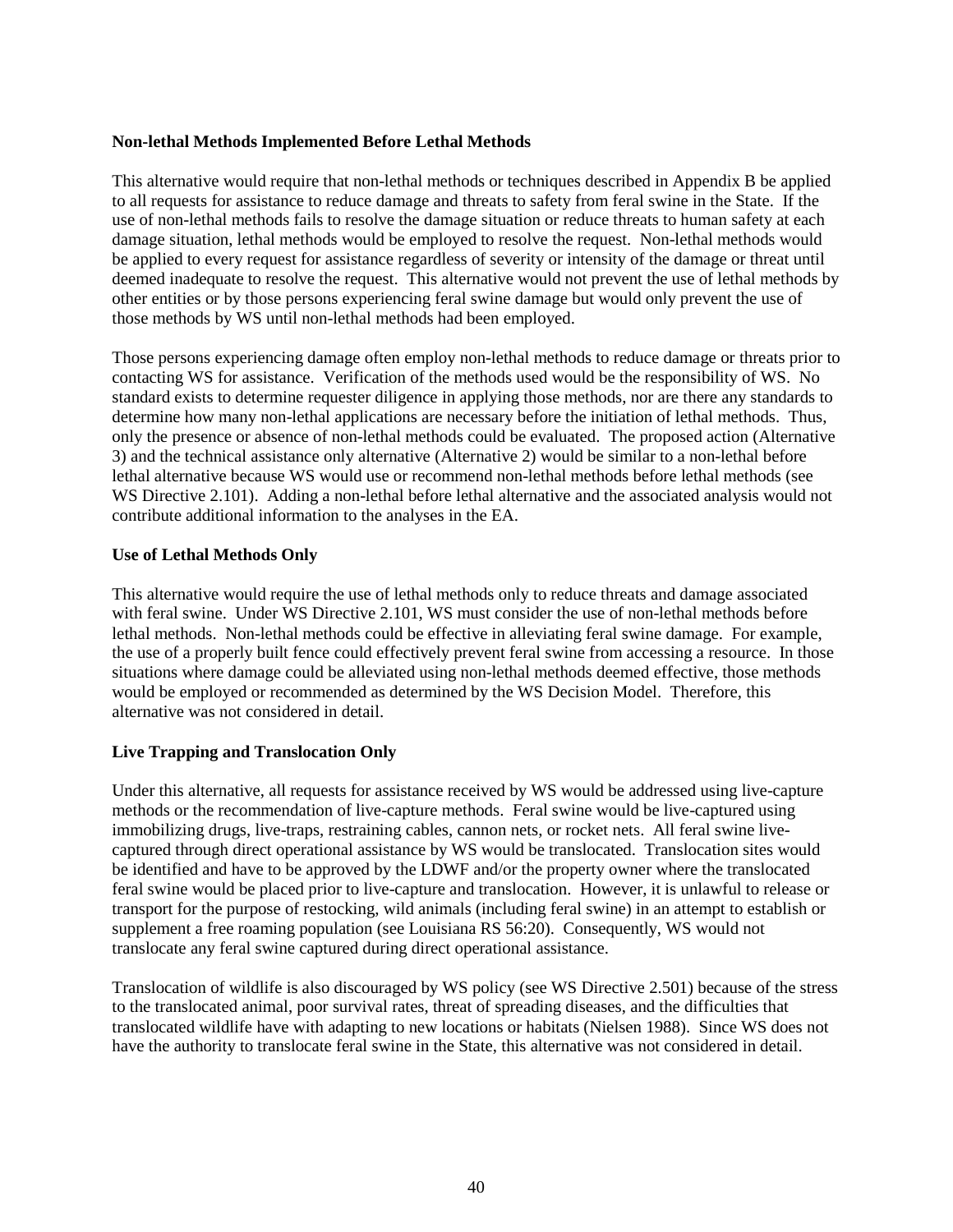#### **Use of Non-lethal Methods Only**

Under this alternative, WS would be required to implement non-lethal methods only to resolve damage caused by feral swine in the State. Only those methods discussed in Appendix B that were considered non-lethal would be employed by WS. No intentional lethal removal of feral swine would occur by WS. The use of lethal methods could continue to be used under this alternative by other entities or by those persons experiencing damage. The non-lethal methods used or recommended by WS under this alternative would be identical to those non-lethal methods identified in any of the alternatives.

In situations where non-lethal methods were impractical or ineffective to alleviate damages, WS could refer requests for information regarding lethal methods to the LDWF, the LDAF, the LSUAC, local animal control agencies, private businesses, or private individuals.

Property owners or managers could conduct management using any method that was legal. Property owners or managers might choose to implement WS' non-lethal recommendations, implement lethal methods, or request assistance from a private or public entity other than WS. Property owners/managers frustrated by the lack of WS' assistance with the full range of feral swine damage management techniques may try methods not recommended by WS or use illegal methods (*e.g.*, poisons). In some cases, property owners or managers may misuse some methods or use some methods in excess of what was necessary, which could then become hazardous and pose threats to the safety of people and non-target species.

The proposed action, using an integrated damage management approach, incorporates the use of nonlethal methods when addressing requests for assistance. In those instances where non-lethal methods would effectively resolve damage, those methods would be used or recommended under the proposed action. Since non-lethal methods would be available for use under the alternatives analyzed in detail, this alternative would not add to the analyses. Those feral swine that could be lethally removed by WS under any of the alternatives could be removed by those persons experiencing damage or threats even if WS was not involved. Reducing the feral swine population in localized areas would be difficult to achieve using only currently available non-lethal methods, especially in the absence of a registered reproductive inhibitor.

### **Reducing Damage by Managing Feral Swine Populations through the Use of Reproductive Inhibitors**

Under this alternative, the primary method that would be available to resolve requests for assistance by WS would be the recommendation and the use of reproductive inhibitors to reduce or prevent reproduction in feral swine responsible for causing damage. Reproductive inhibitors are often considered for use where wildlife populations are overabundant and where traditional hunting or lethal control programs are not publicly acceptable (Muller et al. 1997). Use and effectiveness of reproductive control as a tool for wildlife population management is limited by population dynamic characteristics (*e.g.*, longevity, age at onset of reproduction, population size, and biological/cultural carrying capacity), habitat and environmental factors (*e.g.*, isolation of target population, cover types, and access to target individuals), socioeconomic, and other factors.

Reproductive control for wildlife could be accomplished through sterilization (permanent) or contraception (reversible). Sterilization could be accomplished through: 1) surgical sterilization (vasectomy, castration, and tubal ligation), 2) chemosterilization, and 3) through gene therapy. Contraception could be accomplished through: 1) hormone implantation (synthetic steroids such as progestins), 2) immunocontraception (contraceptive vaccines), and 3) oral contraception (progestin administered daily).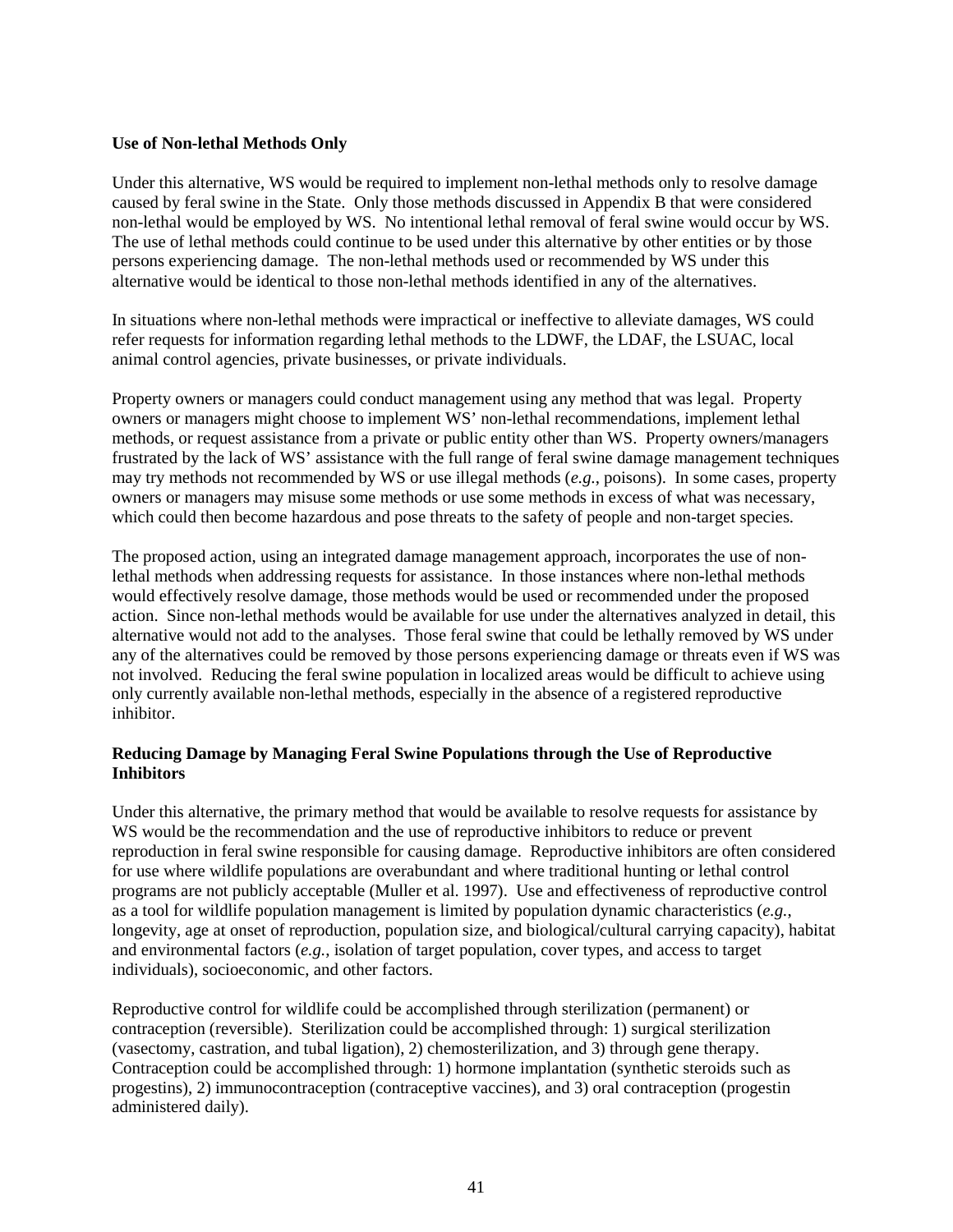Population modeling indicates that reproductive control is more efficient than lethal control only for some rodent and small bird species with high reproductive rates and low survival rates (Dolbeer 1998). Additionally, the need to treat a sufficiently large number of target animals, multiple treatments, and population dynamics of free-ranging populations place considerable logistic and economic constraints on the adoption of reproduction control technologies as a wildlife management tool for some species.

Currently, chemical reproductive inhibitors are not available for use to manage most wildlife populations, including feral swine. Given the costs associated with live-capturing and performing sterilization procedures on feral swine and the lack of availability of chemical reproductive inhibitors for the management of feral swine populations, this alternative was not evaluated in detail. If a reproductive inhibitor becomes available to manage feral swine and if an inhibitor has been proven effective in reducing localized feral swine populations, the use of the inhibitor could be evaluated as a method available that could be used to managing damage.

### **Compensation for Feral Swine Damage**

The compensation alternative would require WS to establish a system to reimburse persons impacted by feral swine damage and to seek funding for the program. Under such an alternative, WS would continue to provide technical assistance to those persons seeking assistance with managing damage. In addition, WS would conduct site visits to verify damage. Evaluation of this alternative indicates that a compensation only alternative has many drawbacks. Compensation would: 1) require large expenditures of money and labor to investigate and validate all damage claims, and to determine and administer appropriate compensation, 2) compensation most likely would be below full market value, 3) give little incentive to resource owners to limit damage through improved cultural or other practices and management strategies, and 4) not be practical for reducing threats to human health and safety.

### **Bounties**

Payment of funds (bounties) for killing feral swine suspected of causing economic losses have not been supported by state agencies, as well as most wildlife professionals for many years (Latham 1960, Hoagland 1993). WS concurs with those agencies and wildlife professionals because of several inherent drawbacks and inadequacies in the payment of bounties. Bounties are often ineffective at controlling damage over a wide area, such as across the entire State. The circumstances surrounding the take of animals are typically arbitrary and completely unregulated because it is difficult or impossible to assure animals claimed for bounty were not taken from outside the area where damage was occurring. In addition, WS does not have the authority to establish a bounty program.

### **3.4 STANDARD OPERATING PROCEDURES**

SOPs improve the safety, selectivity, and efficacy of activities intended to resolve wildlife damage. The WS program in Louisiana uses many such SOPs. Those SOPs would be incorporated into activities conducted by WS under the appropriate alternatives when addressing feral swine damage and threats in the State.

Some key SOPs pertinent to resolving feral swine damage in the State include the following:

♦ The WS Decision Model, which is designed to identify effective strategies to managing wildlife damage and their potential impacts, would be consistently used and applied when addressing feral swine damage.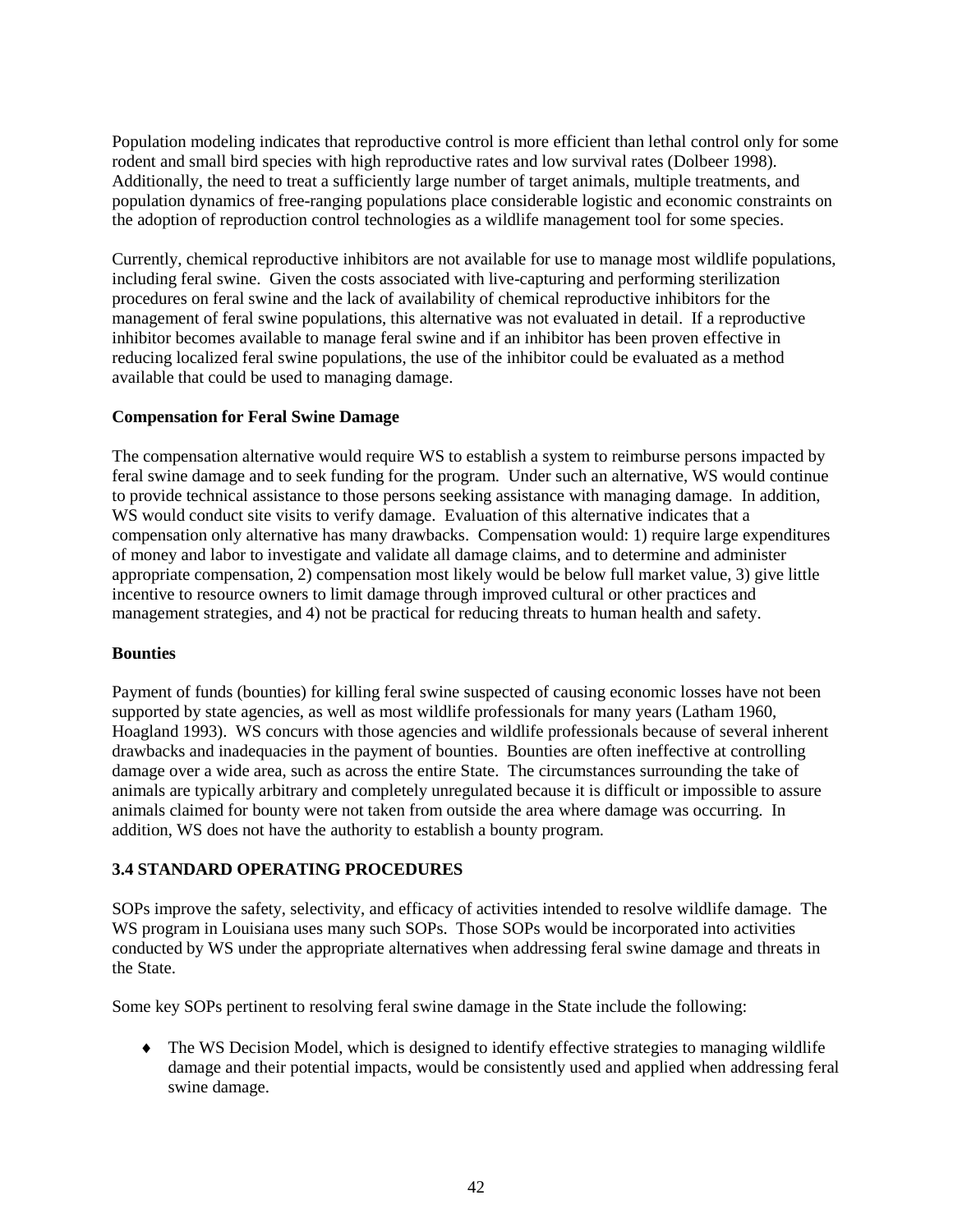- ♦ Immobilizing drugs and euthanasia chemicals would be used according to the United States Drug Enforcement Administration, United States Food and Drug Administration, and WS' directives and procedures.
- ♦ All controlled substances would be registered with the United States Drug Enforcement Administration or the United States Food and Drug Administration.
- ♦ WS' employees would follow approved procedures outlined in the WS' Field Manual for the Operational Use of Immobilizing and Euthanizing Drugs (Johnson et al. 2001).
- ♦ WS' employees that use controlled substances would be trained to use each material and would be certified to use controlled substances.
- ♦ WS' employees who use controlled substances would participate in State-approved continuing education to keep current of developments and maintain their certifications.
- ♦ Pesticide and controlled substance use, storage, and disposal would conform to label instructions and other applicable laws and regulations, and Executive Order 12898.
- ♦ Material Safety Data Sheets for controlled substances would be provided to all WS' personnel involved with specific damage management activities.
- ♦ All personnel who use firearms would be trained according to WS' Directives.
- ♦ WS' employees participating in any aspect of aerial wildlife operations would be trained and/or certified in their role and responsibilities during the operations. All WS' personnel would follow the policies and directives set forth in WS' Directive 2.620; WS' Aviation Operations Manual; WS' Aviation Safety Manual and its amendments; Title 14 CFR; and Federal Aviation Regulations, Part 43, 61, 91, 119, 133, 135, and 137.
- ♦ The use of non-lethal methods would be considered prior to the use of lethal methods when managing feral swine damage.
- ♦ Management actions would be directed toward localized populations, individuals, or groups of feral swine.
- ♦ Non-target animals live-captured in traps would be released unless it was determined that the animal would not survive and/or that the animal could not be released safely.
- ♦ WS would adhere to the restriction zones for the use of cable restraints to avoid incidental capture of Louisiana black bears (see Appendix D).
- ♦ WS would abide by all reasonable and prudent measures, including the terms and conditions that implement the reasonable and prudent measures, as outlined in the Biological Opinion issued by the USFWS to avoid jeopardizing the status of the Louisiana black bear.

# **3.5 ADDITIONAL STANDARD OPERATING PROCEDURES SPECIFIC TO THE ISSUES**

Several additional SOPs are applicable to the alternatives and the issues identified in Chapter 2 including the following: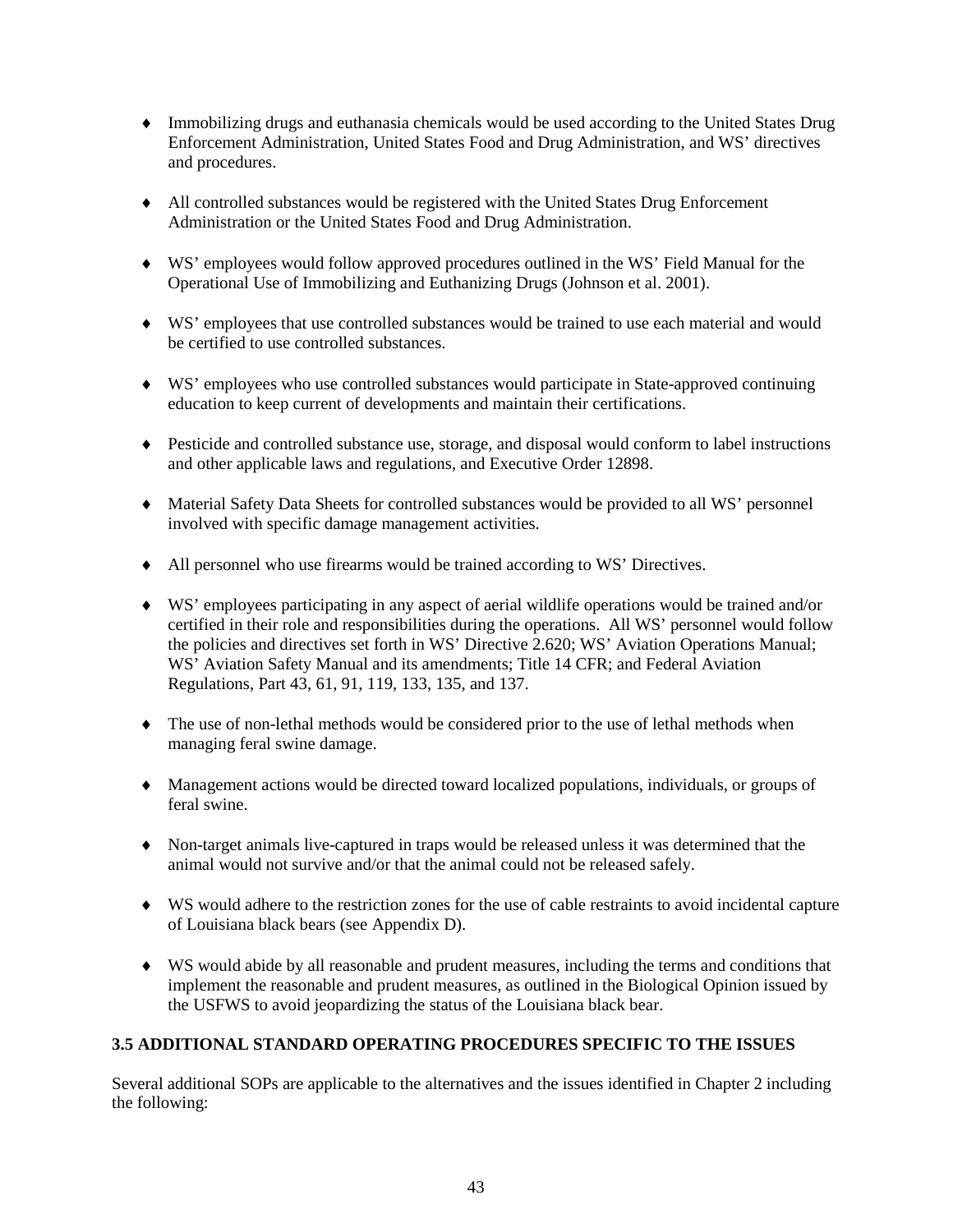### **Issue 1 - Effects of Damage Management Activities on Feral Swine Populations**

- Lethal removal of feral swine by WS would be reported and monitored by WS and the LDWF to evaluate population trends and the magnitude of WS' activities in the State.
- WS would only target those individuals or groups of target species identified as causing damage or posing a threat to human safety.
- The WS' Decision Model, designed to identify the most appropriate damage management strategies and their impacts, would be used to determine feral swine damage management strategies.
- WS would monitor activities to ensure activities remain within the scope analyzed in this assessment.

### **Issue 2 - Effects on Non-target Wildlife Species Populations, Including T&E Species**

- When conducting feral swine damage management activities via shooting, identification of the target would occur prior to application.
- As appropriate, suppressed firearms would be used to minimize noise.
- When conducting nighttime activities, personnel would use night vision equipment, infrared devices, or red filtered spotlights to minimize disturbance that could occur from the use of high intensity spotlights.
- Personnel would use lures, trap placements, and capture devices that would be strategically placed at locations likely to capture a target animal and minimize the potential of non-target animal captures.
- Any non-target animals live-captured in traps or any other restraining device would be released whenever it is possible and safe to do so.
- Personnel would monitor live-capture methods and would check traps in accordance with Louisiana laws and regulations. This would help ensure non-target species were released in a timely manner or were prevented from being captured.
- Human presence at sites would be kept to the minimal time needed to accomplish the management action.
- As appropriate, capture devices would be equipped in such a manner to reduce the potential of capturing non-target animals (*e.g.*, rooter doors).
- Trap monitoring devices would be employed where applicable to facilitate monitoring of the status of traps in remote locations to ensure any captured wildlife is removed promptly to minimize pain and distress.
- WS has consulted with the USFWS and the LDWF to evaluate activities to resolve feral swine damage and threats to ensure the protection of T&E species.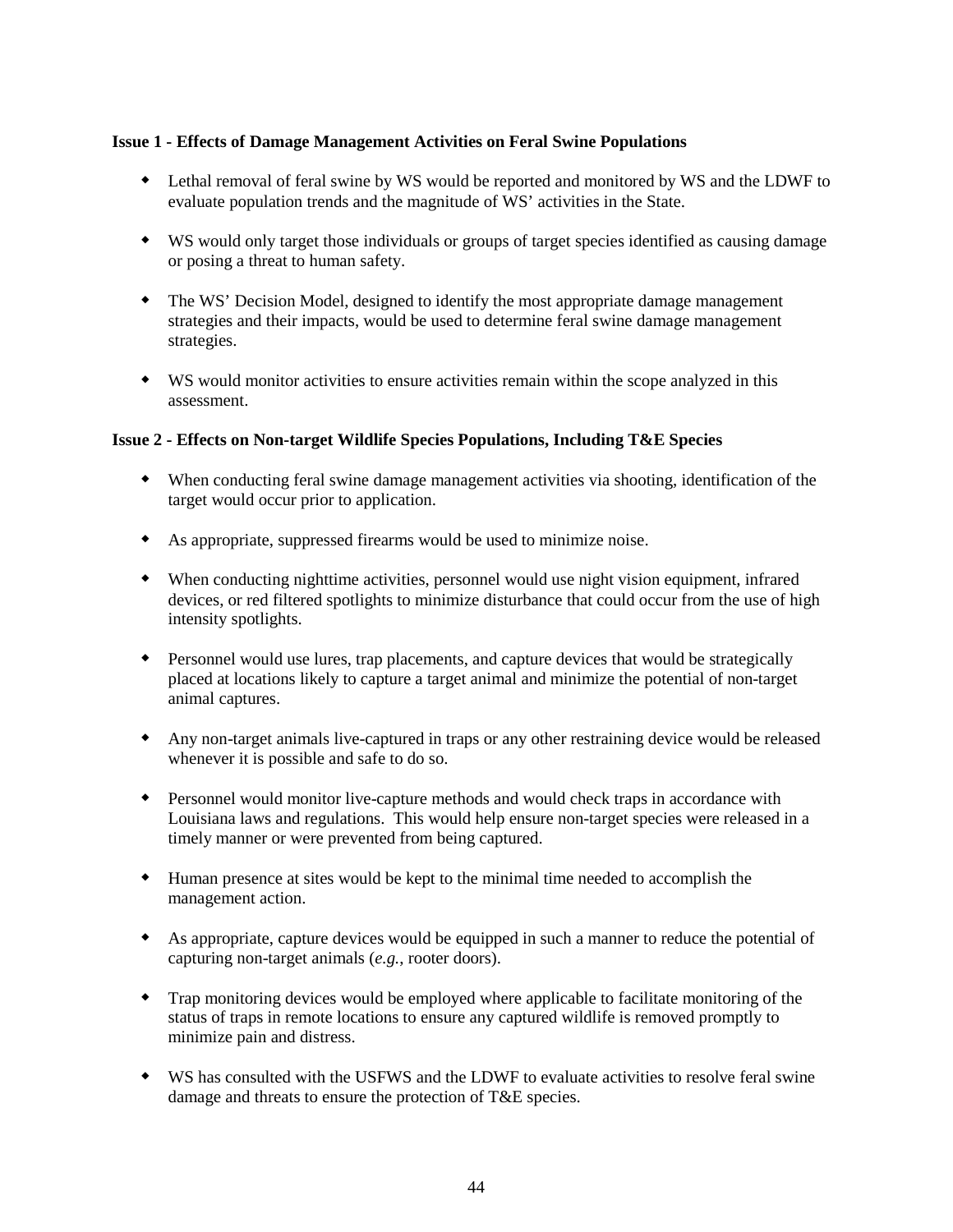- WS would monitor activities conducted under the selected alternative, if activities were determined to have no significant impact on the environment and an EIS is not required, to ensure those activities do not negatively impact non-target species.
- WS would adhere to the restriction zones for the use of cable restraints to avoid incidental capture of Louisiana black bears (see Appendix D).
- WS would abide by all reasonable and prudent measures, including the terms and conditions that implement the reasonable and prudent measures, as outlined in the Biological Opinion issued by the USFWS to avoid jeopardizing the status of the Louisiana black bear.

### **Issue 3 - Effects of Damage Management Methods on Human Health and Safety**

- Damage management activities would be conducted professionally and in the safest manner possible. Whenever possible, damage management activities would be conducted away from areas of high human activity. If this were not possible, then activities would be conducted during periods when human activity is low (*e*.*g*., early morning).
- Shooting would be conducted professionally and in the safest manner possible. Shooting, except from aircraft, would be conducted during periods when public activity and access to the control areas were minimal (*e.g.*, at night), whenever practical and possible. Personnel involved in shooting operations would be fully trained in the proper and safe application of this method in accordance with WS Directive 2.615.
- Aviation safety and the operation of aircraft would adhere to standards for the use of aircraft under WS Directive 2.620.
- All pilots, crewmembers, ground crews, and aircraft maintenance personnel will adhere to the WS Aviation Operations and Safety Manual, as amended, as well as, Title 14 CFR, and Federal Aviation Regulations, Part 43, 61, 91, 119, 133, 135, and 137.
- All personnel employing chemical methods would be properly trained and certified in the use of those chemicals. All chemicals used by WS would be securely stored and properly monitored to ensure the safety of the public. WS' use of chemicals and training requirements to use those chemicals are outlined in WS Directive 2.401 and WS Directive 2.430.
- All chemical methods used by WS or recommended by WS would be registered with the EPA, the United States Drug Enforcement Administration, United States Food and Drug Administration, and/or the LDAF, as appropriate.
- In most cases, live-captured feral swine would be euthanized. In cases where feral swine would be chemically immobilized, fitted with radio telemetry equipment, and released for research or operational purposes, released animals would be identified with ear tags, PIT tags, or other similar devices that provide WS' contact information and a warning to the public not to eat the marked animal.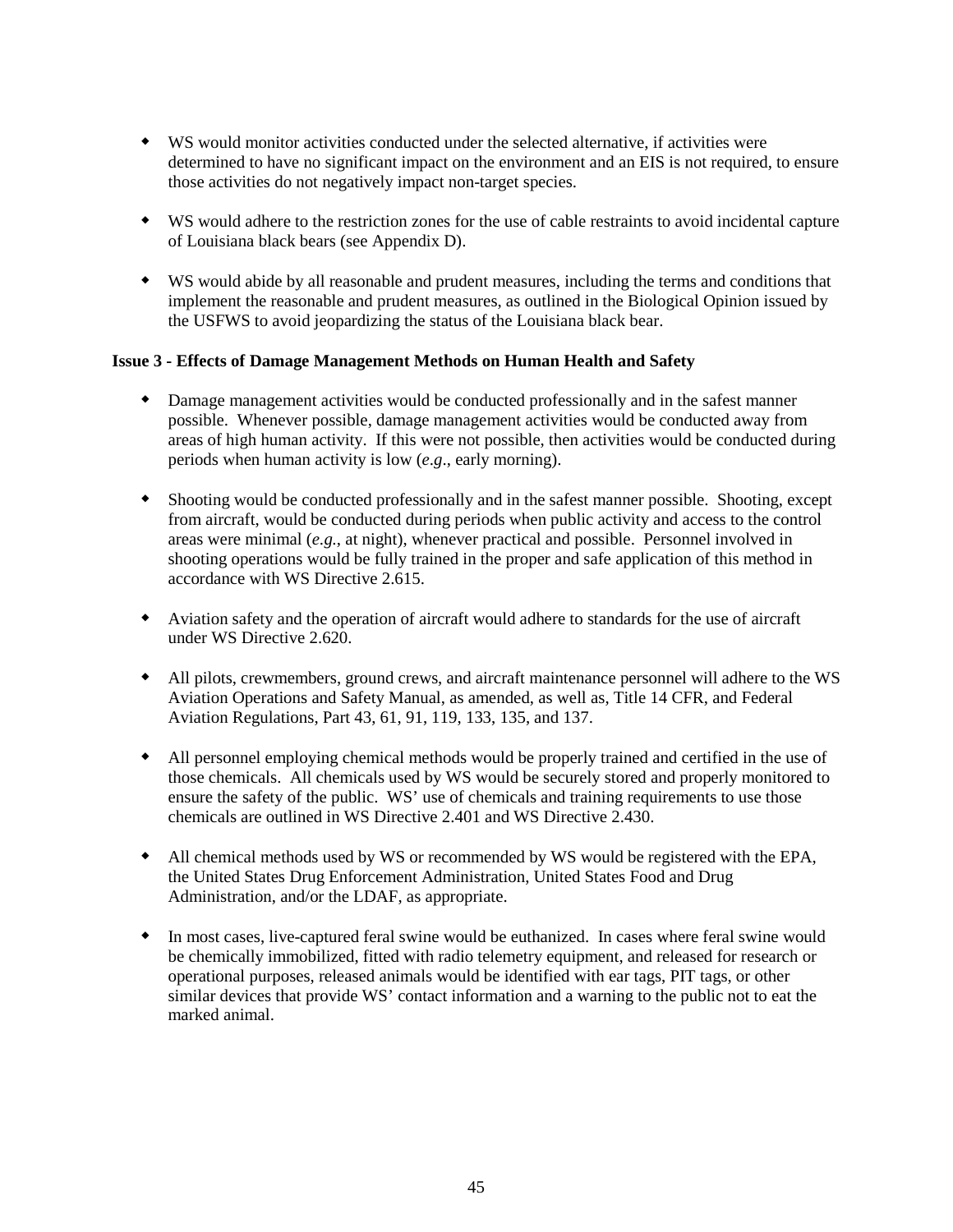- Conspicuous, bilingual warning signs alerting people to the presence of traps may be placed at major access points to areas where active feral swine management operations were occurring, when appropriate<sup>[6](#page-48-0)</sup>.
- ♦ Carcasses of feral swine retrieved after damage management activities would be disposed of in accordance with WS Directive 2.515.

### **Issue 4 - Humaneness and Animal Welfare Concerns of Methods**

- Personnel would be trained in the latest and most humane devices/methods for removing feral swine.
- WS' personnel would check methods frequently to ensure feral swine captured would be addressed in a timely manner to minimize the stress of being restrained.
- When deemed appropriate using the WS' Decision Model, WS' use of lethal methods would comply with WS' directives (see WS Directive 2.505, WS Directive 2.430).
- WS' personnel would attempt to euthanize captured feral swine as quickly and humanely as possible. WS' use of euthanasia methods would follow those recommended by WS' directives (see WS Directive 2.505, WS Directive 2.430).
- Trap monitoring devices would be employed when applicable that indicate when a trap has been activated. Trap monitoring device would allow personnel to prioritize trap checks and decrease the amount of time required to check traps, which decreases the amount of time captured swine would be restrained. By reducing the amount of time feral swine would be restrained, pain and stress could be minimized, which would reduce the distress of captured swine.
- The use of non-lethal methods would be considered prior to the use of lethal methods when managing feral swine damage.
- The NWRC would continually be conducting research to improve the selectivity and humaneness of wildlife damage management devices used by personnel in the field.

### **Issue 5 - Effectiveness of Feral Swine Damage Management Methods**

 $\overline{a}$ 

- The appropriateness and effectiveness of methods and techniques would be applied based on the WS Decision Model using site-specific inputs.
- WS would continually monitor the results of methods employed to ensure those methods deemed appropriate and most effective were used to resolve feral swine damage.

<span id="page-48-0"></span> ${}^{6}$ Signs would be placed when the presence of the signs would not affect the efficacy of the management activities occurring in an area by alerting people to the presence of feral swine or the presence of equipment used for damage management purposes. The efficacy of activities could be lessened or compromised if people were alerted to the presence of activities in the area and choose to ignore the warning signs by trying to locate equipment or feral swine. Therefore, the presence of signs could lead to an increased risk of exposure to swine and equipment if people were alerted and chose to ignore the signs. The use of signs would be based on human activity in the area and the ability of the property owner or manager to control access to the property by the public.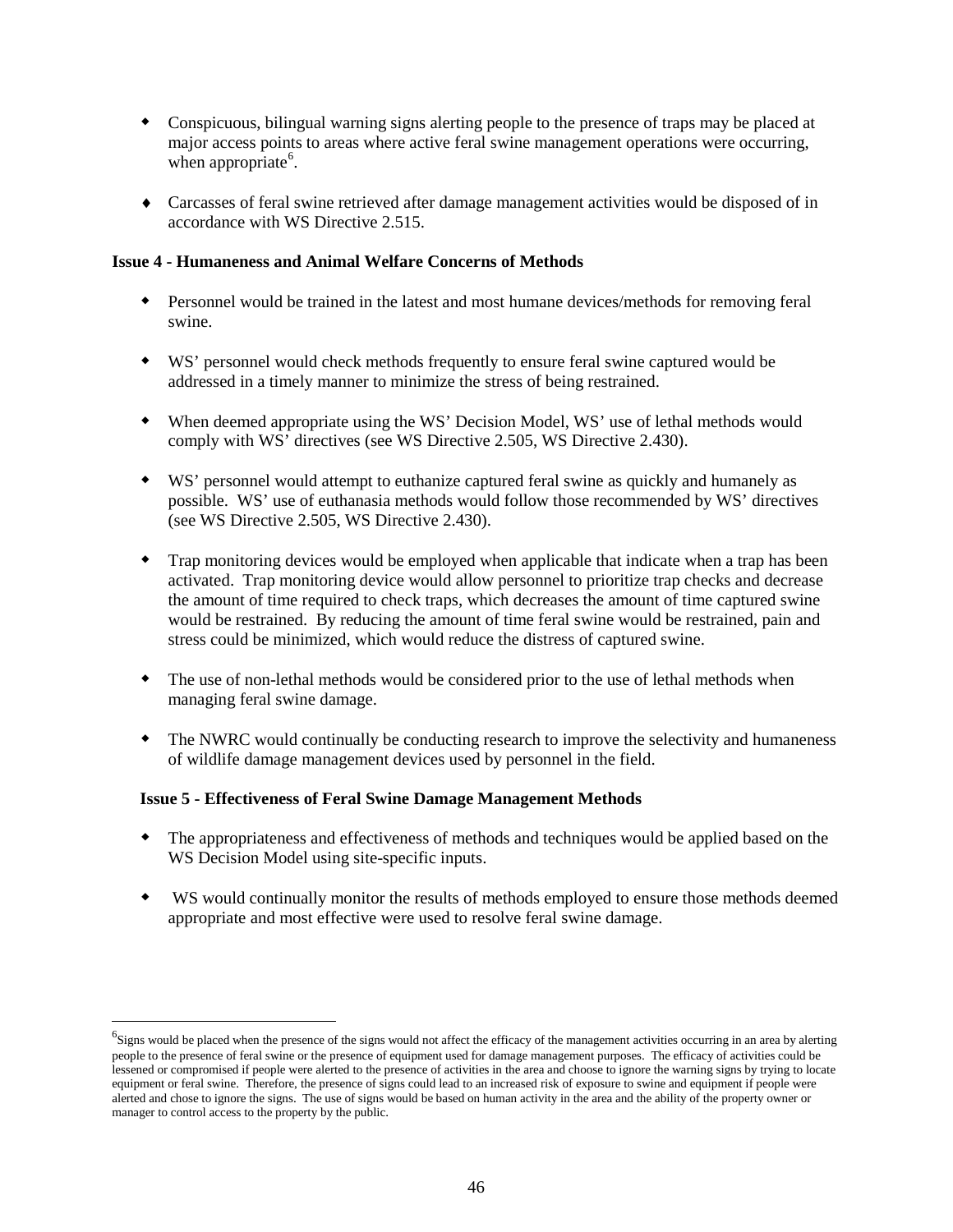## **CHAPTER 4: ENVIRONMENTAL CONSEQUENCES**

Chapter 4 provides information needed for making informed decisions when selecting the appropriate alternative to address the need for action described in Chapter 1 and the issues described in Chapter 2. This chapter analyzes the environmental consequences of each alternative as that alternative relates to the issues identified. The following resource values in the State are not expected to be significantly impacted by any of the alternatives analyzed: soils, geology, minerals, water quality/quantity, flood plains, wetlands, critical habitats (areas listed in T&E species recovery plans), visual resources, air quality, prime and unique farmlands, aquatic resources, timber, and range. Those resources will not be analyzed further.

The activities proposed in the alternatives would have a negligible effect on atmospheric conditions, including the global climate. Meaningful direct or indirect emissions of greenhouse gases would not occur because of any of the proposed alternatives. Those alternatives would meet the requirements of applicable laws, regulations, and Executive Orders, including the Clean Air Act and Executive Order 13514.

# **4.1 ENVIRONMENTAL CONSEQUENCES FOR ISSUES ANALYZED IN DETAIL**

This section analyzes the environmental consequences of each alternative in comparison to determine the extent of actual or potential impacts on the issues. Therefore, the proposed action/no action alternative (Alternative 3) serves as the baseline for the analysis and the comparison of expected impacts among the alternatives. The analysis also takes into consideration mandates, directives, and the procedures of WS, the USFWS, the LDWF, the LDAF, and the LSUAC.

### **Issue 1 - Effects of Damage Management Activities on Feral Swine Populations**

A common issue is whether damage management actions would adversely affect the populations of target species, especially when lethal methods were employed. As discussed previously, the analysis for magnitude of impact from lethal removal can be determined either quantitatively or qualitatively. Quantitative determinations are based on population estimates, allowable harvest levels, and actual harvest data. Qualitative determinations are based on population trends and harvest trend data. Information on populations and trends are often derived from several sources including published literature and harvest data.

Methods available to address feral swine damage or threats of damage in the State that would be available for use or recommendation under Alternative 3 (proposed action/no action alternative) and Alternative 2 (technical assistance only alternative) would be either lethal methods or non-lethal methods. Many of the methods would also be available to other entities under Alternative 1 (no involvement by WS alternative). The only methods that would have limited availability for use by other entities under Alternative 1 and Alternative 2 would be immobilizing drugs, euthanasia chemicals, and the use of aircraft. Under Alternative 2, WS could recommend lethal and non-lethal methods as part of an integrated approach to resolving requests for assistance. Alternative 3 would address requests for assistance received by WS through technical and/or operational assistance where an integrated approach to methods would be employed and/or recommended. Non-lethal methods that would be available under Alternative 3 would include habitat modification, frightening devices, lure crops, live traps, exclusionary devices, foot snares, dogs, and immobilizing drugs (see Appendix B for a complete list and description of potential methods).

Non-lethal methods that would be available under all the alternatives could disperse or otherwise make an area unattractive to feral swine causing damage; thereby, reducing the presence of feral swine at the site and potentially the immediate area around the site where non-lethal methods were employed. Non-lethal methods would be given priority when addressing requests for assistance under Alternative 2 and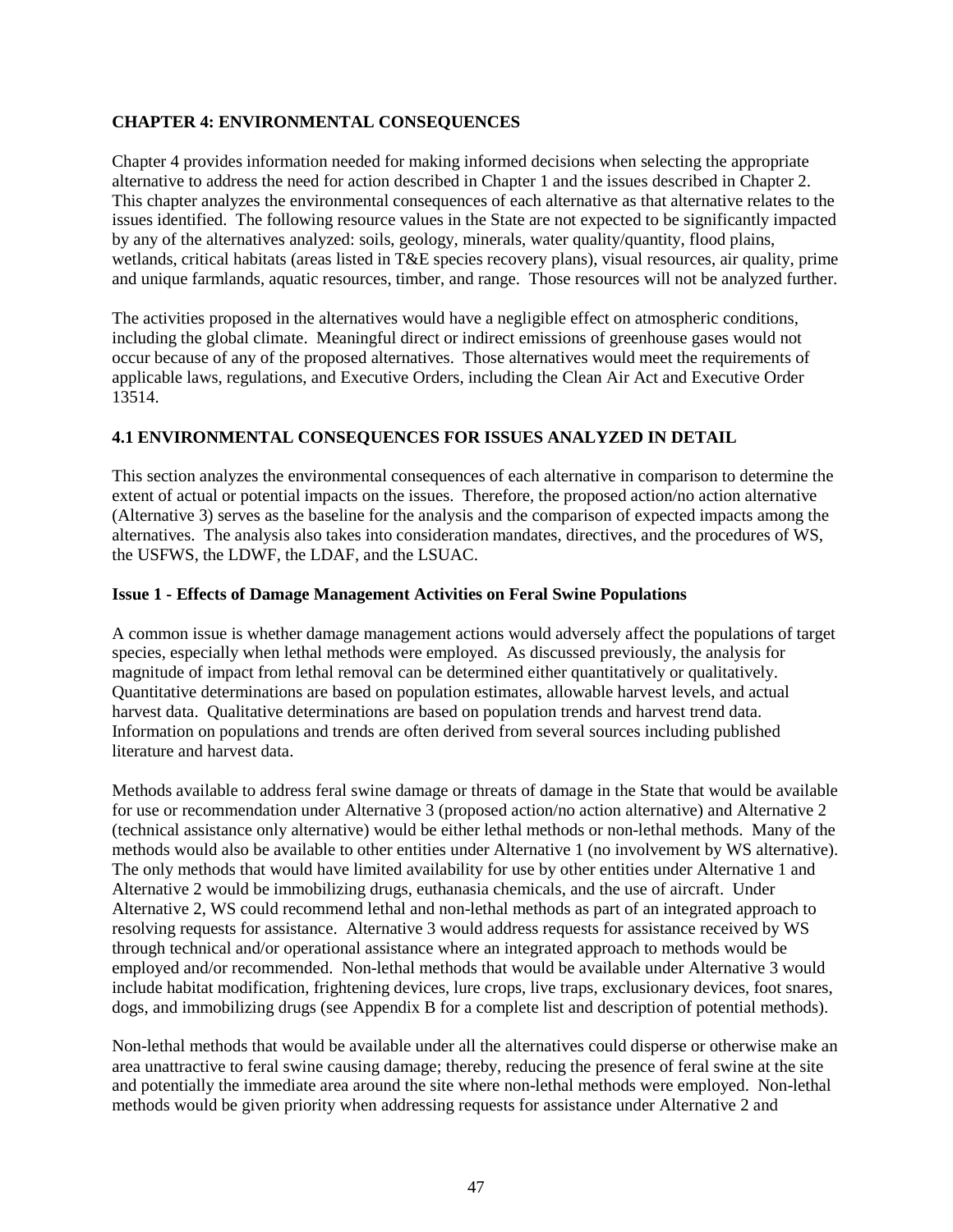Alternative 3 (see WS Directive 2.101). However, non-lethal methods would not necessarily be employed or recommended to resolve every request for assistance if deemed inappropriate by WS' personnel using the WS Decision Model. For example, if a cooperator requesting assistance had already used non-lethal methods, WS would not likely recommend or continue to employ those particular methods since their use had already been proven ineffective in adequately resolving the damage or threat.

Many non-lethal methods would be used to exclude, harass, and disperse target wildlife from areas where damage or threats were occurring. When effective, non-lethal methods would disperse feral swine from the area resulting in a reduction in the presence of those feral swine at the site where those methods were employed. However, feral swine responsible for causing damage or threats would be dispersed to other areas with minimal effects on the population. Non-lethal methods would not be employed over large geographical areas or applied at such intensity that essential resources (*e*.*g*., food sources, habitat) would be unavailable for extended durations or over a wide geographical scope that long-term adverse effects would occur to the feral swine population. Non-lethal methods would generally be regarded as having minimal effects on overall populations of feral swine since individuals were unharmed. The use of nonlethal methods would not have adverse effects on feral swine populations in the State under any of the alternatives.

The continued use of non-lethal methods could often lead to the habituation of feral swine to those methods, which can decrease the effectiveness of those methods. For any management methods employed, the proper timing would be essential in effectively dispersing those feral swine causing damage. Employing methods soon after damage begins or soon after threats were identified, would increase the likelihood that those damage management activities would achieve success in addressing damage. Therefore, coordination and timing of methods would be necessary to be effective in achieving expedient resolution of feral swine damage.

In addition to non-lethal methods, lethal methods would also be available for use under all the alternatives by WS and/or by other entities. Lethal methods available to address feral swine damage include euthanasia chemicals (applied after live-capture), shooting (including shooting from aircraft), and the recommendation that feral swine be harvested during hunting seasons. Euthanasia chemicals would only be applied after feral swine were live-captured and appropriately immobilized. All of those methods would be available for use by WS or for recommendation by WS under Alternative 3. Lethal methods could be employed by WS under Alternative 3 to resolve damage only after receiving a request for the use of those methods. Those same methods would also be available for WS to recommend and for other entities to use under Alternative 2, except for immobilizing drugs, euthanasia chemicals, and the use of aircraft. Under Alternative 1, those same lethal methods would continue to be available for use by other entities despite the lack of involvement by WS in damage management activities.

When live-captured target animals were to be lethally removed under Alternative 3, removal would occur pursuant to WS Directive 2.505 and WS Directive 2.430. Under Alternative 2, WS would recommend the use of methods to lethally remove live-captured or restrained target animals in accordance with WS Directive 2.505; however, the people requesting assistance could euthanize live-captured feral swine, as they deem appropriate. No assistance would be provided by WS under Alternative 1; however, many of those methods available to lethally remove live-captured or restrained feral swine would continue to be available for use by other entities under Alternative 1, except the availability of immobilizing drugs, euthanasia chemicals, and the use of aircraft to the public and other entities would be limited. Under Alternative 1, the person who live-captured the feral swine would determine the methods to lethally remove feral swine from live-capture devices.

The use of lethal methods by any entity could result in local population reductions in the area where damage or threats were occurring since feral swine would be removed from the population. Lethal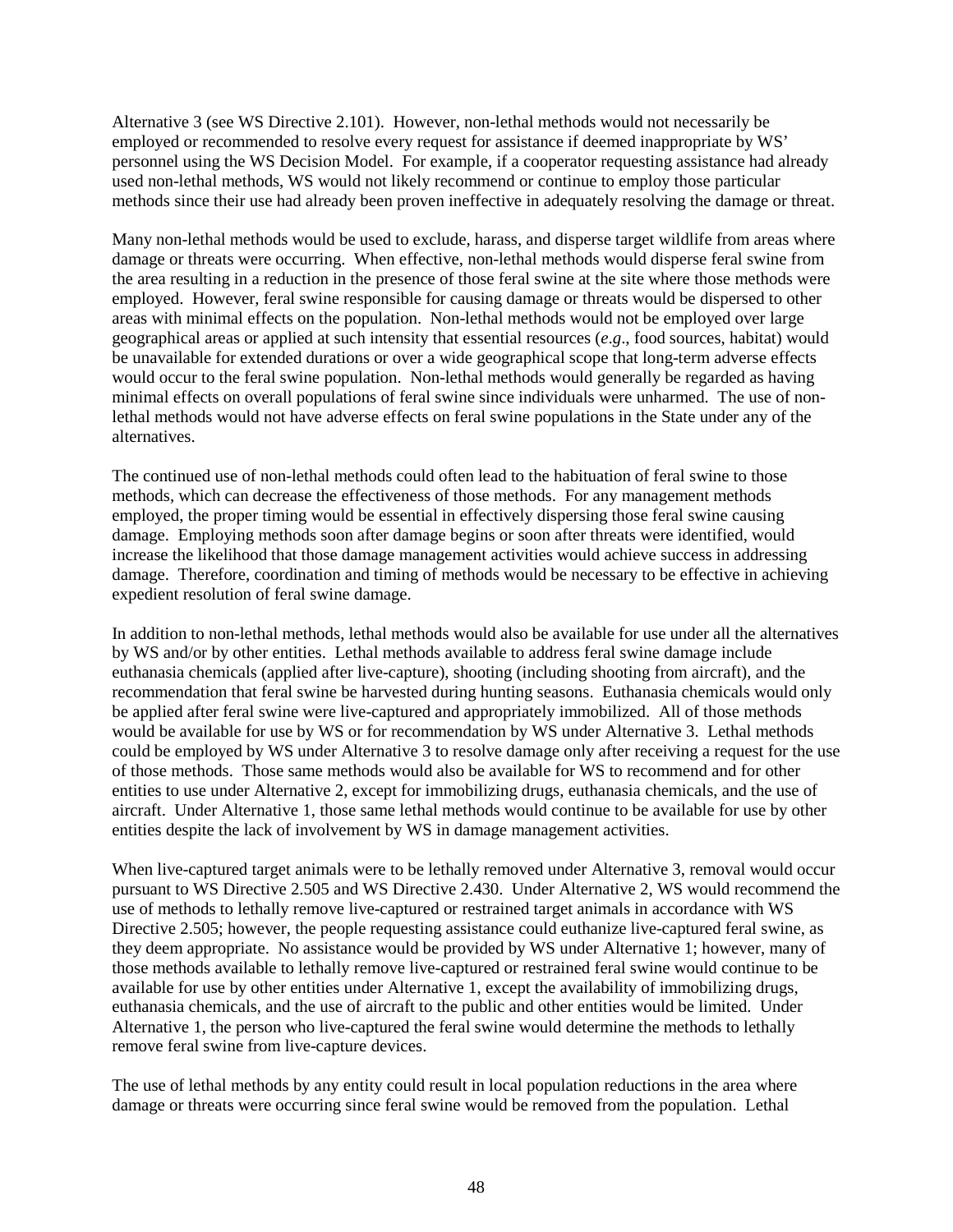methods could be employed or recommended to remove feral swine that have been identified as causing damage or posing a threat to human safety. Therefore, using lethal methods could result in local reductions of feral swine in the area where damage or threats were occurring. The number of feral swine removed from the population by WS using lethal methods under Alternative 3 would be dependent on the number of requests for assistance received, the number of feral swine involved with the associated damage or threat, and the efficacy of methods employed. The number of feral swine removed by other entities under Alternative 1 and Alternative 2 would be unknown but would likely be similar to the removal that could occur under Alternative 3.

The use of most lethal methods would be intended to reduce the number of feral swine present at a location since a reduction in the number of feral swine at a location could lead to a reduction in damage, which would be applicable whether using lethal or non-lethal methods. The intent of non-lethal methods would be to harass, exclude, or otherwise make an area unattractive to feral swine, which disperses those animals to other areas leading to a reduction in damage at the location where those feral swine were dispersed. The intent of using lethal methods would be similar to the objective trying to be achieved when using non-lethal methods, which would be to reduce the number of feral swine in the area where damage was occurring; thereby, reducing the damage occurring at that location.

Often of concern with the use of lethal methods is that feral swine that were lethally removed would only be replaced by other feral swine either during the application of those methods (*e*.*g*., feral swine that relocate into the area) or by feral swine the following year (*e*.*g*., increase in reproduction and survivability that could result from less competition). As stated previously, WS would not use lethal methods during direct operational assistance as population management tools over broad areas. Lethal methods would be employed under Alternative 3 to reduce the number of feral swine present at a location where damage was occurring by targeting those feral swine causing damage or posing threats. Since the intent of using lethal methods would be to manage those feral swine causing damage and not to manage entire populations, those methods would be considered effective when damage was reduced at the time it occurred despite the possibility that feral swine could be replaced by other feral swine later.

Most lethal and non-lethal methods currently available provide only short-term benefits when addressing feral swine damage. Those methods would be employed to reduce damage occurring at the time those methods were employed but do not necessarily ensure feral swine would not return once those methods were discontinued. Long-term solutions to resolving feral swine damage can often be difficult to implement and can be costly. In some cases, long-term solutions involve exclusionary devices, such as fencing. When addressing feral swine damage, long-term solutions generally involve modifying existing habitat or making conditions to be less attractive to feral swine. To ensure complete success, alternative sites in areas where damage was not likely to occur would often times be required to achieve complete success in reducing damage and to avoid moving the problem from one area to another. Modifying a site to be less attractive to feral swine would likely result in the dispersal of those feral swine to other areas where damage could occur or could result in multiple occurrences of damage situations.

The alternatives discussed in Chapter 3 were developed in response to the issues identified in Chapter 2, along with meeting the need for action that was identified in Chapter 1. The issues associated with conducting the alternatives on the feral swine population are analyzed for each alternative below.

### *Alternative 1 – No Feral Swine Damage Management Conducted by WS*

Under this alternative, WS would not conduct damage management activities in the State. WS would have no direct involvement with any aspect of addressing damage caused by feral swine and would provide no technical assistance. No lethal removal of feral swine by WS would occur under this alternative. Feral swine could continue to be lethally removed to resolve damage and/or threats by other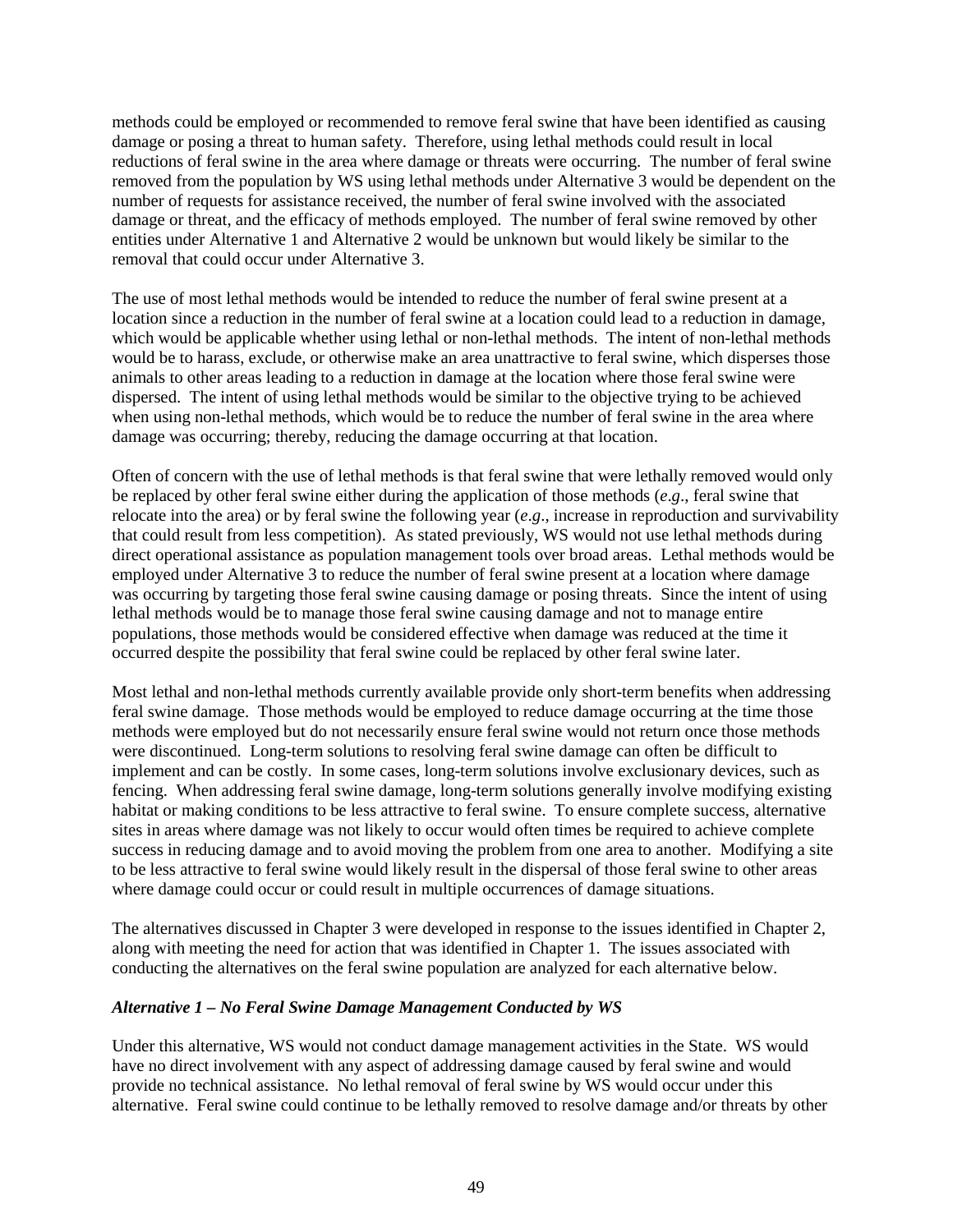entities, including the property owner or manager. Management actions taken by non-federal entities to alleviate damage would be considered the *environmental status quo*.

Local feral swine populations could decline, stay the same, or increase depending on actions taken by those persons experiencing damage. Some resource/property owners may take illegal, unsafe, or environmentally harmful action against local populations of feral swine out of frustration or ignorance. While WS would provide no assistance under this alternative, other individuals or entities could conduct lethal damage management resulting in impacts similar to the proposed action. Many of the methods listed in Appendix B would be available for use by other agencies and private entities, unless otherwise noted in the Appendix, to manage damage and threats associated with feral swine.

Under this alternative, WS would have no impact on feral swine populations in the State. Efforts by other federal, state, and local governments including private entities to reduce or prevent damage and conflicts could increase, which could result in effects on the feral swine population to an unknown degree. Effects on the feral swine population under this alternative could be the same, less, or more than those of the proposed action depending on the level of effort expended by other governmental agencies and private persons.

Since feral swine could continue to be lethally removed under this alternative, the potential effects on the feral swine population in the State would be similar among all the alternatives for this issue. WS' involvement would not be additive to removal that could occur since the cooperator requesting WS' assistance could conduct feral swine damage management activities without WS' direct involvement. Therefore, any actions to resolve damage or reduce threats associated with feral swine could occur by other entities despite WS' lack of involvement under this alternative.

### *Alternative 2 – Feral Swine Damage Management by WS through Technical Assistance Only*

WS would not directly affect feral swine populations in the State from a program implementing technical assistance only. However, persons experiencing damage or threats from feral swine could implement methods based on WS' recommendations. Under a technical assistance only alternative, WS would recommend and demonstrate for use both non-lethal and lethal methods legally available to resolve feral swine damage. Methods and techniques recommended would be based on WS' Decision Model using information provided from the requestor or from a site visit. Requestors may implement WS' recommendations, implement other actions, or take no action. However, those persons requesting assistance are likely those people that would implement damage abatement methods in the absence of WS' recommendations.

Under a technical assistance only alternative, those persons experiencing threats or damage could lethally remove feral swine despite WS' lack of direct involvement in the management action. Therefore, under this alternative the number of feral swine lethally removed would likely be similar to the other alternatives since lethal removal could occur. WS' participation in a management action would not be additive to an action that could occur in the absence of WS' participation.

Under this alternative, WS would not be directly involved with damage management actions and therefore, direct operational assistance could be provided by other entities, such as the LDWF, the LDAF, private entities, and/or other authorities. If direct operational assistance was not available from WS or other entities, it is hypothetically possible that frustration caused by the inability to reduce damage and associated losses could lead to illegal removal, which could lead to real but unknown effects on other wildlife populations. People have resorted to the illegal use of chemicals and methods to resolve wildlife damage issues (*e*.*g*., see White et al. 1989, USFWS 2001, United States Food and Drug Administration 2003).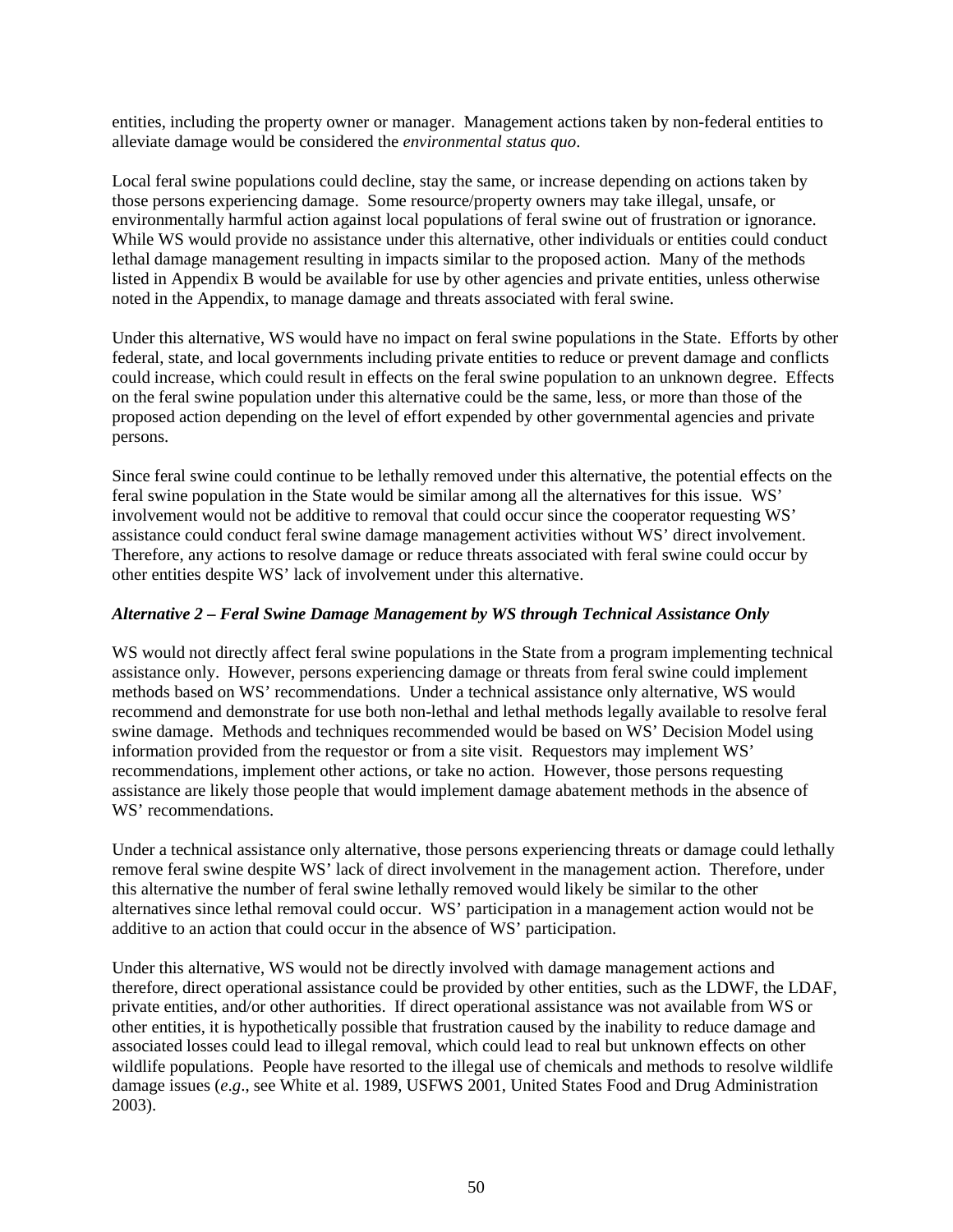## *Alternative 3 - Continuing the Current Integrated Approach to Managing Feral Swine Damage (Proposed Action/No Action)*

Feral swine damage may be addressed by WS in response to requests by federal agencies, state agencies, or the public at any location in the State. Agricultural producers may request assistance with managing damage to standing crops or disease threats to domestic livestock. Natural resource managers may request assistance to protect natural areas, parks or recreation areas, or T&E species. Public health agencies may request assistance in reducing feral swine densities where disease threats to people may be exist. WS may use any legal methods among those outlined by Barrett and Birmingham (1994), West et al. (2009), and Hamrick et al. (2011) as suitable for feral swine damage management, including the use of aircraft to shoot feral swine.

As stated previously, feral swine are present in all 64 parishes of the State. However, the actual number of feral swine in the current statewide population is unknown. The statewide population has been estimated to range from 250,000 to 400,000 feral swine (Wild Hog Working Group 2012, J. LaCour, LDWF per. comm. 2013). It is anticipated that feral swine populations in Louisiana will continue to increase due to their prolific breeding behavior, adaptability, and additional swine being illegally released into the wild.

Given the unregulated status of feral swine in the State, the actual number of feral swine lethally removed annually is currently unknown. During the 2012 hunting season, respondents to a mail survey reported harvesting 98,200 feral swine in State, which represented a 10% increase in the number of feral swine reported harvested in 2010 (Durham et al. 2012). During the 2013 hunting season, mail survey respondents reported harvesting 161,600 feral swine in the State (LDWF 2013). The total number of feral swine harvested in the State to alleviate damage and during other hunting activities is not currently known. There is no closed harvest season for feral swine on private property within the State and no limit on the number of feral swine that can be harvested (LDWF 2013).

From federal fiscal year (FY) 2008 through FY 2012, WS removed 1,491 feral swine to reduce damage and for disease surveillance in Louisiana, with the highest annual removal occurring in FY 2012 when WS removed 586 feral swine. Removal of a small number of feral swine or a single individual will sometimes reduce damage considerably where natural resources, agriculture, or property is affected (Barrett and Birmingham 1994). However, damage may increase dramatically in areas where feral swine have ample resources and opportunity to expand. Based on previous requests for assistance and the likelihood that the statewide population of feral swine will continue to increase in Louisiana, WS anticipates that up to 10,000 feral swine could be killed annually in the State to alleviate damage associated with requests for assistance and for disease surveillance. However, the annual removal of feral swine by WS could exceed 10,000 feral swine if populations continue to increase, if additional funding was provided to manage feral swine damage, and the number of requests for assistance continued to increase. Feral swine are considered a non-native species in Louisiana; therefore, maintaining a local and/or statewide population at the lowest level, including extirpation, could be the goal of the LDWF and to achieve those goals of lowering the statewide population, the annual removal by WS could exceed 10,000 feral swine. Damage management activities associated with feral swine would target single animals or local populations of feral swine at sites where their presence was causing unacceptable damage or threats to agriculture, human health and safety, natural resources, or property.

The removal of feral swine by WS would not be expected to affect the overall statewide population of feral swine because of the high reproductive rates exhibited by these animals (Barrett and Birmingham 1994). For example, Timmons et al. (2012) was able to model population growth rates for the feral swine population in Texas using demographic parameters gathered from feral swine in the southeastern United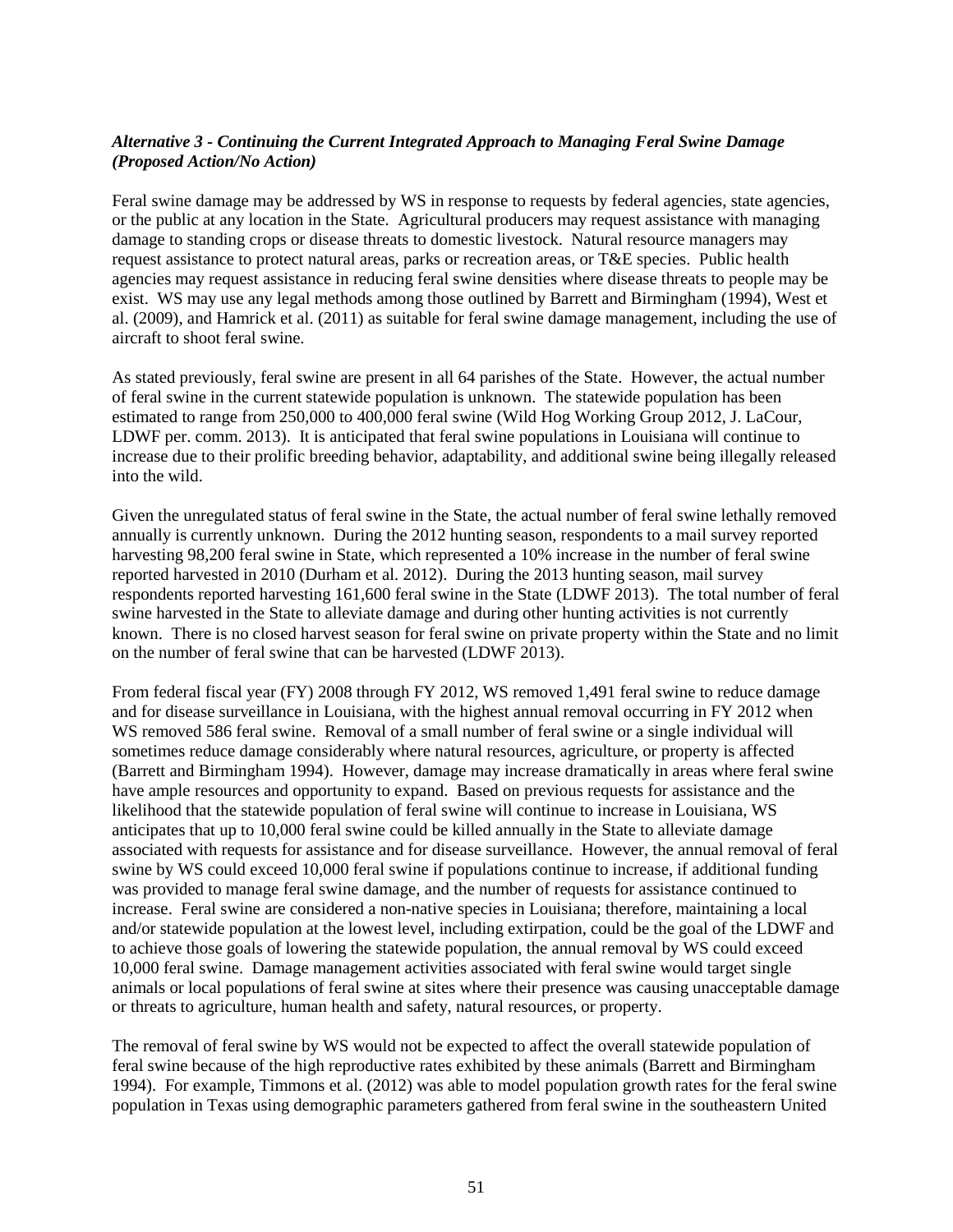States. Using those demographic parameters, Timmons et al. (2012) estimated an average annual growth rate of 21% for feral swine populations in Texas. If the average annual harvest of feral swine in Texas represented 28% of the population, Timmons et al. (2012) expected the statewide population to double every five years. If annual harvest rates reached 41% of the statewide population, Timmons et al. (2012) predicted the population would continue to increase at a rate of 12% per year. The model determined that an annual harvest of 66% of the population was needed to hold the population stable (Timmons et al. 2012). In another example, the South Carolina Wild Hog Task Force (2012) estimated that 50 to 75% of the statewide feral swine population in South Carolina would have to be removed annually to stabilize or reduce the population in that State.

The statewide population of feral swine was estimated to range from 250,000 to 400,000 swine (Wild Hog Working Group 2012, J. LaCour, LDWF per. comm. 2013). If 10,000 feral swine were lethally removed by WS and the population remained at least stable in the State, the removal by WS would represent 2.5% to 4.0% of a stable population. If the estimated 161,600 feral swine harvested in the State during 2014 were representative of the annual harvest of feral swine in the State that could occur, the removal of 10,000 feral swine by WS would represent 6.2% of the harvest. When combined, the removal by WS and the harvest of feral swine in 2013 would represent 68.6% of a population estimated at 250,000 swine and 42.9% of a statewide population estimated at 400,000 feral swine.

Based on the findings of the South Carolina Wild Hog Task Force (2012) and Timmons et al. (2012), an annual harvest rate of 42.9% to 68.6% would likely not reach a magnitude that would cause a decline in the statewide feral swine population. Although the actual cumulative harvest of feral swine is unknown in the State, the combined harvest is not likely to reach a level where statewide population declines would occur based on the reproductive potential of swine. In addition, current feral swine population estimates in Louisiana are based on anecdotal information and mail-in surveys and no actual statewide population estimates are available (Wild Hog Working Group 2012).

Activities conducted by WS under the proposed action alternative would occur within the goals and strategies outlined for the statewide feral swine population by the LDWF. As state previously, maintaining a local and/or statewide feral swine population at the lowest level possible could be the goal of the LDWF. Feral swine are not native to North America, including Louisiana. The National Invasive Species Council specifically lists feral swine as an invasive species pursuant to Executive Order 13112. Executive Order 13112 directs federal agencies to address invasive species to the extent practicable and permitted by law. WS Directive 2.320 provides guidelines for WS' actions in the management of invasive species in fulfillment of Executive Order 13112.

### **Issue 2 - Effects on Non-target Wildlife Species Populations, Including T&E Species**

As discussed previously, a concern is often raised about the potential impacts to non-target species, including T&E species, from the use of methods to resolve damage caused by feral swine. The potential effects on the populations of non-target wildlife species, including T&E species, are analyzed below.

### *Alternative 1 – No Feral Swine Damage Management Conducted by WS*

Under this alternative, WS would not be directly involved with damage management activities in the State. Therefore, no direct impacts to non-targets or T&E species would occur by WS under this alternative. Feral swine could continue to be lethally removed by other entities within the State. Risks to non-targets and T&E species would continue to occur from those people who implement damage management activities on their own or through recommendations by other federal, state, and private entities. Although some risks occur from those people that implement damage management in the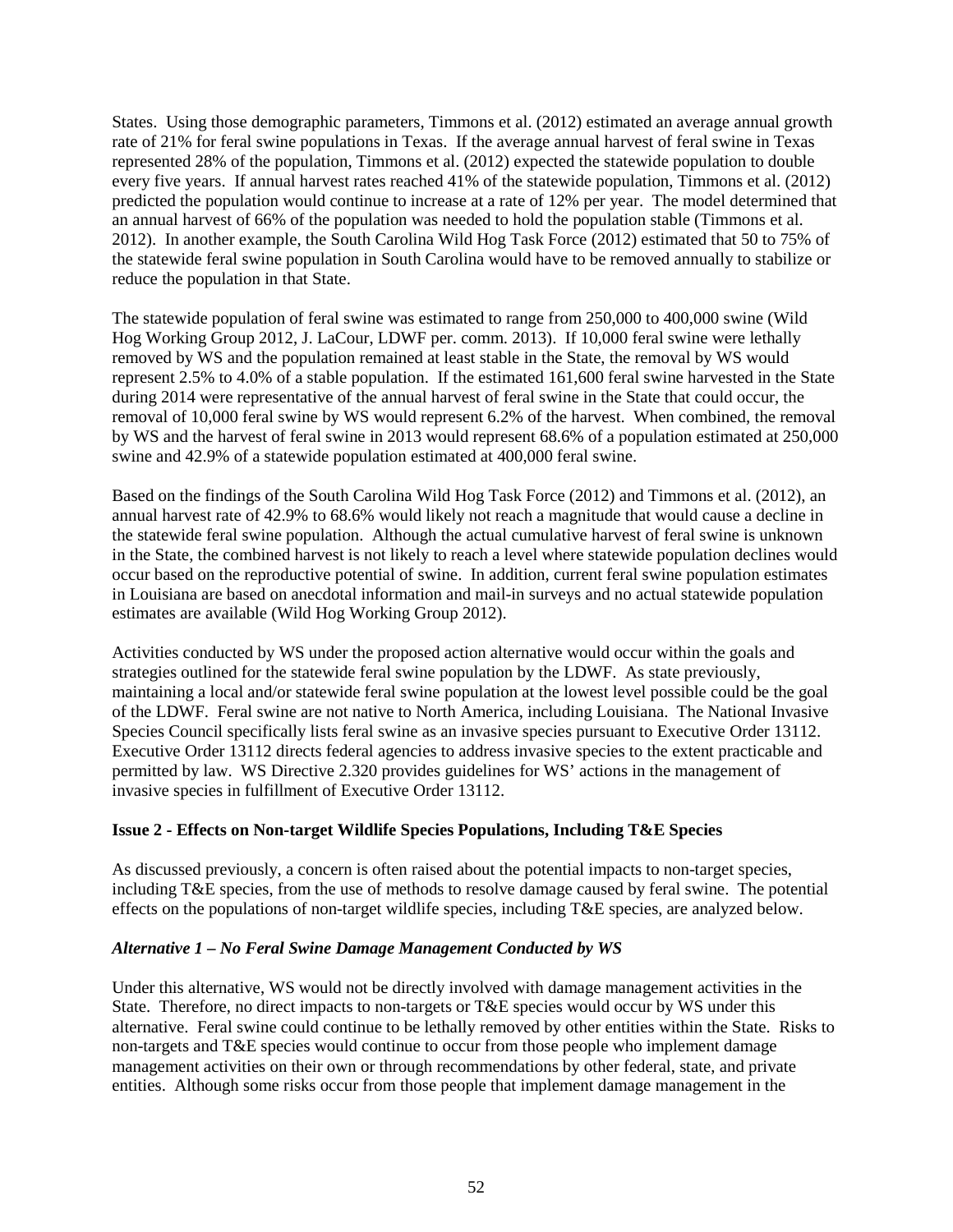absence of any involvement by WS, those risks would likely be low and would be similar to those risks under the other alternatives.

The ability to reduce negative effects caused by feral swine to other wildlife species and their habitats, including T&E species, would be variable and would be based upon the skills and abilities of the person implementing damage management actions under this alternative.

### *Alternative 2 – Feral Swine Damage Management by WS through Technical Assistance Only*

Under a technical assistance alternative, WS would have no direct impact on non-target species, including T&E species. Methods recommended or provided through loaning of equipment could be employed by those persons requesting assistance. Recommendations would be based on WS' Decision Model using information provided by the person requesting assistance or through site visits. Recommendations would include methods or techniques to minimize non-target impacts associated with the methods being recommended or loaned. Methods recommended could include non-lethal and lethal methods as deemed appropriate by WS using the Decision Model and as permitted by laws and regulations.

The potential impacts to non-targets under this alternative would be variable and based on several factors. If methods were employed, as recommended by WS, the potential impacts to non-targets would likely be similar to the proposed action. If recommended methods and techniques were not followed or if other methods were employed that were not recommended, the potential impacts on non-target species, including T&E species would likely be higher compared to the proposed action.

The potential impacts of harassment and exclusion methods on non-target species would be similar to those described under the proposed action. Harassment and exclusion methods would be easily obtainable and simple to employ. Since identification of targets would occur when employing shooting as a method, the potential impacts to non-target species would likely be low under this alternative.

Those people experiencing damage from feral swine could implement methods and techniques based on the recommendations of WS. The potential for impacts would be based on the knowledge and skill of those persons implementing recommended methods. If those people experiencing damage do not implement methods or techniques correctly, the potential impacts from providing only technical assistance could be greater than those potential impacts described in the proposed action. The incorrect implementation of methods or techniques recommended by WS could lead to an increase in non-target take when compared to the non-target take that could occur by WS under the proposed action alternative.

If people requesting assistance were provided technical assistance but do not implement any of the recommended actions and take no further action, the potential to remove non-targets would be lower when compared to the proposed action. If those people requesting assistance implemented recommended methods appropriately and as instructed or demonstrated, the potential impacts to non-targets would be similar to the proposed action. If WS made recommendations on the use of methods to alleviate damage but those methods were not implemented as recommended by WS or if those methods recommended by WS were used inappropriately, the potential for lethal removal of non-targets would likely increase under a technical assistance only alternative. Therefore, the potential impacts to non-targets, including T&E species would be variable under a technical assistance only alternative.

If non-lethal methods recommended by WS under this alternative were deemed ineffective by those people requesting assistance, lethal methods could be employed by those people experiencing damage. Those persons requesting assistance would likely use lethal methods since a damage threshold has been met for that individual requestor that has triggered seeking assistance to reduce damage. The potential impacts on non-targets by those persons experiencing damage would be highly variable. People whose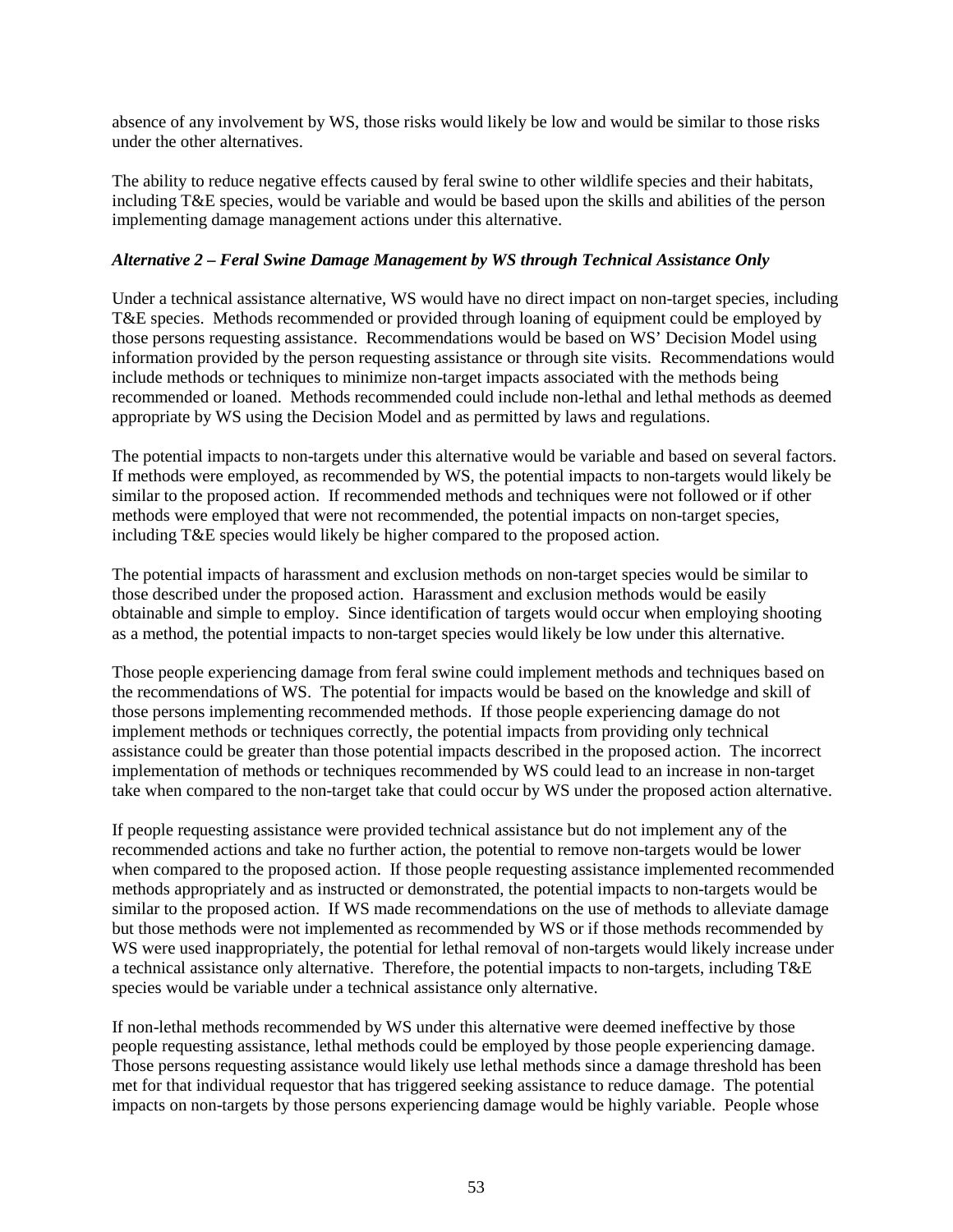feral swine damage problems were not effectively resolved by non-lethal control methods would likely resort to other means of legal or illegal lethal control. This could result in less experienced persons implementing methods and could lead to greater removal of non-target wildlife than the proposed action. When those persons experiencing damage caused by wildlife reach a level where assistance does not adequately reduce damage or where no assistance was available, people have resorted to using chemical toxicants that are illegal for use on the intended target species. The illegal use of methods often results in loss of both target and non-target wildlife (*e*.*g*., see White et al. 1989, USFWS 2001, United States Food and Drug Administration 2003). The use of illegal toxicants by those persons frustrated with the lack of assistance or assistance that inadequately reduces damage to an acceptable level can often result in the indiscriminate take of wildlife species.

The ability to reduce negative effects caused by feral swine to wildlife species and their habitats, including T&E species, would be variable under this alternative. The ability to reduce risks would be based upon the skills and abilities of the person implementing damage management actions. It would be expected that this alternative would have a greater chance of reducing damage than Alternative 1 since WS would be available to provide information and advice on appropriately employing methods and reducing the risk of non-target take.

## *Alternative 3 - Continuing the Current Integrated Approach to Managing Feral Swine Damage (Proposed Action/No Action)*

The potential for adverse effects to non-targets occurs from the employment of methods to address feral swine damage. Under the proposed action, WS could provide both technical assistance and direct operational assistance to those persons requesting assistance. The risks to non-targets from the use of non-lethal methods as part of an integrated direct operational assistance program would be similar to those risks to non-targets discussed in the other alternatives.

WS' personnel would be experienced with managing wildlife damage and would be trained in the employment of methods, which would allow WS' employees to use the WS Decision Model to select the most appropriate methods for taking targeted animals and excluding non-target species. To reduce the likelihood of capturing non-target wildlife, WS would employ the most selective methods for the target species, would employ the use of attractants that are as specific to target species as possible, and determine placement of methods to avoid exposure to non-targets. SOPs to prevent and reduce any potential adverse effects on non-targets are discussed in Chapter 3 of this EA. Despite the best efforts to minimize non-target exposure to methods during program activities, the potential for WS to disperse or lethally remove non-targets exists when applying both non-lethal and lethal methods to manage damage or reduce threats to safety.

Non-lethal methods have the potential to cause adverse effects to non-targets primarily through exclusion, harassment, and dispersal. Any exclusionary device erected to prevent access of target species also potentially excludes species that were not the primary reason the exclusion was erected; therefore, nontarget species excluded from areas may potentially be adversely affected if the area excluded was large enough. Auditory and visual dispersal methods used to reduce damage or threats caused by feral swine would also likely disperse non-targets in the immediate area the methods were employed. Non-lethal methods that use auditory and visual stimuli to reduce or prevent damage are intended to elicit fright responses in wildlife. When employing those methods to disperse or harass target species, any nontargets near those methods when employed would also likely be dispersed from the area. The persistent use of non-lethal methods would likely result in the dispersal or abandonment of those areas where nonlethal methods were employed of both target and non-target species. Therefore, non-targets could be permanently dispersed from an area while employing non-lethal dispersal techniques. However, like target species, the potential impacts on non-target species would expect to be temporary with target and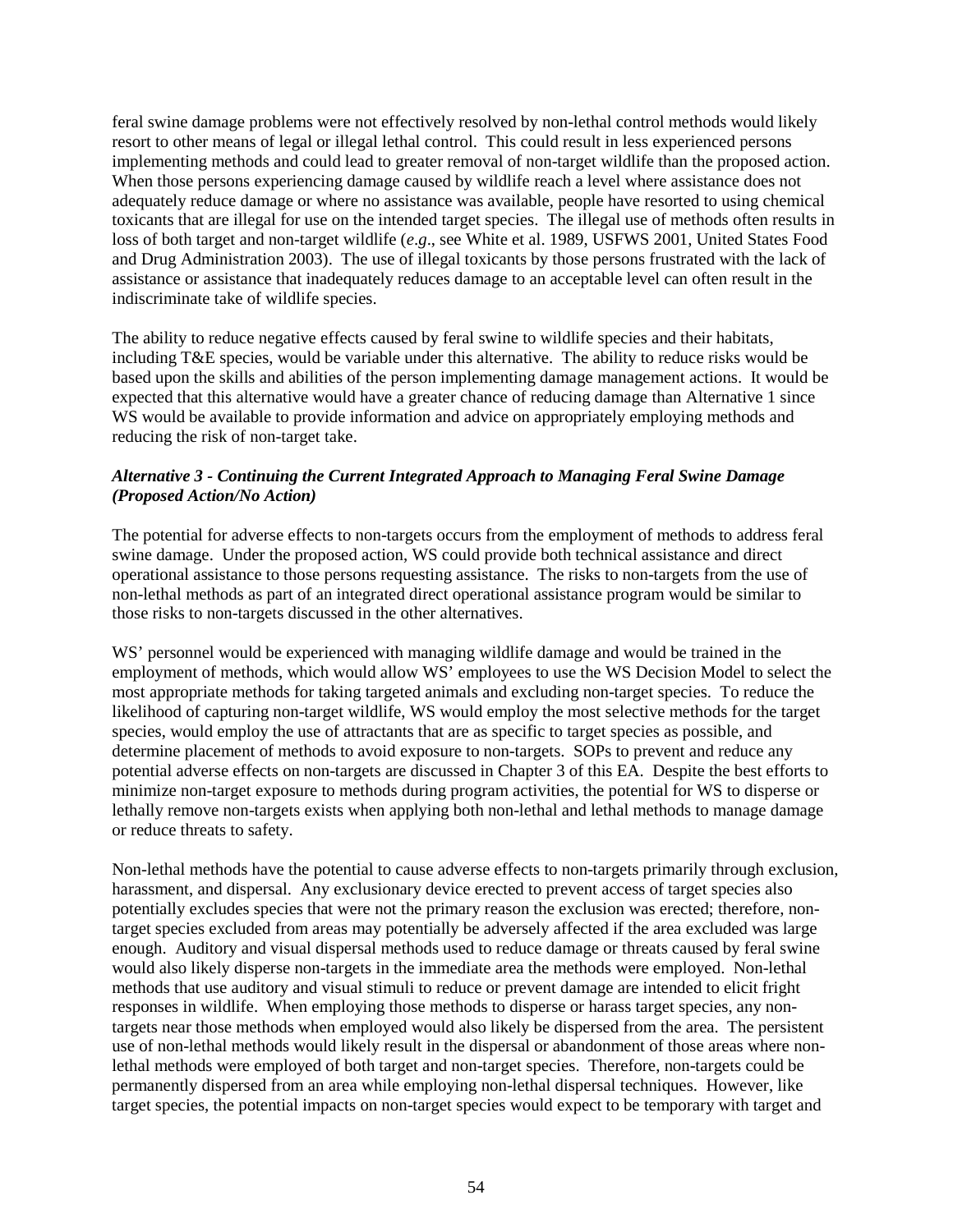non-target species often returning after the cessation of dispersal methods. The use of non-lethal methods would have similar results on both non-target and target species. Although non-lethal methods do not result in lethal removal of non-targets, the use of non-lethal methods can restrict or prevent access of nontargets to beneficial resources.

Other non-lethal methods available for use under this alternative include live traps and immobilizing drugs. Live traps (*e.g.*, cage traps, walk-in traps, corral traps) restrain wildlife once captured and are considered live-capture methods. Live traps have the potential to live-capture non-target species. Any potential non-targets captured using live traps would be handled in such a manner as to ensure the survivability of the animal if released. Even though live-capture does occur from those methods, the potential for death of a target or non-target animal while being restrained or released does exist. Trap placement in areas where target species were active and the use of attractants as specific to the target species as possible would minimize the likelihood of capture of non-targets. If traps and nets were attended to appropriately, any non-targets captured could be released on site unharmed.

Immobilizing drugs would be applied after live-capture occurs through injection or through direct application to target individuals from a dart gun, blowgun, or jabstick. Therefore, immobilizing drugs would only be applied after identification of the target occurred prior to application. Immobilizing drugs would be administered in controlled situations where feral swine were confined inside a live-trap or after identification of the target occurs.

Foot snares are similar to neck snares except that they are intended to capture the target animal by the hoof instead of around the neck. Like neck snares, the foot snare consists of a flexible wire hoop made from aircraft cable. Foot snares are placed along the ground; loop pointed up, on active trails and/or bait sites. The smaller loop size prevents larger animals, such as black bears, from accidentally becoming caught. Non-target capture can be reduced through manipulation of the site (*e*.*g*., brushing in the top of the trail, placing jump sticks), and by regularly checking snares.

Potential impacts to non-targets from the use of non-lethal methods would be similar to the use of nonlethal methods under any of the alternatives. Non-targets would generally be unharmed from the use of non-lethal methods under any of the alternatives since no lethal removal would likely occur. Non-lethal methods would be available under all the alternatives analyzed; however, the use of immobilizing drugs would be restricted to use by veterinarians or people under their supervision if Alternative 1 or Alternative 2 were selected.

WS' involvement in the use of or recommendation of non-lethal methods would ensure the potential effects to non-targets were considered under WS' Decision Model. Non-lethal methods would not be employed over large geographical areas or applied at such intensity that essential resources (*e*.*g*., food sources, habitat) would be unavailable for extended durations or over a wide geographical scope that long-term adverse effects would occur to a species' population. Non-lethal methods would generally be regarded as having minimal effects on overall populations of wildlife since individuals of those species are unharmed. Overall, potential impacts to non-targets from the use of non-lethal methods would not adversely affect populations since those methods would often be temporary and do not result in lethal removal. Potential impacts to non-targets under this alternative from the use of and/or the recommendation of non-lethal methods would likely be low.

WS could also employ and/or recommend lethal methods under the proposed action alternative to alleviate damage, when those methods were deemed appropriate using the WS Decision Model. Lethal methods available for use to manage damage caused by feral swine under this alternative would include shooting (including shooting from aircraft), euthanasia chemicals (applied after live-capture), and the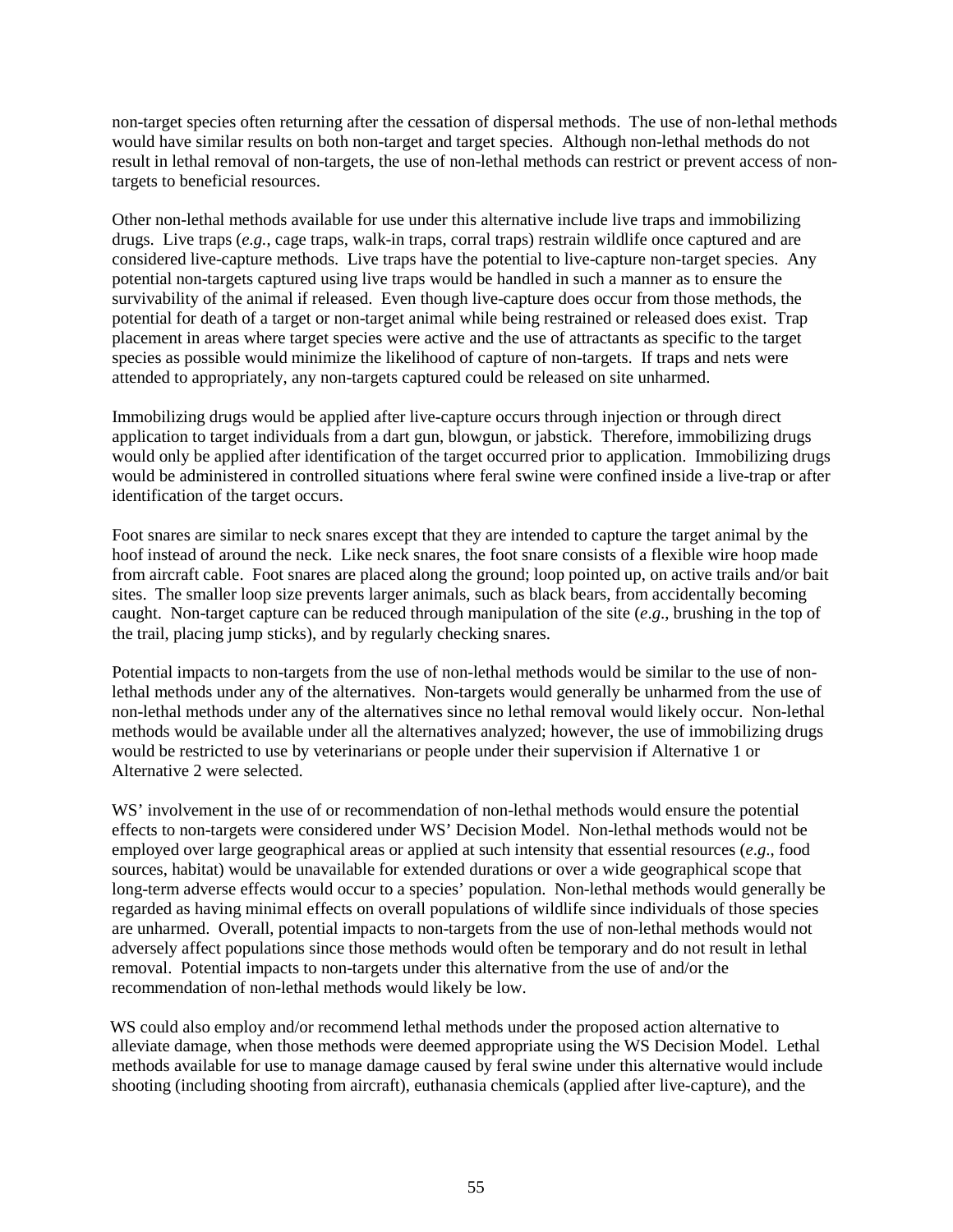recommendation of hunting. Available methods and the application of those methods to resolve feral swine damage is further discussed in Appendix B.

The use of firearms would essentially be selective for target species since animals would be identified prior to application; therefore, no adverse effects would be anticipated from use of this method. Similarly, the use of euthanasia methods would not result in the lethal removal of non-targets since identification would occur prior to euthanizing an animal.

An additional concern that WS has identified is the potential for low-level aircraft flights to potentially disturb wildlife, including T&E species. Low-level aircraft flights would be associated with the use of firearms from aircraft and from the use of aircraft for wildlife surveillance. Aerial operations would be an important method of damage management in Louisiana when used to address damage or threats associated with feral swine in remote areas where access is limited due to terrain and habitat. Aerial operations would only occur in those areas where a MOU, work initiation document, or another similar document allowing the use of aircraft had been signed between WS and the cooperating landowner or manager. Aerial operations would typically be conducted with aircraft between the months of December and April when the foliage has fallen; however, aircraft could be used at any time of year. The amount of time spent conducting aerial operations varies depending on the severity of damage, the size of the area where damage or threats were occurring, and the weather, as low-level aerial activities would be restricted to visual flight rules and would be impractical in high winds or at times when animals were not easily visible.

Aircraft play an important role in the management of various wildlife species for many agencies. Resource management agencies rely on low flying aircraft to monitor the status of many animal populations including large mammals (Lancia et al. 2000), birds of prey (Fuller and Mosher 1987), waterfowl (Bellrose 1976), and colonial waterbirds (Speich 1986). Low-level flights could also be required when aircraft are used to track animal movements by radio telemetry (Gilmer et al. 1981, Samuel and Fuller 1994).

A number of studies have looked at responses of various wildlife species to aircraft overflights. The National Park Service (1995) reviewed the effects of aircraft overflights on wildlife and suggested that adverse effects could occur to certain species. Some species will frequently or at least occasionally show an adverse response to even minor overflights. In general though, it appears that the more serious potential adverse effects occur when overflights are chronic (*i*.*e*., they occur daily or more often over long periods). Chronic exposures generally involve areas near commercial airports and military flight training facilities. Aerial operations conducted by WS rarely occur in the same areas on a daily basis and little time is actually spent flying over those particular areas.

The effects on wildlife from military-type aircraft have been studied extensively (Air National Guard 1997), and were found to have no expected adverse effects on wildlife. Examples of species or species groups that have been studied with regard to the issue of aircraft-generated disturbance are as follows:

*Waterbirds and Waterfowl***:** Low-level overflights of two to three minutes in duration by a fixed-wing airplane and a helicopter produced no "*drastic*" disturbance of tree-nesting colonial waterbirds, and, in 90% of the observations, the individual birds either showed no reaction or merely looked up (Kushlan 1979). Belanger and Bedard (1989, 1990) observed responses of greater snow geese (*Chen caerulescens atlantica*) to man-induced disturbance on a sanctuary area and estimated the energetic cost of such disturbance. Belanger and Bedard (1989, 1990) observed that disturbance rates exceeding two per hour reduced goose use of the sanctuary by 50% the following day. They also observed that about 40% of the disturbances caused interruptions in feeding that would require an estimated 32% increase in nighttime feeding to compensate for the energy lost. They concluded that overflights of sanctuary areas should be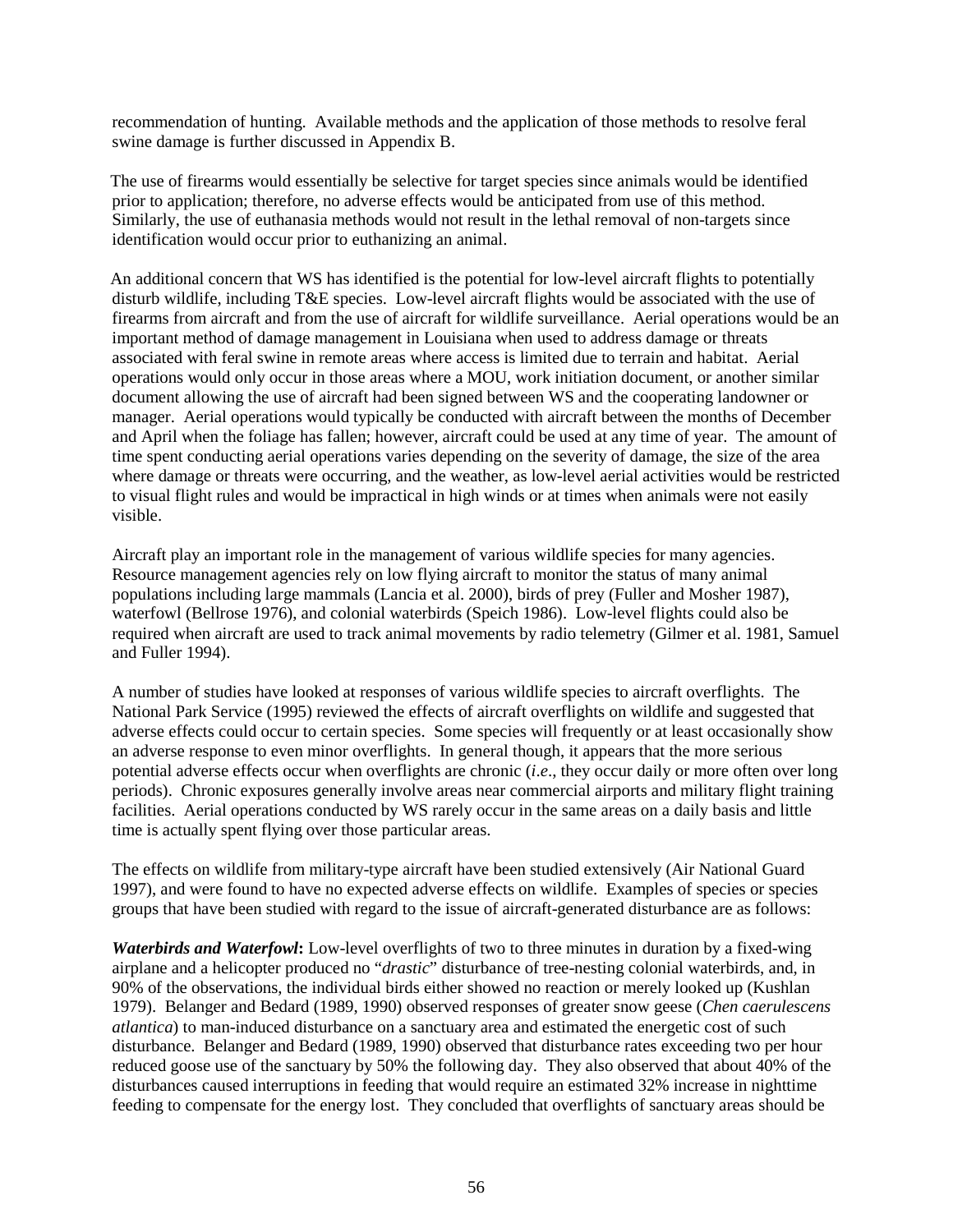strictly regulated to avoid adverse effects. Conomy et al. (1998) quantified behavioral responses of wintering American black ducks (*Anas rubripes*), American wigeon (*A. americana*), gadwall (*A. strepera*), and American green-winged teal (*A. crecca carolinensis*) exposed to low-level military aircraft and found that only a small percentage (2%) of the birds reacted to the disturbance. They concluded that such disturbance was not adversely affecting the "*time-activity budgets*" of the species. Aerial operations conducted by WS would not be conducted over federal, State, or other governmental agency property without the concurrence of the managing entity. Those flights, if requested, would be conducted to reduce threats and damages occurring to natural resources and should not result in impacts to bird species. Thus, there is little to no potential for any adverse effects on waterbirds and waterfowl.

*Raptors***:** The Air National Guard (1997) analyzed and summarized the effects of overflight studies conducted by numerous federal and state government agencies and private organizations. Those studies determined that military aircraft noise initially startled raptors, but negative responses were brief and did not have an observed effect on productivity (see Ellis 1981, Fraser et al. 1985, Lamp 1989, United States Forest Service 1992 as cited in Air National Guard (1997)). A study conducted on the impacts of overflights to bald eagles (*Haliaeetus leucocephalus*) suggested that the eagles were not sensitive to this type of disturbance (Fraser et al. 1985). During the study, observations were made of more than 850 overflights of active eagle nests. Only two eagles rose out of either their incubation or brooding postures. This study also showed that perched adults were flushed only 10% of the time during aircraft overflights. Evidence also suggests that golden eagles (*Aquila chrysaetos*) are not highly sensitive to noise or other aircraft disturbances (Ellis 1981, Holthuijzen et al. 1990). Finally, one other study found that eagles were particularly resistant to being flushed from their nests (see Awbrey and Bowles 1990 as cited in Air National Guard (1997)). Therefore, there is considerable evidence that eagles would not be adversely affected by overflights during aerial operations.

Mexican spotted owls (*Strix occidentalis lucida*) (Delaney et al. 1999) did not flush when chain saws and helicopters were greater than 110 yards away; owls flushed to these disturbances at closer distances and were more prone to flush from chain saws than helicopters. Owls returned to their pre-disturbance behavior 10 to 15 minutes following the event and researchers observed no differences in nest or nestling success (Delaney et al. 1999), which indicates that aircraft flights did not result in adverse effects on owl reproduction or survival.

Andersen et al. (1989) conducted low-level helicopter overflights directly at 35 red-tailed hawk (*Buteo jamaicensis*) nests and concluded their observations supported the hypothesis that red-tailed hawks habituate to low level flights during the nesting period; results showed similar nesting success between hawks subjected to overflights and those that were not. White and Thurow (1985) did not evaluate the effects of aircraft overflights, but found that ferruginous hawks (*B. regalis*) were sensitive to certain types of ground-based human disturbance to the point that reproductive success may be adversely affected. However, military jets that flew low over the study area during training exercises did not appear to bother the hawks, nor did the hawks become alarmed when the researchers flew within 100 feet in a small fixedwing aircraft (White and Thurow 1985). White and Sherrod (1973) suggested that disturbance of raptors by aerial surveys with helicopters may be less than that caused by approaching nests on foot. Ellis (1981) reported that five species of hawks, two falcons (*Falco* spp.), and golden eagles (*Aquila chrysaetos*) were "*incredibly tolerant*" of overflights by military fighter jets, and observed that, although birds frequently exhibited alarm, negative responses were brief and the overflights never limited productivity.

Grubb et al. (2010) evaluated golden eagle response to civilian and military (Apache AH-64) helicopter flights in northern Utah. Study results indicated that golden eagles were not adversely affected when exposed to flights ranging from 100 to 800 meters along, towards, and from behind occupied cliff nests. Eagle courtship, nesting, and fledging were not adversely affected, indicating that no special management restrictions were required in the study location.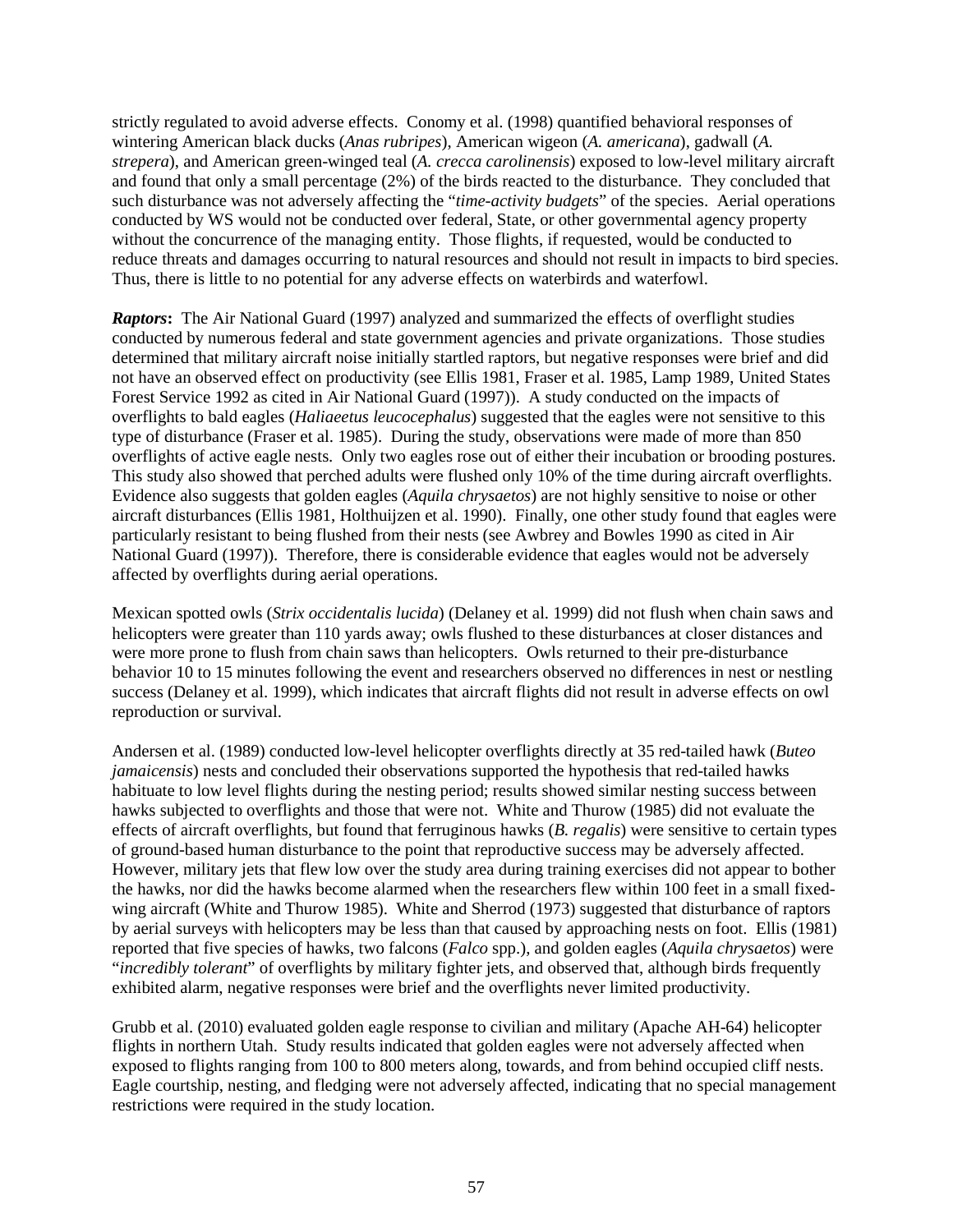The above studies indicate raptors were relatively unaffected by aircraft overflights, including those by military aircraft that produce much higher noise levels. Therefore, we conclude that aerial operations would have little or no potential to adversely affect raptors.

*Passerines*: Reproductive losses have been reported in one study of small territorial passerines ("*perching*" birds that included sparrows, blackbirds) after exposure to low altitude overflights (see Manci et al. 1988 as cited in Air National Guard (1997)), but natural mortality rates of both adults and young are high and variable for most of those species. The research review indicated passerine birds cannot be driven any great distance from a favored food source by a non-specific disturbance, such as military aircraft noise, which indicated quieter noise would have even less effect. Passerines avoid intermittent or unpredictable sources of disturbance more than predictable ones, but return rapidly to feed or roost once the disturbance ceases (Gladwin et al. 1988, United States Forest Service 1992). Those studies and reviews indicated there was little or no potential for aerial operations to cause adverse effects on passerine bird species.

*Pronghorn (antelope) and Mule Deer***:** Krausman et al. (2004) found that Sonoran pronghorn (*Antilocapra americana sonoriensis*) were not adversely affected by military fighter jet training flights and other military activity on an area of frequent and intensive military flight training operations. Krausman et al. (1986) reported that only three of 70 observed responses of mule deer (*Odocoileus hemionus*) to small fixed-wing aircraft overflights at 150 to 500 feet Above Ground Level (AGL) resulted in the deer changing habitats. The authors believed that the deer might have been accustomed to overflights because the study area was near an interstate highway that was followed frequently by aircraft. Krausman et al. (2004) also reported that pronghorn and mule deer do not hear noise from military aircraft as well as humans, which potentially indicates why they appeared not to be disturbed as much as previously thought.

*Mountain Sheep***:** Krausman and Hervert (1983) reported that, of 32 observations of the response of mountain sheep to low-level flights by small fixed-wing aircraft, 60% resulted in no disturbance, 81% in no or "*slight*" disturbance, and 19% in "*great*" disturbance. Krausman and Hervert (1983) concluded that flights less than 150 feet AGL could cause mountain sheep to leave an area. When Weisenberger et al. (1996) evaluated the effects of simulated low altitude jet aircraft noise on desert mule deer (*Odocoileus hemionus crooki*) and mountain sheep (*Ovis canadensis mexicana*), they found that heart rates of the ungulates increased according to the dB levels, with lower noise levels prompting lesser increases. When they were elevated, heart rates rapidly returned to pre-disturbance levels suggesting that the animals did not perceive the noise as a threat. Responses to the simulated noise levels were found to decrease with increased exposure.

*Bison***:** Fancy (1982) reported that only two of 59 bison (*Bison bison*) groups showed any visible reaction to small fixed-winged aircraft flying at 200 to 500 feet AGL. The study suggests that bison were relatively tolerant of aircraft overflights.

*Domestic Animals and Small Mammals***:** A number of studies with laboratory animals (*e.g*., rodents [Borg 1979]) and domestic animals (*e.g*., sheep [Ames and Arehart 1972]) have shown that these animals can become habituated to noise. Long-term lab studies of small mammals exposed intermittently to high levels of noise demonstrate no changes in longevity. The physiological "*fight or flight*" response, while marked, does not appear to have any long-term health consequences on small mammals (Air National Guard 1997). Small mammals habituate, although with difficulty, to sound levels greater than 100 dbA (United States Forest Service 1992).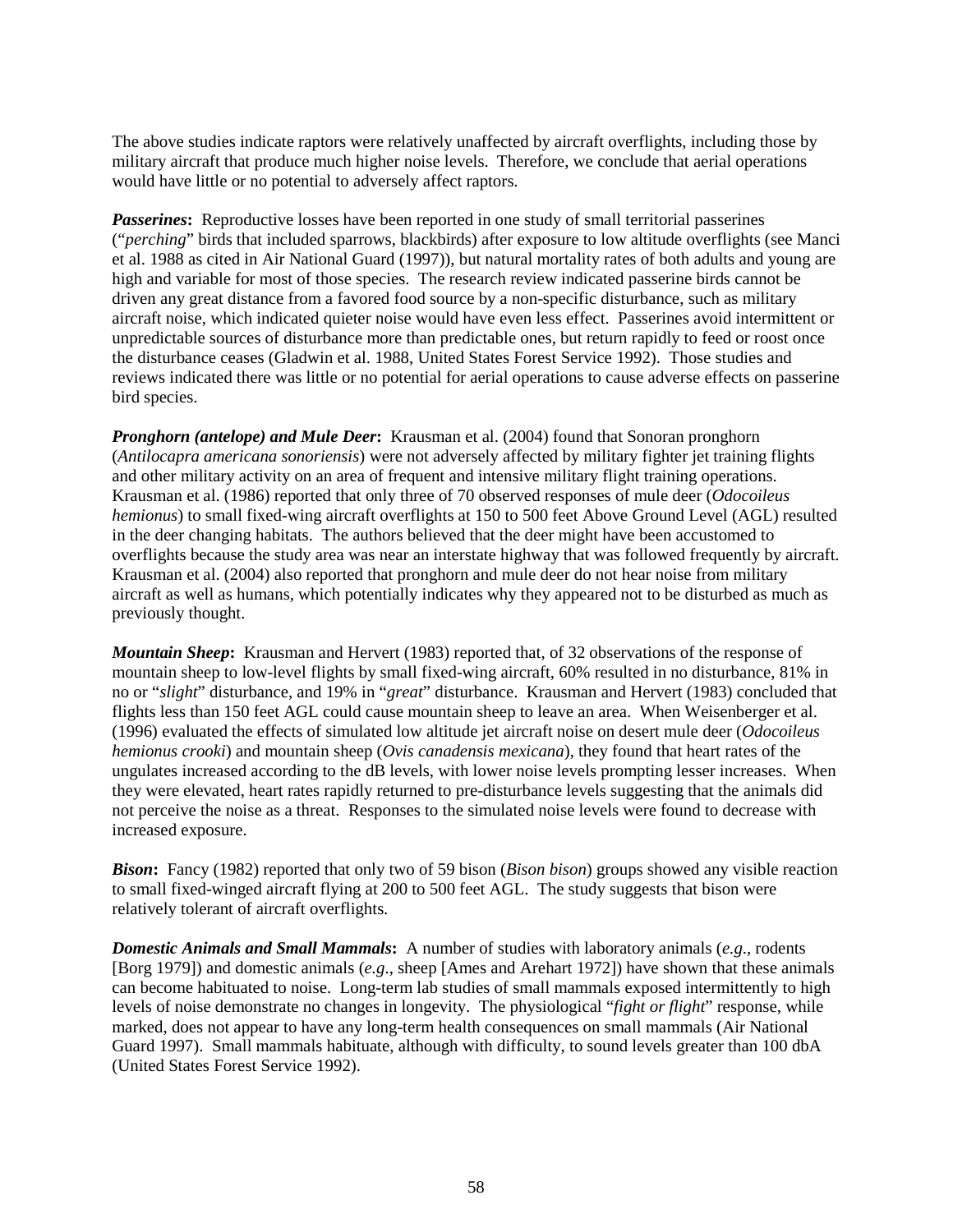Although many of those wildlife species discussed above are not present in Louisiana, the information was provided to demonstrate the relative tolerance most wildlife species have of overflights, even those that involve noise at high decibels, such as from military aircraft. In general, the greatest potential for impacts to occur would be expected to exist when overflights were frequent, such as hourly and over many days that could represent "*chronic*" exposure. Chronic exposure situations generally involve areas near commercial airports and military flight training facilities. Even then, many wildlife species become habituated to overflights, which appear to naturally minimize any potential adverse effects where such flights occur on a regular basis. Therefore, it is logical to conclude that the aircraft used to shoot feral swine should have far less potential to cause any disturbance to wildlife than military aircraft. Military aircraft produce much louder noise and are flown over certain training areas many more times per year, and yet, were found to have no expected adverse effects on wildlife (Air National Guard 1997).

The fact that WS would only conduct overflights on a very small percentage of the land area of the State indicates that most wildlife would not be exposed to overflights, In addition, such flights would occur infrequently throughout a year, which would further lessened the potential for any adverse effects.

While every precaution would be taken to safeguard against taking non-targets during operational use of methods and techniques for resolving damage and reducing threats caused by feral swine, the use of such methods could result in the incidental lethal removal of unintended species. The unintentional removal and capture of wildlife species during damage management activities conducted under the proposed action alternative would primarily be associated with the use of live-traps. Those occurrences would be infrequent and should not affect the overall populations of any species under the proposed action. The unintentional removal of non-target species by WS during activities to reduce damage or threats associated with feral swine would be extremely low to non-existent.

Between FY 2008 and FY 2012, non-target animals were not lethally removed unintentionally during activities targeting feral swine. As discussed previously, the use of non-lethal methods to address damage or threats would generally be regarded as having no effect on a species' population since those individuals addressed using non-lethal methods would be unharmed and no actual reduction in the number of individuals in a species' population would occur. Similarly, the live-capture and release of non-targets would generally be regarded as having no adverse effects on a species' population since those individuals would be released unharmed and no actual reduction in the number of individuals in a population occurs. Therefore, the live-capture and subsequent releasing of non-targets during damage management activities conducted under the proposed action alternative would not result in declines in the number of individuals in a species' population.

WS would monitor the take of non-target species to ensure program activities or methodologies used in feral swine damage management would not adversely affect non-targets. Methods available to resolve and prevent damage or threats when employed by trained, knowledgeable personnel would be selective for target species. WS would report to the LDWF any non-targets lethally removed to ensure removal by WS was considered as part of management objectives established for those species. The potential impacts to non-targets would be similar to the other alternatives and would be considered minimal to non-existent.

# *T&E Species Effects*

Special efforts are made to avoid jeopardizing T&E species through biological evaluations of the potential effects and the establishment of special restrictions or mitigation measures. SOPs to avoid T&E effects are described in Section 3.5 of this EA.

**Federally Listed Species** *-* The list of species designated as threatened or endangered in the State of Louisiana as determined by the USFWS and the National Marine Fisheries Service was obtained and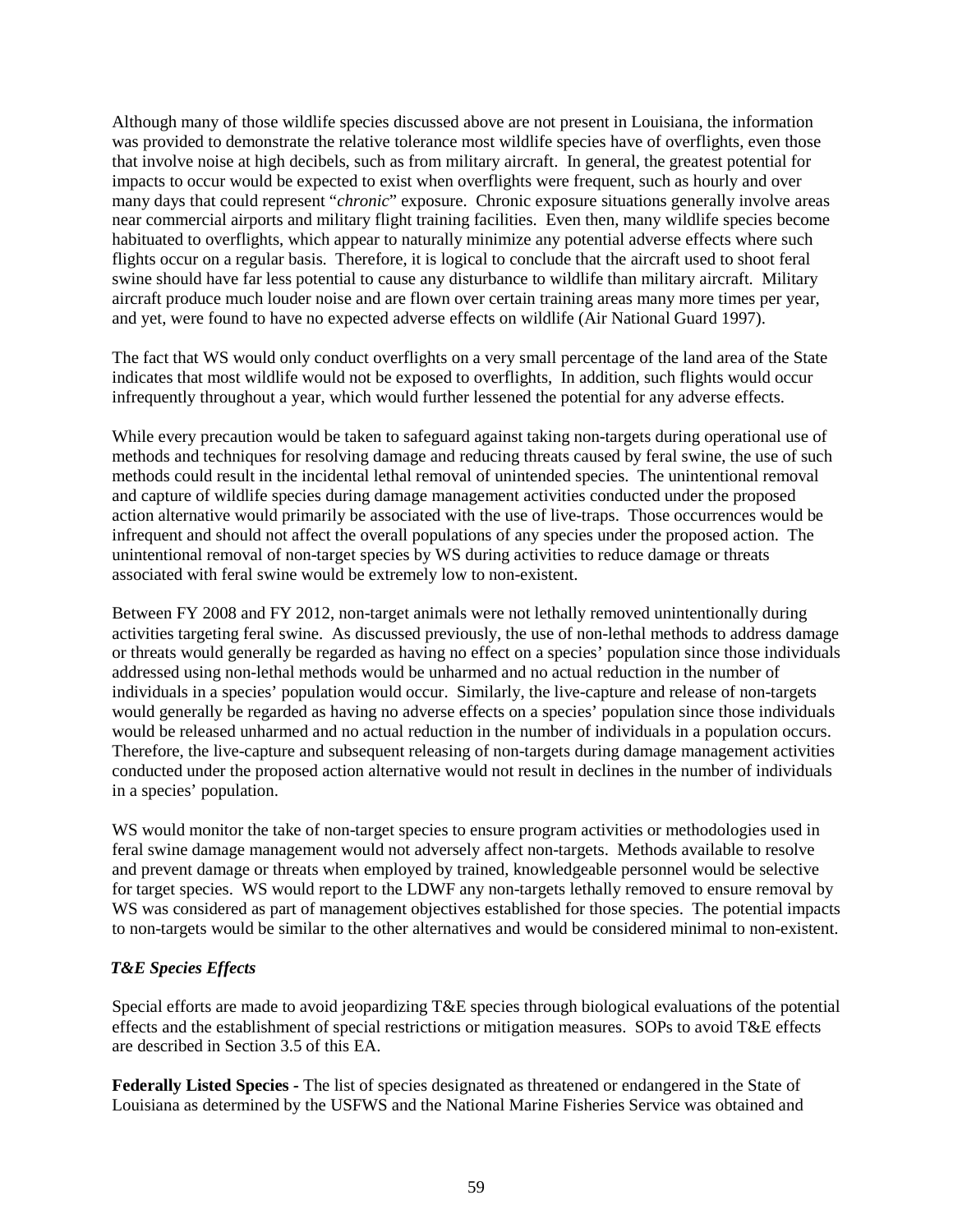reviewed during the development of this EA (see Table 4.1). Based on the proposed activities and the use patterns of the methods available to address feral swine damage, when requested, and since feral swine occur statewide, the proposed activities could occur in areas where T&E species occur within the State. Additionally, the proposed action may benefit some listed species by removing competition for food and cover and possible improvement of water quality in some areas. The proposed action may also eliminate predation related losses of T&E species.

Based on the review of the proposed activities and the methods available to address feral swine damage, WS made effects determinations for those federally listed species found within the State and WS requested the USFWS to concur with those effects (see Table 4.1 for a list of species and WS' determinations). For several species listed within the State, WS has determined that the proposed activities "*may affect*" those species but those effects would be solely beneficial, insignificant, or discountable, which would warrant a "*not likely to adversely affect*" determination. The USFWS concurred with this effects determination made by WS for those species (J. Weller, USFWS pers. comm. 2013). Some of those methods that could be employed by WS to alleviate damage or reduce threats of damage could result in the unintentional "*take*" of Louisiana black bears as defined in the ESA (see 16 USC 1532). Therefore, a "*may affect*, *likely to adversely affect*" determination was warranted for the Louisiana black bear, which requires initiation of a formal consultation with the USFWS (50 CFR 402.14).

After reviewing the status of the Louisiana black bear, the environmental baseline for the action area, the effects of the proposed activity, and the cumulative effects, the USFWS issued a biological opinion that managing damage caused by feral swine, as proposed by WS, would not jeopardize the continued existence of the Louisiana black bear (J. Weller, USFWS pers. comm. 2014). Additionally, no destruction or adverse modification of Louisiana black bear critical habitat was anticipated from the implementation of proposed action alternative. To minimize the incidental take of black bears, WS would abide by the following reasonable and prudent measures under the proposed action alternative.

- $\triangleright$  WS' personnel shall take all necessary precautions to minimize the likelihood of incidental capture of Louisiana black bears (*e*.*g*., avoid trap sites and techniques with a high potential to capture non-targets, and use technical assistance opportunities to educate landowners about techniques used to avoid capturing non-targets).
- WS' personnel shall minimize impacts to Louisiana black bear breeding and/or critical habitat if "*minor habitat management*" techniques are performed during the implementation of damage management activities targeting feral swine.
- $\triangleright$  WS' personnel shall monitor incidental take to ensure compliance with exempted take levels.

In addition, WS would abide by all terms and conditions outlined by the USFWS in the biological opinion that implement the reasonable and prudent measures. Those terms and conditions are:

- $\triangleright$  WS shall fully adhere to all snaring zone restrictions (see Appendix D). WS shall also provide copies of the snaring zone map and the verbal description of the zone boundaries to all personnel utilizing cable restraints/snares as part of their feral swine damage management program.
- $\triangleright$  WS shall provide information to cooperators participating in the feral swine damage management program about appropriate techniques and precautions for avoiding incidental capture of Louisiana black bears.
- $\triangleright$  WS shall inform cooperators that they should immediately contact LDWF communications or their nearest LDWF office in the event of an incidental capture of a Louisiana black bear.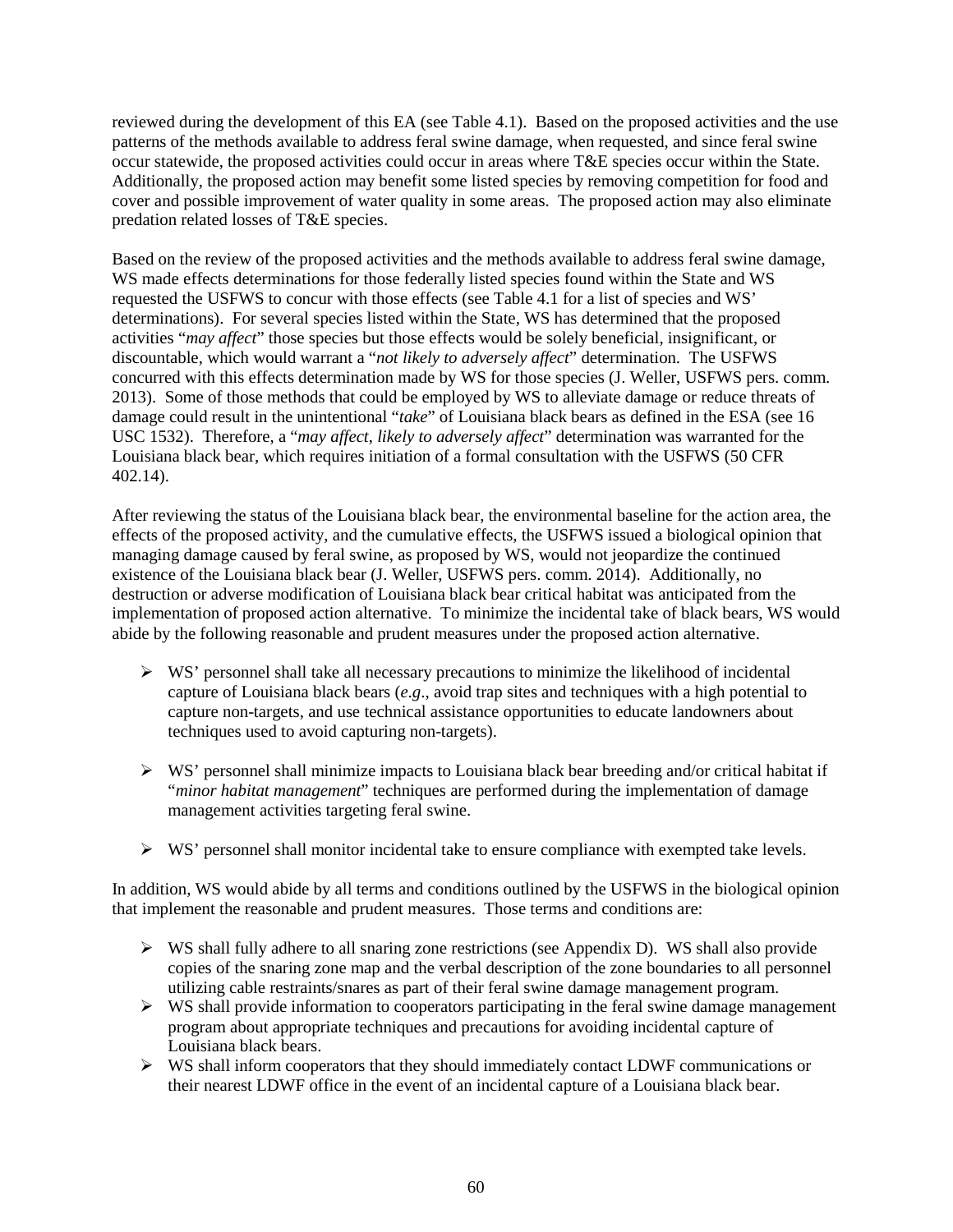- $\triangleright$  WS shall ensure that all personnel responding to a report of a captured Louisiana black bear in a cable restraint/snare is formally trained in the administration of chemical immobilization drugs for wildlife.
- $\triangleright$  WS shall immediately cease snaring operations in any area where evidence of bear presence is discovered, regardless of the snare-zone association of the subject site. Snaring shall only be resumed following coordination with, and concurrence from, the Louisiana Ecological Services Office.
- WS shall coordinate with the Service prior to any "*minor habitat management*" that would affect Louisiana black bear breeding and/or critical habitat as a component of the feral swine damage management program.
- $\triangleright$  WS shall immediately notify the Louisiana Ecological Services Office, USFWS Law Enforcement Office in Lafayette, Louisiana, and the LDWF if a dead, injured, or sick Louisiana black bear was discovered in or adjacent to a feral swine trap site operated by its personnel.
- WS shall submit annual monitoring reports to the Louisiana Ecological Services Office.

| abic in This of the catchea of chaungerea species in Louisiana and we acternmation<br><b>Common Name</b> | <b>Scientific Name</b>       | $Status^{\dagger}$ | Determination <sup>#</sup> |
|----------------------------------------------------------------------------------------------------------|------------------------------|--------------------|----------------------------|
| <b>Animals</b>                                                                                           |                              |                    |                            |
| <b>Invertebrates</b>                                                                                     |                              |                    |                            |
| Alabama Heelsplitter                                                                                     | Potamilus inflatus           | T                  | <b>MANLAA</b>              |
| <b>Pink Mucket</b>                                                                                       | Lampsilis abrupta            | E                  | <b>MANLAA</b>              |
| Louisiana Pearlshell                                                                                     | Margaritifera hembeli        | T                  | <b>MANLAA</b>              |
| <b>Fat Pocketbook</b>                                                                                    | Potamilus capax              | E                  | <b>MANLAA</b>              |
| <b>Reptiles</b>                                                                                          |                              |                    |                            |
| Green Sea Turtle                                                                                         | Chelonia mydas               | T                  | <b>NE</b>                  |
| Hawksbill Sea Turtle                                                                                     | Eretmochelys imbricata       | $\overline{E}$     | NE                         |
| Kemp's Ridley Sea Turtle                                                                                 | Lepidochelys kempii          | E                  | <b>MANLAA</b>              |
| Leatherback Sea Turtle                                                                                   | Dermochelys coriacea         | $\overline{E}$     | <b>MANLAA</b>              |
| Loggerhead Sea Turtle                                                                                    | Caretta caretta              | T                  | <b>MANLAA</b>              |
| Gopher Tortoise                                                                                          | Gopherus polyphemus          | T                  | <b>MANLAA</b>              |
| <b>Ringed Map Turtle</b>                                                                                 | Graptemys oculifera          | T                  | <b>MANLAA</b>              |
| <b>Fish</b>                                                                                              |                              |                    |                            |
| <b>Gulf Sturgeon</b>                                                                                     | Acipenser oxyrinchus desotoi | T                  | NE                         |
| Pallid Sturgeon                                                                                          | Scaphirhynchus albus         | $\overline{E}$     | NE                         |
| <b>Pearl Darter</b>                                                                                      | Percina aurora               | $\overline{C}$     | <b>MANLAA</b>              |
| <b>Mammals</b>                                                                                           |                              |                    |                            |
| Louisiana Black Bear                                                                                     | Ursus americanus luteolus    | T                  | <b>MALAA</b>               |
| Louisiana Black Bear-Critical Habitat                                                                    | Ursus americanus luteolus    | $\overline{T}$     | NE                         |
| <b>West Indian Manatee</b>                                                                               | Trichechus manatus           | $\overline{E}$     | NE                         |
| <b>Birds</b>                                                                                             |                              |                    |                            |
| Piping Plover                                                                                            | Charadrius melodus           | T                  | <b>MANLAA</b>              |
| Piping Plover-Critical Habitat                                                                           | Charadrius melodus           | T                  | <b>NE</b>                  |
| <b>Interior Least Tern</b>                                                                               | Sterna antillarum            | ${\bf E}$          | <b>MANLAA</b>              |
| Red-cockaded Woodpecker                                                                                  | Picoides borealis            | $\overline{E}$     | <b>MANLAA</b>              |
| <b>Plants</b>                                                                                            |                              |                    |                            |
| American Chaff-seed                                                                                      | Schwalbea americana          | ${\bf E}$          | <b>MANLAA</b>              |
| <b>Earth Fruit</b>                                                                                       | Geocarpon minimum            | T                  | <b>MANLAA</b>              |
| Louisiana Quillwort                                                                                      | Isoetes louisianensis        | $\overline{E}$     | <b>MANLAA</b>              |

**Table 4.1 - List of threatened or endangered species in Louisiana and WS' determination**

<sup>†</sup>T=Threatened; E=Endangered; C=Candidate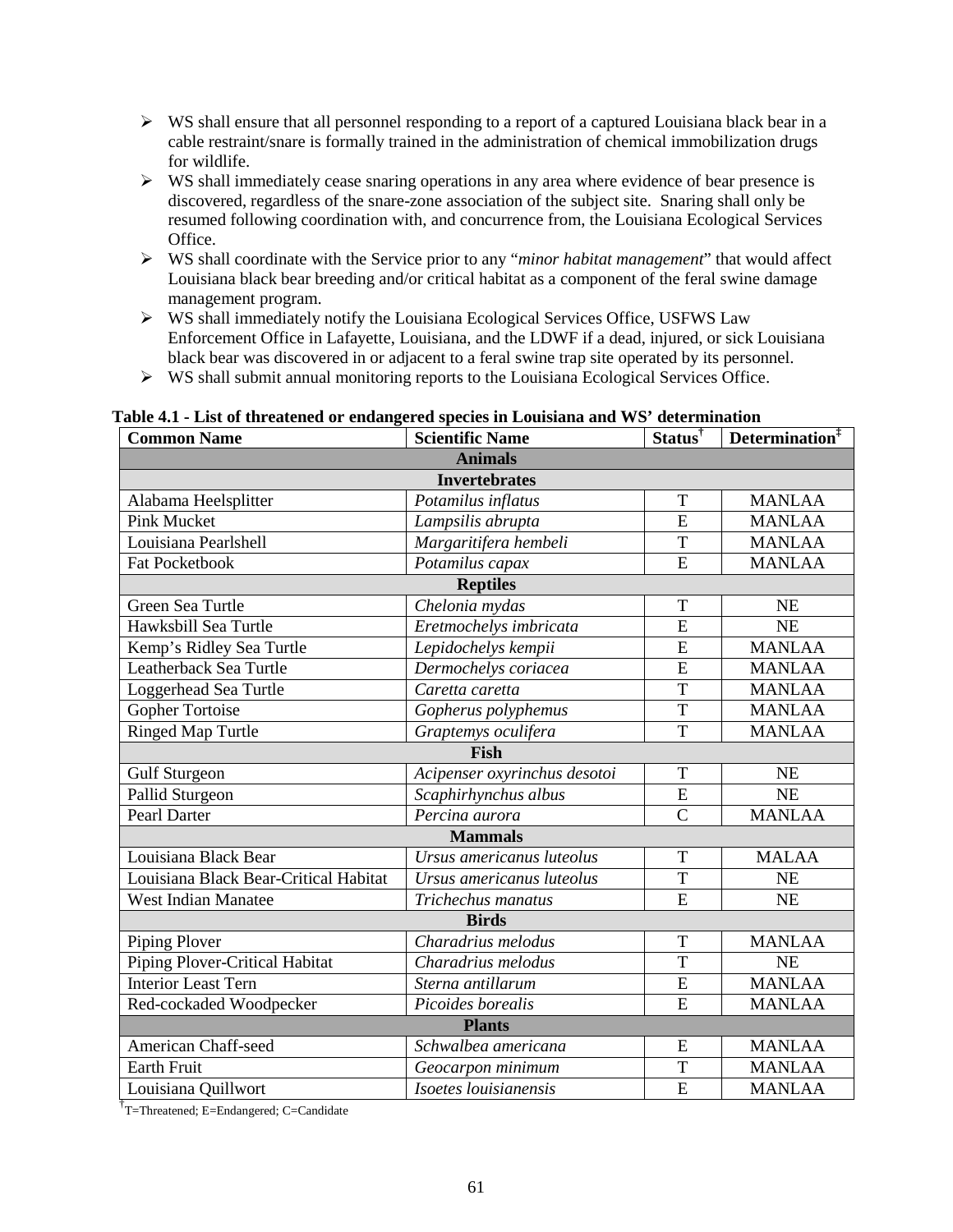‡ NE=No effect; MANLAA=May affect, not likely to adversely affect; MALAA=May affect, likely to adversely affect

The reasonable and prudent measures, with their implementing terms and conditions, are designed to minimize incidental take that might otherwise result from the proposed action. The USFWS believes that no more than one Louisiana black bear every other year will be incidentally taken through harassment and one bear every 3 years through death resulting from the use of cable restraints/snares as part of the feral swine damage management program.

Section  $7(a)(1)$  of the Act directs federal agencies to utilize their authorities to further the purposes of the Act by carrying out conservation programs for the benefit of endangered or threatened species. Conservation recommendations are discretionary agency activities to minimize or avoid adverse effects of a proposed action on listed species or critical habitat, to help implement recovery plans, or to develop information. WS would work with the USFWS as part of the consideration for the implementation of those conservation recommendations.

**State Listed Species** - The current list of State listed species as endangered or threatened as determined by the LDWF was obtained and reviewed during the development of the EA (see Appendix C). Based on the review of species listed in the State, WS has determined that the proposed activities would not adversely affect those species currently listed by the State.

# *Beneficial Effects on Non-target Species*

Invasive species that are introduced into naïve environments often exploit resources and often compete with native plant and wildlife species. Competition for resources between invasive and native species often occurs (Pimentel et al. 2000). Of major concern are the impacts invasive species have on T&E species. Pimentel et al. (2000) estimated 400 of the 958 species listed as threatened or endangered in the United States at the time of publication were negatively affected by invasive species, primarily from competition for resources and predation based on published reports by The Nature Conservancy (1996) and Wilcove et al. (1998). Worldwide nearly 80% of wildlife populations at risk of extinction are threatened or negatively impacted by invasive species (Pimentel et al. 2005). Thus, invasive species have been identified as the primary cause of endangerment of at least 40% of the species listed as threatened or endangered in the United States (Wilcove et al. 1998, Pimentel et al. 2000, Pimentel et al. 2005).

The adverse effects that feral swine can have on native flora and fauna are discussed in Chapter 1 of this EA. Any reduction in the invasive feral swine populations in the State could be viewed as benefiting native wildlife and habitats.

Under this alternative, WS' would be allowed to integrated methods to achieve the most effective approach to resolve and prevent damage to native flora and fauna in the State. An integrated approach allows the greatest amount of flexibility in the use of methods to ensure employment of methods either individual or in combination achieves the desired level of damage or threat reduction.

### **Issue 3 - Effects of Damage Management Methods on Human Health and Safety**

A common concern is the potential adverse effects methods available could have on human health and safety. The threats to human safety of methods available under the alternatives are evaluated below by each of the alternatives.

### *Alternative 1 – No Feral Swine Damage Management Conducted by WS*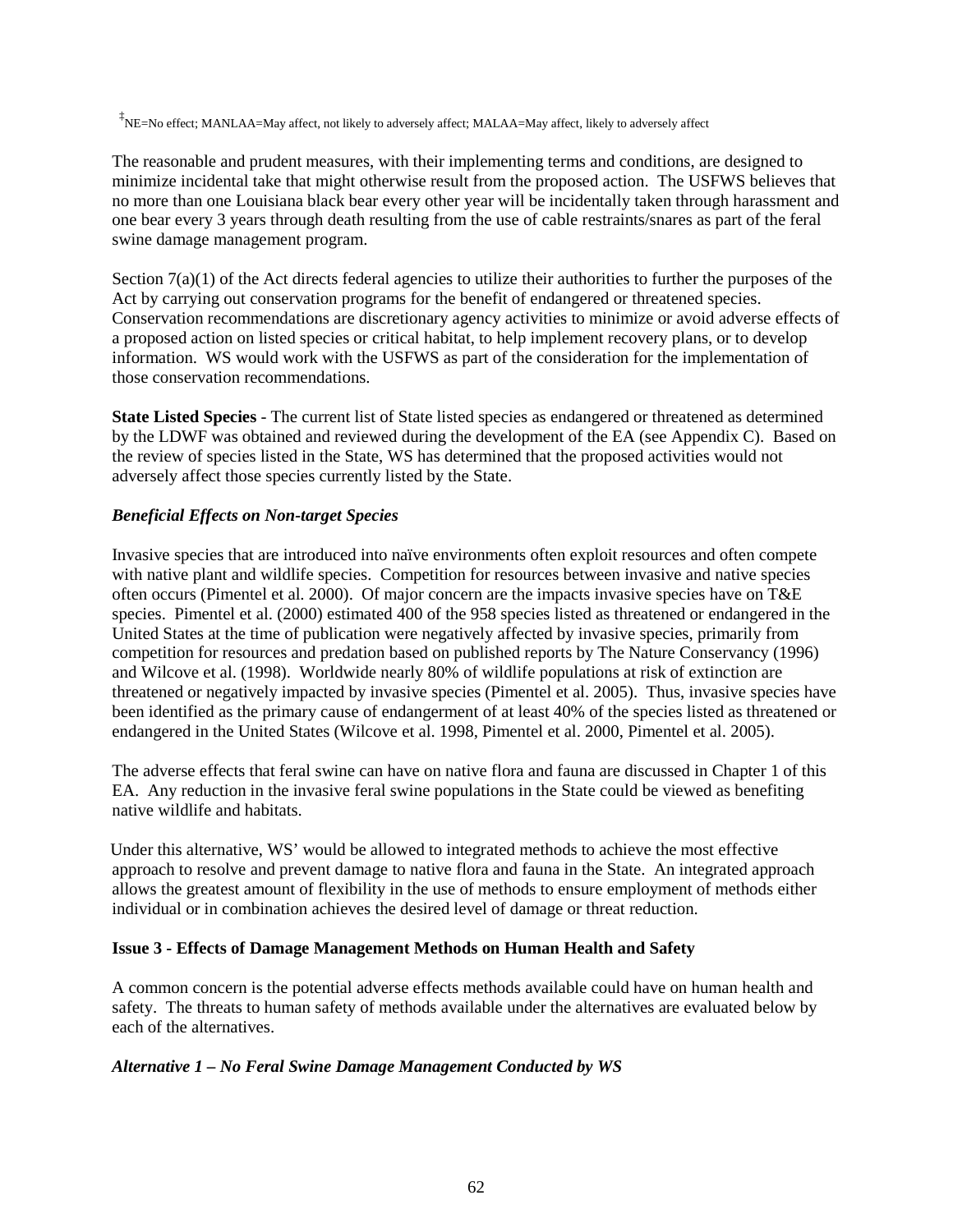Under the no involvement in damage management by WS alternative, WS would not be involved in any aspect of managing damage associated with feral swine, including providing any technical assistance. Due to the lack of involvement in managing damage caused by feral swine, no impacts to human safety would occur directly from WS. This alternative would not prevent those people experiencing threats or damage from feral swine from conducting damage management activities in the absence of WS' assistance. The direct burden of implementing permitted methods would be placed on those persons experiencing damage or require those persons to seek assistance from other entities.

Similar to the technical assistance only alternative, immobilizing drugs, euthanizing chemicals, and the use of aircraft would have limited availability to persons experiencing damage or threats under this alternative. Since most methods available to resolve or prevent damage or threats would be available to anyone, the threats to human safety from the use of those methods would be similar between the alternatives. However, methods employed by those persons not experienced in the use of methods or by those persons that were not trained in their proper use, could increase threats to human safety. Overall, the methods available, when applied correctly and appropriately, pose minimal risks to human safety.

Threats to human safety often occur due to interactions between people and feral swine where a concern arises from transmission of zoonotic diseases, from physical interactions that result in injuries, and/or from threats of aircraft/vehicles striking feral swine. In the absence of an effective program to address human safety associated with feral swine, the risks associated with potential disease transmission and injuries would likely increase.

Under this alternative, no assistance would be provided by WS to those persons experiencing damage or threats associated with feral swine in Louisiana. In the absence of any assistance by WS, those persons experiencing threats to human safety could contact other entities for assistance or those persons could conduct damage management activities by employing the methods available. Therefore, the risks to human safety under this alternative would be variable and would be based on the knowledge and skills of those persons employing methods.

### *Alternative 2 – Feral Swine Damage Management by WS through Technical Assistance Only*

Under this alternative, WS would be restricted to making recommendations on methods and the demonstration of methods only to resolve damage. WS would only provide technical assistance to those persons requesting assistance with feral swine damage and threats. The implementation of methods would then be the sole responsibility of the requester or the requester could contact other entities for direct operational assistance. Although hazards to human safety from non-lethal methods exist, those methods would generally be regarded as safe when used by trained individuals who were experienced in their use. Risks to human safety associated with non-chemical methods such as resource management methods (*e.g*., limited habitat modification), exclusion devices, frightening devices, and cage traps would be considered low based on their use profile for alleviating damage associated with wildlife. Although some risk of fire and bodily harm exists from the use of pyrotechnics and propane cannons, when used appropriately and in consideration of those risks, they could be used with a high degree of safety.

Under a technical assistance only alternative, the availability of immobilizing drugs, euthanasia chemicals, and aircraft to those persons experiencing damage or other entities would be limited. Immobilizing drugs used in capturing and handling wildlife could be administered under the direction and authority of state veterinary authorities, either directly or through procedures agreed upon between those authorities and other entities, such as the LDWF. Without access to immobilizing drugs or euthanizing chemicals, those persons capturing feral swine using live-traps or other live-capture methods would be responsible for euthanizing or handling live-captured captive animals. Since the availability of immobilizing drugs and euthanizing chemicals would be limited under this alternative, a gunshot would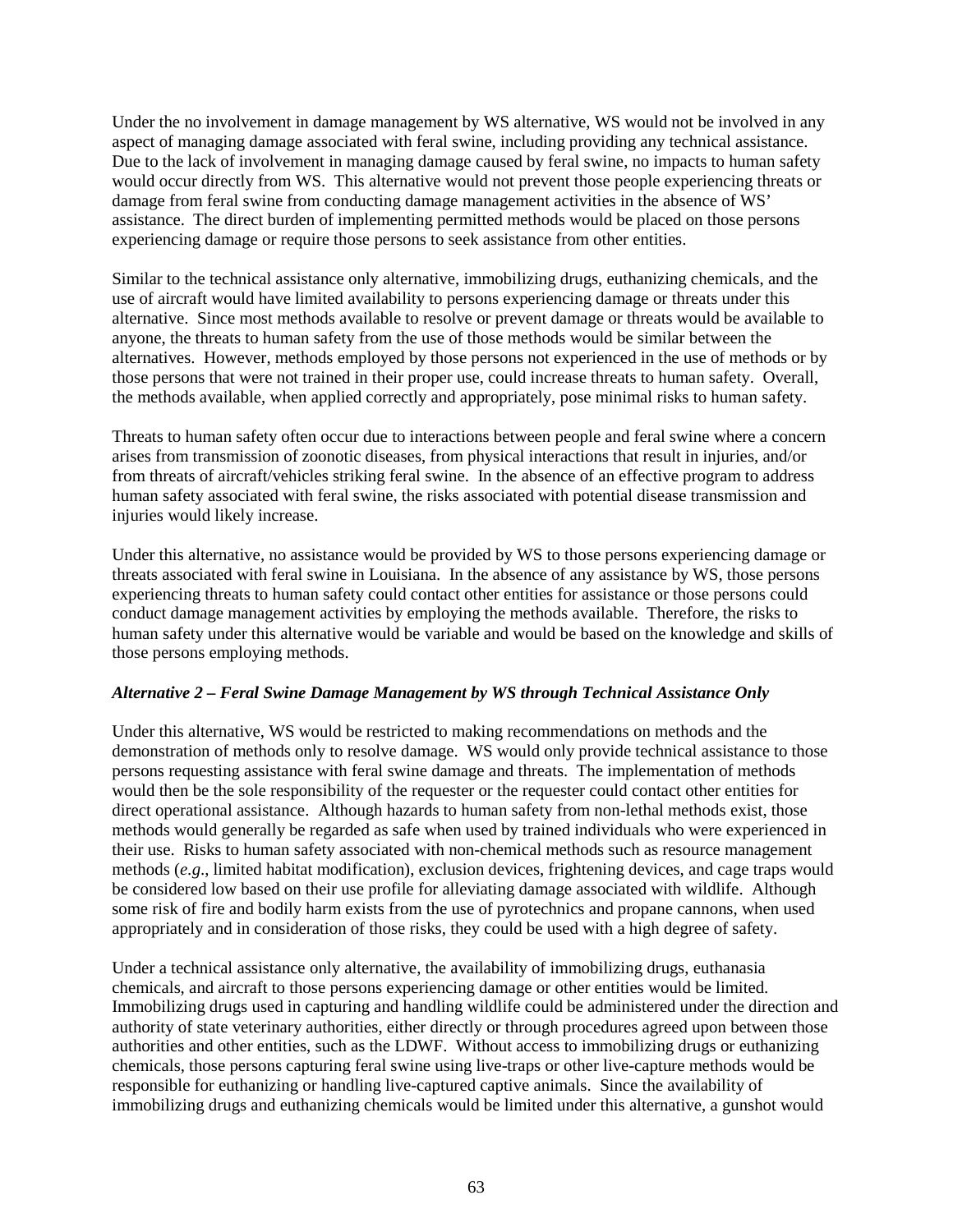likely be the primary method of euthanasia.

The recommendation of shooting with firearms as a method of direct lethal removal could occur by WS under this alternative. Safety issues do arise related to misusing firearms and the potential human hazards associated with firearms use when employed to reduce damage and threats. When used appropriately and with consideration for human safety, risks associated with firearms would be minimal. If firearms were employed inappropriately or without regard to human safety, serious injuries could occur. Under this alternative, recommendations of the use of firearms by WS would include human safety considerations. Since the use of firearms to alleviate feral swine damage would be available under any of the alternatives and the use of firearms by those persons experiencing damage or other entities could occur whether WS was consulted or contacted, the risks to human safety from the use of firearms would be similar among all the alternatives.

If non-chemical methods were employed according to recommendations and as demonstrated by WS, the potential risks to human safety would be similar to the proposed action. If methods were employed without guidance from WS or applied inappropriately, the risks to human safety could increase. The extent of the increased risk would be unknown and variable. Non-chemical methods inherently pose minimal risks to human safety given the design and the extent of the use of those methods. Since those non-chemical methods discussed in Appendix B would be similar across the alternatives, the risks to human safety under a technical assistance alternative would be similar to those discussed in the no involvement by WS alternative and the proposed action.

If resource owners felt the level of assistance available was inadequate to resolve damage or threats to an appropriate level, the illegal use of chemicals could increase. The illegal use of chemicals to resolve wildlife damage does occur and often has impacts to other wildlife species besides the targeted species (*e*.*g*., see White et al. 1989, USFWS 2001, United States Food and Drug Administration 2003). The extent of the illegal use of chemicals, if only technical assistance was provided, is unknown though it would likely increase if affected resources owners were unable to resolve damage or threats adequately with methods recommended or legally available. An increase in the illegal use of chemicals could increase threats to human safety depending on the chemical used and the extent of the chemical use.

Threats to human safety under the technical assistance alternative could be resolved by those persons implementing methods recommended by WS. The effectiveness in reducing threats would be based on the knowledge of the person to implement the methods effectively and knowledge of the behavior of the target species that would increase the likelihood of resolving the threat. The ability to resolve threats to human safety by those persons requesting technical assistance would also be dependent upon the availability of methods and the effectiveness of those methods, and the ability of the requestor to acquire those methods.

Given the expertise of WS in the behavior of the target species and the knowledge in the effective use of available methods, the potential threats to human safety under this alternative would likely be higher than the proposed action. Under this alternative, those persons requesting assistance would be responsible for implementing and using methods to resolve damage or threats or contacting other entities for assistance, which could place the requestor at a high risk of exposure to disease and injury if not trained appropriately. The degree in which the risk is higher is unknown and is likely highly variable.

### *Alternative 3 - Continuing the Current Integrated Approach to Managing Feral Swine Damage (Proposed Action/No Action)*

The cooperator requesting assistance would be made aware through a MOU, work initiation document, or a similar document that those methods agreed upon could potentially be used on property owned or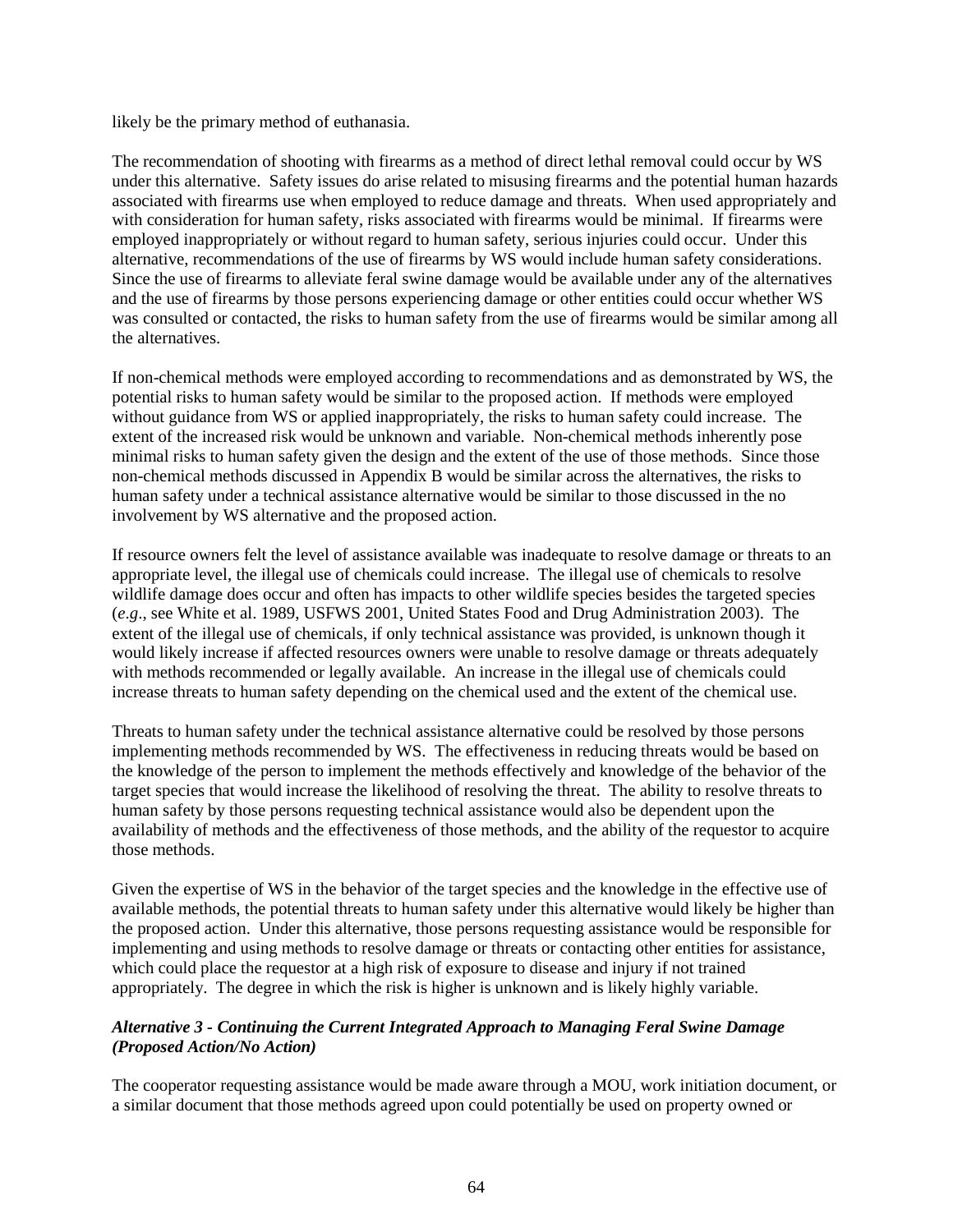managed by the cooperator. Therefore, the cooperator would be made aware of the possible use of those methods on property they own or manage through the signing of a MOU, work initiation document, or similar document, which would assist with identifying any risks to human safety associated with the use of those methods.

Under the proposed action, those methods discussed in Appendix B, could be integrated to resolve and prevent damage associated with feral swine in the State. WS would use the Decision Model to determine the appropriate method or methods that would effectively resolve the request for assistance. Those methods would be continually evaluated for effectiveness and if necessary, additional methods could be employed. Non-lethal and lethal methods could be used under the proposed action. WS would continue to provide technical assistance and/or direct operational assistance to those persons seeking assistance with managing damage or threats from feral swine. Risks to human safety associated with technical assistance conducted by WS would be similar to those risks addressed under Alternative 2. The use of non-lethal methods as part of an integrated approach to managing damage that could be employed as part of direct operational assistance by WS would be similar to those risks addressed in the other alternatives.

Lethal methods available under the proposed action would include the use of live-capture followed by euthanasia, shooting, and the recommendation of hunting. Those lethal methods available under the proposed action alternative would also be available under the other alternatives. None of the lethal methods available would be restricted to use by WS only except for euthanasia chemicals, which would be restricted to veterinarians or persons under their supervision. Euthanasia chemicals would not be available to the public but those feral swine live-captured could be killed using other methods.

WS' employees who conduct activities to manage damage caused by feral swine would be knowledgeable in the use of methods, feral swine behavior, and WS' directives. That knowledge would be incorporated into the decision-making process inherent with the WS' Decision Model that would be applied when addressing threats and damage caused by feral swine. When employing lethal methods, WS' employees would consider risks to human safety when employing those methods based on location and method. For example, risks to human safety from the use of methods would likely be lower in rural areas that were less densely populated. Consideration would also be given to the location where damage management activities would be conducted based on property ownership. If locations where methods would be employed occur on private property in rural areas where access to the property was controlled and monitored, the risks to human safety from the use of methods would likely be less. If damage management activities occur at parks or near other public use areas, then risks of the public encountering damage management methods and the corresponding risk to human safety increases. Activities would generally be conducted when human activity was minimal (*e*.*g*., early mornings, at night) or in areas where human activities were minimal (*e*.*g*., in areas closed to the public).

The use of live-capture traps has been identified as a potential issue. Live-capture traps available for feral swine would typically be walk-in style traps where feral swine enter but are unable to exit. Live-traps would typically be set in situations where human activity was minimal to ensure public safety. Those methods rarely cause serious injury and would only be triggered through direct activation of the device. Therefore, human safety concerns associated with live-traps used to capture wildlife, including feral swine, would require direct contact to cause bodily harm. Therefore, if left undisturbed, risks to human safety would be minimal. Signs warning of the use of those tools in the area would be posted for public view at access points to increase awareness that those devices were being used and to avoid the area, especially pet owners.

Safety issues related to the misuse of firearms and the potential human hazards associated with firearms use were issues identified. To help ensure safe use and awareness, WS' employees who use firearms during official duties are required to attend an approved firearm safety-training course and to remain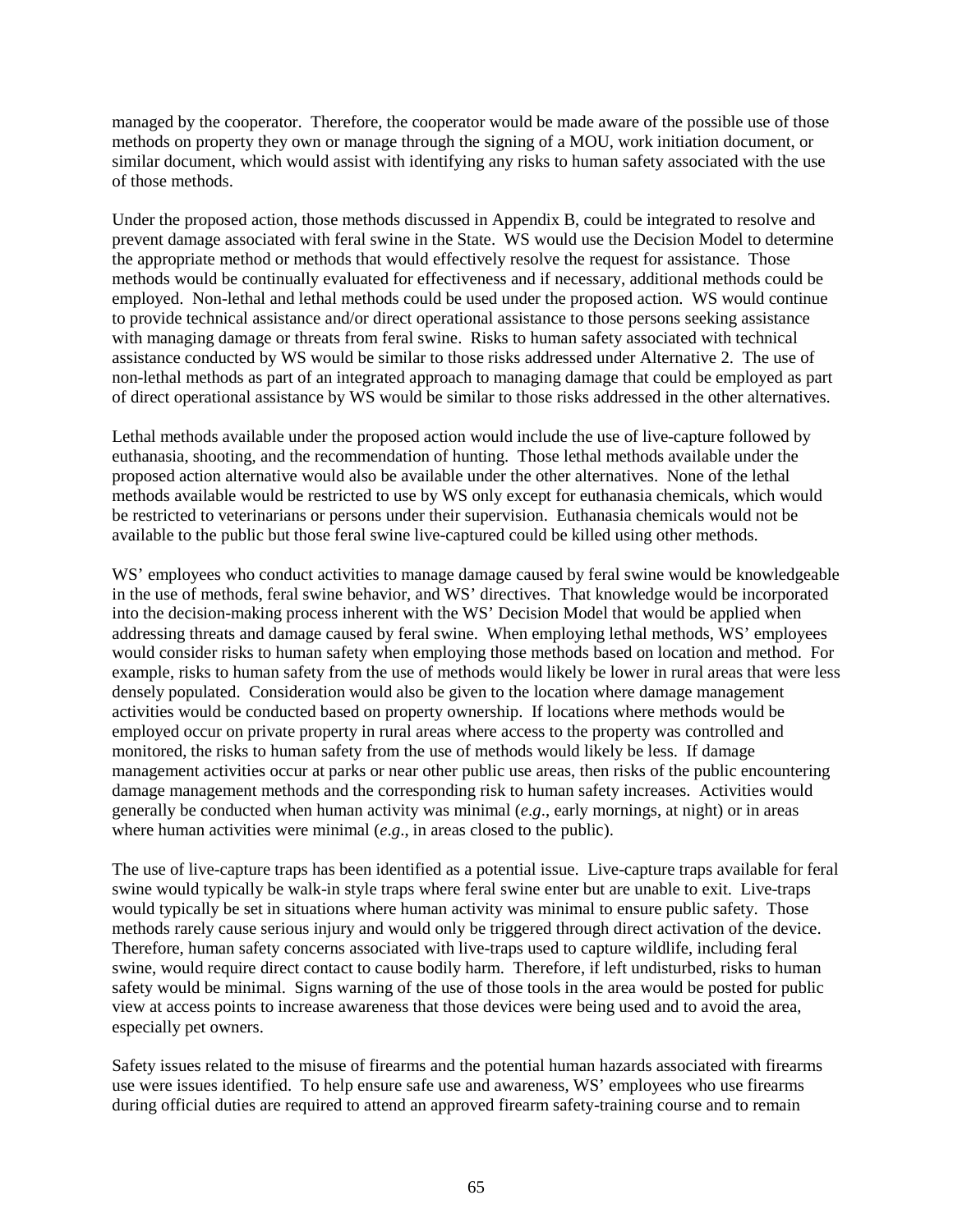certified for firearm use must attend a safety-training course in accordance with WS Directive 2.615. As a condition of employment, WS' employees who carry and use firearms are subject to the Lautenberg Domestic Confiscation Law, which prohibits firearm possession by anyone who has been convicted of a misdemeanor crime of domestic violence (18 USC  $\S$  922(g)(9)). A safety assessment based on site evaluations, coordination with cooperating and local agencies (if applicable), and consultation with cooperators would be conducted before firearms were deemed appropriate to alleviate or reduce damage and threats to human safety when conducting activities in the State. WS would work closely with cooperators requesting assistance to ensure all safety issues were considered before firearms would be deemed appropriate for use. The use of all methods, including firearms, would be agreed upon with the cooperator to ensure the safe use of those methods.

The issue of using chemical methods as part of managing damage associated with wildlife relates to the potential for human exposure either through direct contact with the chemical or exposure to the chemical from wildlife that have been exposed. Under the alternatives identified, the use of chemical methods would include immobilizing drugs and euthanasia chemicals. Immobilization of live-captured feral swine would occur to minimize stress and the likelihood of injury to the individual captured and for the safety of personnel handling the swine. Immobilizing drugs would be administered according to recommended methods and doses from published sources (*e*.*g*., Kreeger et al. 2002) and with consultation from a wildlife veterinarian. Under this alternative, immobilizing drugs and euthanasia chemicals would be used infrequently. Immobilizing drugs would be limited to those requests where swine would be sedated to fit radio collars and/or to collect samples and then released. The use of immobilizing drugs would also be limited to those instances where euthanasia would occur from the use of euthanasia chemicals. When euthanasia chemicals were administered, immobilizing drugs would also be administered prior to the use of the euthanizing chemicals.

The use of immobilizing drugs would only be administered to feral swine that have been live-captured using other methods or administered through injection using a projectile (*e*.*g*., dart gun). Immobilizing drugs used to sedate wildlife would be used to temporarily handle and transport animals to lessen the distress of the animal from the experience. Drug delivery to immobilize feral swine would be likely to occur on site with close monitoring of the animal to ensure proper care of the animal. Immobilizing drugs would be fully reversible with a full recovery of sedated animals occurring. A list and description of immobilizing drugs available for use under the identified alternatives can be found in Appendix B.

Euthanizing chemicals would be administered under similar circumstances to immobilizing drugs. Euthanizing chemicals would be administered to animals that were immobilized after being live-captured using other methods. Euthanized animals would be disposed of in accordance with WS Directives; therefore, would not be available for harvest and consumption. If feral swine were immobilized for sampling or to be fitted with a radio collar and released, risks could occur to human safety if harvest and consumption occurred. SOPs employed by WS to reduce risks are discussed in Chapter 3 and in Appendix B.

Drugs used in capturing, handling, and euthanizing wildlife include ketamine, a mixture of ketamine/xylazine, sodium pentobarbital, potassium chloride, and Beuthanasia-D. Meeting the requirements of the AMDUCA should prevent any adverse effects on human health with regard to this issue (see Section 1.6). SOPs that would be part of the activities conducted would include:

- All drugs used in capturing and handling wildlife would be under the direction and authority of state veterinary authorities, either directly or through procedures agreed upon between those authorities and WS.
- As determined on a state-level basis by those veterinary authorities (as allowed by AMDUCA), wildlife hazard management programs may choose to avoid capture and handling activities that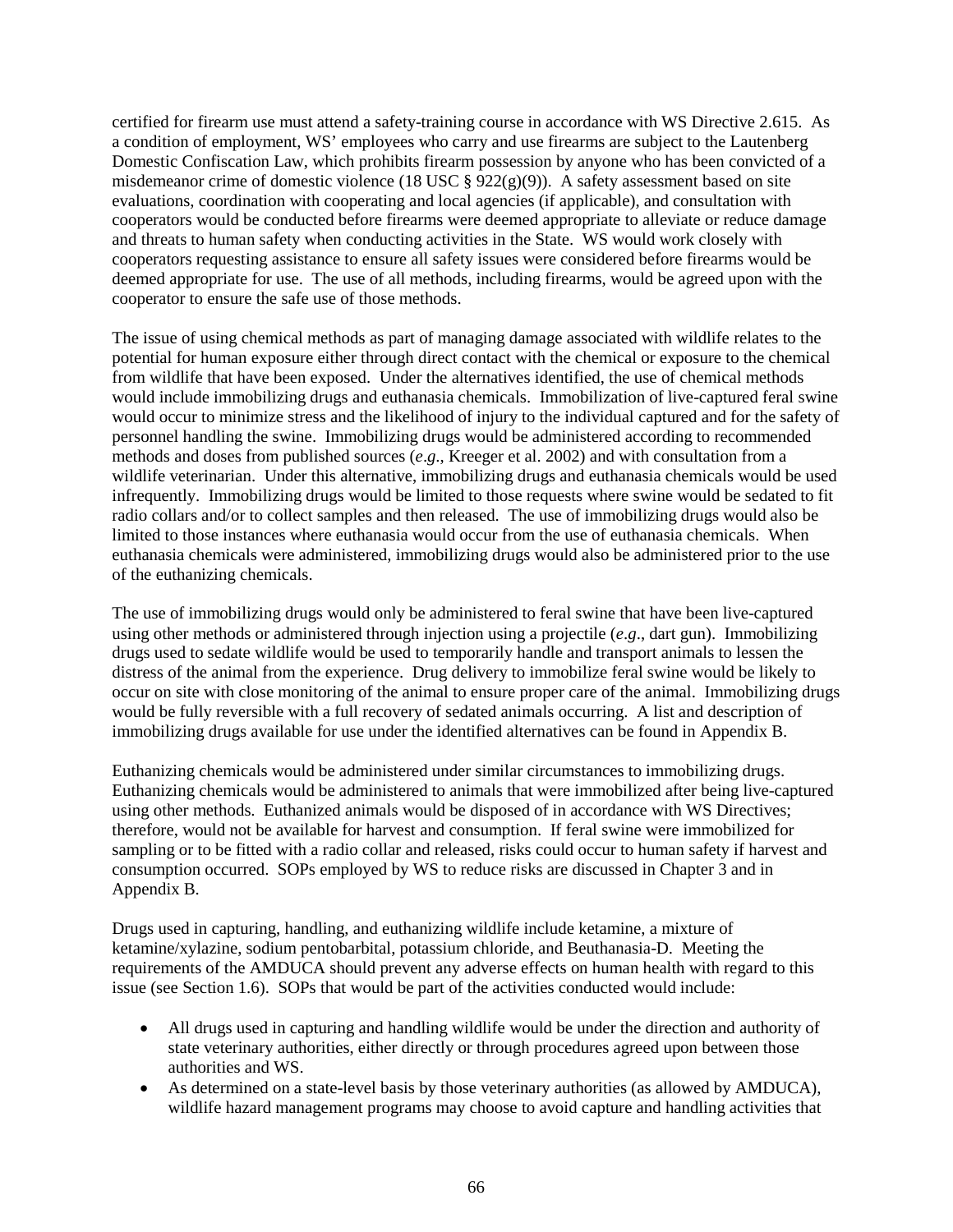utilize immobilizing drugs within a specified number of days prior to the hunting or trapping season for the target species to avoid release of animals that may be consumed by hunters prior to the end of established withdrawal periods for the particular drugs used. Ear tagging or other marking of animals drugged and released to alert hunters and trappers that they should contact state officials before consuming the animal.

• Most feral swine administered drugs would be released well before typical hunting seasons, which would give the drug time to completely metabolize out of the animals' systems before they might be taken and consumed by humans. In some instances, animals collected for control purposes would be euthanized when they are captured within a certain specified time period prior to the legal hunting season to avoid the chance that they would be consumed as food while still potentially having immobilizing drugs in their systems.

By following those procedures in accordance with AMDUCA, wildlife management programs would avoid any adverse effects on human health with regard to this issue.

All WS' personnel who handle and administer chemical methods would be properly trained in the use of those methods. Training and adherence to agency directives (see WS Directive 2.430) would ensure the safety of employees applying chemical methods. Feral swine euthanized by WS or taken using chemical methods would be disposed of in accordance with WS Directive 2.515. All euthanasia would occur in the absence of the public, whenever possible, which would minimize risks. SOPs are further described in Chapter 3 of this EA.

### **Consequences of Aerial Wildlife Operations Accidents**

Aerial wildlife operations, like any other flying, may result in an accident. Pilots and crewmembers would be trained and experienced to recognize the circumstances that lead to accidents. The national WS Aviation Program has increased its emphasis on safety, including funding for additional training, the establishment of a WS Flight Training Center, and annual recurring training for all pilots. Still, accidents may occur and the environmental consequences should be evaluated.

*Major Ground or Wild/Forest Fires***:** Although fires could result from aircraft-related accidents, no such fires have occurred from aircraft incidents previously involving government aircraft and low-level flights.

*Fuel Spills and Environmental Hazard from Aviation Accidents*: A representative of the National Transportation Safety Board has stated previously that aviation fuel is extremely volatile and will evaporate within a few hours or less to the point that even its odor cannot be detected (USDA 2005). Helicopters used for aerial wildlife operations carry less fuel than fixed-wing aircraft with 30 gallons the maximum for most helicopters. In some cases, little or none of the fuel would be spilled if an accident occurs. Thus, there should be little environmental hazard from unignited fuel spills.

*Oil and Other Fluid Spills*: With the size of aircraft used by WS, the quantities of oil (*e.g.,* 3 to 5 quarts in helicopters) capable of being spilled in any accident would be small and insignificant with respect to the potential for environmental damage. The greatest potential amount of oil that could be spilled in one accident would be about eight quarts.

Petroleum products biodegrade through volatilization and bacterial action, particularly when those products are exposed to oxygen (EPA 2000). Thus, small quantity oil spills on surface soils can be expected to biodegrade readily. Even in subsurface contamination situations involving underground storage facilities that would generally be expected to involve larger quantities than would ever be involved in a small aircraft accident, EPA guidelines provide for *"natural attenuation"* or volatilization and biodegradation in some situations to mitigate environmental hazards (EPA 2000). Thus, even where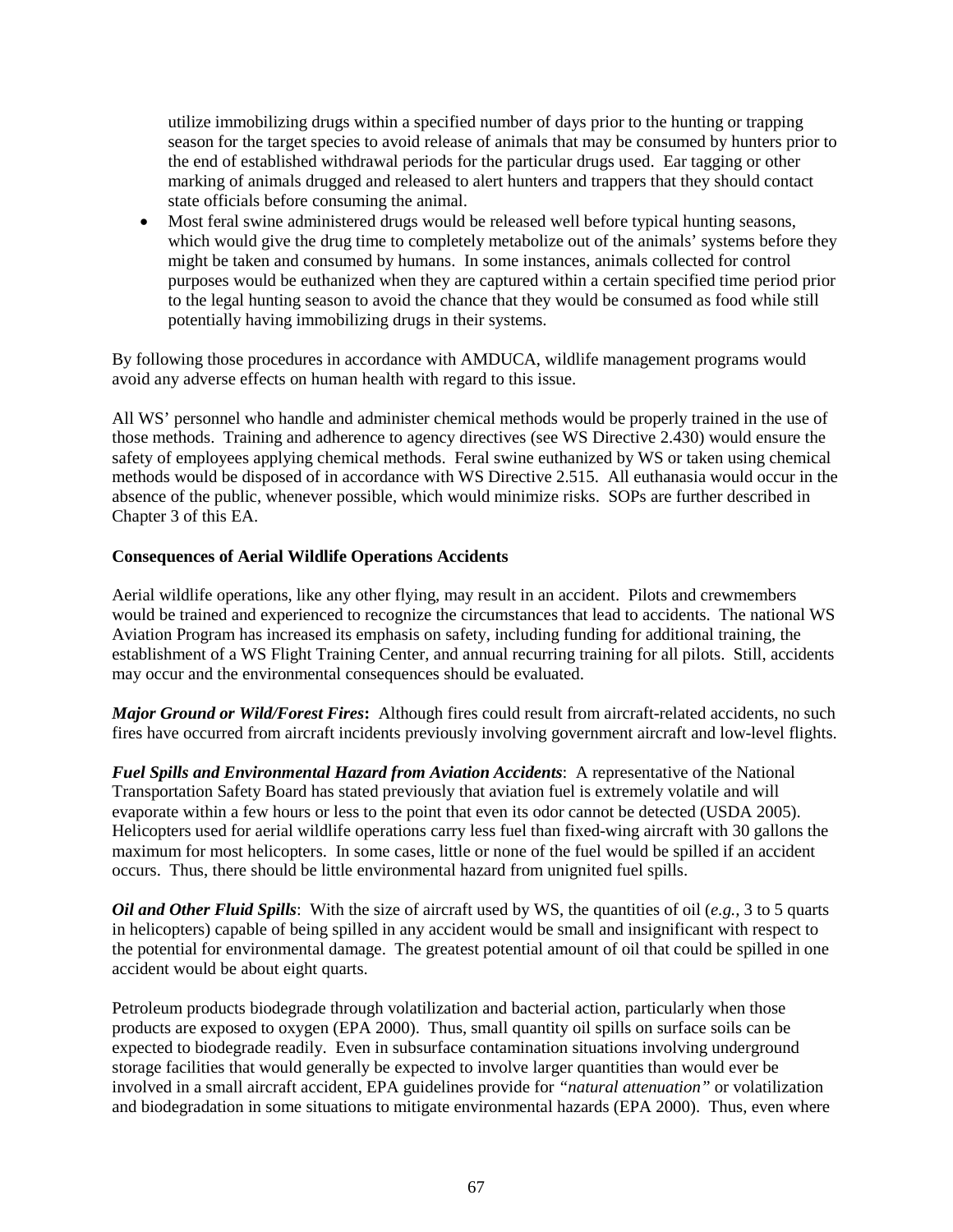oil spills in small aircraft accidents were not cleaned up, the oil does not persist in the environment or persists in such small quantities that no adverse effects would be expected. In addition, WS' accidents generally would occur in remote areas away from human habitation and drinking water supplies. Thus, the risk to drinking water appears to be exceedingly low to nonexistent.

For these reasons, the risk of ground fires or fuel/oil pollution from aviation accidents could be considered low. In addition, based on the history and experience of the program in aircraft accidents, it appears the risk of significant environmental damage from such accidents is exceedingly low.

No adverse effects to human safety have occurred from WS' use of methods to alleviate feral swine damage in the State from FY 2008 through FY 2012. The risks to human safety from the use of nonlethal and lethal methods, when used appropriately and by trained personnel, is considered low.

This alternative would allow personnel from WS to address threats to human safety associated with feral swine that were trained in the use of appropriate methodologies for addressing threats and were trained in the appropriate handling methods to ensure the safety of the handler and the public. The other alternatives would place the immediate burden of resolving threats to human safety on those persons requesting assistance, which would not likely be trained in the proper use of methods.

### **Issue 4 - Humaneness and Animal Welfare Concerns of Methods**

As discussed previously, a common issue often raised is concerns about the humaneness of methods available under the alternatives for resolving feral swine damage and threats. The issues of method humaneness relating to the alternatives are discussed below.

### *Alternative 1 – No Feral Swine Damage Management Conducted by WS*

Under this alternative, WS would not be involved in any aspect of feral swine damage management in Louisiana. Those persons experiencing damage or threats associated with feral swine could continue to use those methods legally available and permitted by the LDWF or could contact other entities for assistance. Those methods would likely be considered inhumane by those persons who would consider methods proposed under any alternative as inhumane. The issue of humaneness would likely be directly linked to the methods legally available to the public since methods are often labeled as inhumane by segments of society no matter the entity employing those methods.

The humaneness of methods would be based on the skill and knowledge of the person employing those methods. A lack of understanding of the target species or methods used could lead to an increase in situations perceived as being inhumane to wildlife despite the method used. Despite the lack of involvement by WS under this alternative, those methods perceived as inhumane by certain individuals and groups would still be available to the public or other entities to use to resolve damage and threats caused by feral swine. Under Alternative 1, those persons employing methods would determine the methods used to euthanize or kill feral swine.

### *Alternative 2 – Feral Swine Damage Management by WS through Technical Assistance Only*

The issue of method humaneness under this alternative would be similar to humaneness issues discussed under the proposed action, since WS could recommend methods that some persons may consider inhumane. WS would not be directly be involved with damage management activities under this alternative. However, the recommendation of the use of methods would likely result in the requester employing those methods or the requester seeking assistance from other entities. Therefore, by recommending methods and thus a requester employing those methods, the issue of humaneness would be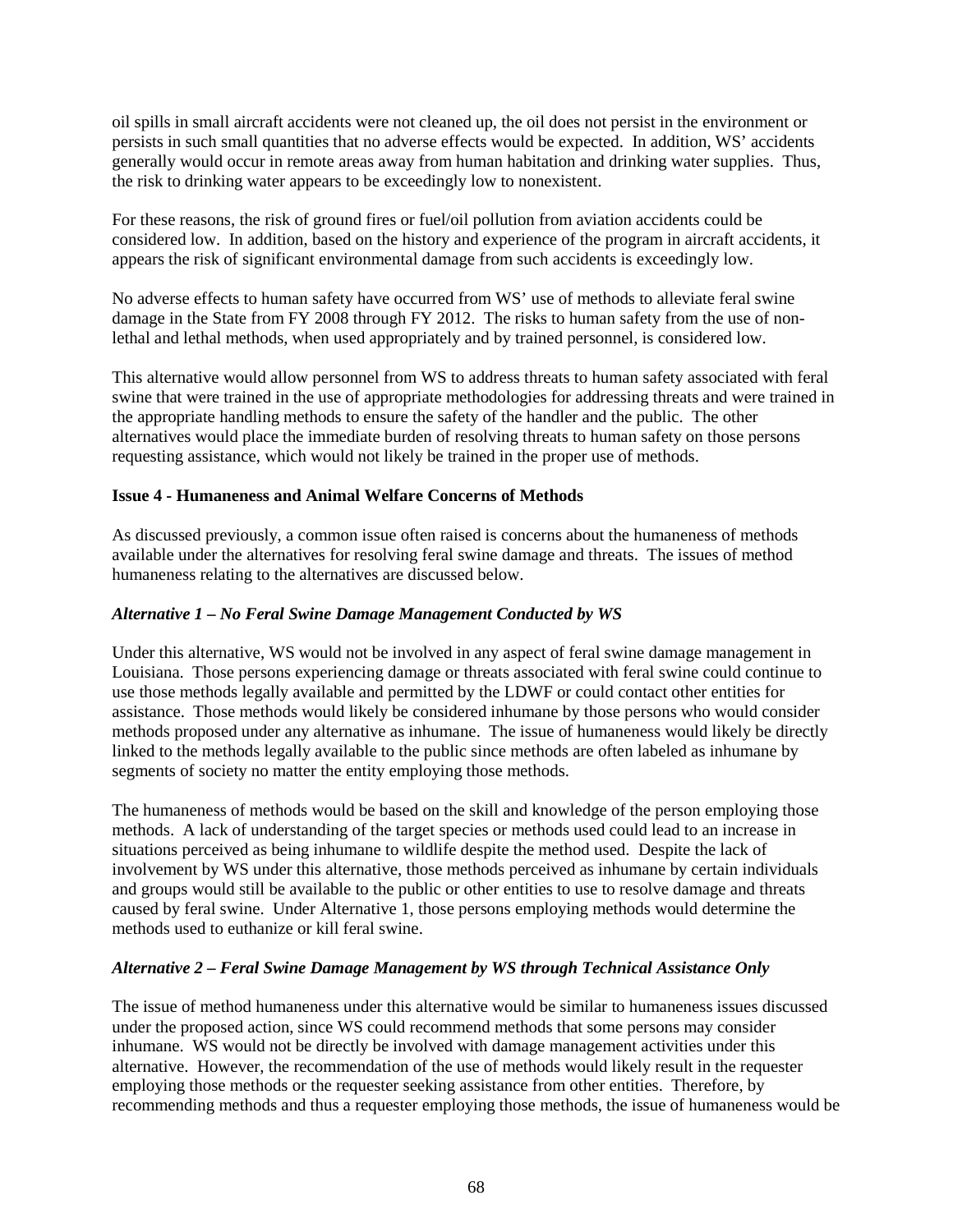similar to the proposed action. Under Alternative 2, WS would recommend the use of euthanasia methods pursuant to WS Directive 2.505. However, the person requesting assistance or other entities would determine what methods to use to euthanize or kill a live-captured animal under Alternative 2.

WS would instruct and demonstrate the proper use and placement of methodologies to increase effectiveness in capturing feral swine and to ensure methods were used in such a way as to minimize pain and suffering. However, the efficacy of methods employed by a cooperator would be based on the skill and knowledge of the requestor or other entities in resolving the threat to safety or damage situation despite WS' demonstration. Therefore, a lack of understanding of the behavior of the feral swine or improperly identifying the damage caused by feral swine along with inadequate knowledge and skill in using methodologies to resolve the damage or threat could lead to incidents with a greater probability of being perceived as inhumane. In those situations, the pain and suffering would likely be regarded as greater than those discussed in the proposed action.

Those people requesting assistance would be directly responsible for the use and placement of methods or seeking the assistance of other entities and if monitoring or checking of those methods does not occur in a timely manner, captured wildlife could suffer and if not address timely, could experience distress. The amount of time an animal is restrained under the proposed action would be shorter compared to a technical assistance alternative if those requestors implementing methods were not as diligent or timely in checking methods.

# *Alternative 3 - Continuing the Current Integrated Approach to Managing Feral Swine Damage (Proposed Action/No Action)*

Under the proposed action, WS would integrate methods using WS' Decision Model as part of technical assistance and direct operational assistance. Methods available under the proposed action could include non-lethal and lethal methods integrated into direct operational assistance conducted by WS. Under this alternative, non-lethal methods would be used by WS, which would generally be regarded as humane. Non-lethal methods would include resource management methods (*e.g.*, limited habitat modification), exclusion devices, frightening devices, cage traps, and immobilizing drugs.

As discussed previously, humaneness, in part, appears to be a person's perception of harm or pain inflicted on an animal. People may perceive the humaneness of an action differently. The challenge in coping with this issue is how to achieve the least amount of animal suffering.

Some individuals believe any use of lethal methods to resolve damage associated with wildlife is inhumane because the resulting fate is the death of the animal. Others believe that certain lethal methods can lead to a humane death. Others believe most non-lethal methods of capturing wildlife to be humane because the animal is generally unharmed and alive. Still others believe that any disruption in the behavior of wildlife is inhumane. With the multitude of attitudes on the meaning of humaneness and the varying perspectives on the most effective way to address damage and threats in a humane manner, agencies are challenged with conducting activities and employing methods that are perceived to be humane while assisting those persons requesting assistance to manage damage and threats associated with wildlife. The goal of WS would be to use methods as humanely as possible to resolve requests for assistance to reduce damage and threats to human safety. WS would continue to evaluate methods and activities to minimize the pain and suffering of methods addressed when attempting to resolve requests for assistance.

Some methods have been stereotyped as "*humane*" or "*inhumane*". However, many "*humane*" methods can be inhumane if not used appropriately. For instance, a cage trap would generally be considered by most members of the public as "*humane*", since the animal would be live-captured unharmed. Yet,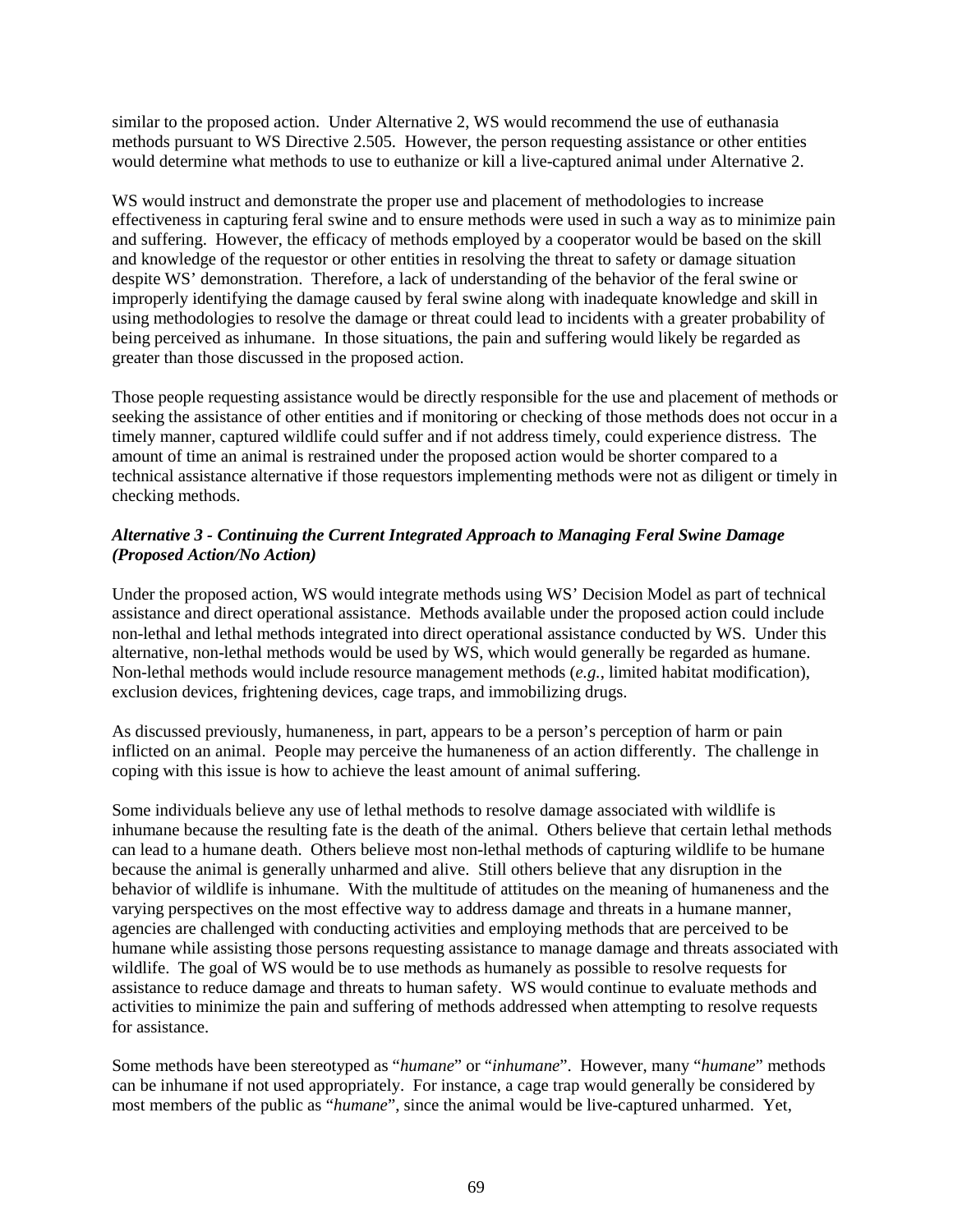without proper care, live-captured wildlife in a cage trap can be treated inhumanely if not attended to appropriately.

Therefore, the goal would be to address requests for assistance using methods in the most humane way possible that minimizes the stress and pain to the animal. Overall, the use of resource management methods, harassment methods, and exclusion devices would be regarded as humane when used appropriately. Although some concern arises from the use of live-capture methods, the stress of animals is likely temporary.

Although some issues of humaneness could occur from the use of resource management methods, exclusion devices, frightening devices, cage traps, and immobilizing drugs, those methods, when used appropriately and by trained personnel, would not result in the inhumane treatment of wildlife. Concerns from the use of those non-lethal methods would be from injuries to animals while those animals were restrained and from the stress of the animal while being restrained or during the application of the method. Pain and physical restraint can cause stress in animals and the inability of animals to effectively deal with those stressors can lead to distress. Suffering occurs when action is not taken to alleviate conditions that cause pain or distress in animals.

If feral swine were to be live-captured by WS, capture devices would be checked in accordance with State laws and regulations to ensure feral swine captured were addressed in a timely manner and to prevent injury. Although stress could occur from being restrained, timely attention to live-captured wildlife would alleviate suffering; therefore, stress would likely be temporary. When live-capture methods were employed, WS would euthanize feral swine live-captured pursuant to WS Directive 2.505.

Under the proposed action, lethal methods could also be employed to resolve requests for assistance to alleviate or prevent feral swine damage and threats. Lethal methods would include shooting, euthanasia chemicals, and the recommendation of harvest during hunting seasons. In addition, target species livecaptured using non-lethal methods could be euthanized by WS. WS' use of lethal control methods under the proposed action would follow those required by WS' directives (see WS Directive 2.505, WS Directive 2.430).

Research and development by WS has improved the selectivity and humaneness of management techniques. Research is continuing to bring new findings and products into practical use. Until new findings and products are found practical, a certain amount of animal suffering could occur when some methods were used in situations where non-lethal damage management methods were not practical or effective. Personnel from WS would be experienced and professional in their use of management methods. Consequently, management methods would be implemented in the most humane manner possible. Many of those methods discussed in Appendix B to alleviate feral swine damage and/or threats in the State, could be used under any of the alternatives by those persons experiencing damage regardless of WS' direct involvement. The only methods that would not be available to most persons experiencing damage associated with feral swine would be immobilizing drugs, euthanasia chemicals, and the availability of aircraft. Therefore, the issue of humaneness associated with methods would be similar across any of the alternatives since those methods could be employed by other entities in the absence of WS' involvement. Those persons who view a particular method as humane or inhumane would likely continue to view those methods as humane or inhumane under any of the alternatives. SOPs that would be incorporated into WS' activities to ensure methods were used by WS as humanely as possible are listed in Chapter 3.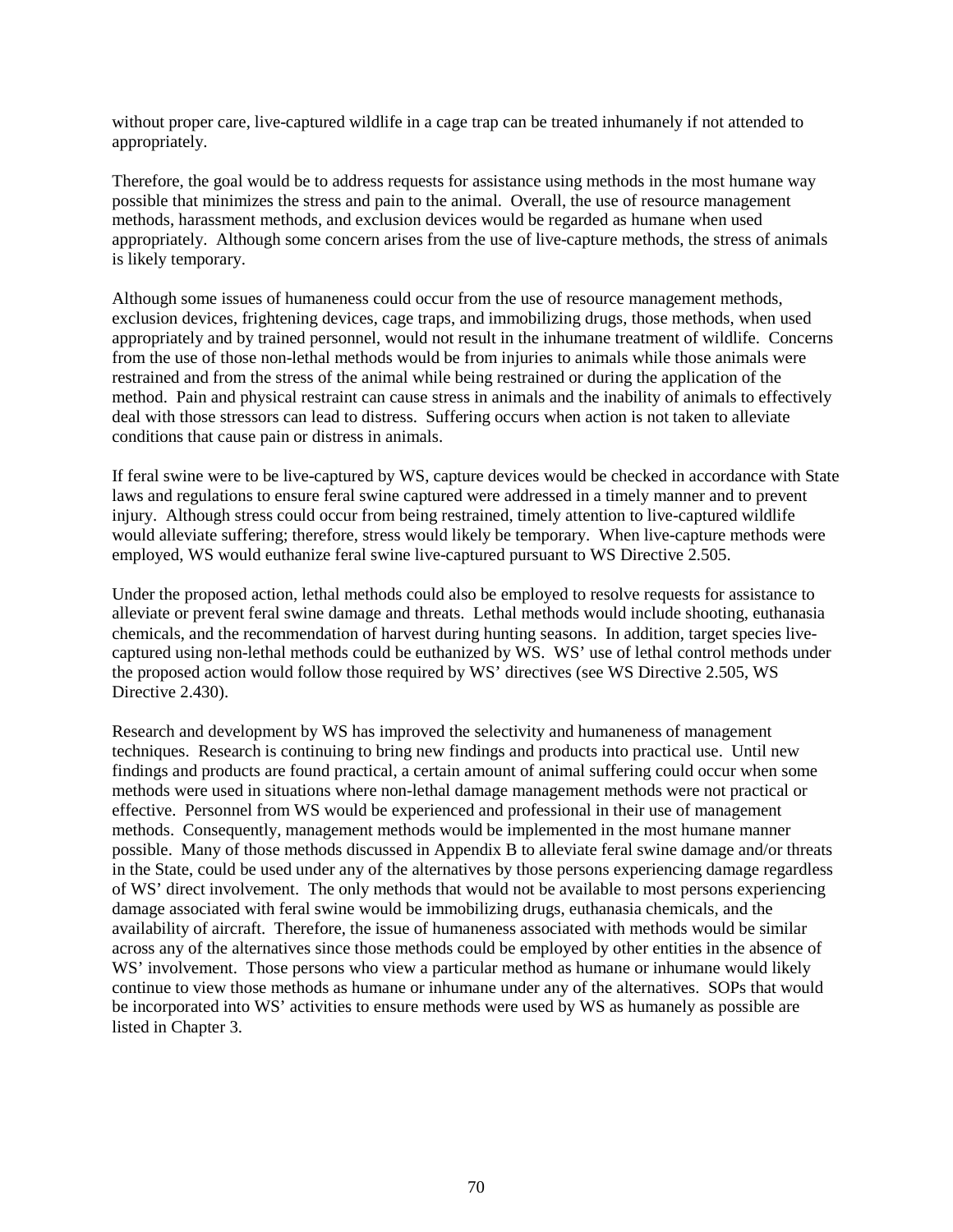#### **Issue 5 - Effectiveness of Feral Swine Damage Management Methods**

A common issue when addressing wildlife damage is the effectiveness of the methods being employed to resolve the damage. When those persons experiencing wildlife damage request assistance from other entities, the damage occurring has likely reached or would reach an economic threshold that is unacceptable to those persons requesting assistance. Therefore, methods being employed to resolve damage must be effective at resolving damage or threats within a reasonable amount of time to prevent further economic loss. The issue of method effectiveness as it relates to each alternative analyzed in detail is discussed below.

### *Alternative 1 – No Feral Swine Damage Management Conducted by WS*

The methods available to those persons experiencing damage under this alternative would be similar to those methods that would be available under the other alternatives. The only methods that would have limited availability under this alternative would be the use of immobilizing drugs, euthanasia chemicals, and the use of from aircraft. WS would not be directly involved with application of any methods to resolve damage caused by feral swine in the State under this alternative. The recommendation of methods and the use of methods would be the responsibility of other entities and/or those persons experiencing damage. When available methods were employed as intended, a reasonable amount of effectiveness would be expected. If methods were employed incorrectly due to a lack of knowledge of the correct use of those methods or if methods were employed without consideration of the behavior of feral swine causing damage, those methods being employed would likely be less effective.

Since those methods available for resolving feral swine damage would be available to those persons experiencing damage or threats, the effectiveness of those methods when used as intended would be similar among the alternatives. Those non-lethal methods discussed in Appendix B would be available to those persons experiencing feral swine damage despite WS' lack of involvement under this alternative. The use of lethal methods under this alternative would continue to be available, except for the use of firearms from aircraft and euthanasia chemicals. Since WS would not be involved with any aspect of feral swine damage management under this alternative, the use of methods and the proper application of methods would occur as decided by the persons experiencing damage or by other entities providing assistance.

### *Alternative 2 – Feral Swine Damage Management by WS through Technical Assistance Only*

With WS providing technical assistance but no direct management under this alternative, entities requesting assistance with feral swine damage management would either take no further action, which means conflicts and damage would likely continue or increase in each situation as feral swine numbers were maintained or increased, contact other entities for direct operational assistance, or implement WS' recommendations for non-lethal and lethal control methods. Individuals or entities that implement management based on WS' recommendations may not have the experience necessary to conduct actions efficiently and effectively.

Under this alternative, most of the methods described in Appendix B would be recommended and/or demonstrated. WS would recommend methods using the WS Decision Model based on information provided by those persons requesting assistance or through site visits. WS would describe and demonstrate the correct application of those lethal and non-lethal methods available. If those persons receiving technical assistance applied methods as recommended and demonstrated by WS, those methods, when employed to resolve feral swine damage, would reasonably be anticipated to be effective in resolving damage occurring. Under this alternative, those persons requesting assistance would be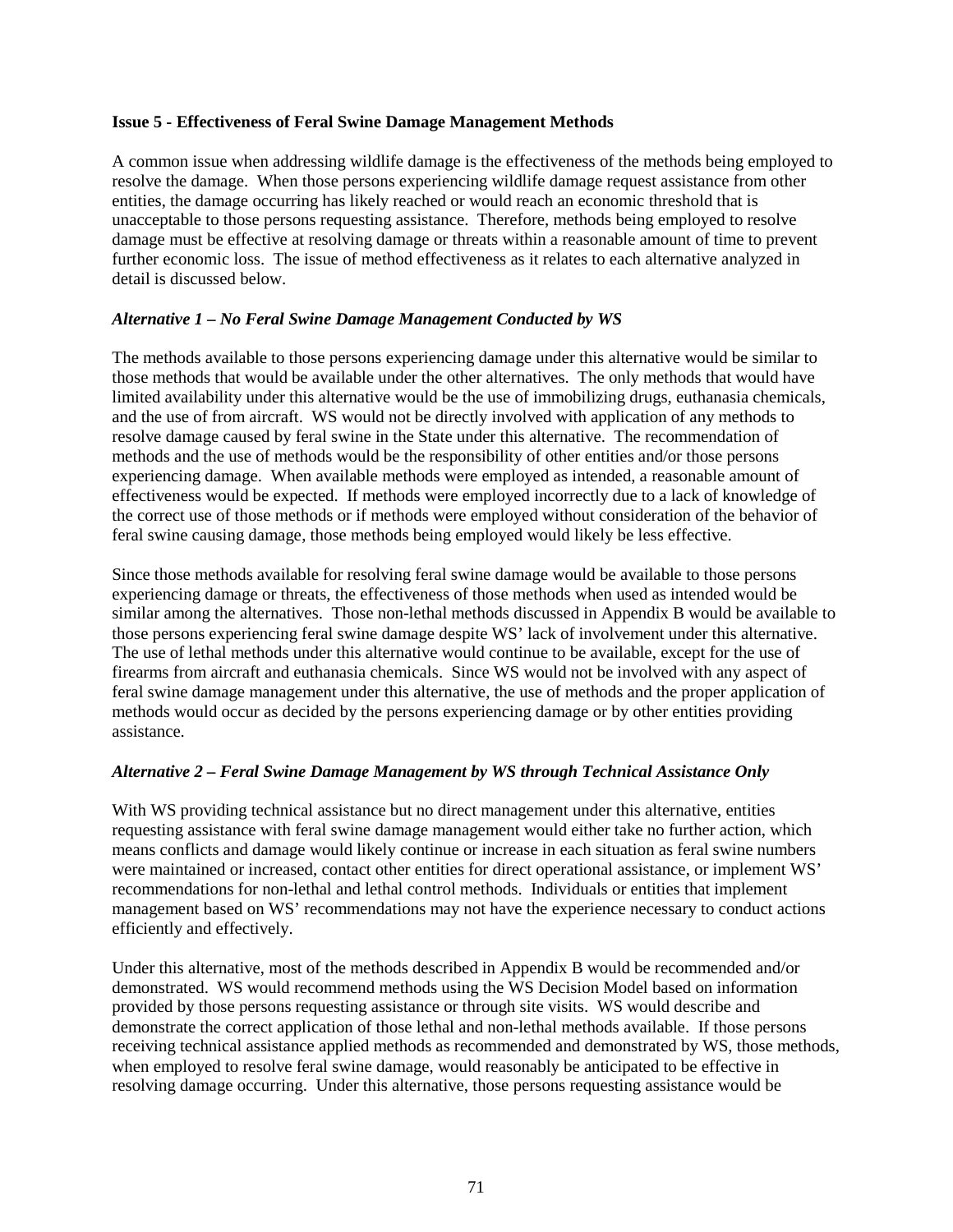provided information on feral swine behavior to ensure methods were applied when the use of those methods was likely to be most effective.

The effectiveness of methods under this alternative would be similar to the other alternatives since many of the same methods would be available. If methods were employed as intended and with regard to the behavior of feral swine causing damage, those methods would likely be effective in resolving damage. The demonstration of methods and the information provided by WS through technical assistance under this alternative would likely increase the effectiveness of the methods employed by those persons requesting assistance. However, if methods were employed that were not recommended or if those methods were employed incorrectly by those persons requesting assistance, methods could be less effective in resolving damage or threats.

### *Alternative 3 - Continuing the Current Integrated Approach to Managing Feral Swine Damage (Proposed Action/No Action)*

Under the proposed action, WS would continue the use of an adaptive approach using an integration of methods to resolve feral swine damage. WS would continue to provide both technical assistance and direct operational assistance to those persons requesting assistance. WS would only provide assistance after a request had been received and a MOU, work initiation document, or another comparable document had been signed by WS and the requesting entity in which all methods used to address feral swine causing damage were agreed upon between WS and the entity requesting assistance. Methods employed to manage feral swine damage, whether non-lethal or lethal, would often temporary with the duration dependent on many factors, including feral swine densities in the area, the availability of suitable habitat in the area, and the availability of methods. WS would employ only those methods agreed upon by the requestor after all available methods were discussed.

A common issue raised is that the use of lethal methods is ineffective because additional feral swine are likely to return either to the area after removal occurs or after the breeding season, which gives the impression of creating a financial incentive to continue the use of only lethal methods. This assumes feral swine only return to an area where damage was occurring if lethal methods were used. However, the use of non-lethal methods would often be temporary, which could result in feral swine returning to an area where damage was occurring once those methods were no longer used. The common factor when employing any method is that feral swine would return if suitable habitat continues to exist at the location where damage was occurring and feral swine densities were sufficient to occupy all available habitats. Therefore, any reduction or prevention of damage from the use of methods addressed in Appendix B would be temporary if habitat conditions continued to exist that attracted feral swine to an area where damage was occurring.

Dispersing feral swine using pyrotechnics, aversive noise, effigies, or any other non-lethal method addressed in Appendix B would often require repeated application to discourage feral swine, which would increase costs, move feral swine to other areas where they could cause damage, and would be temporary if habitat conditions remained unchanged. Dispersing feral swine could be viewed as moving a problem from one area to another, which would require addressing damage caused by feral swine at another location. WS' recommendation of or use of techniques to modifying existing habitat or making areas unattractive to feral swine is discussed in Appendix B. WS' objective would be to respond to request for assistance with the most effective methods and to provide for the long-term solution to the problem using WS' Decision Model to adapt methods in an integrated approach to managing feral swine damage that was agreed upon by the cooperator.

As part of an integrated approach to managing feral swine damage, WS would have the ability to adapt methods to damage situations to effectively reduce or prevent damage from occurring. Under the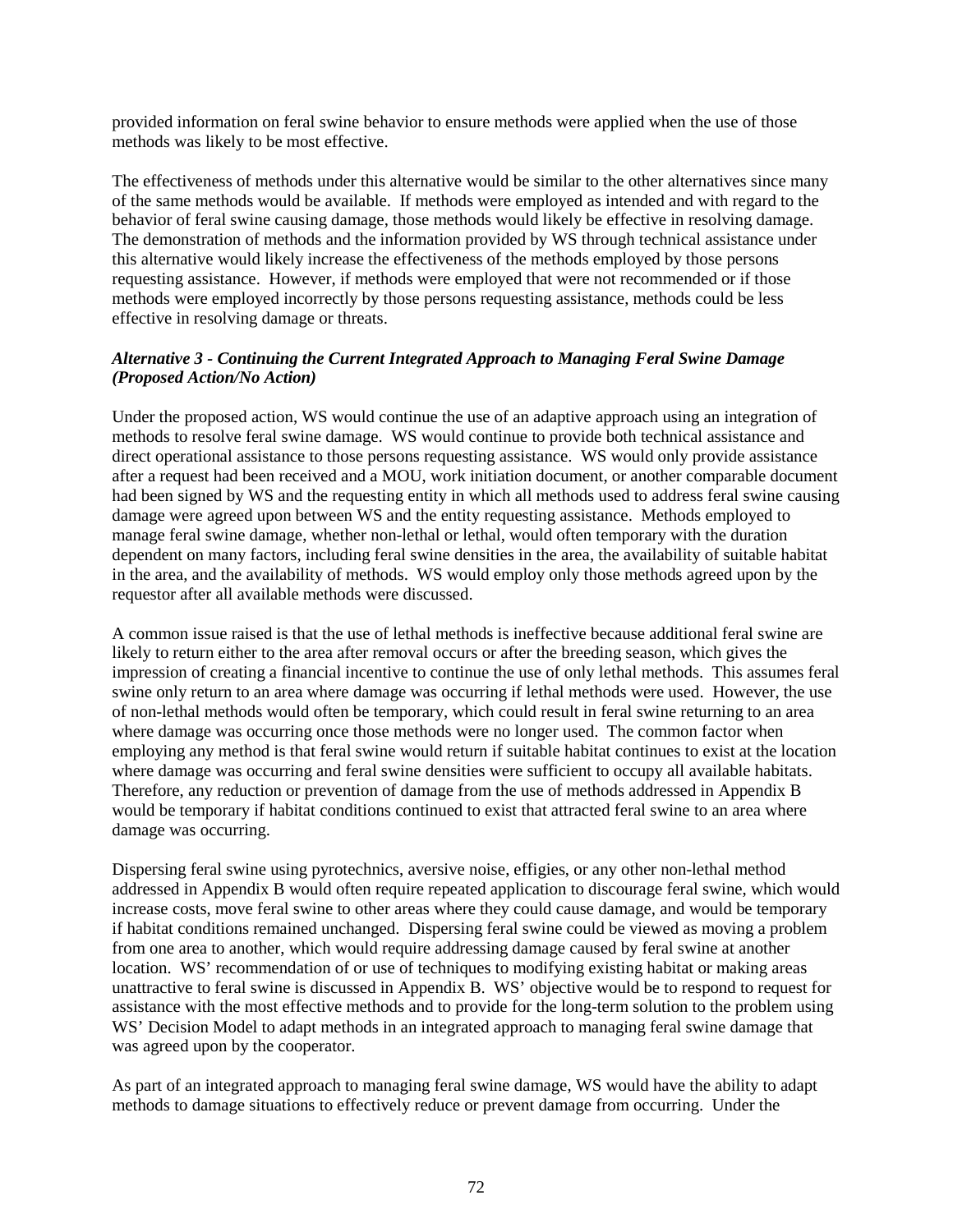proposed integrated approach, all methods, individually or in combination, could be employed as deemed appropriate through WS' Decision Model to address requests for assistance. WS' objective when receiving a request for assistance under the proposed action would be to reduce damage and threats to human safety or to prevent damage from occurring using an integrated approach to managing feral swine damage. Therefore, under the proposed action, WS would employ methods adaptively to achieve that objective.

Managing damage caused by feral swine can be divided into short-term approaches and long-term approaches. Short-term approaches would focus on redistribution and dispersal of feral swine to limit use of an area where damage or threats were occurring. Short-term redistribution approaches may include prohibiting feeding, hazing with vehicles, effigies, adverse noise, and erecting access barriers, such as fences. Population reduction by limiting survival or reproduction, removing feral swine, and habitat modification would be considered long-term solutions to managing damage caused by feral swine.

Redistribution methods are often employed to provide immediate resolution to damage occurring until long-term approaches can be implemented or have had time to reach the desired result. Dispersing feral swine can often be a short-term solution that moves those animals to other areas where damages or threats could occur. Some short-term methods may become less effective in resolving damage as the feral swine population increases, as feral swine become more acclimated to human activity, and as feral swine become habituated to harassment techniques. Non-lethal methods often require a constant presence at locations when feral swine are present and must be repeated every day until the desired results are achieved, which can increase the costs associated with those activities.

Non-lethal methods may also require constant monitoring and maintenance to insure proper results. For example, fencing could be used to prevent access to a resource; however, constant monitoring of the fencing would be required and necessary repairs completed to ensure the use of fencing would be successful in preventing access to resources. Long-term solutions to resolving feral swine damage often require management of the population and identifying the habitat characteristics that attract feral swine to a particular location.

Often of concern with the use of lethal methods is that feral swine that were lethally removed would only be replaced by other feral swine either during the application of those methods (*e*.*g*., from other swine that immigrate into the area) or by feral swine the following year (*e*.*g*., increase in reproduction and survival that could result from less competition). As stated previously, the use of lethal methods to resolve damage or threats are not intended to manage populations over broad areas. The use of lethal methods would be intended to reduce the number of feral swine present at a location where damage was occurring by targeting those swine causing damage or posing threats. The intent of employing lethal methods would be to target those feral swine causing damage and not to manage entire populations; therefore, those lethal methods would not be ineffective because feral swine return.

Therefore, the use of both lethal and non-lethal methods may require repeated use of those methods. The return of feral swine to areas where damage management methods were previously employed does not indicated previous use of those methods were ineffective at reducing damage since the intent of those methods would be to reduce the number of feral swine present at a site where damage was occurring at the time those methods were employed.

Based on the evaluation of the damage situation, the most effective methods would be employed individually or in combination based on the prior evaluations of methods or combinations of methods in other damage management situations. Once employed, methods would be further evaluated for effectiveness based on a continuous evaluation of activities by WS. Therefore, the effectiveness of methods would be considered as part of the decision making-process during the use of the Decision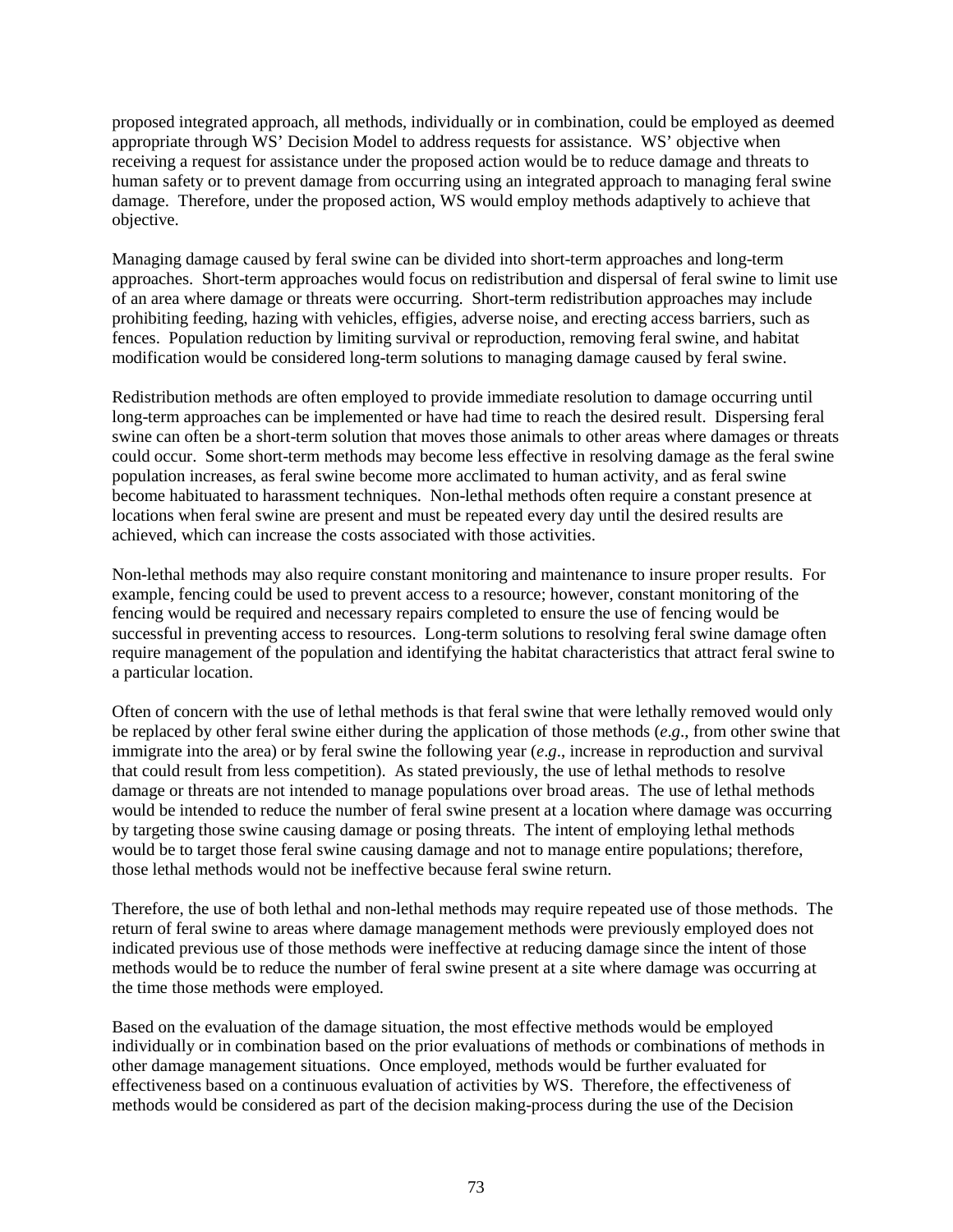Model described in Chapter 3 for each damage management request based on continual evaluation of methods and results.

# **4.2 CUMULATIVE IMPACTS OF THE PROPOSED ACTION BY ISSUE**

Cumulative impacts, as defined by CEQ (40 CFR 1508.7), are impacts to the environment that result from the incremental impact of the action when added to other past, present, and reasonably foreseeable future actions, regardless of what agency (federal or non-federal) or person undertakes such other actions. Cumulative impacts may result from individually minor, but collectively significant, actions taking place over time.

Under Alternative 2 and Alternative 3, WS would address damage associated with feral swine either by providing technical assistance only (Alternative 2) or by providing technical assistance and direct operational assistance (Alternative 3) in the State. WS would be the primary agency conducting feral swine damage management in the State under Alternative 2 and Alternative 3. However, other federal, state, and private entities could also be conducting feral swine damage management in the State. The harvest of feral swine by hunters also occurs in Louisiana.

WS does not normally conduct direct damage management activities in the same area concurrently with other entities that are conducting feral swine damage management, but could conduct damage management activities at adjacent sites within the same period. In addition, feral swine may be harvested in Louisiana during regulated harvest seasons during periods when damage management activities could be occurring. Other federal, state, and private entities may also conduct damage management activities in the same area. The potential cumulative impacts analyzed below could occur because of WS' damage management program activities over time or because of the aggregate effects of those activities. Through ongoing coordination and collaboration between WS and the LDWF, activities of each agency and the take of feral swine would be available. Feral swine damage management activities in the State would be monitored to evaluate and analyze activities to ensure those activities remained within the scope of analysis of this EA.

The activities proposed in the alternatives would have a negligible effect on atmospheric conditions, including the global climate. Meaningful direct or indirect emissions of greenhouse gases would not occur because of any of the proposed alternatives. Those alternatives would meet the requirements of applicable laws, regulations, and Executive Orders, including the Clean Air Act and Executive Order 13514. Other than minor uses of fuels for motor vehicles and other materials, there are no irreversible or irretrievable commitments of resources. The actions of WS are not undertakings that could adversely affect historic resources.

### **Issue 1 - Effects of Damage Management Activities on Feral Swine Populations**

Evaluation of activities relative to target species indicated that program activities would likely have no cumulative adverse effects on feral swine populations in the State when targeting those feral swine responsible for causing damage or posing a threat of damage. WS' actions would be occurring simultaneously, over time, with other natural processes and human generated changes that are currently taking place. These activities include, but would not be limited to:

- Natural mortality of feral swine
- Mortality through vehicle strikes and aircraft strikes
- Human-induced mortality of feral swine through other damage management activities
- Human-induced mortality through harvest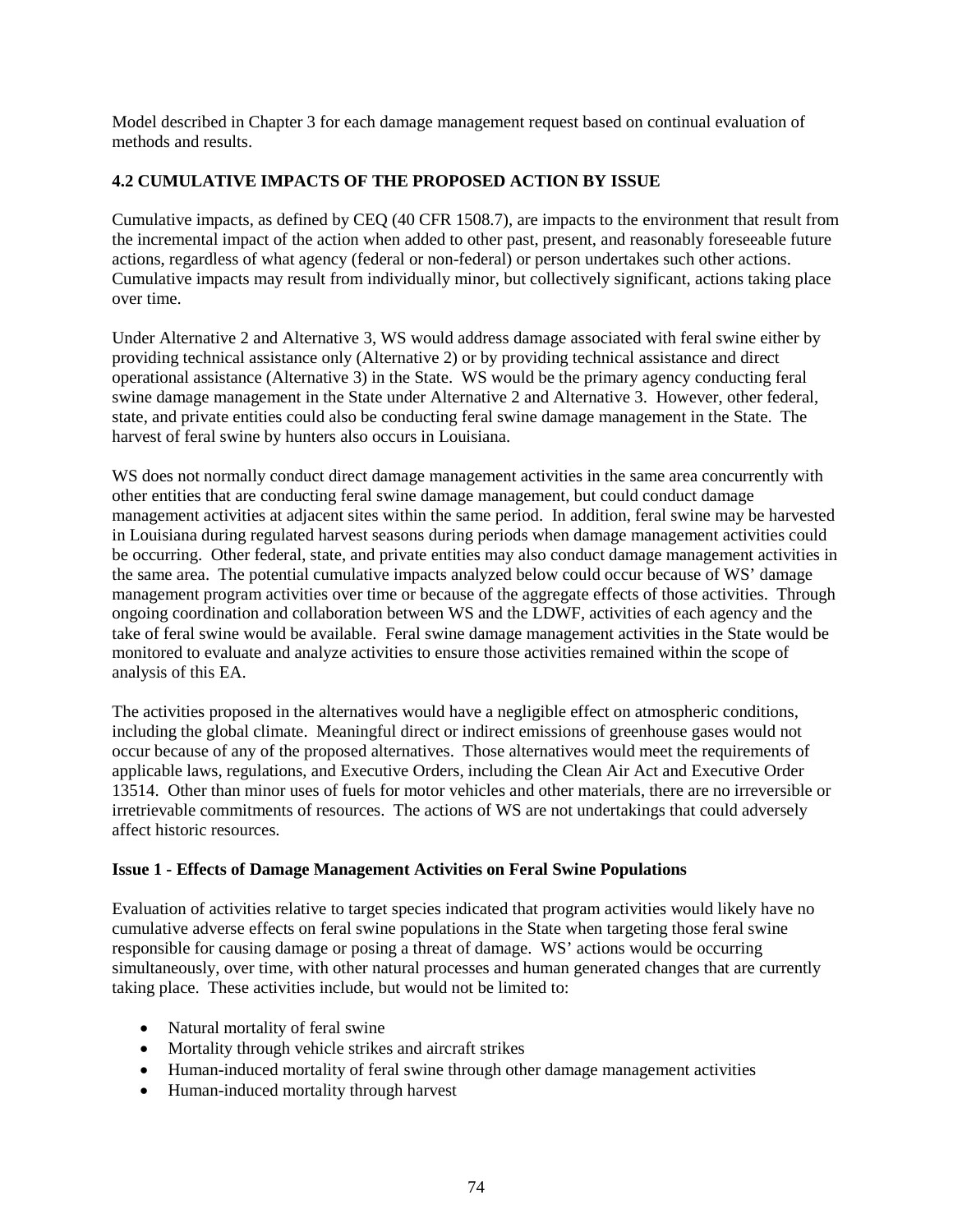- Human and naturally induced alterations of wildlife habitat
- Annual and perennial cycles in wildlife population densities

All those factors play a role in the dynamics of feral swine populations. In many circumstances, requests for assistance arise when some or all of those elements have contrived to elevate target species populations or place target species at a juncture to cause damage to resources. The actions taken to minimize or eliminate damage would be constrained as to scope, duration, and intensity for the purpose of minimizing or avoiding impacts to the environment. WS would use the Decision Model to evaluate damage occurring, including other affected elements and the dynamics of the damaging species; to determine appropriate strategies to minimize effects on environmental elements; applies damage management actions; and subsequently monitors and adjusts/ceases damage management actions (Slate et al. 1992). This process would allow WS to take into consideration other influences in the environment, such as those listed above, in order to avoid cumulative adverse effects on target species.

Swine are not native to Louisiana and the feral populations found in the State today likely originated from domesticated swine. Domesticated swine were likely first introduced by European explorers that used swine as a food source. Up until the early 1900s, domesticated swine were often allowed to range freely. Closed-range or fencing for livestock was not a common practice until the 1900s. As domestic swine were allowed to roam freely, many swine became feral. Until the 1930s, all feral swine originated from domesticated swine; however, starting in the 1930s, wild Russian wild boars were imported into areas of the United States for hunting. As wild boars escaped or as boars were released to roam freely, crossbreeding occurred between feral swine and the Russian wild boar. Feral swine in Louisiana and across North America include feral domestic swine and the wild boar, which have been released or escaped. Today, feral swine can be found statewide in all 64 Parishes of the State. Based on the removal that could occur by WS under the proposed action alternative and based on the annual harvest of feral swine that has occurred previously, the cumulative removal of feral swine would likely be below the levels required to stabilize or lower current statewide feral swine populations (see Section 4.1). The National Invasive Species Council specifically lists feral swine as an invasive species pursuant to Executive Order 13112. Executive Order 13112 directs federal agencies to address invasive species to the extent practicable and permitted by law. WS Directive 2.320 provides guidelines for WS' actions in the management of invasive species in fulfillment of Executive Order 13112.

### *Historical outcomes of damage management activities on wildlife*

Damage management activities associated with feral swine would be conducted by WS only at the request of a cooperator to reduce damage that was occurring or to prevent damage from occurring and only after methods to be used were agreed upon by all parties involved. WS would monitor activities to ensure any potential impacts were identified and addressed. WS would work closely with state and federal resource agencies to ensure WS' activities were considered as part of management goals established by those agencies. Historically, WS' activities to manage feral swine have not reached a magnitude that would cause adverse effects to populations in the State as populations continue to increase and expand in the State.

# *SOPs built into the WS program*

SOPs are designed to reduce the potential negative effects of WS' actions, and have been tailored to respond to changes in wildlife populations that could result from unforeseen environmental changes. This would include those changes occurring from sources other than WS. Alterations in programs would be defined through SOPs, and implementation would be insured through monitoring, in accordance with the WS' Decision Model (Slate et al. 1992).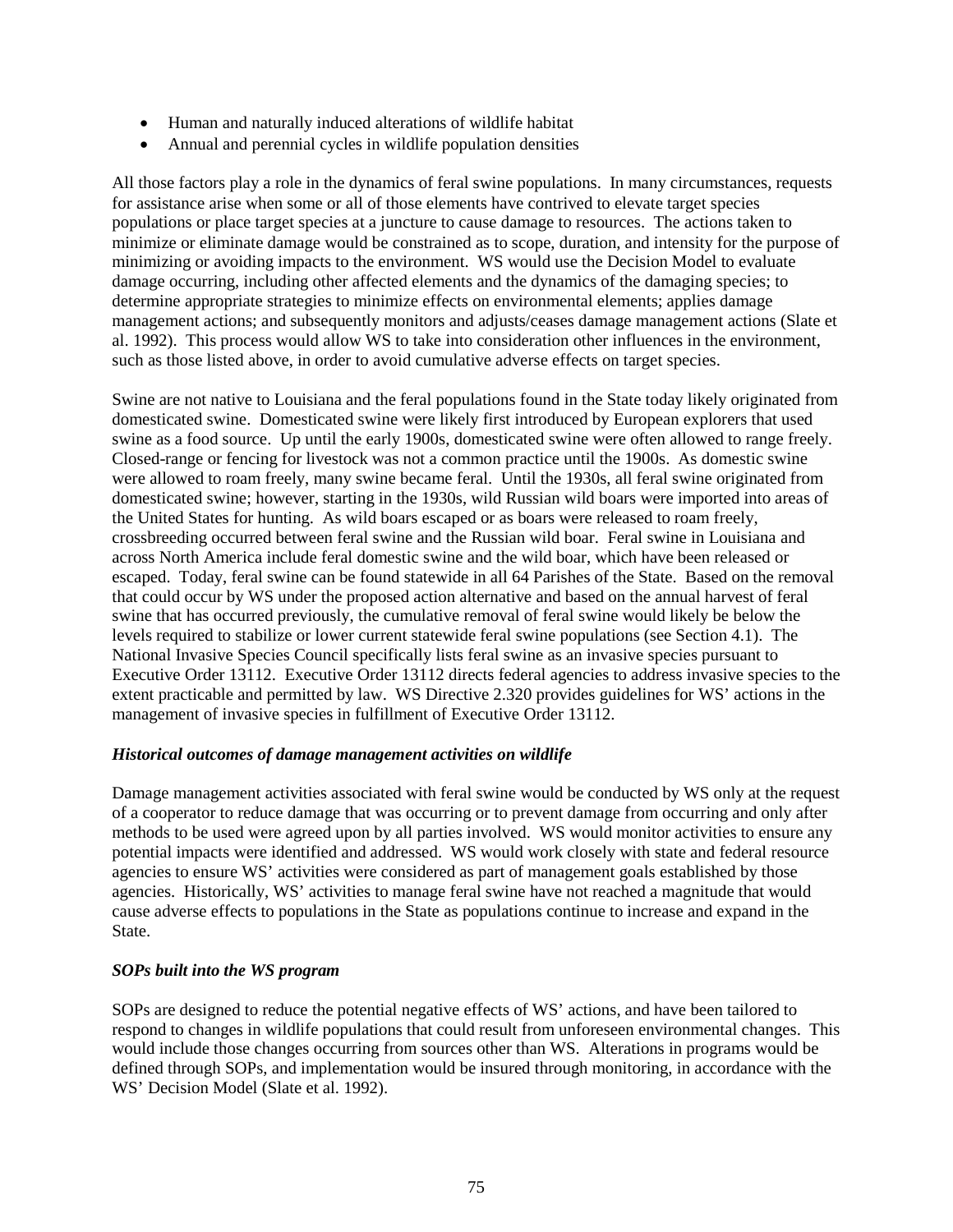### **Issue 2 - Effects on Non-target Wildlife Species Populations, Including T&E Species**

Potential effects on non-target species from conducting feral swine damage management arise from the use of non-lethal and lethal methods to alleviate or prevent those damages. The use of non-lethal methods during activities to reduce or prevent damage caused by feral swine has the potential to exclude, disperse, or capture non-target wildlife. However, the effects of non-lethal methods would often be temporary and often do not involve the removal (killing) of non-target wildlife species. When using exclusion devices, both target and non-target wildlife could be prevented from accessing the resource being damaged. Since exclusion does not involve lethal removal, cumulative impacts on non-target species from the use of exclusionary devices would not occur but would likely disperse those individuals to other areas. Exclusionary methods can often require constant maintenance to ensure effectiveness. Therefore, the use of exclusionary devices would be somewhat limited to small, high-value resources and would not be used to the extent that non-targets would be excluded from large areas that would cumulatively affect populations from the inability to access a resource, such as potential food sources. The use of visual and auditory harassment and dispersion methods would generally be temporary with non-target species returning after the cessation of those activities. Dispersal and harassment do not involve the removal (killing) of non-target species and similar to exclusionary methods would not be used to the extent or at a constant level that would prevent non-targets from accessing critical resources that would threaten survival of a population.

The use of lethal methods or those methods used to live-capture target species followed by euthanasia also have the potential to affect non-target wildlife through the removal (killing) or capture of non-target species. Capture methods used would often be methods that would be set to confine or restrain target wildlife after being triggered by a target individual. Capture methods would be employed in such a manner as to minimize the threat to non-target species by placement in those areas frequently used by target wildlife, using baits or lures that were as species specific as possible, and modification of individual methods to exclude non-targets from capture. Most methods described in Appendix B are methods that would be employed to confine or restrain wildlife that would be subsequently euthanized using humane methods. With all live-capture devices, non-target wildlife captured could be released on site if determined to be able to survive following release. SOPs are intended to ensure take of non-target wildlife would be minimal during the use of methods to capture target wildlife.

The use of firearms, immobilizing drugs, and euthanasia chemicals would essentially be selective for target species since identification of an individual would be made prior to the application of the method. Firearms require the identification of the target before application, which essentially is selective with minimal risks to non-targets. Euthanasia methods would be applied through direct application to target wildlife. Therefore, the use of those methods would not affect non-target species.

The methods described in Appendix B have a high level of selectivity and could be employed using SOPs to ensure minimal impacts to non-target species. Non-targets have not been lethally removed or livecaptured by WS during damage management activities conducted between FY 2008 and FY 2012 targeting feral swine. Based on the methods available to resolve feral swine damage and/or threats, WS does not anticipate the number of non-targets taken to reach a magnitude where declines in those species' populations would occur (see Section 4.1). Therefore, take under the proposed action of non-targets would not cumulatively affect non-target species. WS' has reviewed the T&E species listed by the LDWF, the USFWS, and the National Marine Fisheries Service and consulted with those agencies. WS would adhere to the restriction zones for the use of cable restraints to avoid incidental capture of Louisiana black bears (see Appendix D). WS would abide by all reasonable and prudent measures, including the terms and conditions that implement the reasonable and prudent measures, as outlined in the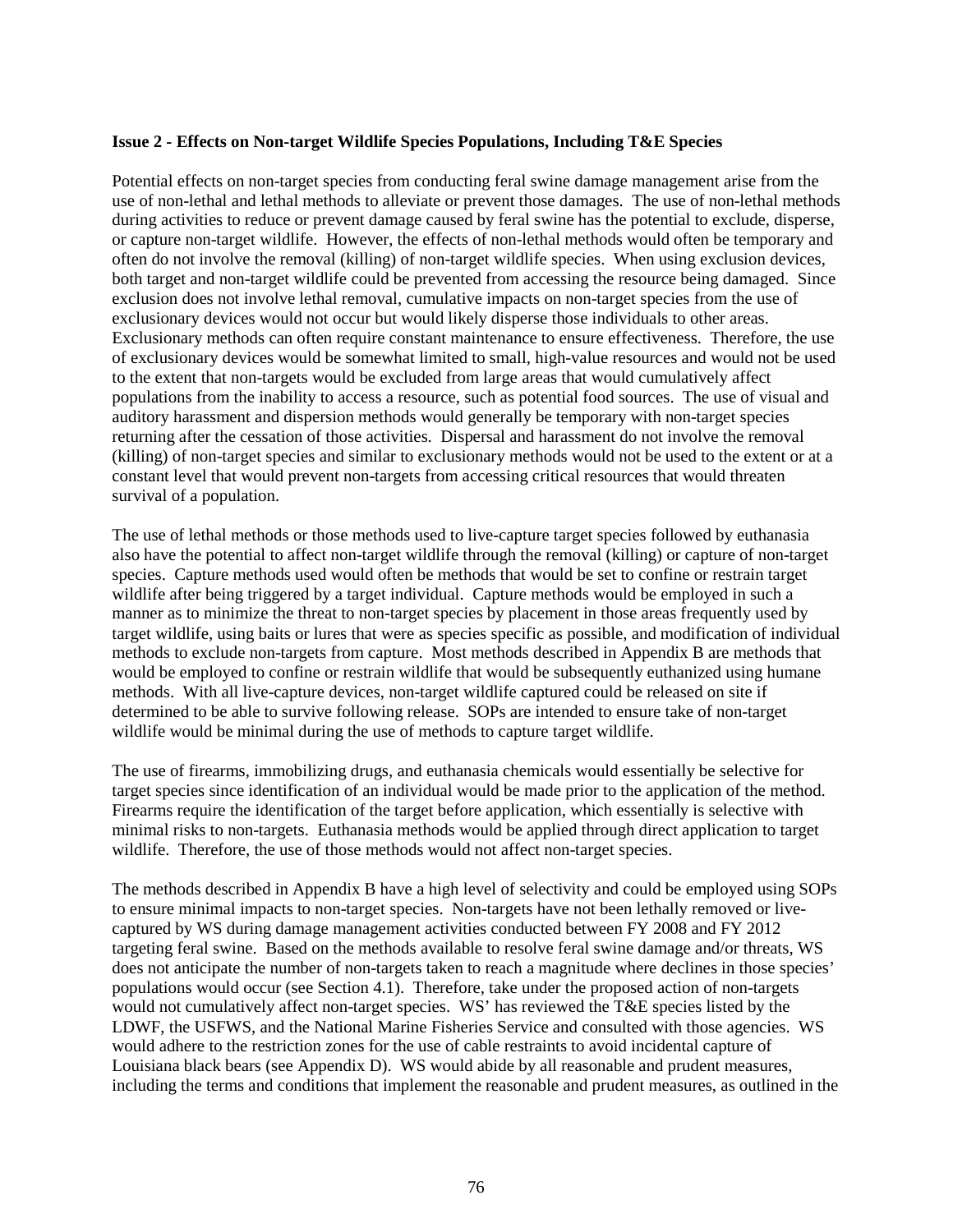Biological Opinion issued by the USFWS to avoid jeopardizing the status of the Louisiana black bear. Cumulative impacts would be minimal on non-targets from any of the alternatives discussed.

### **Issue 3 - Effects of Damage Management Methods on Human Health and Safety**

### *Safety of Chemical Methods Employed*

Chemical methods that would be available for use under the proposed action would be immobilizing drugs and euthanizing chemicals, which are described in Appendix B. Immobilizing drugs are administered to target individuals using devices or methods that ensure the identification of the target animal. The immobilizing drugs discussed in Appendix B require injection of the drug directly into an animal. Injection would occur through hand injection through a syringe, by jabstick, or by a pneumatically propelled dart that mechanically injects the drug into the animal upon impact. Immobilizing drugs temporarily sedate an animal to minimize stress of handling and reduces the risks to human safety. Immobilized animals may also be euthanized using a euthanizing chemical described in Appendix B. Euthanasia chemicals would only be administered after feral swine were properly restrained and immobilized and would occur through direct injection through a syringe. WS' personnel would be required to attend training courses and to be certified in the use of immobilizing drugs and euthanizing chemicals to ensure proper care and handling occurs, to ensure the proper doses were administered, and to ensure human safety.

Direct application of chemical methods to target species would ensure that there would be no cumulative impacts to human safety. All chemical methods would be tracked and recorded to ensure that proper accounting of used and unused chemicals occurred. All chemicals would be stored and transported according to United States Food and Drug Administration and United States Drug Enforcement Administration regulations, including the directives of WS. The amount of chemicals used or stored by WS would be minimal to ensure human safety. All feral swine euthanized by euthanasia chemicals would be disposed of by deep burial or by incineration to ensure the safety of the public. Based on this information, the use of chemical methods as part of the proposed action by WS would not have cumulative impacts on human safety.

# *Safety of Non-Chemical Methods Employed*

All non-chemical methods described in Appendix B would be used within a limited time frame, would not be residual, and do not possess properties capable of inducing cumulative adverse effects on human health and safety. All non-chemical methods would be used after careful consideration of the safety of those persons employing methods and to the public. All capture methods would be employed in areas where human activity was minimal and warnings signs would be placed in conspicuous areas, when appropriate, to ensure the safety of the public. Capture methods would also require direct contact to trigger, which would ensure that those methods, when left undisturbed, would have no effect on human safety. All methods would be agreed upon by the requesting entities, which would be made aware of the safety issues of those methods when entering into a MOU, work initiation document, or other comparable document with WS. SOPs would also ensure the safety of the public from those methods used to capture or remove wildlife. Firearms used to alleviate or prevent damage, though hazards do exist, would be employed to ensure the safety of employees and the public. Based on the use of non-chemical methods, those methods would not cumulatively affect human safety.

### **Issue 4 - Humaneness and Animal Welfare Concerns of Methods**

WS continues to seek new methods and ways to improve current technology and to improve the humaneness of methods used to manage damage caused by wildlife. Cooperation with individuals and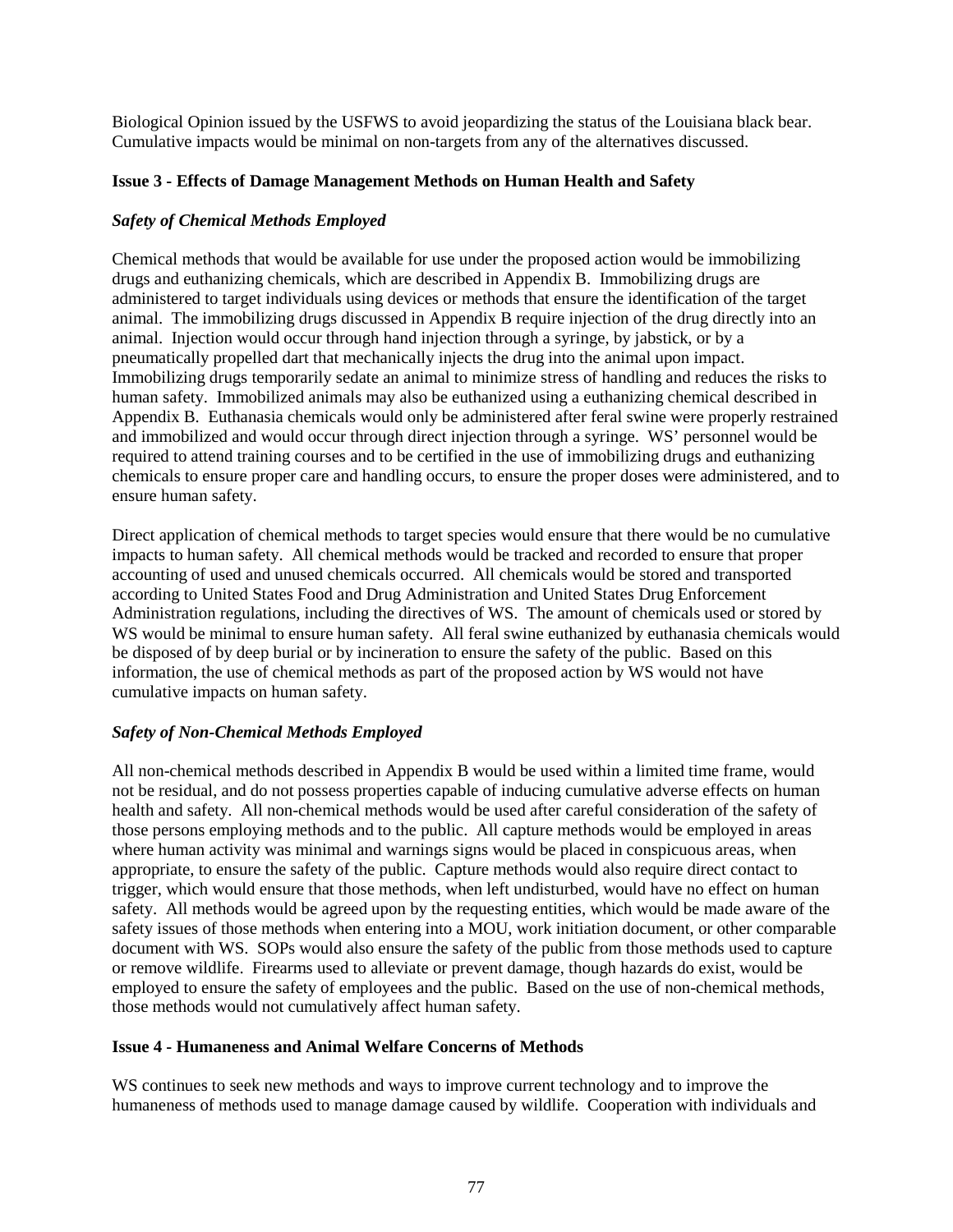organizations involved in animal welfare continues to be an agency priority for the purpose of evaluating strategies and defining research aimed at developing humane methods.

As discussed in Chapter 2 and Chapter 4, the perception of humaneness and welfare varies among people. Generally, non-lethal methods involving habitat modification, harassment, and exclusion would be considered humane methods since wildlife would be displaced to other areas and would generally be unharmed. Restraining methods that result in live-capture are often viewed as inhumane when wildlife are held for long periods of time that can often lead to pain, stress, and ultimately, distress of the animal. Restraining devices used for the capture of feral swine (*e*.*g*., corral traps, cage traps, foot snares) all require supervision of the methods, which allows for those feral swine captured to be addressed in a timely manner, which reduces the amount of time those individuals would be held. Trap monitoring devices could also be used, when appropriate, that indicate when traps have been triggered, which would allow for traps in remote location to be monitored daily and any wildlife captured to be addressed quickly. By limiting the amount of time wildlife were held in restraining devices and by timely addressing those animal captured in restraining devices, the pain, suffering, and distress of the animal can be minimized.

Immobilizing drugs could be used to sedate and anesthetize feral swine restrained inside a live-trap through injection either by hand, jab stick, or pneumatic dart gun. Applicators would be present on site during application, which ensures those swine would be addressed in a timely manner. The effects of immobilizing drugs would be temporary with a full recovery occurring after drug was metabolized fully. If euthanasia chemicals were used, feral swine captured would be euthanized while anesthetized, which renders the swine unconscious and unresponsive. Therefore, euthanasia can occur with no pain or suffering.

Humaneness and animal welfare concerns can also arise from the use of euthanasia methods. The guidelines for euthanasia provided by the American Veterinary Medical Association lists barbiturates and potassium chloride in conjunction with general anesthesia as acceptable methods of euthanasia for swine (American Veterinary Medical Association 2013). Euthanasia by gunshot is a conditionally acceptable form of euthanasia (American Veterinary Medical Association 2013). WS' personnel would be trained in the proper use of firearms to minimize pain and suffering of feral swine taken by this method.

WS would employ methods as humanely as possible by applying measures to minimize pain and that allow wildlife captured to be addressed in a timely manner to minimize distress. Through the establishment of SOPs that guide WS in the use of methods to address damage and threats associated with feral swine, the cumulative impacts on the issue of method humaneness would be minimal. All methods would be evaluated during review of the EA to ensure SOPs were adequate, which would ensure those methods continue to be used to minimize suffering and that wildlife captured were addressed in a timely manner to minimize distress.

### **Issue 5 - Effectiveness of Feral Swine Damage Management Methods**

As discussed in Chapter 2, the effectiveness of any damage management program could be defined in terms of losses or risks potentially reduced or prevented, which would be based on how accurately practitioner's diagnosis the problem, the species responsible for the damage, and how actions were implemented to correct or mitigate risks or damages. The most effective approach to resolving any damage problem would be to use an adaptive integrated approach, which may call for the use of several management methods simultaneously or sequentially (Courchamp et al. 2003).

Effectiveness is based on the types of methods employed, the application of the method, restrictions on the use of the method(s), the skill of the personnel using the method and, for WS' personnel, the guidance provided by WS' Directives and policies. The goal of the WS' program would be to reduce damage,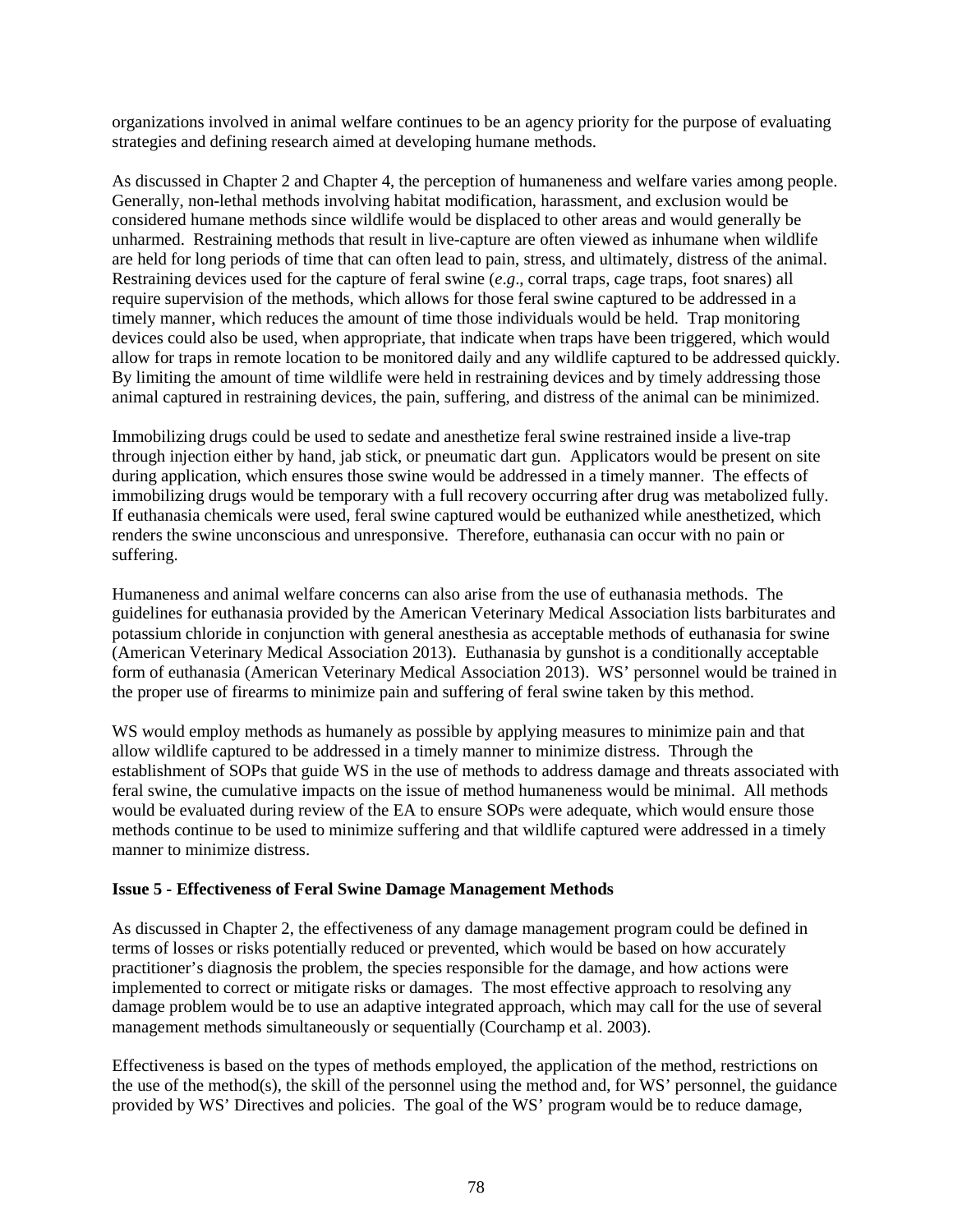risks, and conflicts with feral swine as requested. WS recognizes that localized population reduction could be short-term and that new individuals may immigrate, be released at the site, or be born to animals remaining at the site (Courchamp et al. 2003). The ability of an animal population to sustain a certain level of removal and to eventually return to pre-management levels does not mean individual management actions were unsuccessful, but that periodic management may be necessary.

Correlated with the effectiveness of methods at reducing or alleviating damage or threats is the costs associated with applying methods to reduce damage or threats. If methods were ineffective at reducing or alleviating damage or if methods required re-application after initially being successful, the costs associated with applying those methods increases. An analysis of cost-effectiveness in many situations relating to wildlife damage is difficult or impossible to determine because the value of benefits may not be readily calculable and personal perspectives differ about damage. For example, the potential benefit of removing feral swine near livestock facilities could reduce the risks associated with disease transmission from feral swine to domestic swine. Since some diseases are potentially fatal, or severely debilitating, the value of the benefit may be high. However, no studies of disease problems with and without damage management have been conducted, and, therefore, the number of cases prevented because of damage management would not possible to estimate. In addition, it is rarely possible to prove conclusively that feral swine were responsible for individual disease cases or outbreaks.

The CEQ does not require a formal, monetized cost-benefit analysis to comply with the NEPA (40 CFR 1508.14) and consideration of this issue is not essential to making a reasoned choice among the alternatives being considered. As part of an integrated approach to managing damage, WS would have the ability to adapt methods to damage situations to effectively reduce or prevent damage from occurring. Under the proposed integrated approach, all methods, individually or in combination, could be employed as deemed appropriate through WS' Decision Model to address requests for assistance. WS' objective when receiving a request for assistance under the proposed action would be to reduce damage and threats to human safety or to prevent damage from occurring using an integrated approach to managing feral swine damage. Therefore, under the proposed action, WS would employ methods adaptively to achieve that objective.

Concern is often raised that feral swine return to an area where damage was occurring if lethal methods were used, which creates a financial incentive to continue the use of only lethal methods. However, as stated throughout the EA, the use of non-lethal methods would often be temporary, which could result in feral swine returning to an area where damage was occurring once those methods were no longer used. Feral swine would return if suitable habitat continued to exist at the location where damage was occurring and feral swine densities were sufficient to occupy all available habitats. Therefore, any reduction or prevention of damage from the use of methods addressed in this EA would be temporary if habitat conditions continued to exist. Any method that dispersed or removed feral swine from areas would only be temporary if habitat continued to exist. Dispersing feral swine using non-lethal method addressed in this EA often requires repeated application to discourage feral swine, which increases costs, moves feral swine to other areas where they could cause damage, and would often be temporary if habitat conditions remain unchanged. Dispersing feral swine could be viewed as moving problem swine from one area to another, which would require addressing damage caused by those feral swine at another location. WS' recommendation of or use of techniques to modifying existing habitat or making areas unattractive to feral swine was addressed in this EA and in Appendix B. Therefore, WS' objective would be to respond to request for assistance with the most effective methods and to provide for the long-term solution to the problem using WS' Decision Model to adapt methods in an integrated approach to managing feral swine damage that is agreed upon by the cooperator.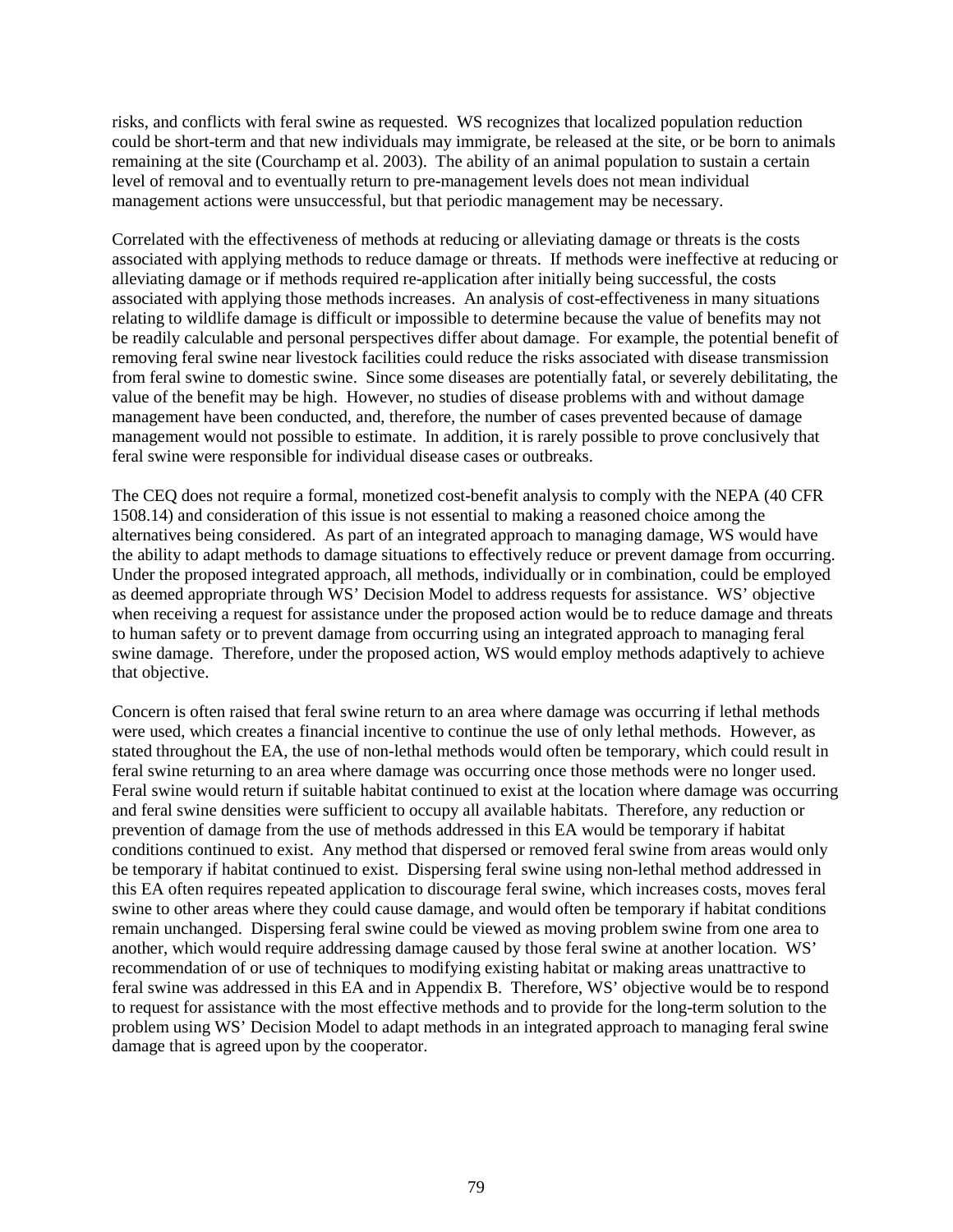# **CHAPTER 5: LIST OF PREPARERS, REVIEWERS, AND PERSONS CONSULTED**

# **5.1 LIST OF PREPARERS**

| Dwight LeBlanc   | WS - State Director             |
|------------------|---------------------------------|
| Scott Woodruff   | WS - Wildlife Disease Biologist |
| Ryan L. Wimberly | WS – Staff Wildlife Biologist   |

### **5.2 LIST OF REVIEWERS AND PERSONS CONSULTED**

| Deborah Fuller   | USFWS - Endangered Species Biologist, Lafayette, Louisiana |
|------------------|------------------------------------------------------------|
| Dr. Jim LaCour   | LDWF - State Wildlife Veterinarian, Baton Rouge, Louisiana |
| Billy Leonard    | USFWS - Oil and Gas Specialist, Cameron, Louisiana         |
| Don Reed         | LSUAC - Wildlife Extension Professor, Clinton, Louisiana   |
| Dr. Terry Conger | USDA/Veterinary Services - Veterinary Medical Officer,     |
|                  | Baton Rouge, Louisiana                                     |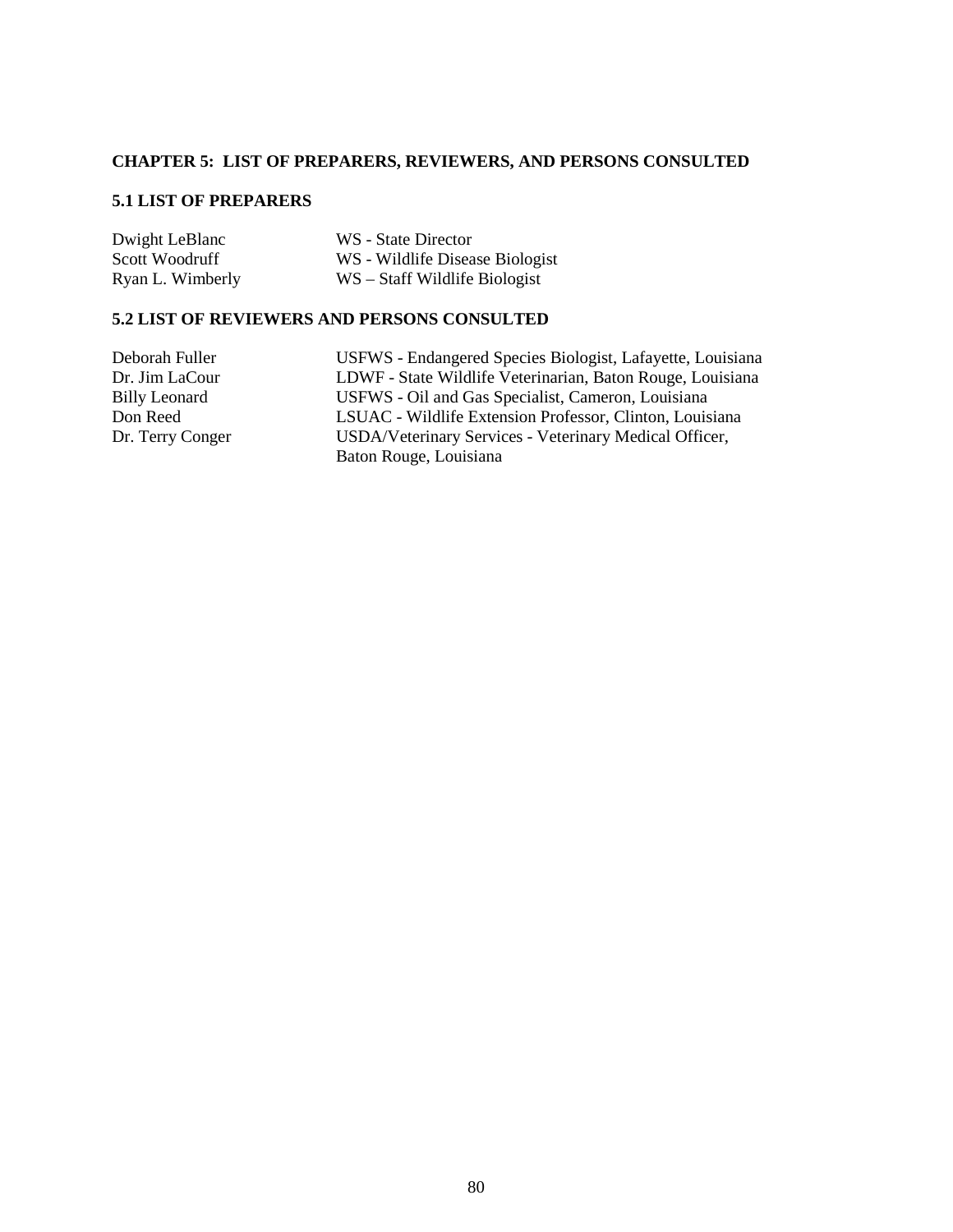#### **APPENDIX A LITERATURE CITED**

- Air National Guard. 1997. Final environmental impact statement for the Colorado Airspace Initiative, Vol. 1. Impact Analyses. National Guard Bureau, Andrews Air Force Base, Maryland.
- Amass, S. 1998. Swine diseases that have affected humans. Purdue Animal Issues Briefing, Purdue Univ., West Lafayette, Indiana.
- Ames, D. R., and L. A. Arehart. 1972. Physiological response of lambs to auditory stimuli. Journal of Animal Science 34:997-998.
- Andersen, D. E., O. J. Rongstad, and W. R. Mytton. 1989. Response of nesting red-tailed hawks to helicopter overflights. Condor 91:296-299.
- American Veterinary Medical Association. 1987. Panel report on the colloquium on recognition and alleviation of animal pain and distress. Journal of the American Veterinary Medical Association 191:1186-1189.
- American Veterinary Medical Association. 2013. American Veterinary Medical Association guidelines on euthanasia. American Veterinary Medical Association. http://www.avma.org/issues/animal\_welfare/euthanasia.pdf. Accessed on March 6, 2013.
- Awbrey, F. T., and A. E. Bowles. 1990. The effects of aircraft noise and sonic booms on raptors: a preliminary model and a synthesis of the literature on disturbance. Noise and Sonic Boom Impact Technology, Technical Operating Report 12. Wright-Patterson Air Force Base, Ohio.
- Barrett, R.H. and G.H. Birmingham. 1994. Wild pigs. Pp D65-70 *in* S. E. Hygnstrom, R. M. Timm and G. E. Larson, eds. Prevention and control of wildlife damage. University of Nebraska-Lincoln, Nebraska.
- Bateson, P. 1991. Assessment of pain in animals. Animal Behavior 42:827-839.
- Beach, R. 1993. Depredation problems involving feral hogs. Pp. 67-75 *in* C.W. Hanselka and J.F. Cadenhead, eds. Feral swine: a compendium for resource managers. Texas Agric. Ext. Serv., College Station, Texas.
- Beaver, B. V., W. Reed, S. Leary, B. McKiernan, F. Bain, R. Schultz, B. T. Bennett, P. Pascoe, E. Schull, L. C. Cork, R. Francis-Floyd, K. D. Amass, R. Johnson, R. H. Schmidt, W. Underwood, G. W. Thorton, and B. Kohn. 2001. 2000 Report of the American Veterinary Medical Association panel on euthanasia. Journal of the American Veterinary Medical Association 218:669-696.
- Belanger, L., and J. Bedard. 1989. Responses of staging greater snow geese to disturbance. Journal of Wildlife Management 53:713-719.
- Belanger, L., and J. Bedard. 1990. Energetic cost of man-induced disturbance to staging snow geese. Journal of Wildlife Management. 54:36-41.

Bellrose, F.C. 1976. Ducks, geese and swans of North America. Stackpole, Harrisburg, Pennsylvania.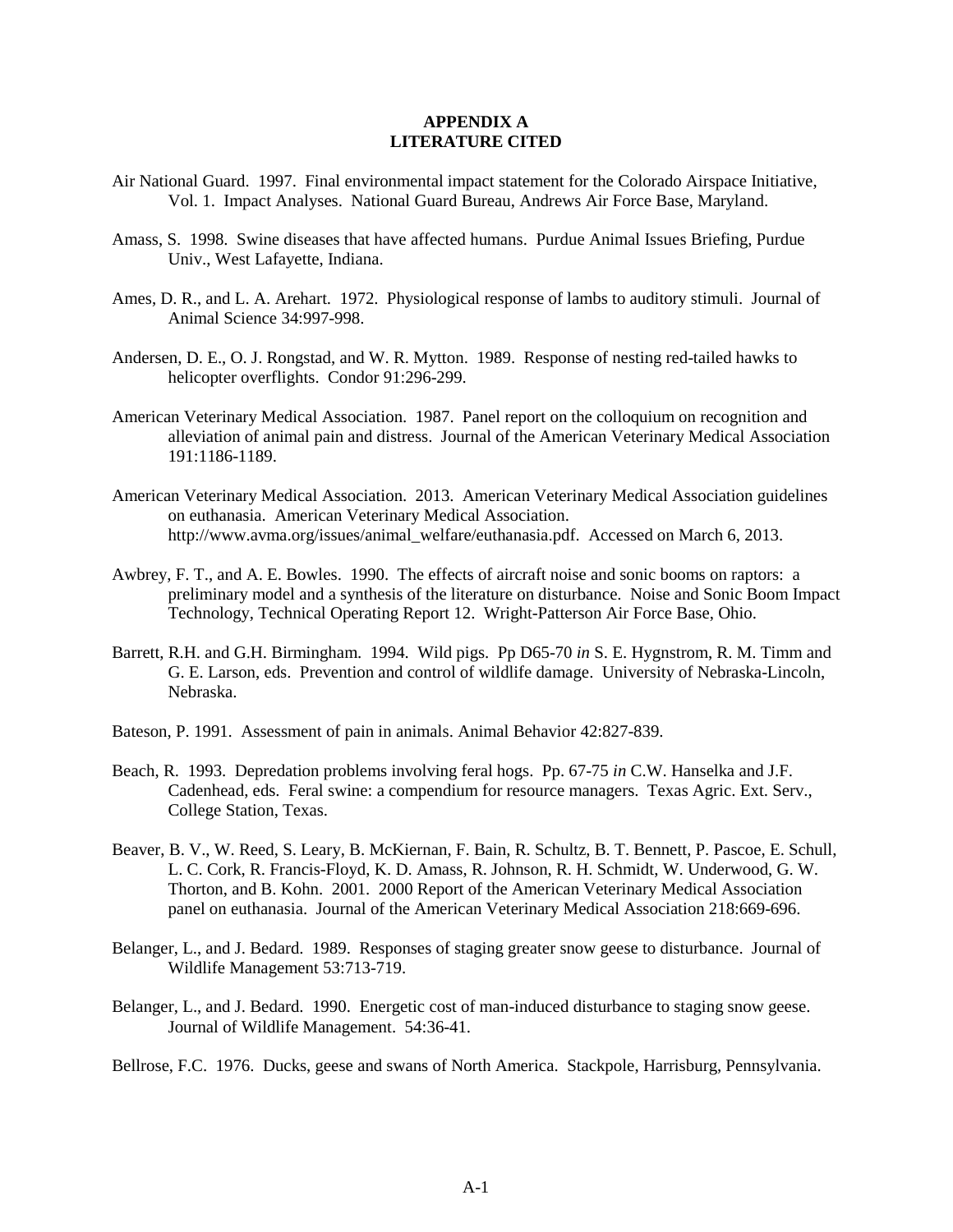- Bishop, R. C. 1987. Economic values defined. Pages 24 -33 *in* D. J. Decker and G. R. Goff, editors. Valuing wildlife: economic and social perspectives. Westview Press, Boulder, Colorado.
- Bratton, S.P. 1975. The effect of the European wild boar (S*us scrofa*) on gray beech forest in the Great Smokey Mountains. Ecology, 56:1356-1366.
- Brown, I. H. 2004. Influenza virus infections of pigs. Pig Disease Information Centre. Cambridgeshire, United Kingdom.
- Borg, E. 1979. Physiological aspects of the effects of sound on man and animals. Acta Oto-laryngologica, Supplement 360:80-85.
- California Department of Fish and Game. 1991. Final environmental document bear hunting. Title 14 Calif. Code of Regs. Calif. Dept. of Fish and Game, State of California, April 25, 1991.
- Campbell, T.A, and D.B. Long. 2009. Feral swine damage and damage management in forested ecosystems. Forest Ecology and Management 257:2319-2326.
- Campbell, T.A., D.B. Long, and B.R. Leland. 2010. Feral swine behavior relative to aerial gunning in Southern Texas. Journal of Wildlife Management 74:337-341.
- Chavarria, P.M., R.R. Lopez, G. Bowser, and N.J. Silvy. 2007. A landscape-level survey of feral hog impacts to natural resources of the Big Thicket National Preserve. Human-Wildlife Conflicts 1:199–204.
- Choquenot, D., J. McIlroy, and T. Korn. 1996. Managing vertebrate pests: feral pigs. Bureau of Resource Sciences, Australian Government Publishing Service, Canberra, ACT, Australia.
- Choquenot, D., J. Hone, and G. Saunders. 1999. Using aspects of predator-prey theory to evaluate helicopter shooting for feral pig control. Wildlife Research 26:251-261.
- Conomy, J. T., J. A. Dubovsky, J. A. Collazo, and W. J. Fleming. 1998. Do black ducks and wood ducks habituate to aircraft disturbance? Journal of Wildlife Management 62:1135-1142.
- Conover, M. R. 1982. Comparison of two behavioral techniques to reduce bird damage to blueberries: methiocarb and hawk-kite predator model. Wildlife Society Bulletin 10:211-216.
- Corn, J. L., P. K. Swiderek, B. O. Blackburn, G. A. Erickson, A. B. Thiermann, and V. F. Nettles. 1986. Survey of selected diseases in wild swine in Texas. J. Am. Vet. Med. Assoc. 189:1029-1032.
- Courchamp F., J. L. Chapuis, and M. Pascal. 2003. Mammal invaders on islands: impact, control and control impact. Biological Review 78:347-383.
- Craig, J. R., J. D. Rimstidt, C. A. Bonnaffon, T. K. Collins, and P. F. Scalon. 1999. Surface water transport of lead at a shooting range. Bulletin of Environmental Contamination and Toxicology 63:312-319.
- Davidson, W. R. and V. F. Nettles. 1997. Field manual of wildlife diseases in the southeastern United States.  $2<sup>nd</sup>$  edition. University of Georgia, Athens, Georgia. 417 pp.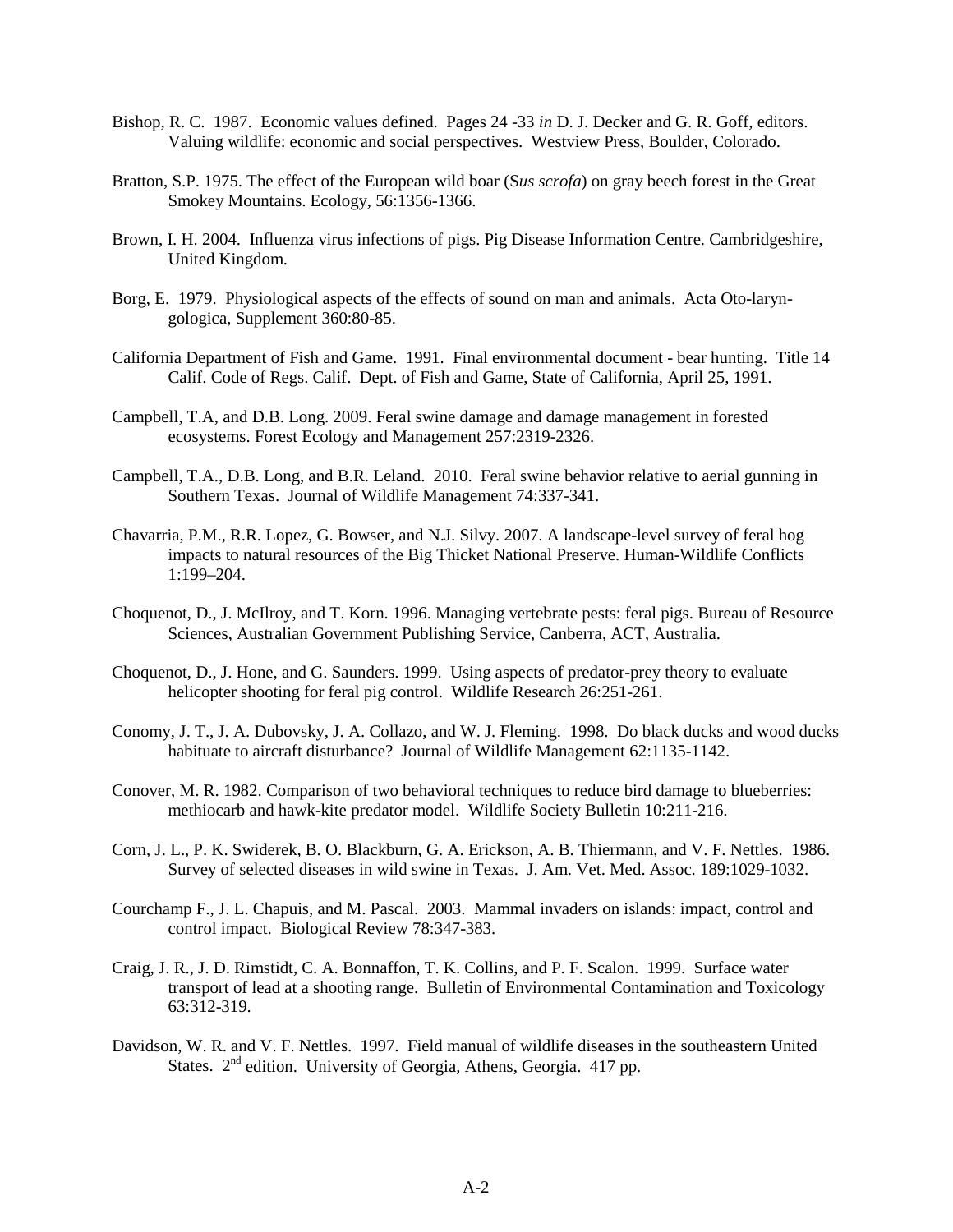- DeBenedetti, S. H. 1986. Management of feral pigs at Pinnacles National Monument: why and how. Proceedings of the conference on the conservation and management of rare and endangered plants. California Native Plant Society, Sacramento, California.
- Decker, D. J., and L. C. Chase. 1997. Human dimensions of living with wildlife a management challenge for the  $21<sup>st</sup>$  century. Wildlife Society Bulletin 28:4-15.
- Decker, D. J., and G. R. Goff. 1987. Valuing wildlife: economic and social perspectives. Westview Press, Boulder, Colorado.
- Delaney, D. K., T. G. Grubb, P. Beier, L. L. Pater, and M. H. Reiser. 1999. Effects of helicopter noise on Mexican spotted owls. Journal of Wildlife Management 63:60-76.
- Dexter, N. 1996. The effect of an intensive shooting exercise from a helicopter on the behaviour of surviving feral pigs. Wildlife Research 23:435–441.
- Ditchkoff, S. S., and J. J. Mayer. 2009. Wild pig food habits. Pp. 145-157 *in* J. J. Mayer and I. L. Brisbin, eds., Wild pigs: Biology, damage, control techniques, and management. Savannah River National Laboratory, Aiken South Carolina, SRNL-RP-2009-00869.
- Dolbeer, R.A. 1998. Population dynamics: the foundation of wildlife damage management for the 21st century. Pp. 2-11 *in* Barker, R. O. and Crabb, A. C., Eds. Eighteenth Vertebrate Pest Conference (March 2-5, 1998, Costa Mesa, California). University of California at Davis, Davis, California.
- Doupe, R.G., J. Mitchell, M.J. Knott, A. M. Davis, and A.J. Lymbery. 2010. Efficacy of exclusion fencing to protect ephemeral floodplain lagoon habitats from feral pigs. Wetlands Ecology Management 18:69-78.
- Durham, S., J. Duguay, E. LeBlanc, J. LaCour, B. McClinton, B. Mooney, and S. Armand. 2012. Lousiana harvest summary 2011-2012. Louisiana Department of Wildlife and Fisheries. Baton Rouge, Louisiana. 12 pp.
- Ellis, D. H. 1981. Responses of Raptorial Birds to low level military jets and sonic booms: Results of the 1980-1981 Joint U.S. Air Force-U.S. Fish and Wildlife Service Study. Prepared by the Institute for Raptor Studies for USAF and USFWS. NTIS No. ADA 108-778.
- Elsey, R. M., E. C. Mouton, and N. Kinler. 2012. Effects of feral swine (*Sus scrofa*) on alligator (*Alligator mississippiensis*) nests in Louisiana. Southeastern Naturalist 11:205-218.
- Engeman, R.M., A. Stevens, J. Allen, J. Dunlap, M. Daniel, D. Teague, and B. Constantin. 2007. Feral swine management for conservation of an imperiled wetland habitat: Florida's vanishing seepage slopes. Biological Conservation 134:440–446.
- EPA. 2000. Introduction to phytoremediation. EPA/600/R-99/107, Office of Research and Development, Washington, D.C.
- Fancy, S.G. 1982. Reaction of bison to aerial surveys in interior Alaska. Canadian Field Naturalist 96:91.
- Fowler, M. E., and R. E. Miller. 1999. Zoo and wild animal medicine. W.B. Saunders Company, Philadelphia, Pennsylvania.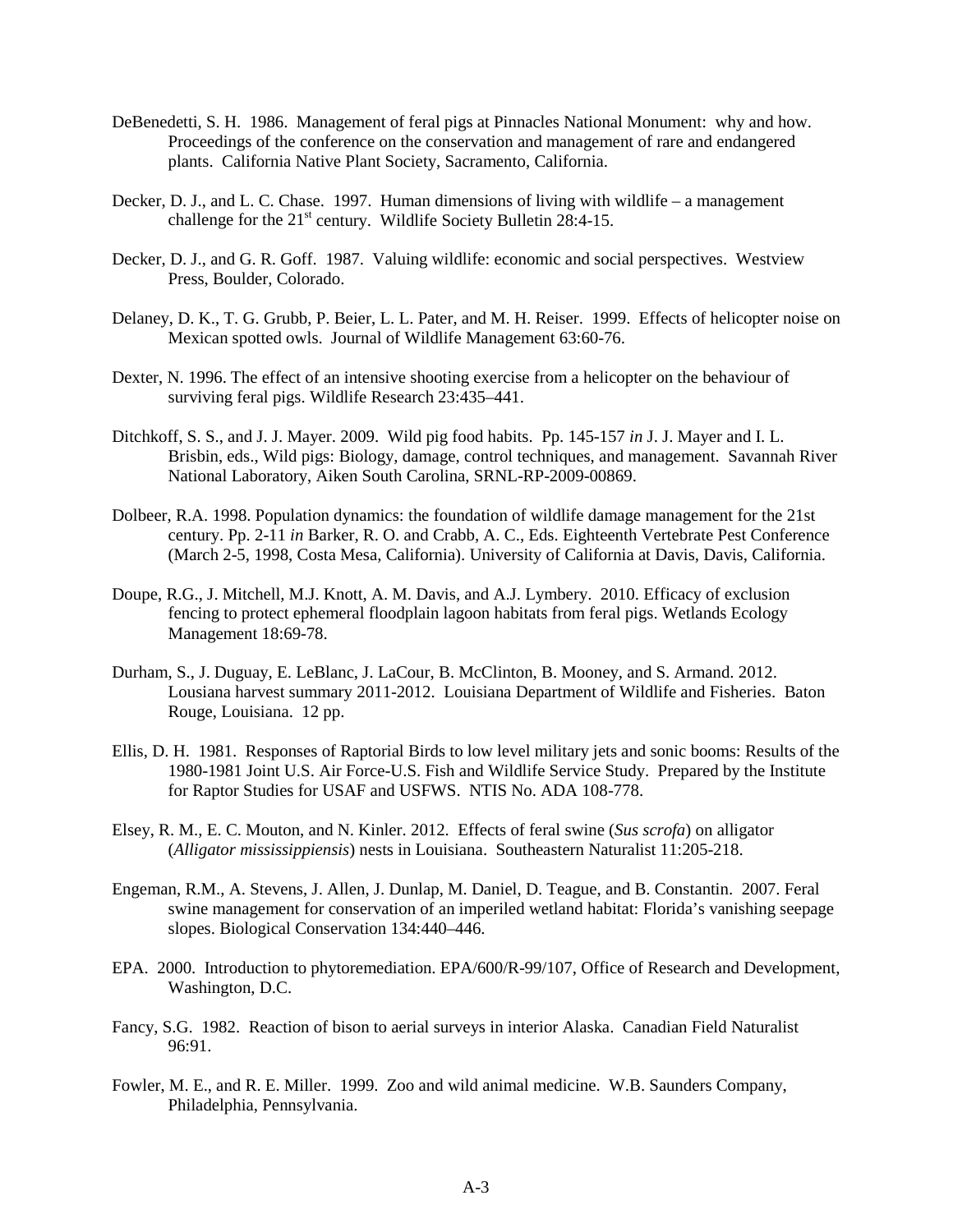- Forrester, D.J. 1991. Parasites And Diseases Of Wild Mammals In Florida. Univ. Fla. Press. Gainesville.
- Fraser, J.D., L.D. Frenzel, and J.E. Mathisen. 1985. The impact of human activities on breeding bald eagles in north-central Minnesota. Journal of Wildlife Management 49:585-592.
- Frost, C. C. 1993. Four centuries of changing landscape patterns in the longleaf pine ecosystem. Pp 17- 37 *in* S. M. Hermann, ed. The longleaf pine ecosystem: ecology, restoration, and management. Proceedings of the 18<sup>th</sup> Tall Timbers Fire Ecology Conference, Tallahassee, Florida.
- Fuller, M. R., and J. A. Mosher. 1987. Raptor survey techniques. Pages 37-65 *in* B. A. Giron Pendleton, B.A Millsap, K. W. Cline, and D. M. Bird, editors. Raptor management techniques manual. National Wildlife Federation, Washington, D.C.
- Gladwin, D. N., D. A. Asherin, and K. M. Manci. 1988. Effects of aircraft noise and sonic booms on fish and wildlife. U.S. Fish and Wildlife Service National Ecology Research Center Report 88/30.
- Gilmer, D. S., L. M. Cowardin, R. L. Duval, L. M. Mechlin, C. W. Shaiffer, and V. B. Kuechle. 1981. Procedures for the use of aircraft in wildlife biotelemetry studies. U.S. Fish and Wildlife Service Resource Publication 140.
- Grubb, T.G., D.K. Delaney, W.W. Bowerman, and M.R. Wierda. 2010. Golden eagle indifference to heliskiing and military helicopters in Northern Utah. Journal of Wildlife Management 74:1275–1285.
- Hamrick, B., M. Smith, C. Jaworowski, and B. Strickland. 2011. A landowner's guide for wild pig management: Practical methods for wild pig control. Mississippi State University Extension Service and Alabama Cooperative Extension System.
- Hellgren, E. C. 1993. Biology of feral hogs (*Sus scrofa)* in Texas. Pages 50-58 *in* C. W. Hanselka and J. F. Cadenhead, Editors. Feral swine: A compendium for resource managers: Proceedings of a Conference. Texas Agricultural Extension Service, College Station.
- Hoagland, J.W. 1993. Nuisance beaver damage control proposal. Oklahoma Department of Wildlife Conservation. Internal Document. 20 pp.
- Holtkamp, D. J., J. B. Kliebenstein, E. J. Neumann, J. J. Zimmerman, H. F. Rotto, T. K. Yoder, C. Wang, P. E. Yeske, C. L. Mowrer, and C. A. Haley. 2013. Assessment of the economic impact of porcine reproductive and respiratory syndrome virus on United States pork producers. Journal of Swine Health and Production 21:72-84.
- Holthuijzen, A. M. A., W. G. Eastland, A. R. Ansell, M. N. Kochert, R. D. Williams, and L. S. Young. 1990. Effects of blasting on behavior and productivity of nesting prairie falcons. Wildlife Society Bulletin 18:270-281.
- Hone, J. 1990. Predator-prey theory and feral pig control, with emphasis on evaluation of shooting from a helicopter. Australian Wildlife Research 17:123–130.
- Howe, T.D., F.J. Singer, and B.B. Ackerman. 1981. Forage relationships of European wild boar invading northern hardwood forest. Journal of Wildlife Management 45:748–754.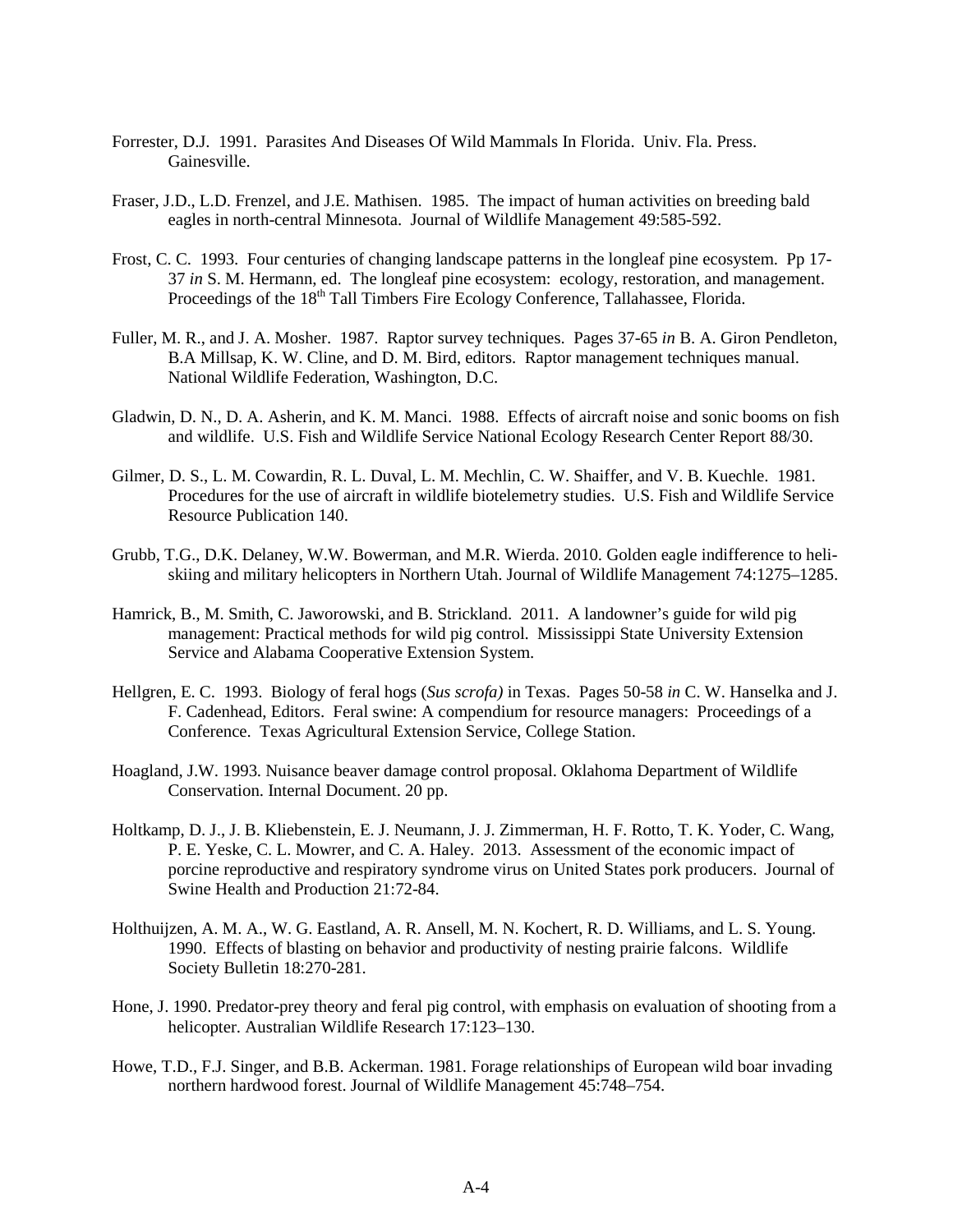- Hubalek, Z., F. Treml, Z. Juricova, M. Hundy, J. Halouzka, V. Janik, and D. Bill. 2002. Serological survey of the wild boar (*Sus scrofa*) for tularemia and brucellosis in south Moravia, Czech Republic. Veterinary Medicine (Czech) 47:60-66.
- Hutton, T., T. DeLiberto, S. Owen, and B. Morrison. 2006. Disease risks associated with increasing feral swine numbers and distribution in the United States. USDA, APHIS, Wildlife Services Report.
- International Association of Fish and Wildlife Agencies. 2004. The potential costs of losing hunting and trapping as wildlife management tools. Animal Use Committee, International Association of Fish and Wildlife Agencies, Washington, D.C. 46 pp.
- Johnson, M.R., R.G. McLean, and D. Slate. 2001. Field operations manual for the use of immobilizing and euthanizing drugs. USDA, APHIS, WS Operational Support Staff, Riverdale, Maryland.
- Kaller, M.D., and W.E. Kelso. 2003. Effects of feral swine on water quality in a coastal bottomland stream. Proceedings of the Annual Conference of the Southeastern Association of Fish and Wildlife Agencies 57: 291-298.
- Kaller, M.D., and W.E. Kelso. 2006. Swine activity alters invertebrate and microbial communities in a coastal watershed. The American Midland Naturalist 156: 165-179.
- Kaller, M. D., J. D. Hudson, E. C. Achberger, W. E. Kelso. 2007. Feral hog research in western Louisiana: Expanding populations and unforeseen consequences. Human Wildlife Interactions. Paper 101.
- Kendall, R. J., T. E. Lacher Jr., C. Bunck, F. B. Daniel, C. Driver, C. E. Grue, F. Leighton, W. Stansley, P. G. Watanabe, and M. Whitworth. 1996. An ecological risk assessment of lead shot exposure in non-waterfowl avian species: upland game birds and raptors. Environmental Toxicology and Chemistry 15:4-20.
- Knee, M. 2011. Feral Swine: Problem areas and forest damage. Michigan Department of Natural Resources, Cadillac Operations Service Center, Cadillac, Michigan.
- Krausman, P. R., B. D. Leopold, and D. L. Scarborough. 1986. Desert mule deer responses to aircraft. Wildlife Society Bulletin 13:71-73.
- Krausman, P. R., L. K. Harris, C. L. Blasch, K. K. G. Koenen, and J. Francine. 2004. Effects of military operations on behavior and hearing of endangered Sonoran pronghorn. Wildlife Monographs 157.
- Krausman, P. R., and J. J. Hervert. 1983. Mountain sheep responses to aerial surveys. Wildlife Society Bulletin 11:372-375.
- Kreeger, T.J., U.S. Seal, and J.R. Tester, 1988. The pathophysiological response of red fox (*vulpes vulpes*) to padded, foothold traps (draft). University of Minnesota for the Fur Institute of Canada, St. Paul, Minnesota, March 6, 1988.
- Kreeger, T. J., J. M. Arnemo, and J. P. Raath. 2002. Handbook of wildlife Chemical Immobilization. International Edition. Wildlife Pharmaceuticals, Inc., Fort Collins, Colorado. 412 pp.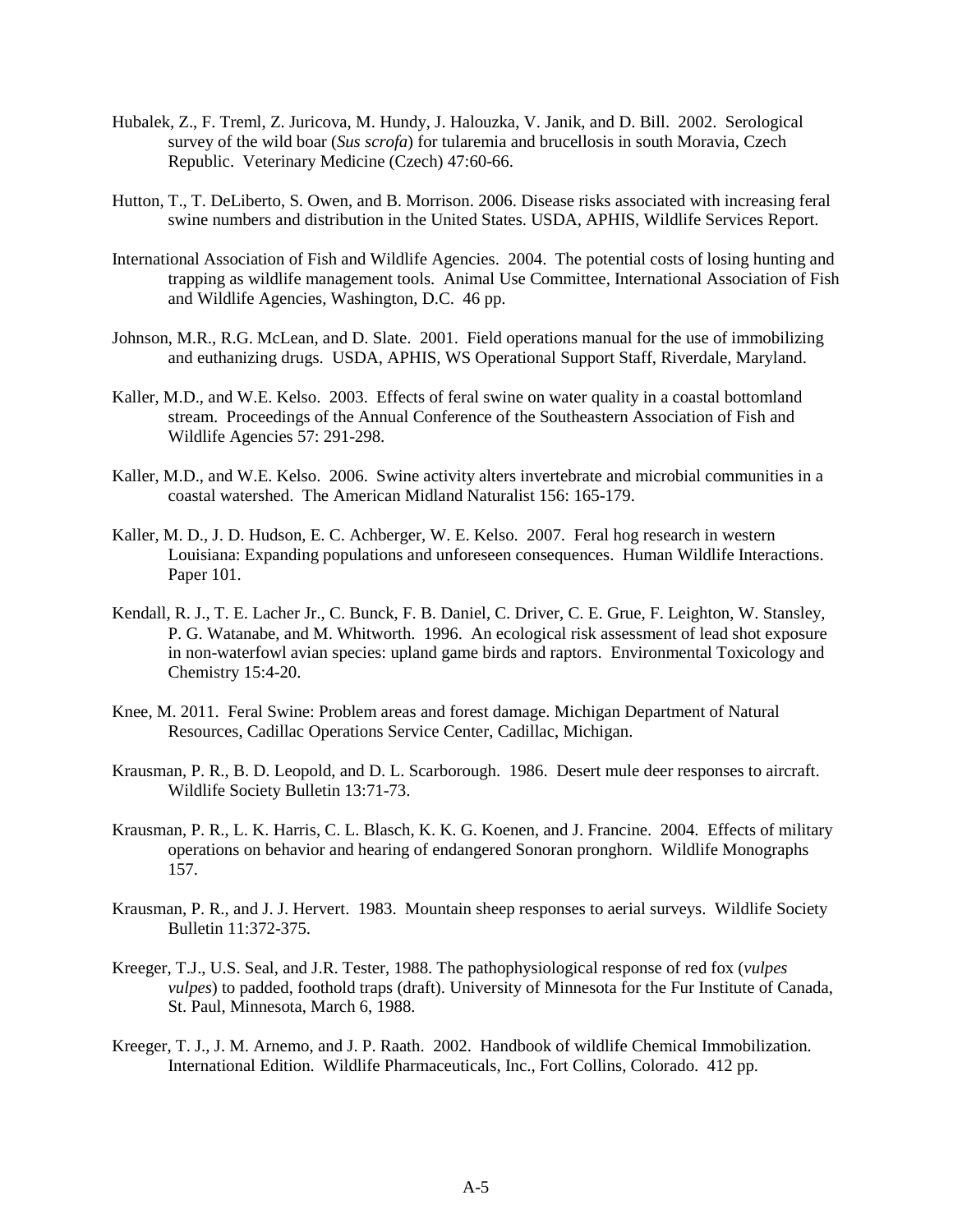- Kushlan, J. A. 1979. Effects of helicopter censuses on wading bird colonies. Journal of Wildlife Management 43:756-760.
- Laidlaw, M. A., H. W. Mielke, G. M. Filippelli, D. L. Johnson, and C. R. Gonzales. 2005. Seasonality and children's blood lead levels: developing a predictive model using climatic variables and blood lead data from Indianapolis, Indiana, Syracuse, New York, and New Orleans, Louisiana (USA). Environmental Health Perspectives 113:793-800.
- Lamp, R. E. 1989. Monitoring of the effect of military air operations at naval air station Fallon on the biota of Nevada. Nevada Department of Wildlife, Reno, Nevada.
- Lancia, R. A., C. S. Rosenberry, and M. C. Conner. 2000. Population parameters and their estimation. Pages 64-83 *in* S. Demaris and P. R. Krausman, editors. Ecology and management of large mammals in North America. Prentice-Hall Incorporated, Upper Saddle River, New Jersey.
- Latham, R.M. 1960. Bounties are bunk. National Wildlife Federation, Washington, D.C.
- Lipscomb, D. J. 1989. Impacts of feral hogs on longleaf pine regeneration. Southern Journal of Applied Forestry 13:177-81.
- LDWF. 2013. Louisiana hunting regulations 2013-2014. Louisiana Department of Wildlife and Fisheries, Baton Rouge, Louisiana. 101 pp.
- Manci, K. M., D. N. Gladwin, R. Villella, and M. G. Cavendish. 1988. Effects of aircraft noise and sonic booms on domestic animals and wildlife: A literature synthesis. Fort Collins, Colorado/ Kearneysville, West Virginia: U.S. Fish and Wildlife Service and National Ecology Research Center.
- Mayer, J. J., and I. L. Brisbin, Jr. 1991. Wild pigs of the United States: Their history, morphology and current status. University of Georgia Press, Athens Georgia.
- Mayer, J. J., and I. L. Brisbin, Jr., editors. 2009. Wild Pigs: Biology, Damage, Control Techniques and Management. SRNLRP-2009-00869. Savannah River National Laboratory, Aiken, South Carolina.
- Mayer, J. J., and P. E. Johns. 2007. Characterization of Wild Pig-Vehicle Collisions. Proceedings of the Wildlife Damage Management Conference, 12:175-187.
- Means, D. B. 1999. *Desmognathus auriculatus*. Pages 10-11 *in* Michael Lanoo, editor. Status and Conservation of U. S. Amphibians. Declining Amphibians Task Force Publication No. 1.
- Mersinger, R. C., and N. J. Silvy. 2007. Range size, habitat use and dial activity of feral hogs on reclaimed surface-mined lands in east Texas. Human–Wildlife Conflicts 1:161–167.
- Miller, J. E. 1993. A national perspective on feral swine. *in* Feral Swine: A compendium for resource managers. Conference Proceedings. Kerrville, TX. http://texnat.tamu.edu/symposia/feral/feral-5.htm
- Muller, L. I., R. J. Warren, and D. L. Evans. 1997. Theory and Practice of immunocontraception in wild animals. Wildlife Society Bulletin 25:504-514.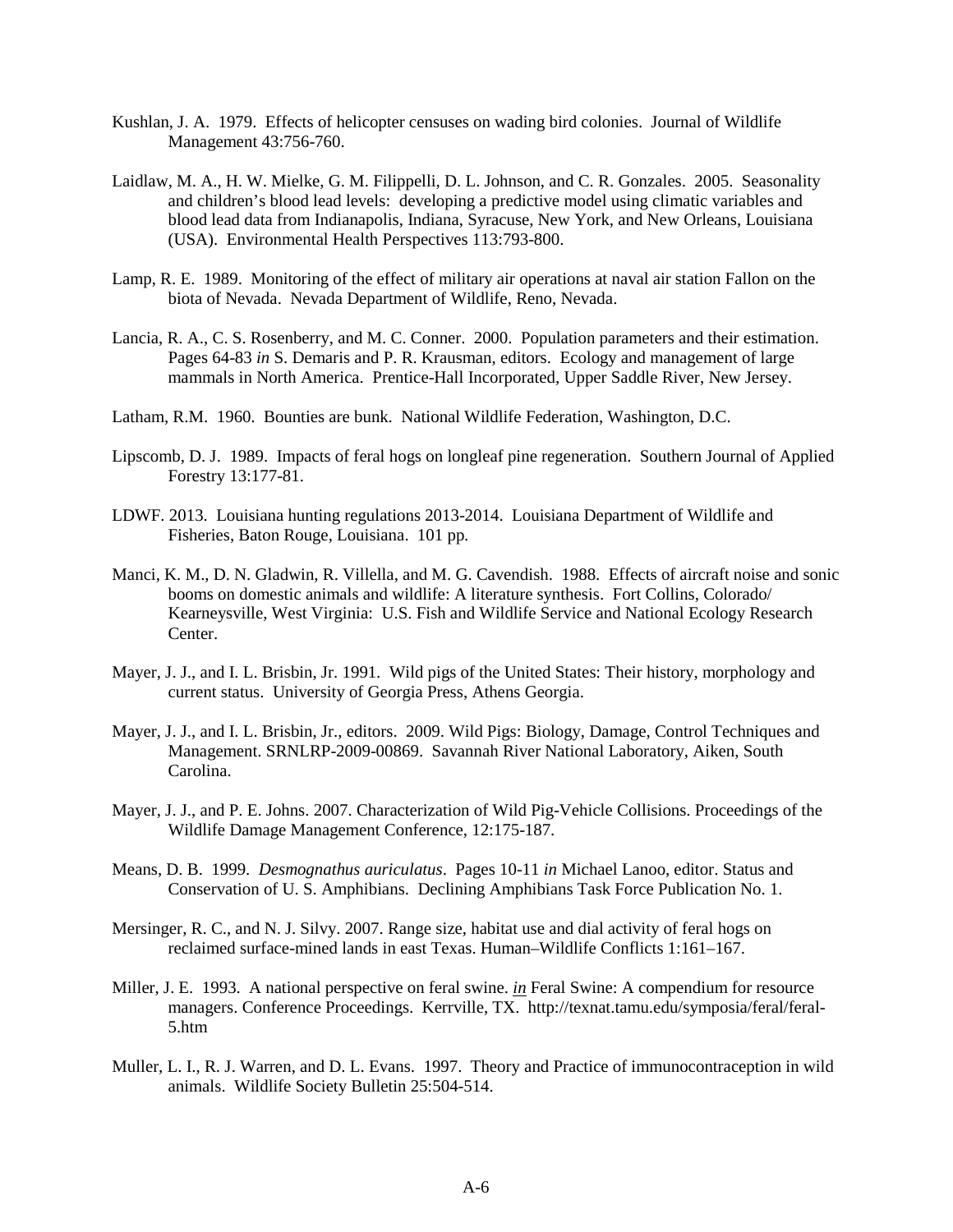- National Audubon Society. 2000. Field guide to North American mammals*.* J. O. Whitaker, Jr., editor. Alfred A. Knopf Publishing, New York City, New York.
- National Park Service. 1995. Report of effects of aircraft overflights on the National Park System. USDI-NPS D-1062, July, 1995.
- Nielsen, L. 1988. Definitions, considerations, and guidelines for translocation of wild animals. Pages 12-49 *in* L. Nielsen and R. D. Brown, editors. Translocation of wild animals. Wisconsin Humane Society, Milwaukee, Wisconsin, and Caesar Kleberg Wildlife Research Institute, Kingsville, Texas.
- Nyenhuis, H. 1991. Antagonistic relations between woodcock, natural predators and wild boar. Allgemeine forstund jagdzeitung. 162:174-180.
- Phillips, R. L. 1996. Evaluation of 3 types of snares for capturing coyotes. Wildlife Society Bulletin 24: 107-110.
- Pimentel, D. 2007. Environmental and economic costs of vertebrate species invasions into the United States. Pp 2-8 *in* G. W. Witmer, W. C. Pitt, and K. A. Fagerstone, eds., Managing vertebrate invasive species: Proceedings of an international symposium. USDA/APHIS Wildlife Services, National Wildlife Research Center, Fort Collins, Colorado.
- Pimentel, D., L. Lech, R. Zuniga, and D. Morrison. 2000. Environmental and economic costs associated with nonindigenous species in the United States. BioScience 50:53-65.
- Pimentel, D., L. Lech, R. Zuniga, and D. Morrison. 2005. Update on the environmental and economic costs associated with alien-invasive species in the United States. Ecological Economics 52:273- 288.
- Rouhe, A and M. Sytma. 2007. Feral Swine Action Plan for Oregon. Prepared for Oregon Invasive Species Council. Portland State University. 28 pp.
- Saliki, J.T., S.J. Rodgers, and G. Eskew. 1998. Serosurvey of selected viral and bacterial diseases in wild swine in Oklahoma. J. Wildl. Dis. 34:834-838.
- Samuel, M. D., and M. R. Fuller. 1994. Wildlife radiotelemetry. Pp 370-417 *in* Research and management techniques for wildlife and habitats, T. A. Bookhout, ed. Allan Press, Inc., Lawrence, Kansas.
- Samuel, W. M., M. J. Pybus, and A. A. Kocan, editors. 2001. Parasitic diseases of wild mammals. Iowa State University Press, Ames, Iowa.
- Saunders, G. 1993. Observations on the effectiveness of shooting feral pigs from helicopters. Australian Wildlife Research 20:771-776.
- Saunders, G., and H. Bryant. 1988. The evaluation of feral pig eradication program during simulated exotic disease outbreak. Australian Wildlife Research 15:73–81.
- Seward, N. W., K. C. VerCauteren, G. W. Witmer, and R. M. Engeman. 2004. Feral swine impacts on agriculture and the environment. Sheep and Goat Research Journal 19:34-40.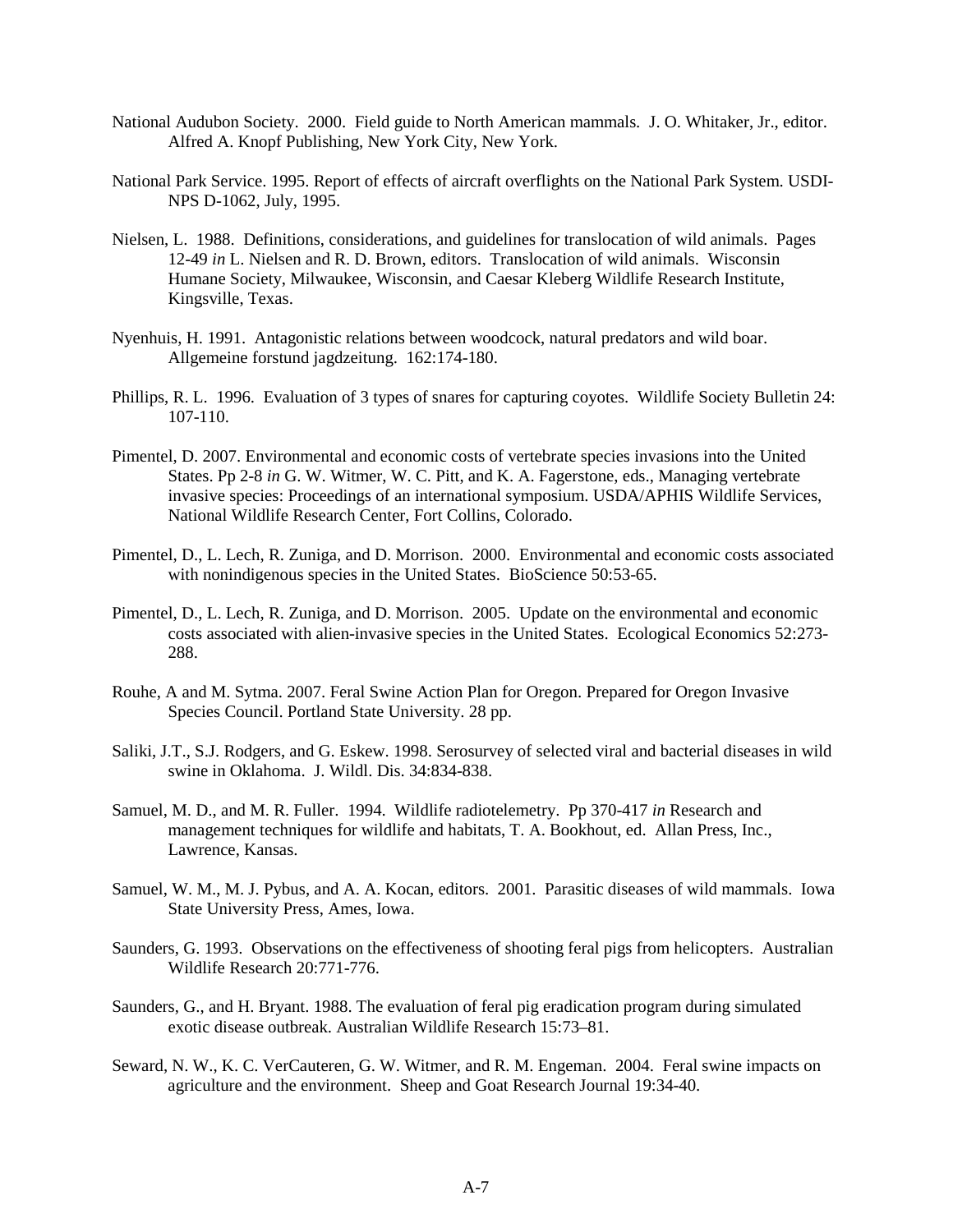- Schmidt, R. 1989. Wildlife management and animal welfare. Transcripts of the North American Wildlife and Natural Resources Conference 54:468-475.
- Sharp, T., and G. Saunders. 2008. A model for assessing the relative humaneness of pest animal control methods. Australian Government Department of Agriculture, Fisheries and Forestry, Canberra, ACT.
- Sharp, T., and G. Saunders. 2011. A model for assessing the relatives humaneness of pest animal control methods. 2nd Edition. Australian Government Department of Agriculture, Fisheries and Forestry, Canberra, ACT.
- Slate, D.A., R. Owens, G. Connolly, and G. Simmons. 1992. Decision making for wildlife damage management. Transcripts of the North American Wildlife and Natural Resources 57:51-62.
- South Carolina Wild Hog Task Force. 2012. South Carolina's growing wild hog problem: Recommendations for management and control. http://www.clemson.edu/extension/natural\_resources/wildlife/wildhogs/documents/wild\_hog\_whi te paper.pdf. Accessed December 18, 2012.
- Speich, S. 1986. Colonial waterbirds. Pages 387-405 *in* A. Y. Cooperrider, R. J. Boyd, and H. R. Stuart, editors. Inventory and monitoring of wildlife habitat. USDI, Bureau of Land Management Service Center, Denver, Colorado.
- Stansley, W., L. Widjeskog, and D. E. Roscoe. 1992. Lead contamination and mobility in surface water at trap and skeet ranges. Bulletin of Environmental Contamination and Toxicology 49:640-647.
- Stevens, R. L. 2010. The feral hog in Oklahoma. Second Edition. Samuel Roberts Noble Foundation, Ardmore, Oklahoma.
- Singer, F. J., W. T. Swank, and E. E. C. Clebsch. 1982. Some ecosystem responses to European wild boar rooting in a deciduous forest. Research Resources Management Report No. 54. USDI, National Park Serv.: Atlanta, Georgia.
- Singer, F. J., W. T. Swank, and E. E. C. Clebsch. 1984. Effects of wild pig rooting in a deciduous forest. Journal of Wildlife Management 48:464-473.
- The Nature Conservancy. 1996. America's Least Wanted: Alien Species Invasions of the United States Ecosystems. The Nature Conservancy, Arlington, Virginia.
- The Times-Picayune. 2014. Wild boar attacks Slidell man on Pearl River Wildlife Management Area. http://www.nola.com/outdoors/index.ssf/2014/02/wild\_boar\_attacks\_slidell\_man.html. Accessed March 10, 2014.
- The Wildlife Society. 1990. Conservation Policies of the Wildlife Society. The Wildlife Society, Washington., D.C. 20 pp.
- Thomaz, S.M., E. Dibble, L.R. Evangelista, J. Higuti, and L. Bini. 2008. Influence of aquatic macrophytes habitat complexity on invertebrate abundance and richness in tropical lagoons. Freshwater Biology 48:718-728.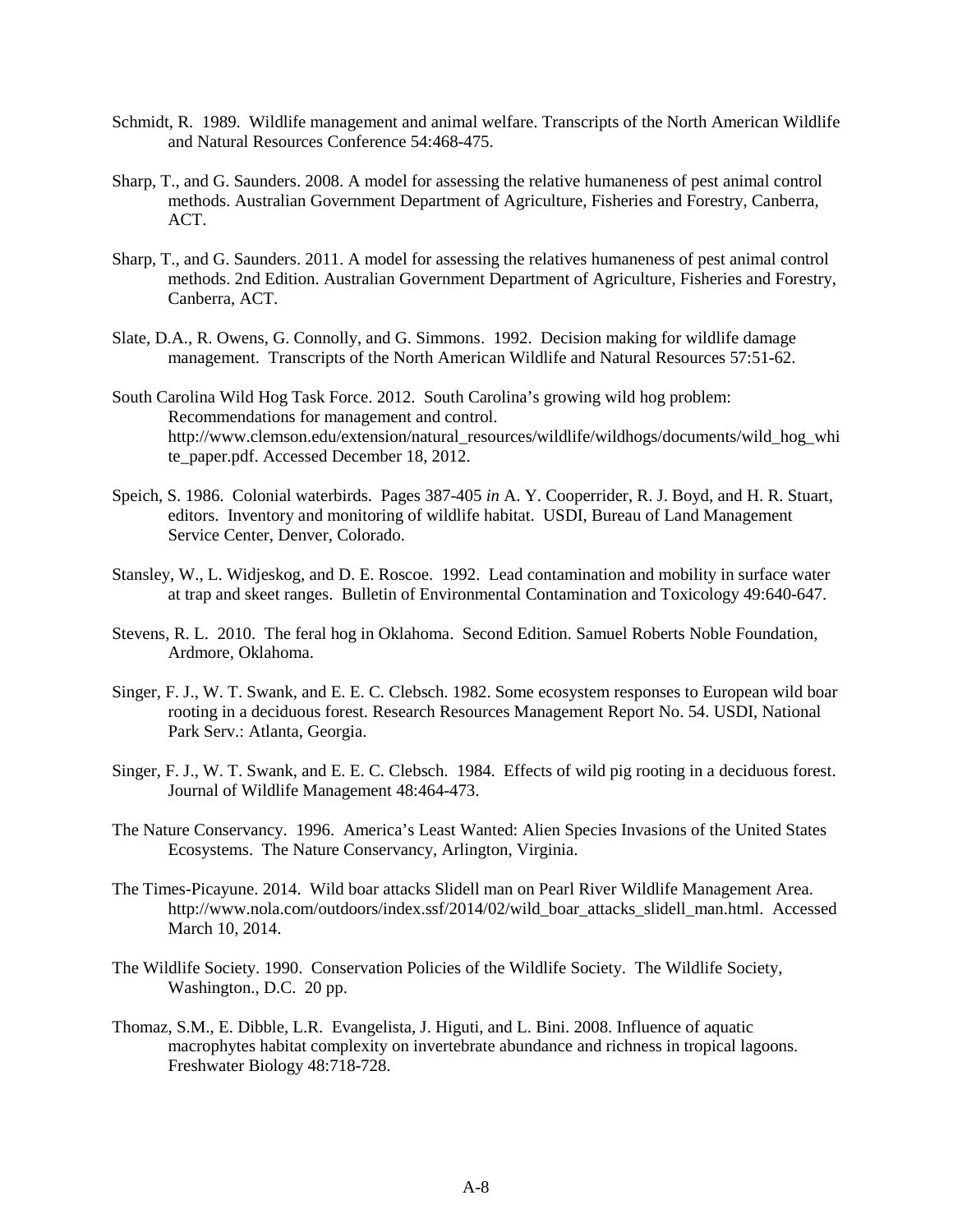- Thompson, R. L. 1977. Feral hogs on National Wildlife Refuges. Pages 11-15 *in* G. W. Wood, editor. Reasearch and management of wild hog populations. Belle W. Baruch Forest Science Institute, Clemson University, Georgetown, South Carolina.
- Tierney, T., and J. H. Cushman. 2006. Temporal changes in native and exotic vegetation and soil characteristics following disturbances by feral pigs in a California grassland. Biological Invasions 8:1073-1089.
- Timmons, J., J. C. Cathey, D. Rollins, N. Dictson, and M. McFarland. 2011. Feral hogs impact groundnesting birds. Texas AgriLife Extension Service, The Texas A&M University System. 2 pp.
- Timmons, J. A., B. Higginbotham, R. Lopez, J. C. Cathey, J. Melish, J. Griffin, A. Sumrall, K Skow. 2012. Feral hog population growth, density and harvest in Texas. Texas A & M AgriLife Extension, Texas A & M University, College Station, Texas.
- Treves, A., and L. Naughton-Treves. 2005. Evaluating lethal control in the management of humanwildlife conflict. Pp. 86-106 *in* R. Woodroffe, S. Thirgood, A. Rabinowitz, eds., People and Wildlife: Conflict or Coexistence, University of Cambridge Press, United Kingdom.
- USDA. 2005. Environmental Assessment: Predator Damage Management in Colorado. USDA/APHIS/ Wildlife Services, Denver, Colorado.
- USDA. 2008. Pseudorabies (Aujeszky's disease) and its eradication. United Stated Department of Agriculture, Animal and Plant Health Inspection Service. Technical Bulletin No. 1923.
- USDA. 2009. Info sheet: PRRS seroprevalence on U.S. swine operations. United States Department of Agriculture, Animal and Plant Health Inspection Service, Veterinary Services, Centers for Epidemiology and Animal Health, Fort Collins, Colorado. 2 pp.
- USDA. 2013. 2011 State agriculture overview for Louisiana. National Agricultural Statistics Service. http://www.nass.usda.gov/Statistics\_by\_State/Ag\_Overview/AgOverview\_LA.pdf. Accessed March 10, 2014.
- USFWS. 2001. Inside Region 3: Ohio man to pay more than \$11,000 for poisoning migratory birds. Volume 4(2):5.
- United States Food and Drug Administration. 2003. Bird poisoning of federally protected birds. Office of Criminal Investigations. Enforcement Story 2003.
- United States Food and Drug Administration. 2007. FDA Finalizes Report on 2006 Spinach Outbreak. Investigation of an Escherichia coli O157:H7 outbreak associated with Dole pre-packaged spinach. P07-51.
- United States Forest Service. 1992. Overview, Report to Congress, Potential Impacts of Aircraft Overflights of National Forest System Wilderness. Report to Congress. Prepared pursuant to Section 5, Public Law 100-91, National Park Overflights Act of 1987.
- Weisenberger, M.E., P.R. Krausman, M.C. Wallace, D.W. De Young, and O.E. Maughan. 1996. Effects of simulated jet aircraft noise on heart rate and behavior of desert ungulates. Journal of Wildlife Management 60:52-61.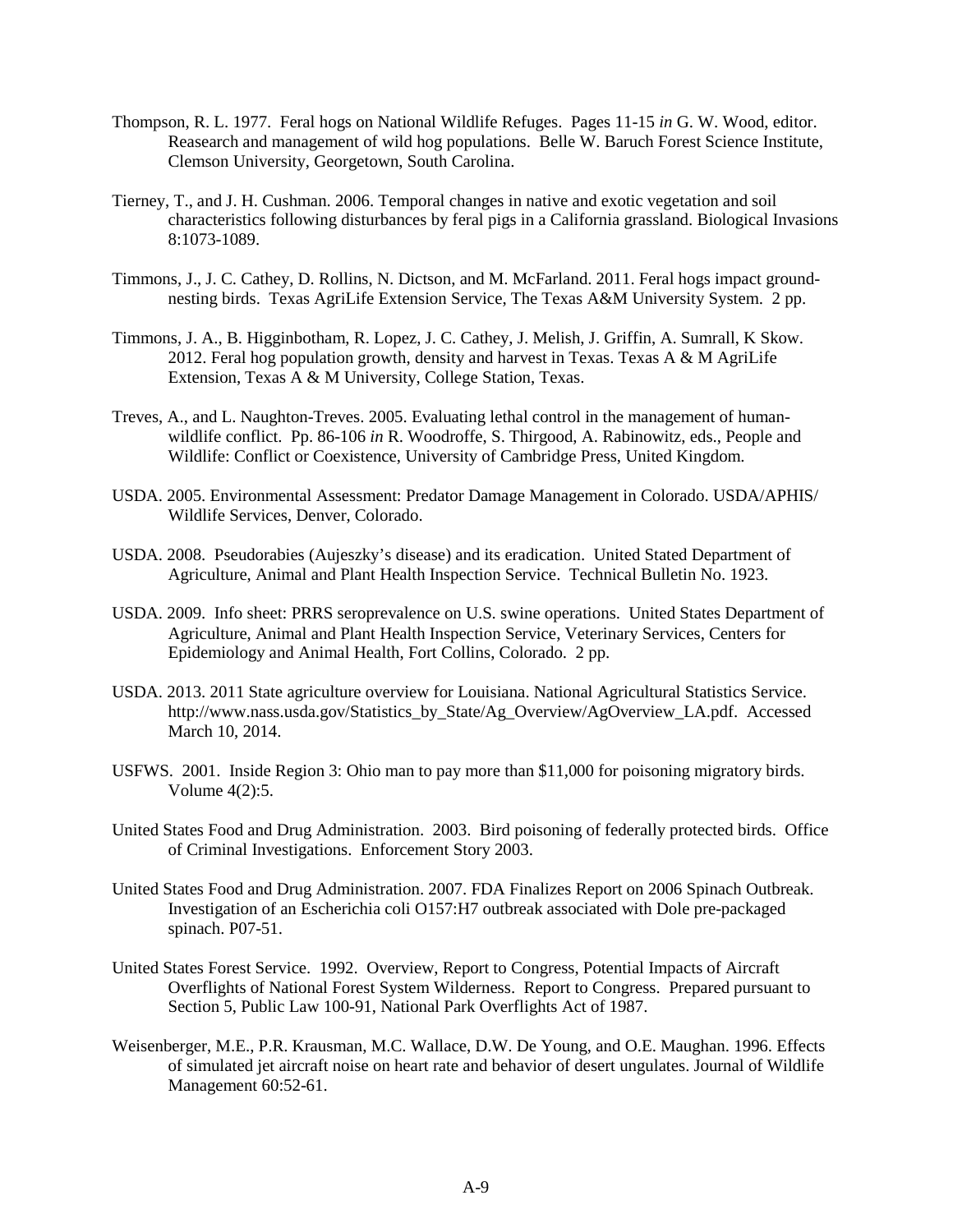- West, B. C., A. L. Cooper, and J. B. Armstrong. 2009. Managing wild pigs: A technical guide. Human-Wildlife Interactions Monograph 1:1-55.
- White, C. M., and S. K. Sherrod. 1973. Advantages and disadvantages of the use of rotor-winged aircraft in raptor surveys. Raptor Res. 7:97-104.
- White, C. M., and T. L. Thurow. 1985. Reproduction of Ferruginous Hawks exposed to controlled disturbance. Condor 87:14-22.
- White, D.H., L. E. Hayes, and P. B. Bush. 1989. Case histories of wild birds killed intentionally with famphur in Georgia and West Virginia. Journal of Wildlife Diseases 25:144-188.
- Wilcolve, D. S., D. Rothstein, J. Bubow, A. Philips, and E. Losos. 1998. Quatifying threats to imperiled species in the United States. Bioscience 48:607-615.
- Wild Hog Working Group. 2012. 2012 Annual State Summary Report. Southeastern Association of Fish and Wildlife Agencies. 53 pp.
- Williams, E. S., and I. K. Barker, editors. 2001. Infectious diseases of wild mammals. Iowa State University Press, Ames, Iowa.
- Witmer, G. W., R. B. sanders, and A. C. Taft. 2003. Feral swine-Are they a disease threat to livestock in the United States? Pages 316-325 *in* K. A. Fagerstone, and G. W. Witmer editors. Proceedings of the 10th Wildlife Damage Management Conference. (April 6-9, 2003, Hot Springs, Arkansas). The Wildlife Damage Management Working Group of The Wildlife Society, Fort Collins, Colorado.
- Wood, G. W., and T. E. Lynn, Jr. 1977. Wild hogs in southern forests. Southern Journal of Applied Forestry 1: 12-17.
- Wood, G. W., and R. H. Barrett. 1979. Status of the wild pig in the United States. Wildlife Society Bulletin 35:237-246.
- Wood, G.W., and D.N. Roark. 1980. Relative effectiveness of the Judas technique in rapidly reducing pig numbers in part of Molesworth Station: an operational trial. Animal Health Board Project No. R-80629. Animal Health Board Project No. R-80629, New Zealand.
- Wyckoff, A. C., S. E. Henke, T. A. Campbell, D.G. Hewitt, and K.C. VerCaurteren. 2009. Feral Swine Contact with Domestic Swine: A Serologic Survey and Assessment of Potential for Disease Transmission. Journal of Wildlife Diseases, 45:422-429.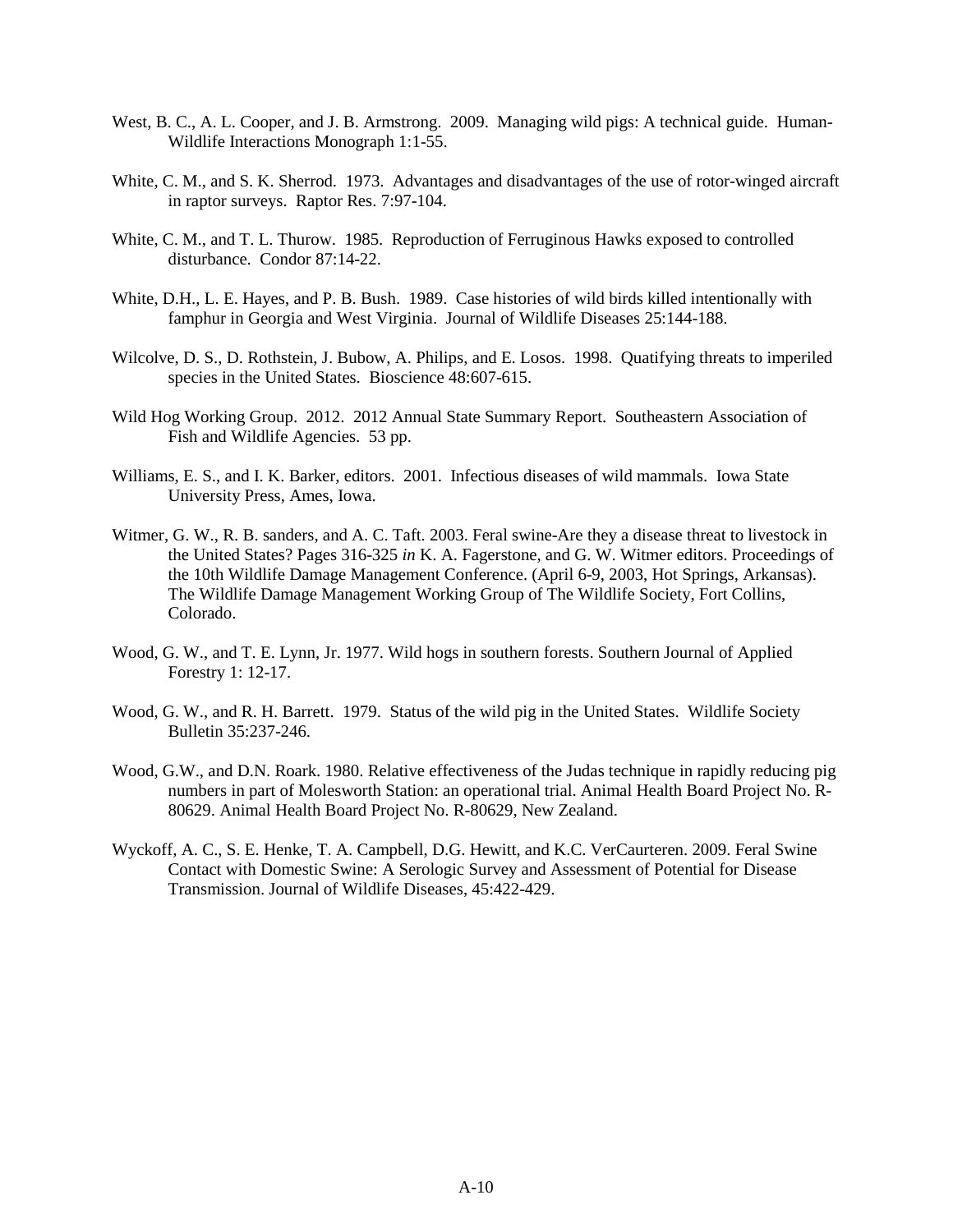#### **APPENDIX B FERAL SWINE DAMAGE MANAGEMENT METHODS AVAILABLE FOR USE**

The most effective approach to resolving wildlife damage problems would be to integrate the use of several methods, either simultaneously or sequentially. An adaptive plan would integrate and apply practical methods of prevention and reduce damage by feral swine while minimizing effects of damage reduction measures on humans, other species, and the environment. An adaptive plan may incorporate resource management, physical exclusion, deterrents, and localized removal of target species, or any combination of these, depending on the characteristics of specific damage problems.

In selecting damage management techniques for specific damage situations, consideration would be given to the magnitude, geographic extent, duration and frequency, and likelihood of feral swine damage. Consideration would also be given to the status of feral swine, local environmental conditions and impacts, social and legal aspects, and relative costs of damage reduction options. The cost of damage reduction may sometimes be a secondary concern because of the overriding environmental, legal, and animal welfare considerations. Those factors would be evaluated in formulating damage management strategies that incorporate the application of one or more techniques.

A variety of methods would potentially be available to WS relative to the management or reduction of damage from feral swine. Various federal, state, and local statutes and regulations and WS directives would govern use of damage management methods. The WS would develop and recommend or implement strategies based on resource management, physical exclusion, and wildlife management approaches. Within each approach there may be available a number of specific methods or techniques. The following methods could be recommended or used by WS. Many of the methods described below would also be available to other entities in the absence of any involvement by the WS program.

### **Non-chemical Wildlife Damage Management Methods**

Non-chemical management methods consist primarily of tools or devices used to repel, capture, or kill a particular animal or a local group of animals to alleviate damage and conflicts. Methods may be nonlethal (*e.g.*, fencing, frightening devices) or lethal (*e.g.*, firearms). If personnel of WS applied those methods, a MOU, work initiation document, or other similar document would be signed by the landowner or administrator authorizing the use of each damage management method. Non-chemical methods that could be used or recommended by WS include:

**Exclusion** pertains to preventing access to resources through fencing or other barriers. Fencing of small critical areas can sometimes prevent animals that cannot climb from entering areas of protected resources. Fencing installed with an underground skirt can prevent access to areas for feral swine that can root underneath fencing. Areas such as airports, yards, or hay meadows may be fenced. Electric fences of various constructions could be used effectively to reduce damage to various crops.

**Cultural Methods and Habitat Management** includes the application of practices that seek to minimize exposure of the protected resource to damaging animals through processes other than exclusion. They may include animal husbandry practices such as employing guard dogs, herders, shed lambing, carcass removal, or pasture selection. Strategies may also include minimizing cover where feral swine might hide, manipulating the surrounding environment through barriers or fences to deter animals from entering a protected area, or planting lure crops on fringes of protected crops.

Feral swine in urban environments can be attracted to homes by the presence of garbage or pet food left outside and unprotected. Removal or sealing of garbage in tight trash receptacles, and elimination of all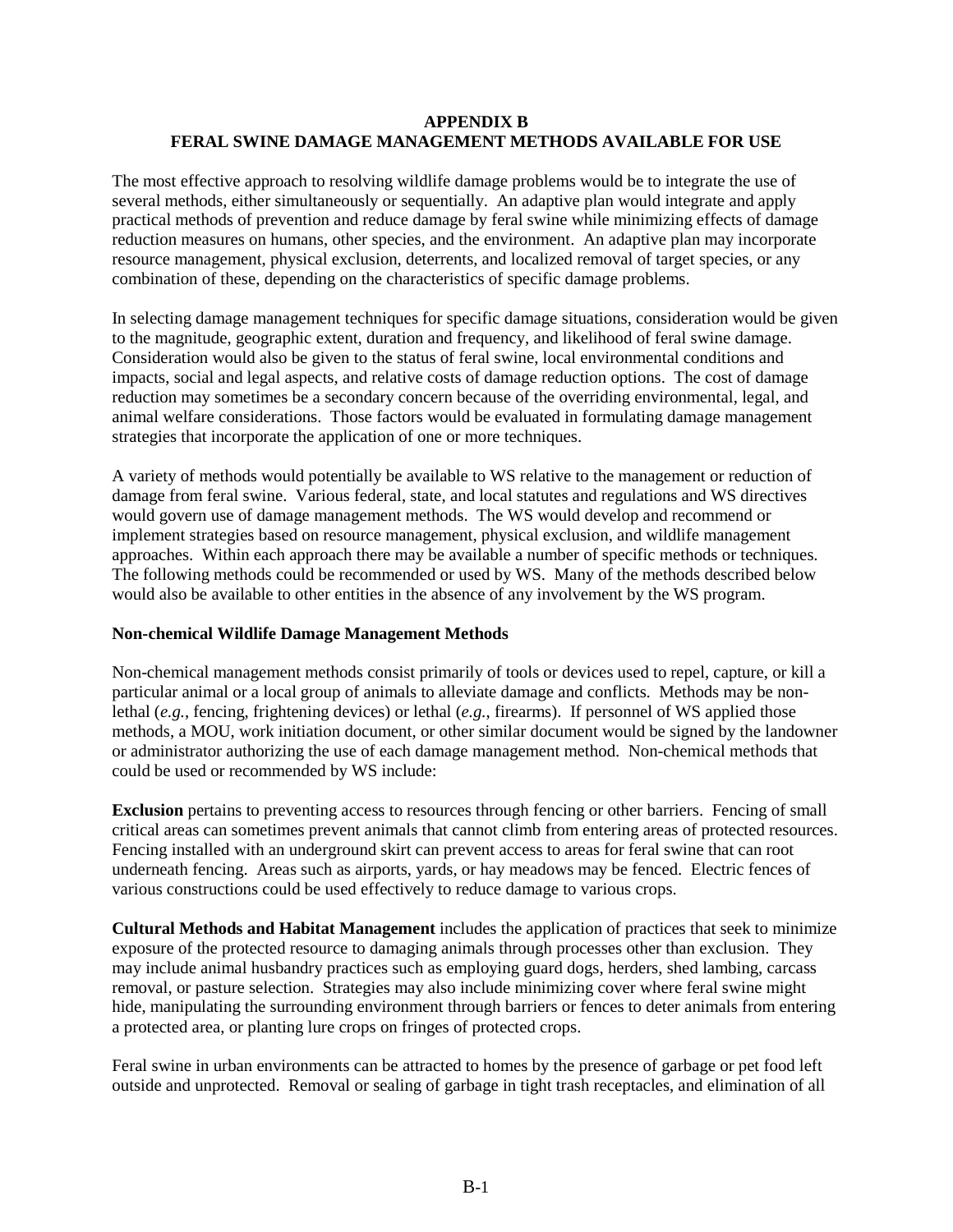pet foods from outside areas can reduce the presence of unwanted feral swine. In addition, cleaning up spilled grain at agricultural facilities could reduce the attraction to the area by feral swine.

**Supplemental feeding** is sometimes used to reduce damage by wildlife, such as lure crops. Food would be provided so that the animal causing damage would consume it rather than the resource being protected. In feeding programs, target wildlife would be offered an alternative food source with a higher appeal with the intention of luring them from feeding on affected resources.

**Animal behavior modification** refers to tactics that deter or repel damaging feral swine and thus, reduce damage to the protected resource. Those techniques are usually aimed at causing target animals to respond by fleeing from the site or remaining at a distance. They usually employ aversive noise or visual stimuli. Unfortunately, many of these techniques are only effective for a short time before wildlife habituate to them (Conover 1982). Devices used to modify behavior in feral swine include electronic guards (siren strobe-light devices), propane exploders, pyrotechnics, laser lights, human effigies, and the noise associated with the discharge of a firearm.

Propane exploders operate on propane gas and they are designed to produce loud explosions at controllable intervals. They are strategically located (*e*.*g*., elevated above the vegetation) in areas of high feral swine use to frighten them from the problem site. Because animals are known to habituate to sounds, exploders must be moved frequently and used in conjunction with other scare devices. Exploders can be left in an area after dispersal is complete to discourage animals from returning.

Pyrotechnics, shell-crackers, and scare cartridges, are commonly used to repel wildlife. Shell-crackers are 12 gauge shotgun shells containing firecrackers that are projected up to 75 yards in the air before exploding. They can be used to frighten feral swine and are most often used for scaring them to prevent crop depredations. The purpose is to produce an explosion between feral swine and their objective, the crop. Noise bombs, whistle bombs, racket bombs, and rocket bombs are fired from 15-millimeter flare pistols. They are used similarly to shell-crackers but are projected for shorter distances. Noise bombs are firecrackers that travel about 75 feet before exploding. Whistle bombs are similar to noise bombs, but whistle in flight but do not explode. They produce a noticeable response because of the trail of smoke and fire, as well as the whistling sound. Rocket bombs make a screaming noise in flight and do not explode. Rocket bombs are similar to noise bombs but may travel up to 150 yards before exploding.

Lights, such as strobe, barricade, and revolving units, are used with mixed results to frighten wildlife. Brilliant lights, similar to those used on aircraft, are most effective in frightening night feeding mammals. These extremely bright-flashing lights have a blinding effect, causing confusion that reduces the animal's ability to locate it food or roosting spot. However, most animals rapidly become accustomed to such lights and their long-term effectiveness is questionable. In general, the type of light, the number of units, and their location are determined by the size of the area to be protected and by the power source available.

Other scaring devices are available to scare wildlife. The Electronic Guard (siren strobe-light device), a battery-powered, portable unit that houses a strobe light and siren has been developed by the NWRC. The device activates automatically at nightfall and is programmed to discharge periodically throughout the night. Efficacy of strobe-sirens is highly variable, but in certain situations, this device has been used successfully to reduce coyote and bear depredation on sheep. The technique has proven most successful when used at "*bedding grounds*" where sheep gather to sleep for the night. The device, however, is a short-term tool used to deter predation until livestock can be moved to another pasture, brought to market, or other damage management methods are implemented. The effectiveness of Electronic Guards to dispersal feral swine is unknown.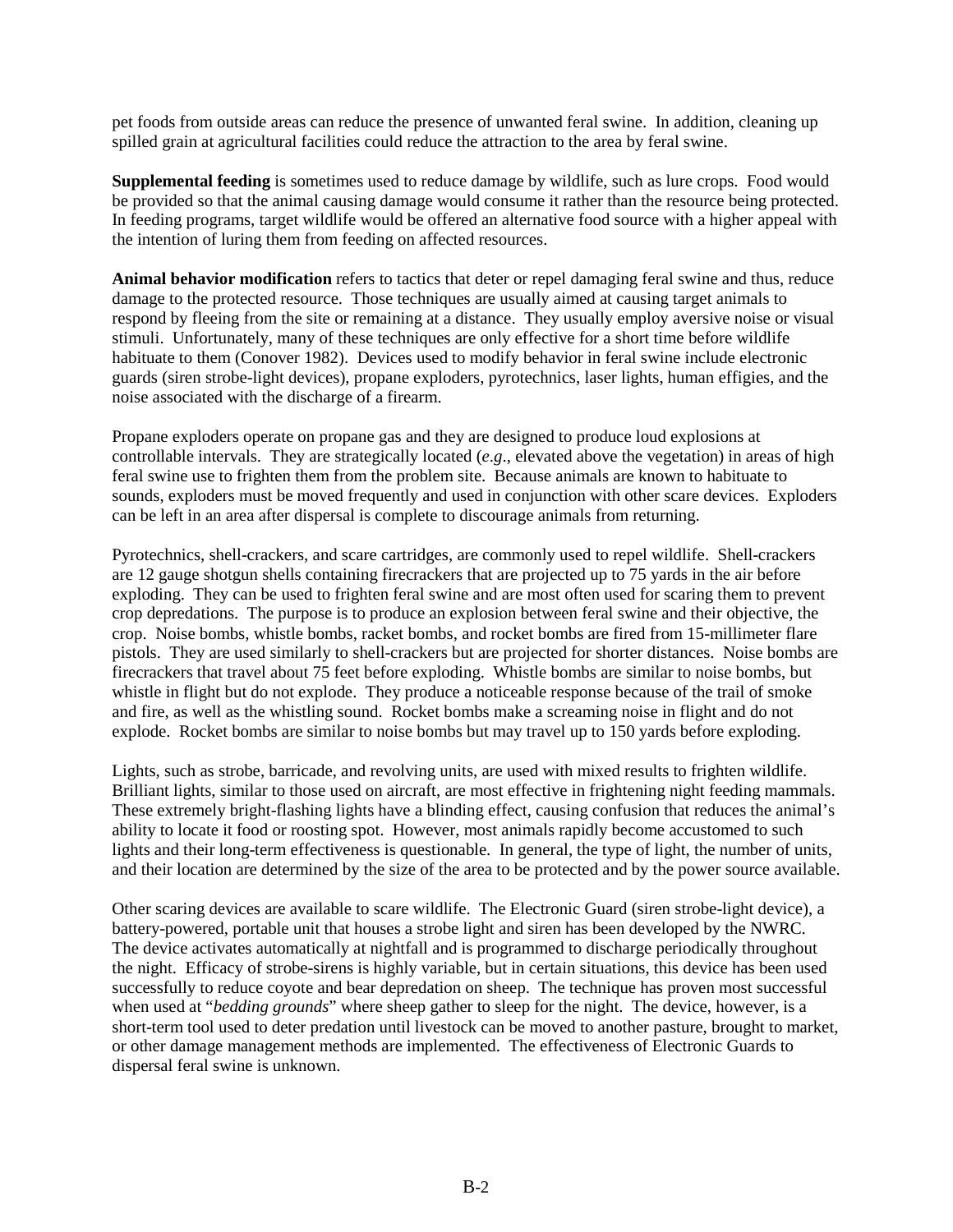**Trapping** can utilize a number of cage-type traps. Those techniques are implemented because of the technical training required to use such devices.

**Cage traps** come in a variety of styles to live-capture animals. The most commonly known cage traps are box traps and corral traps. Box traps are usually rectangular and are made from various materials, including metal, wire mesh, and wood. These traps are well suited for use in residential areas and work best when baited with foods attractive to the target animal. Box traps can be portable and easy to set-up.

Corral traps for feral swine are generally large circular traps consisting of panels anchored to the ground using steel posts with a door allowing entrance. Side panels are typically woven metal fencing referred to as hog panels or cow panels. The entrances into the traps generally consist of a door that allows entry into the trap but prevents exit. The doors are often designed to allow swine to continually enter the trap that allows for the possibility of capturing multiple swine. Some variation in design is expected based on the soil type, brush and the number of swine expected to be captured. Corral traps may be monitored by remote camera and remote electronic triggering could occur.

The disadvantages of using cage traps are: 1) some individual target animals may avoid cage traps; 2) some non-target animals may associate the traps with available food and purposely get captured to eat the bait, making the trap unavailable to catch target animals; 3) cage traps must be checked frequently to ensure that captured animals are not subjected to extreme environmental conditions; and 4) some animals will fight to escape and may become injured; 5) expense of purchasing traps. Disadvantages associated with corral traps include: 1) the expense of purchasing the materials to construct trap, 2) once constructed, corral traps are not moveable until disassembled and transported, and 3) in remote areas, getting all the required equipment to the location can be difficult.

Trap monitors are devices that send a radio signal to a receiver if a set trap is disturbed and alerts field personnel that an animal may be captured. Trap monitors can be attached directly to the trap or attached to a string or wire and then placed away from the trap in a tree or shrub. When the monitor is hung above the ground, it can be detected from several miles away, depending on the terrain in the area. There are many benefits to using trap monitors, such as saving considerable time when checking traps, decreasing fuel usage, prioritizing trap checks, and decreasing the need for human presence in the area.

Trap monitoring devices would be employed, when applicable, that indicate when a trap has been activated. Trap monitoring devices would allow personnel to prioritize trap checks and decrease the amount of time required to check traps, which decreases the amount of time captured target or non-targets would be restrained. By reducing the amount of time targets and non-targets are restrained, pain and stress can be minimized and captured wildlife can be addressed in a timely manner, which could allow non-targets to be released unharmed. Trap monitoring devices could be employed where applicable to facilitate monitoring of the status of traps in remote locations to ensure any captured wildlife was removed promptly to minimize distress and to increase the likelihood non-targets could be released unharmed.

**Cable Restraints** are typically made of wire or cable, and can be set to capture an animal by the neck, body, or foot. Cable restraints may be used as either lethal or live-capture devices depending on how or where they are set. Cable restraints set to capture an animal by the neck are usually lethal but stops can be attached to the cable to increase the probability of a live capture depending on the trap check interval. Snares positioned to capture the animal around the body can be a useful live-capture device, but are more often used as a lethal control technique. Snares can incorporate a breakaway feature to release non-target wildlife and livestock where the target animal is smaller than potential non-targets (Phillips 1996). Snares can be effectively used wherever a target animal moves through a restricted travel lane (*e.g*., under fences or trails through vegetation). When an animal moves forward into the loop formed by the cable, the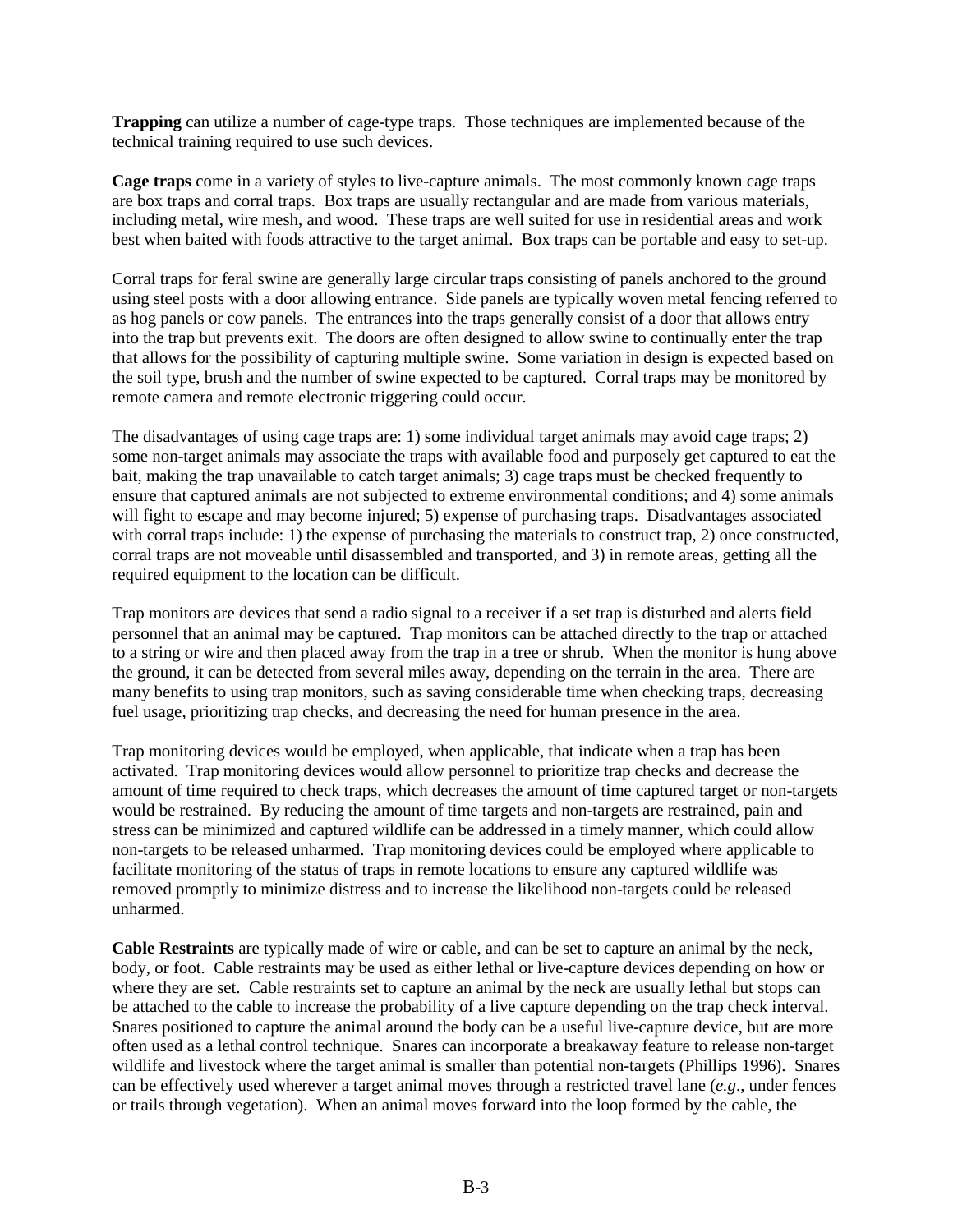noose tightens and the animal is held. Snares must be set in locations where the likelihood of capturing non-target animals is minimized.

The foot or leg snare can be set as a spring-powered non-lethal device, activated when an animal places its foot on the trigger or pan. Foot snares consist of a cable loop and a locking mechanism and are set to capture feral swine by the foot or leg. Foot snares employ a spring-loaded mechanism to elevate the snare and close it around the foot of the target animal. Foot snares can be selective for a certain weight of target animal using pan tension to increase the weight of the animal triggering the snare. Several types of foot snare are available commercially. In some situations, using snares to capture wildlife is impractical due to the behavior or morphology of the animal, or the location of many wildlife conflicts. In general, cable restraints would be available to all entities to alleviate damage.

The WS program in Louisiana could conduct activities targeting feral swine in habitats that the Louisiana black bear could use and in areas where black bears are known to occur. In order to prevent the accidental catch of black bears, snares would not be used in habitats and areas where black bears are known to occur. Additionally, in areas where the Louisiana black bear could occur, WS' personnel would perform a thorough search for evidence of bears (*e*.*g*., tracks, scat) prior to setting snares for feral swine management. WS, in consultation with the USFWS and LDWF, have identifying three district snaring zones within the State that would restrict the use of snares by WS. A map depicting the three distinct snaring zones is presented in Appendix D. The map in Appendix D also summarizes snaring restrictions that WS would abide by in each of the three zones.

**Catchpoles** can be used to capture or safely handle problem animals. This device consists of a hollow pipe with an internal cable or rope that forms an adjustable noose at one end. The free end of the cable or rope extends through a locking mechanism on the end opposite of the noose. By pulling on the free end of the cable or rope, the size of the noose is reduced sufficiently to hold an animal. Catchpoles are used primarily to remove live animals from traps without danger to or from the captured animal.

**Drop nets** are available for capturing feral swine. Nets are supported by corner and center posts and are triggered remotely through electronic circuits. Most nets are held in place with magnets once activated and the releasing mechanism cuts power to the magnets allowing the net to drop. Drop nets have the advantage of being effective the first night when set, but require some time to set up and need to be attended and dropped by personnel in close proximity to the net. Feral swine captured in drop nets need to be handled or euthanized quickly to prevent extreme stress or escape.

**Shooting** with firearms is very selective for the target species and would be conducted with rifles, handguns, and shotguns. Methods and approaches used by WS may include use of vehicles or aircraft, illuminating devices, bait, firearm suppressors, night vision/thermal equipment, and elevated platforms. Shooting is an effective method in some circumstances, and can often provide immediate relief from the problem. Shooting may at times be one of the only methods available to effectively and efficiently resolve a wildlife problem.

Ground shooting is sometimes used as the primary method to alleviate damage or threats of damage. Shooting is limited to locations where it is legal and safe to discharge a weapon. A shooting program, especially conducted alone, can be expensive because it often requires many staff hours to complete.

Shooting can also be used in conjunction with an illumination device at night, which is especially useful for nocturnal mammals, such as feral swine. Spotlights may or may not be covered with a red lens, which nocturnal animals may not be able to see, making it easier to locate them undisturbed. Night shooting may be conducted in sensitive areas that have high public use or other activity during the day, which would make daytime shooting unsafe. The use of night vision and Forward Looking Infrared (FLIR)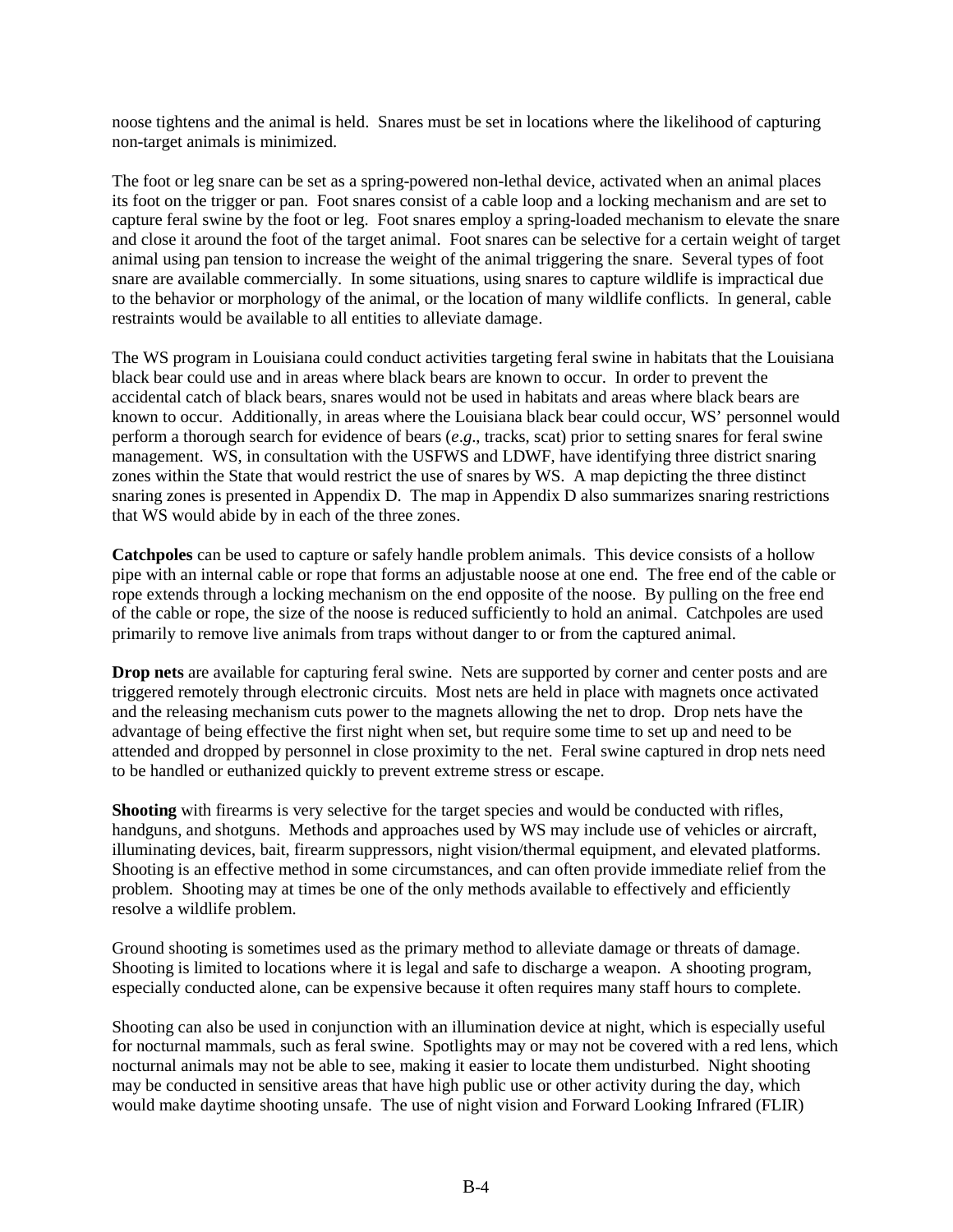devices can also be used to detect and shoot feral swine at night, and is often the preferred equipment due to the ability to detect and identify animals in complete darkness. Night vision and FLIR equipment aid in locating wildlife at night when wildlife may be more active. Night vision and FLIR equipment could be used during surveys and in combination with shooting to remove target feral swine at night. Personnel of WS most often use this technology to target feral swine in the act of causing damage or likely responsible for causing damage. Those methods aid in the use of other methods or allow other methods to be applied more selectively and efficiently. Night vision and FLIR equipment allow for the identification of target species during night activities, which reduces the risks to non-targets and reduces human safety risks. Night vision equipment and FLIR devices only aid in the identification of wildlife and are not actual methods of take. The use of FLIR and night vision equipment to remove target feral swine would increase the selectivity of direct management activities by targeting those feral swine most likely responsible for causing damage or posing threats.

**Hunting:** WS sometimes recommends that resource owners consider legal hunting as an option for reducing feral swine damage. Although legal hunting/trapping is impractical and/or prohibited in many urban-suburban areas, it can be used to reduce some populations of feral swine.

**Dogs:** Dogs could be used to locate or pursue target swine. Training and maintaining suitable dogs requires considerable skill, effort, and expense. Dogs are commonly used to track and target wildlife species. Different breeds of hounds such as blue tick, red-bone, and Walker are commonly used. They become familiar with the scent of the animal they are to track, and will strike (howl) when they smell them. Tracking dogs are trained to follow the scent of target species. If the track of the target species is not too old, the dogs can follow the trail and the animal, which will usually seek refuge in a thicket on the ground at bay, or in a hole. The dogs stay with the animal until the WS' employee arrives and dispatches, tranquilizes, or releases the "*bayed*" species, depending on the situation. A possibility exists that dogs would switch to a fresher trail of a non-target species while pursuing the target species. This sometimes occurs if the hounds being used are less experienced but running less-experienced hounds with moreexperienced hounds reduces the likelihood of this occurrence.

**Aerial Shooting** or aerial hunting (*i.e*., shooting from an aircraft) is a commonly used method to target feral swine. Aerial shooting is one of the preferred damage management methods for reducing feral swine damage as well, in that local swine populations can quickly be removed when weather and habitat conditions are favorable. Aerial hunting is mostly species-selective (there is a slight potential for misidentification) and can be used for immediate control to reduce damage if weather, terrain, and cover conditions are favorable. Fixed-wing aircraft are most frequently used in flat and gently rolling terrain whereas helicopters with better maneuverability have greater utility and are safer over rugged terrain and timbered areas.

In broken timber or deciduous cover, aerial hunting is more effective in winter when snow cover improves visibility and leaves have fallen. The WS program aircraft-use policy helps ensure that aerial hunting is conducted in a safe and environmentally sound manner, in accordance with federal and state laws. Pilots and aircraft must be certified under established procedures and only properly trained employees of the WS program are approved as gunners. Ground crews are often used with aerial operations for safety reasons and to assist locating and recovering target animals, as necessary.

Aircraft overflights have created concerns about disturbing wildlife. The National Park Service (1995) reviewed studies on the effects of aircraft overflights on wildlife. Their report revealed that a number of studies documented responses by certain wildlife species that could suggest adverse impacts may occur. Few, if any studies, have proven that aircraft overflights cause significant adverse impacts to wildlife populations, although the report stated it is possible to draw the conclusion that affects to populations could occur. It appears that some species will frequently, or at least occasionally, show adverse responses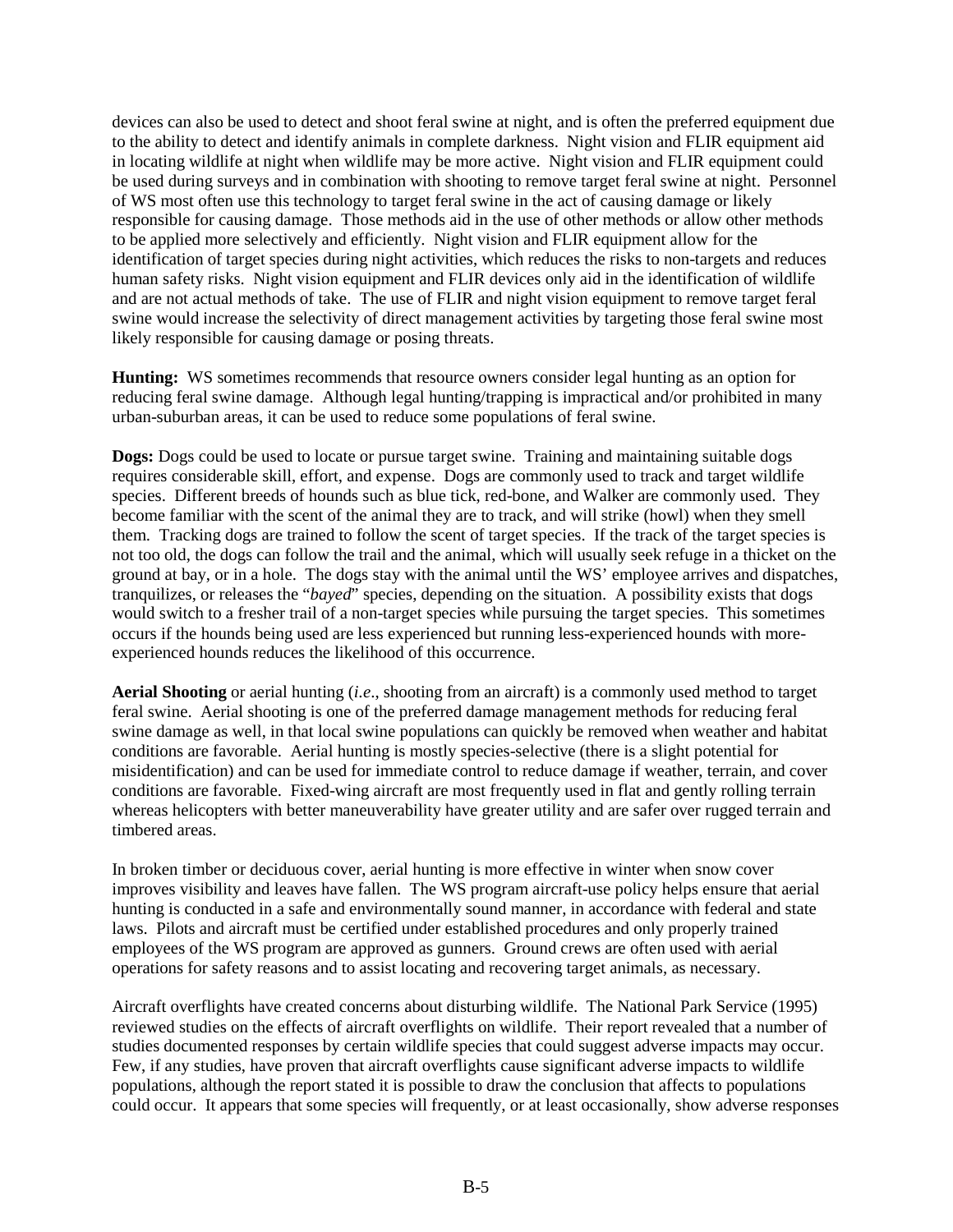to even minor overflight occurrences. In general, it appears that the more serious potential impacts occur when overflights are frequent, such as hourly, and over long periods of time, which represents chronic exposure. Chronic exposure situations generally occur in areas near commercial airports and military flight training facilities. WS spends relatively little time over any one area.

WS has used fixed-wing aircraft and helicopters for aerial hunting in areas inhabited by wildlife for years. WS conducts aerial activities on areas only under signed agreement and concentrates efforts during certain times of the year and to specific areas. WS' Predator Damage Management Environmental Assessments (*e.g*., see USDA 2005) that have looked at the issue of aerial hunting overflights on wildlife have found that WS has annually flown less than 10 min/mi<sup>2</sup> on properties under agreements. The WS program flies very little over any one property under agreement in any given year. As a result, no known problems to date have occurred with WS' aerial hunting overflights on wildlife, nor are they anticipated in the future.

**Aerial Surveying** is a commonly used tool for evaluating and monitoring damage and establishing population estimates and locations of various species of wildlife. The WS program uses aerial surveying throughout the United States to monitor damages and/or populations of coyotes, fox, wolves, feral swine, feral goats, feral dogs, bobcats, mountain lions, white-tailed deer, pronghorn antelope, elk, big-horn sheep, and wild horses but any wildlife species big enough to see from a moving aircraft could be surveyed using this method. As with aerial shooting, the WS program aircraft-use policy helps ensure that aerial surveys are conducted in a safe and environmentally sound manner, in accordance with Federal and State laws. Pilots and aircraft must also be certified under established WS program procedures and policies.

**Aerial Telemetry** is used in research projects studying the movements of various wildlife species. Biologists will frequently place radio-transmitting collars on selected individuals of a species and then monitor their movements over a specified period. Whenever possible, the biologist attempts to locate the research subject using a hand-held antennae and radio receiver, however, occasionally animals will make large movements that prevent biologists from locating the animal from the ground. In these situations, WS can utilize either fixed wing aircraft or helicopters and elevation to conduct aerial telemetry and locate the specific animal wherever it has moved to. As with any aerial operations, the WS program aircraft-use policy helps ensure that aerial surveys would be conducted in a safe and environmentally sound manner, in accordance with Federal and State laws.

**Radio collaring** is a technique where a radio-collar is affixed to live-captured feral swine. Once affixed to the swine, the animal is released into an area and, after a sufficient period, allowed to join with other feral swine. The radio-collared animal is monitored and located to using radio telemetry equipment from aircraft, vehicles, or hand-held units. Swine are often radio collared and allowed to rejoin other swine to monitor movements and to locate swine when employing damage manage methods.

### **Chemical Wildlife Damage Management Methods**

Pharmaceutical drugs, including those used in wildlife capture and handling, are administrated by the United States Food and Drug Administration and/or the United States Drug Enforcement Administration. The following chemical methods could be available under the alternatives.

**Ketamine** (Ketamine HCl) is a dissociative anesthetic that is used to capture wildlife, primarily mammals, birds, and reptiles. It is used to eliminate pain, calm fears, and allay anxiety. Ketamine is possibly the most versatile drug for chemical capture, and it has a wide safety margin (Fowler and Miller 1999). When used alone, this drug may produce muscle tension, resulting in shaking, staring, increased body heat, and, on occasion, seizures. Usually, ketamine is combined with other drugs such as xylazine.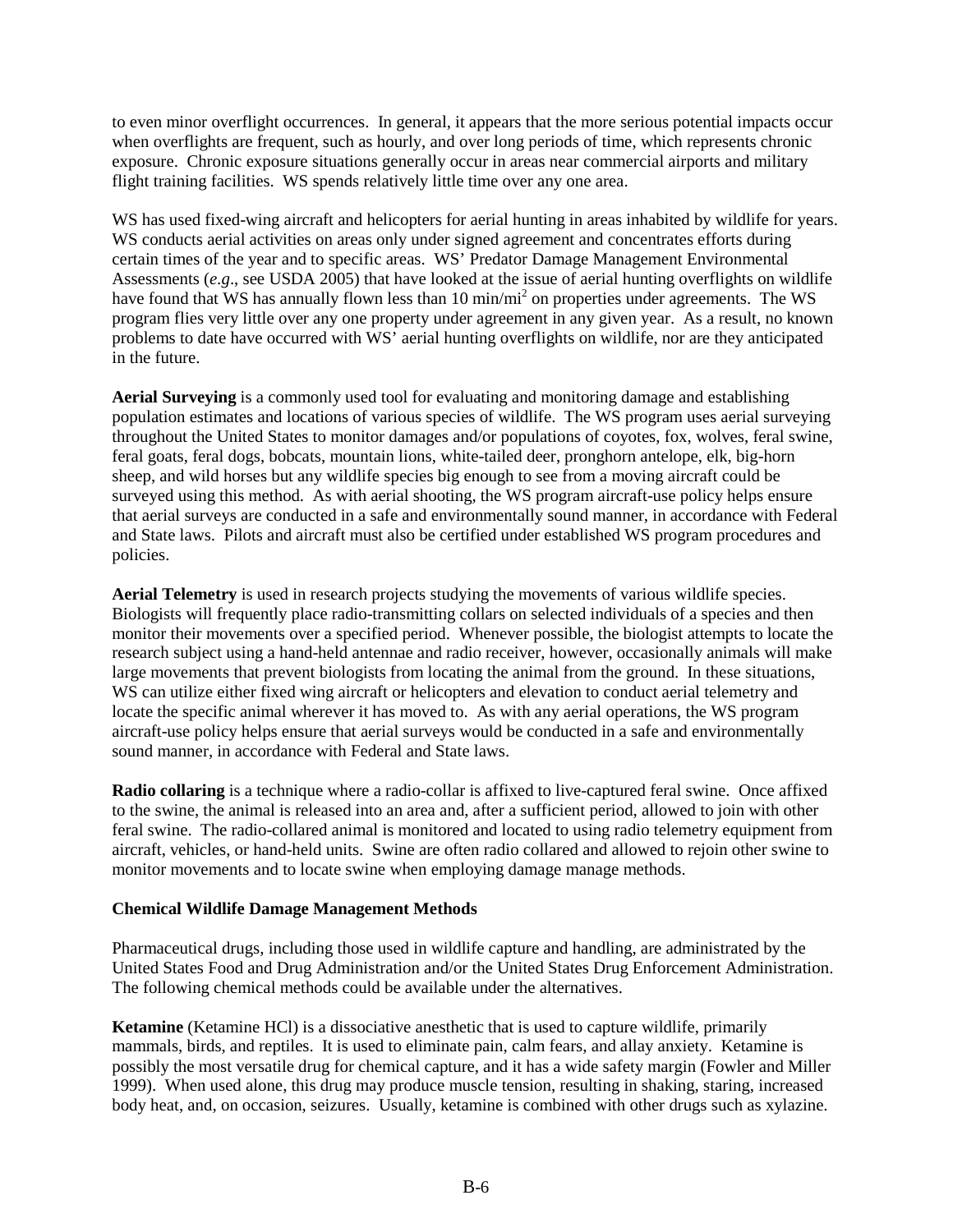The combination of such drugs is used to control an animal, maximize the reduction of stress and pain, and increase human and animal safety.

**Telazol** (tiletamine) is another anesthetic used in wildlife capture. It is 2.5 to 5 times more potent than ketamine; therefore, it generally works faster and lasts longer. Currently, tiletamine can only be purchased as Telazol, which is a mixture of two drugs: tiletamine and zolazepam (a tranquilizer). Muscle tension varies with species. Telazol produces extensive muscle tension in dogs, but produces a more relaxed anesthesia in coyotes, wolves, and bears. It is often the drug of choice for those wild species (Fowler and Miller 1999). This drug is sold in a powder form and must be reconstituted with sterile water before use. Once mixed with sterile water, the shelf life is four days at room temperature and 14 days if refrigerated.

**Xylazine** is a sedative (analgesic) that calms nervousness, irritability, and excitement, usually by depressing the central nervous system. Xylazine is commonly used with ketamine to produce a relaxed anesthesia. It can also be used alone to facilitate physical restraint. Because xylazine is not an anesthetic, sedated animals are usually responsive to stimuli. Therefore, personnel should be even more attentive to minimizing sight, sound, and touch. When using ketamine/xylazine combinations, xylazine will usually overcome the tension produced by ketamine, resulting in a relaxed, anesthetized animal (Fowler and Miller 1999). This reduces heat production from muscle tension, but can lead to lower body temperatures when working in cold conditions.

**Sodium Pentobarbital** is a barbiturate that rapidly depresses the central nervous system to the point of respiratory arrest. There are United States Drug Enforcement Administration restrictions on who can possess and administer this drug. Some states may have additional requirements for personnel training and particular sodium pentobarbital products available for use in wildlife. Certified WS personnel are authorized to use sodium pentobarbital and dilutions for euthanasia in accordance with United States Drug Enforcement Administration and state regulations. All animals euthanized using sodium pentobarbital and all of its dilutions (*e.g.*, Beuthanasia-D, Fatal-Plus) are disposed of immediately through incineration or deep burial to prevent secondary poisoning of scavenging animals and introduction of these chemicals to non-target animals.

**Potassium Chloride** used in conjunction with prior general anesthesia is used as a euthanasia agent for animals, and is considered acceptable and humane by the American Veterinary Medical Association (2013). Animals that have been euthanized with this chemical experience cardiac arrest followed by death, and are not toxic to predators or scavengers.

**Beuthanasia®-D** combines pentobarbital with another substance to hasten cardiac arrest. Intravenous (IV) and intracardiac (IC) are the only acceptable routes of injection. As with pure sodium pentobarbital, IC injections with Beuthanasia®-D are only acceptable for animals that are unconscious or deeply anesthetized. With other injection routes, there are concerns that the cardiotoxic properties may cause cardiac arrest before the animal is fully unconscious. It is a Schedule III drug, which means it can be obtained directly from the manufacturer by anyone with a United States Drug Enforcement Administration registration. However, Schedule III drugs are subject to the same security and recordkeeping requirements as Schedule II drugs.

**Fatal-Plus**® combines pentobarbital other substances to hasten cardiac arrest. IV is the preferred route of injection; however, IC is acceptable as part of the two-step procedure used by WS. Animals are first anesthetized and sedated using a combination of ketamine/xylazine and once completely unresponsive to stimuli and thoroughly sedated, Fatal-Plus® is administered. Like Beuthanasia®-D, it is a Schedule III drug requiring a United States Drug Enforcement Administration registration for purchase and is subject to the security and record-keeping requirements of Schedule II drugs.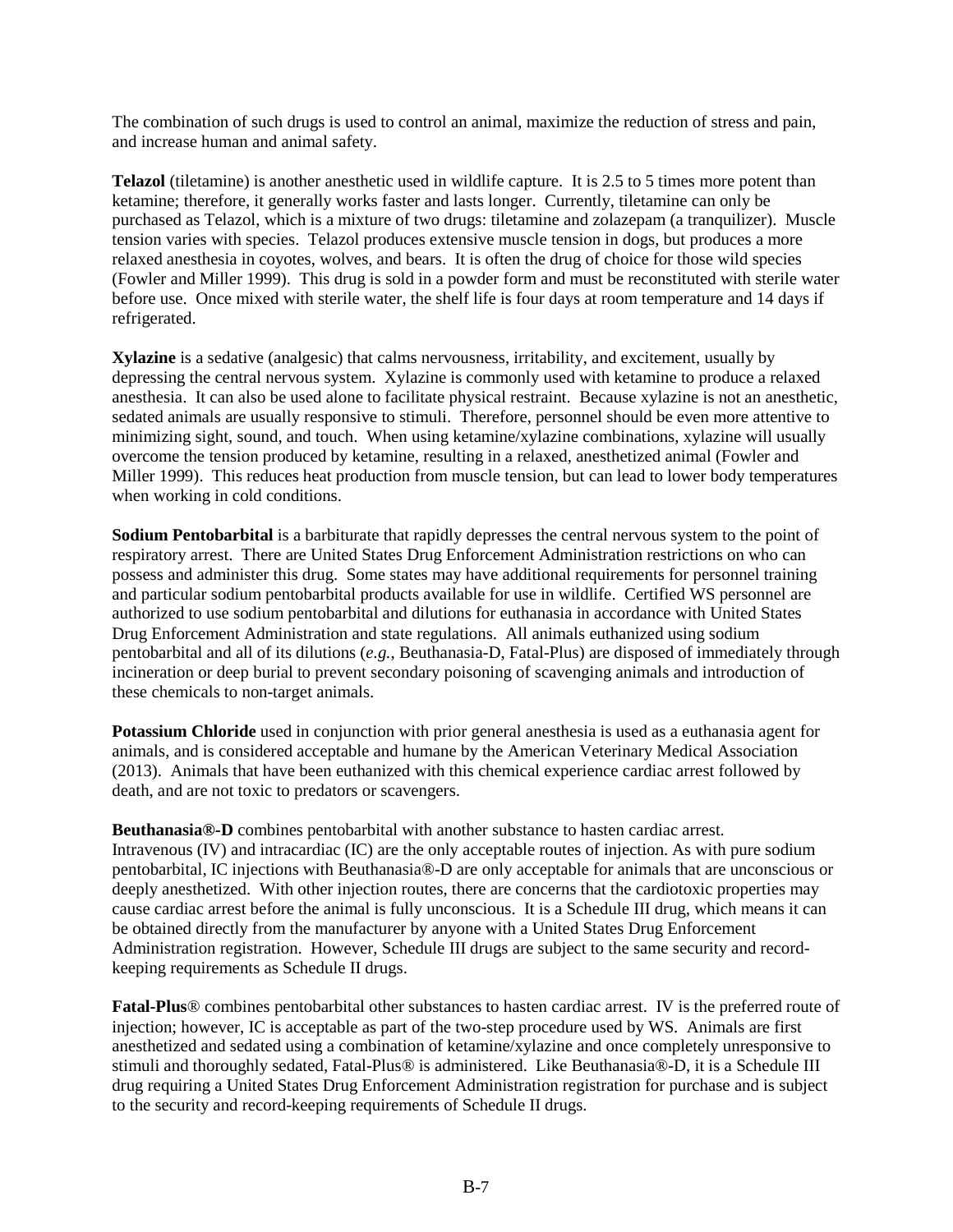**Chemical Repellents** are non-lethal chemical formulations used to discourage or disrupt particular behaviors of wildlife. Chemical repellents are categorized by their delivery mechanism: olfactory, taste, and tactile. Olfactory repellents must be inhaled to be effective. These are normally gases, or volatile liquids and granules, and require application to areas or surfaces that need protecting. Taste repellents are compounds (*e*.*g*., liquids, dusts, granules) that are normally applied to trees, shrubs, and other materials that are likely to be eaten or gnawed by the target species. Tactile repellents are normally thick, liquidbased substances that are applied to areas or surfaces to discourage travel of wildlife by causing irritation, such as to the feet. Most repellents are only effective for short periods and often degrade quickly when exposed to sunlight, wind, and rain. Chemical repellents available commercially for mammals contain a variety of active ingredients, such as powdered or putrescent egg concentrate (*e*.*g*., Deer Away®), denatonium saccharide (*e*.*g*., Ro-Pel®), capsaicin from hot pepper (*e*.*g*., Hot Sauce®, Miller®), ammonium soaps (*e*.*g*., Hinder®), and sodium salts of higher fatty acids (*e*.*g*., Bye Deer®), naphthalene (*e*.*g*., Chaperone Squirrel and Bat Repellent®), tobacco dust (*e*.*g*., F&B Rabbit and Dog Chaser®), tetramethylthiuram disulfide (*e*.*g*., Gustafson Thiram-42®), anthraquinone (*e*.*g*., Flight Control®), and zinc dimethyldithiocarbamate (*e*.*g*., Earl May Ziram). These compounds are relatively nontoxic to the environment based on the amount of active ingredient used in the different formulations, especially following label instructions. Many of the active ingredients in repellents are listed on the 25b exempt list of the EPA, and those products have reduced registration requirements because of their relatively low risk to the environment. Most of the above repellents can be purchased by the public and most can be used for feral swine.

While feral swine are not listed as a target species on the pesticide labels for general use repellents, Title 7, Chapter 6, Subchapter II, Section 136(ee) of the United States Code allows the addition of other target species in similar settings (*e*.*g*., general use deer repellents may be used to repel feral swine as long as they are applied to similar vegetation and at label rates). However, some of the repellents listed above are contact repellents and require feral swine to start feeding on protected plants to be effective. In addition, repellents will not stop rooting behavior. Feral swine have an exceptional sense of smell and some of the products, such as those with putrescent egg solids, may actually attract feral swine.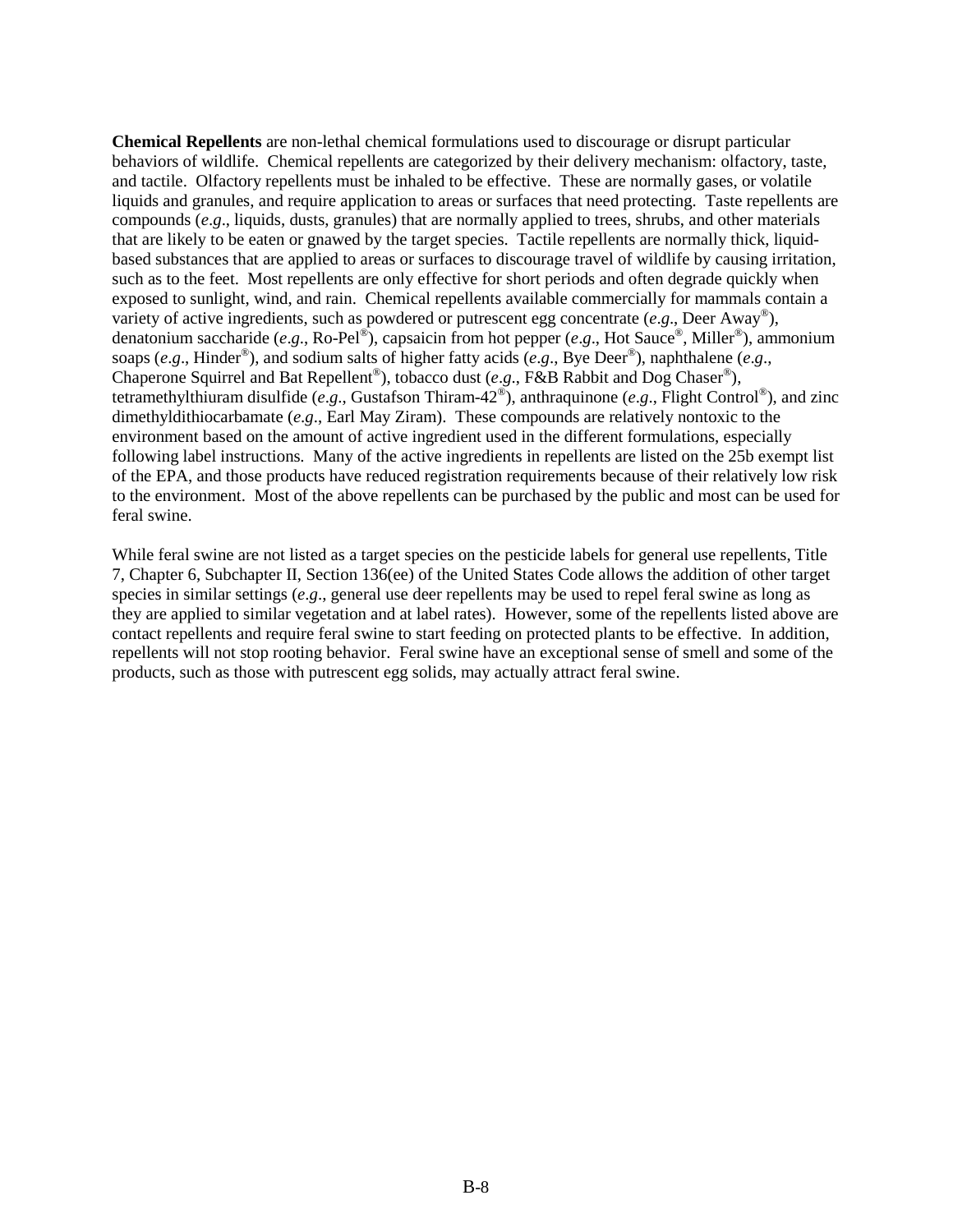# **APPENDIX C STATE-LISTED THREATENED AND ENDANGERED SPECIES**

| <b>Common Name</b>                 | <b>Scientific Name</b>        | <b><u>State Status</u></b> |
|------------------------------------|-------------------------------|----------------------------|
| <b>Invertebrates</b>               |                               |                            |
| American burying beetle            | Nicrophorus americanus        | E                          |
| inflated heelsplitter              | Potamilus inflatus            | T                          |
| Louisiana pearlshell               | Margritifera hembeli          | T                          |
| Fish                               |                               |                            |
| pallid sturgeon                    | Scaphirhynchus albus          | E                          |
| gulf sturgeon                      | Acipenser oxyrhinchus desotoi | T                          |
| <b>Reptiles</b>                    |                               |                            |
| green sea turtle                   | Chelonia mydas                | T                          |
| hawksbill sea turtle               | Eretmochelys imbricata        | E                          |
| Kemp's Ridley sea turtle           | Lepidochelys kempii           | E                          |
| leatherback sea turtle             | Dermochelys coriacea          | E                          |
| loggerhead sea turtle              | Caretta caretta               | T                          |
| gopher tortoise                    | Gopherus polyphemus           | T                          |
| ringed map turtle                  | Graptemys oculifera           | T                          |
| <b>Birds</b>                       |                               |                            |
| brown pelican                      | Pelecanus occidentalis        | E                          |
| bald eagle                         | Haliaeetus leucocephalus      | E                          |
| peregrine falcon                   | Falco peregrinus              | T/E                        |
| Attwater's greater prairie chicken | Tympanuchus cupido attwateri  | E                          |
| whooping crane                     | Grus americana                | E                          |
| Eskimo curlew                      | Numenius borealis             | E                          |
| piping plover                      | Charadrius melodus            | T/E                        |
| interior least tern                | Sterna antillarum athalassos  | E                          |
| ivory-billed woodpecker            | Campephilus principalis       | E                          |
| red-cockaded woodpecker            | Picoides borealis             | E                          |
| Bachman's warbler                  | Vermivora bachmanii           | E                          |
| <b>Mammals</b>                     |                               |                            |
| manatee                            | Trichechus manatus            | E                          |
| blue whale                         | Balaenoptera musculus         | E                          |
| finback whale                      | Balaenoptera physalus         | ${\bf E}$                  |
| Sei whale                          | Balaenoptera borealis         | E                          |
| sperm whale                        | Physeter macrocephalus        | ${\bf E}$                  |
| red wolf                           | Canis rufus                   | ${\bf E}$                  |
| Louisiana black bear               | Ursus americanus luteolus     | T                          |
| Florida panther                    | Felis concolor coryi          | E                          |
|                                    |                               |                            |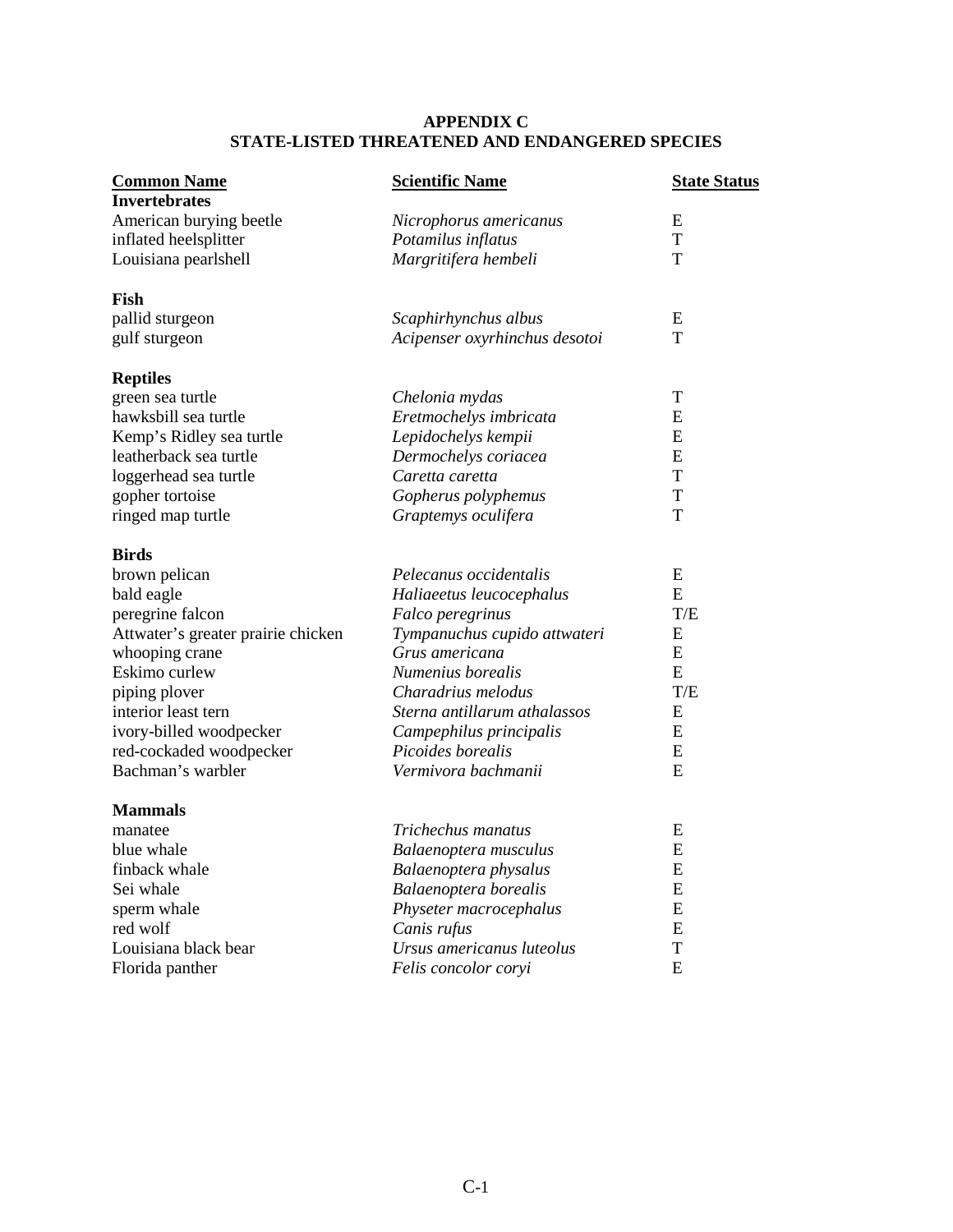### **APPENDIX D SNARING ZONES AND RESTRICTIONS**

WS, in cooperation with LDWF and the USFWS, developed snaring restriction zones based on the current range of the Louisiana black bear in order to minimize the probability of accidentally snaring bears during proposed activities to manage damage caused by feral swine. Restrictions associated with each zone are presented below. The zones are also shown on the map in Figure 1.

*Zone 1*: No snaring allowed except in extreme/emergency circumstances where it could be demonstrated that adverse impacts from the presence of feral swine would outweigh potential adverse impacts from accidental bear snaring associated with feral swine control.

- $\triangleright$  Possible extreme circumstances that could justify snaring in this zone include:
	- Demonstrated likelihood of disease transmission from hogs to humans
	- Demonstrated likelihood of disease transmission from hogs to bears that would threaten the survival or reproductive success of bears
	- Severe habitat destruction by hogs that could be reasonably expected to have a measureable impact on the survival or reproductive success of bears
- $\triangleright$  Snaring would only be done at the request of a pertinent governmental agency (*e*.*g*., LDWF or the Service).
- Individual/case-by-case justification by USDA-WS, and authorization by the Service, would be required.

*Zone 2*: No snaring allowed except when all of the following criteria are met:

- An electronic mail message (email) is sent to LDWF and the Service requesting new data or knowledge about bear presence at the subject site, prior to the installation and operation of snares.
- $\triangleright$  Prior to setting snares, trail cameras are installed for a minimum of 36 hours showing no evidence of bears. Those cameras will be maintained throughout the snaring session.
- $\triangleright$  A verbal statement is obtained from the landowner indicating that there have been no indications or observations of bears in the vicinity.
- $\triangleright$  There is no bear sign (tracks, scat, claw marks, etc.) in the area.
- $\triangleright$  Snares are checked a minimum of once every 24 hours.
- Snaring operations in a specific area are immediately ceased if evidence of bear presence is discovered. Snaring shall only be resumed following coordination with, and concurrence from, the Ecological Services Office in Lafayette, Louisiana.

*Zone 3*: Completely open for snaring - no restrictions.